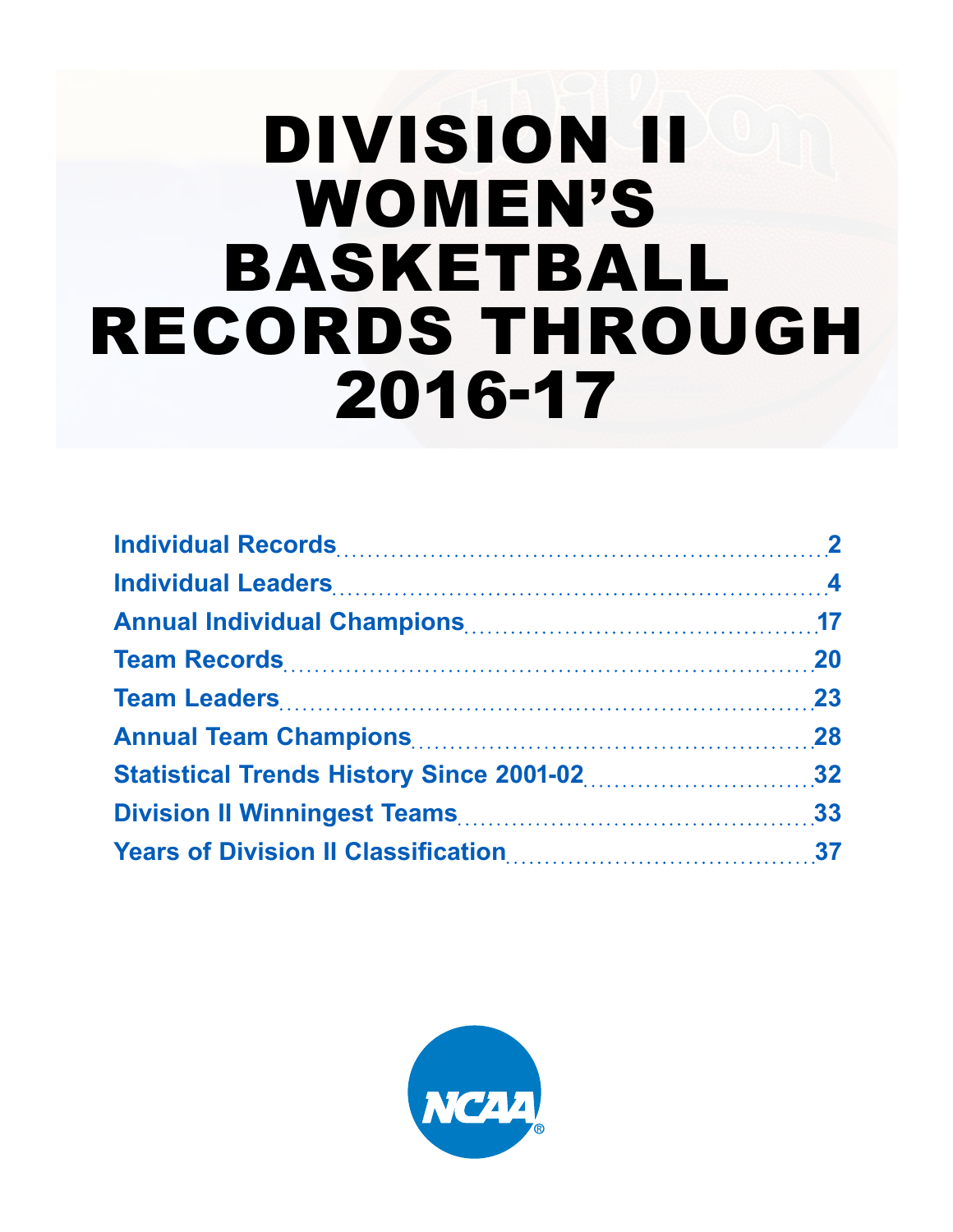# INDIVIDUAL RECORDS

Official NCAA women's basketball records began with the 1981-82 season and are based on information submitted to the NCAA statistics service by institutions participating in the weekly statistics rankings. Official career records include only those seasons in Division II during the era of official NCAA statistics, which began with the 1981-82 season. Three-point field goals were added in 1987-88, assists were added in 1988-89 and blocked shots and steals were added in 1992-93. In statistical rankings, the rounding of percentages and/or averages may indicate ties where none exists. In these cases, the numerical order of the rankings is accurate.

## **SCORING**

#### **POINTS**

#### **Game**

67—Jackie Givens, Fort Valley St. vs. Knoxville, Feb. 22, 1991 (25 FGs, 6 3FGs, 11 FTs)

## **Season**<br>-1.075

1,075—Jackie Givens, Fort Valley St., 1991 (369 FGs, 120 3FGs, 217 FTs, 28 games)

#### **Career**

3,050—Johannah Leedham, Franklin Pierce, 2007-10 (1,023 FGs, 262 3FGs, 742 FTs, 126 games)

#### Average Per Game

#### **Season**

38.4—Jackie Givens, Fort Valley St., 1991  $(1,075$  in 28)

#### **Career**

(Min. 1,300 points) 28.3—Paulette King, Florida Tech, 1992-93 (1,668 in 59)

#### Double-Figure Scoring Games

#### **Consecutive**

94—Dina Kangas, Minn. Duluth, from Nov. 19, 1988, to March 8, 1991

#### **Career**

132—LaShonda Chiles, Anderson (SC)/Lander, #2004-06, 07-08 (137 games)

*#Granted medical redshirt for 2007 season.*

## FIELD GOALS

#### Field Goals

#### **Game**

26—Jackie Givens, Fort Valley St. vs. LeMoyne-Owen, Feb. 2, 1991

## **Season**

420—Tysell Bozeman, Felician, 2003 (990 attempts)

#### **Career**

1,170—Dina Kangas, Minn. Duluth, 1988-91 (2,207 attempts)

#### Consecutive Field Goals

#### **Game**

17—Maria Teal, Barry vs. Fla. Southern, Feb. 13, 1991

#### **Season/Career**

25—Temeshia Dawkins, Wingate, from Dec. 5, 1998, to Dec. 9, 1998

#### Field-Goal Attempts

**Game** 62—Jackie Givens, Fort Valley St. vs. Knoxville, Feb. 22, 1991 (25 made)

#### **Season**

892—Jackie Givens, Fort Valley St., 1991 (369 made)

#### **Career**

2,352—LaShonda Chiles, Anderson (SC)/ Lander, #2004-06, 07-08 (1,038 made)

*#Granted medical redshirt for 2007 season.*

#### Field-Goal Percentage

#### **Game**

(Best perfect game) 100.0%—Liz Davies, Bryant vs. Saint Michael's, Jan. 28, 1995 (15 of 15)

**Season**<br>-76.0% 76.0%—Deidre Williams, Valdosta St., 1996 (219 of 288)

**Career**

(Min. 400 made) 67.6%—Deidre Williams, Valdosta St., 1993-96 (490 of 725)

## THREE-POINT FIELD GOALS

#### Three-Point Field Goals

#### **Game**

16—Ashley Reed, Fairmont St. vs. Washington Adventist, Dec. 4, 2005 (27 attempts)

#### **Season**

146—Laura Malernee, West Liberty, 2009 (359 attempts)

#### **Career**

441—Laura Malernee, West Liberty, 2008-11 (123 games, 1,261 attempts)

#### Three-Point Field Goals Per Game

## **Season**<br>4.76-

-Lisa Blackmon-Phillips, West Ga., 1989  $(138 \text{ in } 29)$ 

#### **Career**

(Min. 150 made) 4.29—Lisa Blackmon-Phillips, West Ga., 1988-89 (219 in 51)

### Consecutive Three-Point Field Goals

#### **Game**

9—Diane Dodge, Quinnipiac vs. New Haven, Feb. 6, 1989

#### **Season/Career**

14—Ashley King, Abilene Christian, from Feb. 28, 2004, to March 5, 2004

Individual Records 2

## Consecutive Games Scoring a Three-Point **GOAL**

#### **Season**

35—Jenna Buchanan, Alas. Anchorage, from Oct 30. 2016, to March 5, 2016

#### **Career**

82—Laura Malernee, West Liberty, from Nov. 15, 2008, to Feb. 2, 2011

#### Three-Point Field-Goal **ATTEMPTS**

### **Game**

27—Janell Gerk, S.C. Aiken vs. Charleston So., Dec. 3, 1999 (10 made)

#### **Season**

391—Lisa Blackmon-Phillips, West Ga., 1989 (138 made); Laura Malernee, West Liberty, 2011 (121 made)

#### **Career**

1,261—Laura Malernee, West Liberty, 2008-11 (123 games, 441 made)

## Three-Point Field-Goal

## **PERCENTAGE**

#### **Game**

(Best perfect game) 100%—Jasmine Massey, LeMoyne-Owen vs. Paine, Jan. 19, 2012 (9 of 9)

#### **Season**

56.3%—Durene Heisler, North Dakota, 1990 (63 of 112); Becky Mauck, North Ala., 1998 (45 of 80)

#### **Career**

(Min. 150 made) 47.1%—Angie Dobbs, Navy, 1989-91 (160 of 340)

## FREE THROWS

#### Free Throws Made

#### **Game (Including Overtimes)**

29—Lori Charnoplosky, Glenville St. vs. Davis & Elkins, Jan. 30, 1995 (36 attempts, 2 ot)

**Game (Regulation Time)** 

#### 23—Lena Elliott, Eckerd vs. Lynn, Dec. 9, 1995 (25 attempts)

#### **Season**

266—Lisa Miller, Fort Wayne, 1992 (336 attempts)

#### **Career**

763—Emily Brister, West Tex. A&M, 2006-09 (917 attempts)

### Consecutive Free **THROWS**

#### **Game**

**Season/Career**

season)

22—Missy Gaudagnino, Nova Southeastern vs. Fla. Southern, Jan. 25, 2006

95—Monica Burns, Wheeling Jesuit, started Jan. 10, 2017 (active streak entering 2018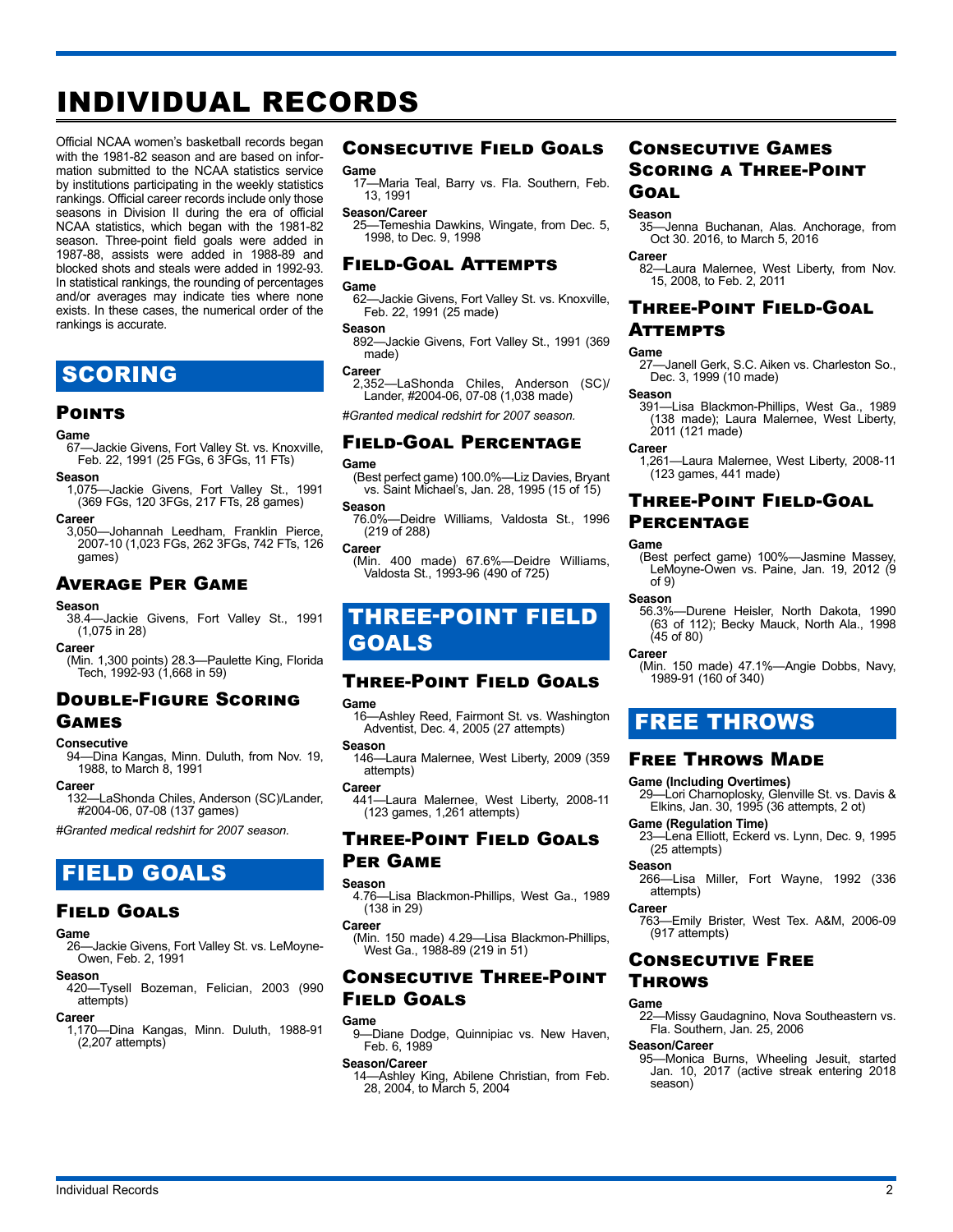## Free Throw Attempts

#### **Game (Including Overtimes)**

36—Lori Charnoplosky, Glenville St. vs. Davis & Elkins, Jan. 30, 1995 (29 made, 2 ot)

#### **Game (Regulation Time)**

28—Amy Crossman, Pace vs. St. Anselm, Nov. 18, 1989 (20 made); Jennifer Hilliard, Presbyterian vs. Erskine, Dec. 2, 1992 (21 made); Jacquie Negrelli, Indiana (PA) vs. Bowie St., Nov. 16, 2001 (18 made)

#### **Season**

406—Natoshia Williams, Fort Valley St., 1994 (214 made)

#### **Career**

1,320—Natoshia Williams, Fort Valley St., 1993- 96 (753 made)

#### Free Throw Percentage

#### **Game**

(Best perfect game) 100%—Missy Guadagnino, Nova Southeastern vs. Fla. Southern, Jan. 25, 2006 (22 of 22)

#### **Season**

96.9%—Jamey Gelhar, Saint Martin's, 2009 (94 of 97)

#### **Career**

(Min. 250 made) 93.0%—Annie Armstrong, Eckerd/Drury, 2013, 14-16 (278 of 299)

## REBOUNDS

#### **REBOUNDS**

## Game<br>
36–

<sub>-</sub><br>Christine DeSaine, West Va. Tech vs. Ohio Valley, Jan. 30, 1995

**Season** 635—Francine Perry, Quinnipiac, 1982 (28 games)

#### **Career**

1,626—Francine Perry, Quinnipiac, 1982-85 (103 games)

#### Average Per Game

#### **Season**

22.7—Francine Perry, Quinnipiac, 1982 (635 in 28)

**Career**

(Min. 900) 18.4—Norma Knight, Norfolk St., 1982-83 (937 in 51)

## ASSISTS

#### Assists

#### **Game**

24—Joanna Bernabei, West Liberty vs. West Virginia St., Feb. 8, 1997

#### **Season**

326—Kailee Howe, West Liberty, 2016 (34 games)

#### **Career**

1,107—Joanna Bernabei, West Liberty, 1994-97 (116 games)

#### Average Per Game

#### **Season**

11.9—Selina Bynum, Albany St. (GA), 1992 (309 in 26)

**Career**

(Min. 500) 9.5—Joanna Bernabei, West Liberty, 1994-97 (1,107 in 116)

## BLOCKED SHOTS

#### **BLOCKED SHOTS**

Game<br>
20–

-LaKisha Phifer, St. Paul's vs. Virginia Union, Jan. 23, 1996

**Season**

219—LaKisha Phifer, St. Paul's, 1996 (25 games)

**Career**

533—LaKisha Phifer, St. Paul's, 1996-97, 99 (76 games)

#### Average Per Game

#### **Season**

- 8.8—LaKisha Phifer, St. Paul's, 1996 (219 in 25) **Career**
- 7.0—LaKisha Phifer, St. Paul's, 1996-97, 99 (533 in 76)

## STEALS

#### **STEALS**

#### **Game**

20—Kristen Skoglund, St. Anselm vs. Southern N.H., Jan. 17, 1996

**Season** 192—Hayley Blue, Charleston (WV), 1999 (28 games)

**Career**

667—Carone Harris, Central Ark., 2002-05 (132 games)

#### Average Per Game

#### **Season**

6.9—Hayley Blue, Charleston (WV), 1999 (192 in 28)

**Career**

5.4—Hayley Blue, Charleston (WV), 1996-99 (605 in 113)

## MISCELLANEOUS

#### Double-Doubles

*Includes any combination of double figures in the following categories in a single game: scoring, rebounding, blocked shots, steals or assists.*

**Season**

28—Katie Cezat, Hillsdale, 2009

Career<br> **Career** -Celeste Trahan, Elizabeth City St., 2005-08

## Consecutive Games With a Double-Double

#### **Season**

24—Vanessa Wilt, Cal St. San B'dino, from Nov. 16, 2007, to Feb. 21, 2008

**Career**

**..**<br>–Kari Daugherty, Ashland, from Jan. 28, 2012, to Jan. 2, 2013

#### Triple-Doubles

#### **Season**

3—Tysell Bozeman, Felician, 2003 (27 games); Christina Whitelaw, Colo. Christian, 2012 (33 games); Sade Jackson, Adelphi, 2013 (28 games)

#### **Career**

7—Christina Whitelaw, Colo. Christian, 2011-14 (85 games)

#### Quadruple-Doubles

#### **Season/Career**

1—Tereska Watkins, Fort Valley St., Feb. 8, 1997 (12 points, 12 rebounds, 10 assists, 10 steals)

*Note: Suzanne Gonzales, Colorado St.-Pueblo, recorded an unofficial quadruple-double on Feb. 11, 1989 (13 points, 12 rebounds, 10 assists, 11 steals). Steals were not considered an official NCAA Division II category until 1992-93.*

#### Games Played

#### **Career**

137—LaShonda Chiles, Anderson (SC)/Lander, #2004-06, 07-08

*#Granted medical redshirt for 2007 season.*

#### Minutes Played

Game<br>60-Amy 60—Amy Mueller, Incarnate Word vs. St. Edward's, Feb. 24, 2005 (4 ot); Kat Kundmueller, Abilene Christian vs. Texas Woman's, Jan. 5, 2009 (5 ot); Kristy McLean, Bentley vs. Stonehill, Jan. 28, 2009 (4 ot)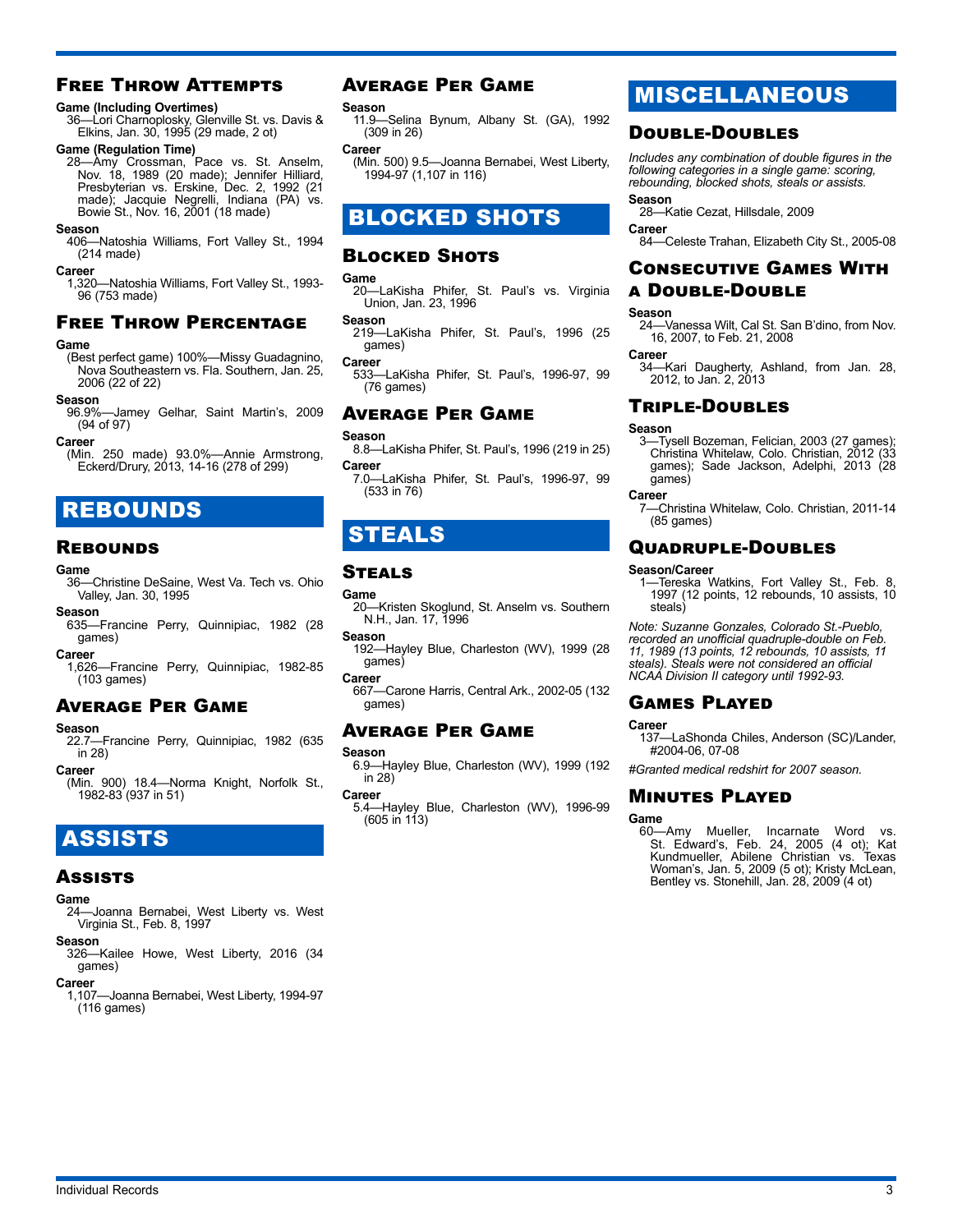## INDIVIDUAL LEADERS

## SINGLE-GAME RECORDS

#### **POINTS**

| Pts.                       | Player, Team vs. Opponent                                                                                                                                                                                                                                                                           | Date                                                                                     |
|----------------------------|-----------------------------------------------------------------------------------------------------------------------------------------------------------------------------------------------------------------------------------------------------------------------------------------------------|------------------------------------------------------------------------------------------|
| 67<br>64<br>63<br>63<br>61 | Jackie Givens, Fort Valley St. vs. Knoxville<br>Kim Brewington, Johnson C. Smith vs. Livingstone<br>Jackie Givens, Fort Valley St. vs. LeMoyne-Owen<br>Renee Renz, Texas Woman's vs. Abilene Christian                                                                                              | Feb. 22, 1991<br>Jan. 6, 1990<br>Feb. 2, 1991<br>Jan. 5, 2009                            |
| 59<br>59<br>58<br>55<br>53 | Tysell Bozeman, Felician vs. Dominican (NY)<br>Konecka Drakeford, Johnson C. Smith vs. Fayetteville St.<br>Cassie King, N.C. Central vs. Bowie St.<br>Carolyn Brown, Saint Augustine's vs. Tampa<br>Jackie Givens, Fort Valley St. vs. LeMoyne-Owen<br>Renee Rice, Armstrong St. vs. Brewton-Parker | Dec. 20, 2002<br>Feb. 18, 1998<br>March 1, 2005<br>Dec. 5, 1993<br>Dec. 11, 1990<br>1992 |
| 53                         | Britney Jordan, Tex. A&M-Commerce vs. Abilene<br>Christian                                                                                                                                                                                                                                          | Jan. 3, 2009                                                                             |
| 52                         | Linda Krawford, Oakland vs. Michigan Tech                                                                                                                                                                                                                                                           | 1983                                                                                     |
| 52                         | Carolyn Huntley, Winston-Salem vs. Lenoir-Rhyne                                                                                                                                                                                                                                                     | 1986                                                                                     |
| 52                         | Jackie Dolberry, Hampton vs. N.C. Central                                                                                                                                                                                                                                                           | 1989                                                                                     |
| 52                         | Jackie Givens, Fort Valley St. vs. Clark Atlanta                                                                                                                                                                                                                                                    | 1991                                                                                     |
| 52                         | Gina Flowers, West Ga. vs. Miles                                                                                                                                                                                                                                                                    | 1992                                                                                     |
| 52                         | Julie Heldt, Northern Mich. vs. Wis.-Parkside                                                                                                                                                                                                                                                       | 1993                                                                                     |
| 51                         | Jeannette Yeoman, St. Joseph's (IN) vs. Lewis                                                                                                                                                                                                                                                       | 1990                                                                                     |
| 51                         | Latina Bullock, Norfolk St. vs. Elizabeth City St.                                                                                                                                                                                                                                                  | 1996                                                                                     |
| 50                         | Belinda Hill, Bridgeport vs. Assumption                                                                                                                                                                                                                                                             | 1987                                                                                     |
| 50                         | Shannon Williams, Valdosta St. vs. Fla. Southern                                                                                                                                                                                                                                                    | 1987                                                                                     |
| 50                         | Jeannette Yeoman, St. Joseph's (IN) vs. Northern Ky.                                                                                                                                                                                                                                                | 1988                                                                                     |
| 50                         | Kim Brewington, Johnson C. Smith vs. Livingstone                                                                                                                                                                                                                                                    | 1990                                                                                     |
| 50                         | Rosalyn Phillips, West Ala. vs. Tougaloo                                                                                                                                                                                                                                                            | 1994                                                                                     |
| 50                         | LeAnn Freeland, Southern Ind. vs. Fort Wayne                                                                                                                                                                                                                                                        | 1995                                                                                     |
| 50                         | Allyson Hardy, Bowie St. vs. Saint Augustine's                                                                                                                                                                                                                                                      | Feb. 23, 2004                                                                            |
| 50                         | Ashley Reed, Fairmont St. vs. Washington Adventist                                                                                                                                                                                                                                                  | Dec. 4, 2005                                                                             |

### Field Goal Percentage

*(Minimum 14 Field Goals Made)*

| Pct.           | Player, Team vs. Opponent (FGM-FGA)                                                                          | Date                           |  |
|----------------|--------------------------------------------------------------------------------------------------------------|--------------------------------|--|
| 1.000<br>1.000 | Liz Davies, Bryant vs. Saint Michael's (15-15)<br>Melanie Carter, Abilene Christian vs. St. Edward's (14-14) | Jan. 28, 1995<br>Dec. 18, 2001 |  |
| 1.000          | Kelley Berglund, Seattle Pacific vs. Alas. Anchorage<br>$(14-14)$                                            | Jan. 10, 2002                  |  |
| .947           | Jessica Kelliher, Lewis vs. Maryville (MO) (18-19)                                                           | Jan. 14, 2017                  |  |
| .941           | Lindsey Dietz, Minn. Duluth vs. Bemidji St. (16-17)                                                          | Dec. 15, 2003                  |  |
| .938           | Jackie Bucher, Abilene Christian vs. Tex. A&M-Commerce<br>$(14-15)$                                          | Feb. 17, 2000                  |  |
| .933           | Shannon Hornberger, Philadelphia U. vs. Southampton<br>$(14-15)$                                             | Feb. 17, 1996                  |  |
| .933           | Rose Wood, Cheyney vs. Elizabeth City St. (14-15)                                                            | Dec. 6, 1997                   |  |
| .933           | Christy Peabody, West Liberty vs. Fairmont St. (14-15)                                                       | Feb. 22, 1997                  |  |
| .933           | Eileen Weber, Southern Ind. vs. Ky. Wesleyan (14-15)                                                         | Feb. 17, 1998                  |  |
| .933           | Demetria McClouden, Armstrong St. vs. Florida Tech<br>$(14-15)$                                              | Dec. 3, 1998                   |  |
| .933           | Michelle Cottrell, Northern Ky. vs. Lewis (14-15)                                                            | Jan. 14, 1999                  |  |
| .933           | Janelle Klein, Pittsburg St. vs. Mo. Western St. (14-15)                                                     | Jan. 19, 2005                  |  |
| .933           | Catherine Portyrata, Ashland vs. Ohio Valley (14-15)                                                         | Nov. 25, 2006                  |  |
| .933           | Juanise Cornell, Colo. Christian vs. Regis (CO) (14-15)                                                      | Jan. 29, 2010                  |  |
| .933           | Ciara Rosten, Edinboro vs. Indiana (PA) (14-15)                                                              | Jan. 14, 2017                  |  |
| .913           | Latina Bullock, Norfolk St. vs. Elizabeth City St. (21-23)                                                   | Feb. 17, 1996                  |  |
| .875           | Jordyn Nurenberg, Northwood vs. Michigan Tech (14-16)                                                        | Jan. 19, 2017                  |  |
| .842           | Shelby Winkelmann, Central Mo. vs. Emporia St. (16-19)                                                       | Dec. 8, 2012                   |  |
| .833           | Kim Cummings, Bentley vs. Norfolk St. (15-18)                                                                | March 20, 1993                 |  |
| .833           | Carly Boag, Minot St. vs. Upper Iowa (15-18)                                                                 | Jan. 11, 2013                  |  |

#### Three-Point Field Goals *(Since 1988)*

| 3FG      | Player, Team vs. Opponent                                                                             | Date                          |
|----------|-------------------------------------------------------------------------------------------------------|-------------------------------|
| 16<br>13 | Ashley Reed, Fairmont St. vs. Washington Adventist<br>Kayla Ayers, West Liberty vs. West Va. Wesleyan | Dec. 4, 2005<br>Feb. 20, 2012 |
| 13       | Brittani Rizzi, Kentucky St. vs. Bluefield St.                                                        | Nov. 19, 2016                 |
| 12       | Lara Thornton, California (PA) vs. Clarion                                                            | March 5, 1994                 |
| 12       | Jessica Thompson, West Ala. vs. Harding                                                               | Nov. 17, 2007                 |
| 12       | Laura Malernee, West Liberty vs. Seton Hill                                                           | Feb. 21, 2009                 |
| 12       | Jasmine Massey, LeMoyne-Owen vs. Paine                                                                | Jan. 21, 2010                 |
| 12       | Taylor Hanson, Central Mo.                                                                            | Nov. 28, 2011                 |
| 12       | Meredith Marti, III.-Springfield vs. Robert Morris-Peoria                                             | Dec. 10, 2014                 |
| 12       | Elisa Homer, Simon Fraser vs. Northwest Nazarene                                                      | Feb. 4, 2016                  |
| 11       | Lisa Blackmon-Phillips, West Ga. vs. Troy                                                             | Feb. 23, 1989                 |
| 11       | Christine Keenan, Florida Tech vs. Flagler                                                            | Feb. 3, 1992                  |
| 11       | Carolyn Brown, Saint Augustine's vs. Tampa                                                            | Dec. 5, 1992                  |
| 11       | Jackie Carter, Virginia St. vs. St. Paul's                                                            | Jan. 23, 1993                 |
| 11       | Sharon Harris, Morris Brown vs. Clark Atlanta                                                         | Feb. 2, 1994                  |
| 11       | Laura Satterfield, Mo.-St. Louis vs. Tampa                                                            | Nov. 26, 1994                 |
| 11       | Jenni Miller, Pittsburg St. vs. Truman                                                                | Jan. 28, 1995                 |
| 11       | Patrice Peeler, Lees-McRae vs. Mount Olive                                                            | Jan. 17, 1998                 |
| 11       | Krisztina Hollosy, Ark.-Monticello vs. Ark. Baptist                                                   | Dec. 7, 1999                  |
| 11       | Stacey Moore, West Liberty vs. Salem Int'l                                                            | Feb. 17, 2005                 |
| 11       | Kanani Marshal, Tex. A&M-Commerce vs. Southwestern<br>Okla.                                           | Feb. 24, 2007                 |
| 11       | Laura Malernee, West Liberty vs. Bluefield St.                                                        | Jan. 15, 2009                 |
| 11       | Jolea Apon, Mo. Southern St. vs. Mo. Western St.                                                      | Feb. 6, 2010                  |
| 11       | Jasmine Kearse, Limestone vs. Lees-McRae                                                              | Jan. 5, 2016                  |

### Three-Point Field Goal Percentage

### *(Minimum 7 three-point field goals made; since 1988)*

| Pct.  | Player, Team vs. Opponent (3FGM-3FGA)                           | <b>Date</b>   |
|-------|-----------------------------------------------------------------|---------------|
| 1.000 | Jasmine Massey, LeMoyne-Owen vs. Paine (9-9)                    | Jan. 19, 2012 |
| 1.000 | Reagan Housch, Columbus St. vs. USC Upstate (8-8)               | Jan. 27, 1999 |
| 1.000 | Ashley King, Abilene Christian vs. East Central (8-8)           | March 2, 2004 |
| 1.000 | Bethanie Mandresch, Queens (NY) vs. Dowling (8-8)               | Jan. 23, 2007 |
| 1.000 | J.J. Judge, Cal Poly Pomona vs. Point Loma (8-8)                | Dec. 18, 2012 |
| 1.000 | Denise Nehme, Northern Colo. vs. Minnesota St. (7-7)            | Jan. 30, 1993 |
| 1.000 | Nancy Somers, Mo. Southern St. vs. Northwest Mo. St.<br>$(7-7)$ | March 2, 1993 |
| 1.000 | Nicole Quast, Fort Lewis vs. Northwest Nazarene (7-7)           | Nov. 20, 2004 |
| 1.000 | Melissa Woods, Erskine vs. North Greenville (7-7)               | Jan. 8, 2005  |
| 1.000 | Ashley Marine, Newberry vs. Brevard (7-7)                       | Feb. 27, 2008 |
| 1.000 | Brittany Carannante, Saint Leo vs. Nova Southeastern<br>$(7-7)$ | Jan. 8, 2011  |
| 1.000 | Lindsay Stamp, Indiana (PA) vs. Pitt.-Johnstown (7-7)           | Nov. 20, 2013 |
| 1.000 | Betsy MacDonald, St. Cloud St. vs. Minot St. (7-7)              | Dec. 13, 2013 |
| 1.000 | Aungelique Sledge, Henderson St. vs. Southern<br>Nazarene (7-7) | Jan. 4, 2014  |
| 1.000 | Emily Lohr, Fairmont St. vs. Fayetteville St. (7-7)             | Nov. 14, 2014 |
| 1.000 | Kathy Thomas, Tarleton St. vs. Lubbock Christian (7-7)          | Nov. 28, 2014 |
| 1.000 | Lexy Petermann, St. Cloud St. vs. Mayville St. (7-7)            | Dec. 30, 2014 |
| 1.000 | Shana Holmes, Southern Ark. vs. Tex. A&M-Commerce<br>$(7-7)$    | Nov. 17, 2015 |
| 1.000 | Baylee Olsen, Saint Martin's vs. Holy Names (7-7)               | Nov. 25, 2016 |
| 1.000 | Morgan Ham, MSU Moorhead vs. Mary (7-7)                         | Jan. 7, 2017  |
| 1.000 | Rachel Goddard, Malone vs. Cedarville (7-7)                     | March 3, 2017 |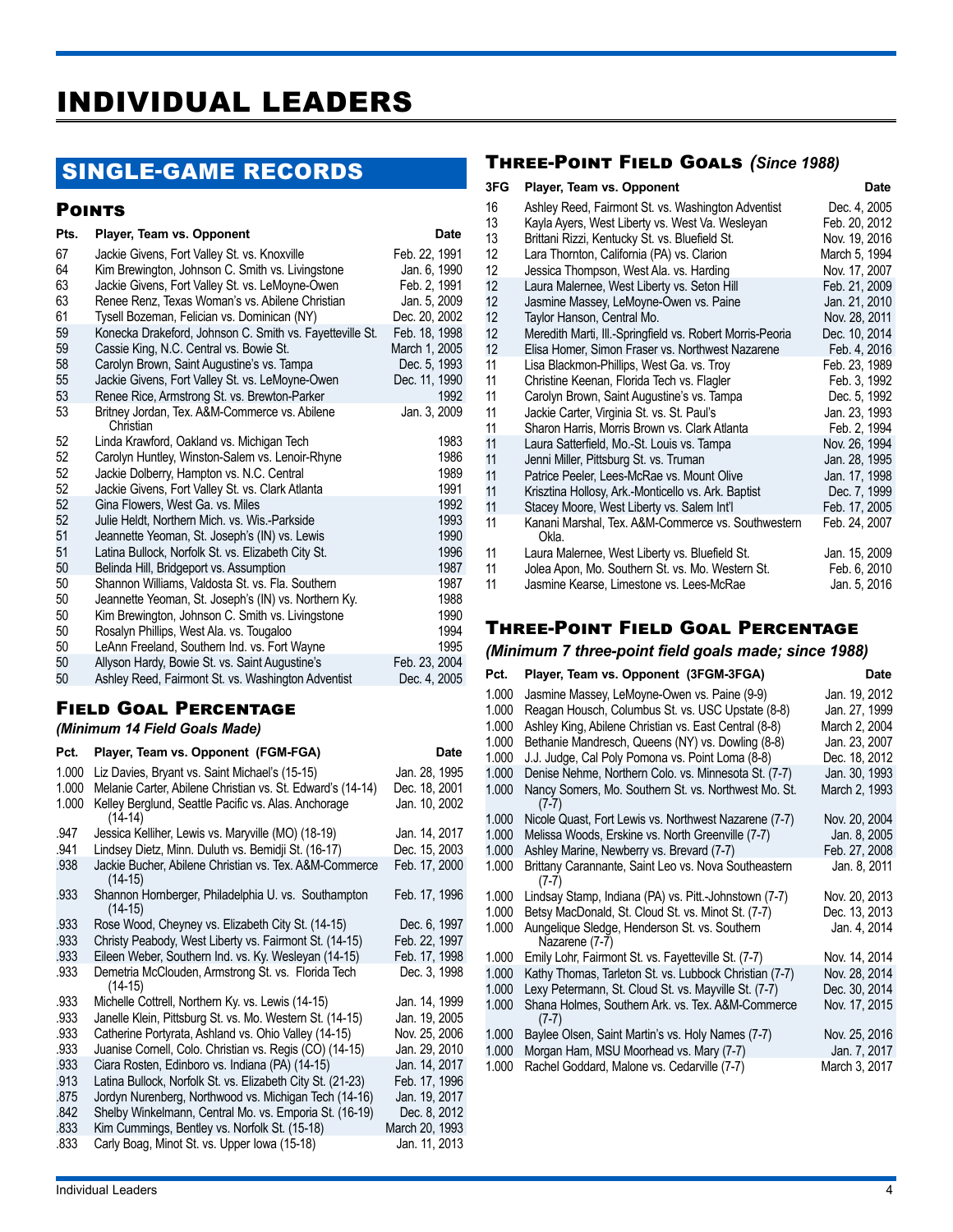### Free Throw Percentage

#### *(Minimum 18 free throws made)*

| Pct.                                                                 | Player, Team vs. Opponent                                                                                                                                                                                                                                                                                                                                                                                                                                                                                                                                                | Date                                                                                                                                                                                                   |
|----------------------------------------------------------------------|--------------------------------------------------------------------------------------------------------------------------------------------------------------------------------------------------------------------------------------------------------------------------------------------------------------------------------------------------------------------------------------------------------------------------------------------------------------------------------------------------------------------------------------------------------------------------|--------------------------------------------------------------------------------------------------------------------------------------------------------------------------------------------------------|
| 1.000                                                                | Missy Guadagnino, Nova Southeastern vs. Fla. Southern<br>$(22-22)$                                                                                                                                                                                                                                                                                                                                                                                                                                                                                                       | Jan. 25, 2006                                                                                                                                                                                          |
| 1.000<br>1.000<br>1.000<br>1.000                                     | Karen Armold, Millersville vs. Philadelphia U. (19-19)<br>Diane Nicholls, Sacred Heart vs. UMass Lowell (18-18)<br>Tracy Spencer, Shippensburg vs. Clarion (18-18)<br>Denise Gallo, Pitt.-Johnstown vs. Alderson Broaddus<br>$(18-18)$                                                                                                                                                                                                                                                                                                                                   | Dec. 11, 1989<br>Jan. 19, 1991<br>Jan. 13, 1996<br>Feb. 12, 1996                                                                                                                                       |
| 1.000<br>1.000                                                       | Sara Davis, Colo. Christian vs. N.M. Highlands (18-18)<br>Ashley Price, Benedict vs. Tuskegee (18-18)                                                                                                                                                                                                                                                                                                                                                                                                                                                                    | Jan. 7, 2006<br>Jan. 31, 2009                                                                                                                                                                          |
|                                                                      | <b>REBOUNDS</b>                                                                                                                                                                                                                                                                                                                                                                                                                                                                                                                                                          |                                                                                                                                                                                                        |
| Reb.                                                                 | Player, Team vs. Opponent                                                                                                                                                                                                                                                                                                                                                                                                                                                                                                                                                | Date                                                                                                                                                                                                   |
| 36<br>35<br>35<br>33<br>32<br>32<br>31<br>31<br>30<br>30<br>30<br>30 | Christine DeSaine, West Va. Tech vs. Ohio Valley<br>Chanel Hamilton, Dist. Columbia vs. NYIT<br>Kim Ambrose, Shaw vs. Saint Augustine's<br>Yolanda Griffith, Fla. Atlantic vs. FIU<br>Von Fulmore, N.C. Central vs. UNC Asheville<br>Destiny Betts, Benedict vs. Saint Leo<br>Lisa McCarthy, Assumption vs. Saint Michael's<br>Kim Zornow, Pace vs. Southampton<br>Francine Perry, Quinnipiac vs. UMass Dartmouth<br>Sherri Riddicks, Albany St. (GA) vs. LeMoyne-Owen<br>Tricia Hampton, Angelo St. vs. Tex. A&M-Kingsville<br>Lanora Ingram, Kentucky St. vs. Tuskegee | Jan. 30, 1995<br>Nov. 26, 1982<br>Jan. 28, 1984<br>Feb. 27, 1993<br>Feb. 1, 1986<br>Dec. 17, 2006<br>Feb. 12, 1983<br>Jan. 10, 1988<br>Feb. 1, 1982<br>Feb. 28, 1991<br>Jan. 20, 1992<br>Jan. 15, 1996 |
| 29<br>29<br>29                                                       | Brenda Satcher, Mississippi-Women vs. Blue Mountain<br>Francine Perry, Quinnipiac vs. Delaware St.<br>Tammy Dorsey, Clark Atlanta vs. Morris Brown                                                                                                                                                                                                                                                                                                                                                                                                                       | Feb. 15, 1983<br>Jan. 25, 1984<br>Feb. 18, 1984                                                                                                                                                        |
| 29<br>29<br>29<br>29                                                 | Letty Huntzman, Immaculata vs. Richard Stockton<br>Amanda Ray, Fort Valley St. vs. Lane<br>China Smith, N.M. Highlands vs. Southwest (NM)<br>Kierra Simpson, West Liberty vs. West Chester                                                                                                                                                                                                                                                                                                                                                                               | Feb. 6, 1985<br>Jan. 13, 2005<br>Nov. 9, 2013<br>March 13, 2015                                                                                                                                        |

#### Assists *(Since 1989)*

#### Ast. Player, Team vs. Opponent **Date Date**

| 24 | Joanna Bernabei, West Liberty vs. West Virginia St.                            | Feb. 8, 1997  |
|----|--------------------------------------------------------------------------------|---------------|
| 23 | Selina Bynum, Albany St. (GA) vs. LeMoyne-Owen                                 | Jan. 13, 1993 |
| 23 | Tina Epps, Clark Atlanta vs. Fisk                                              | Feb. 23, 1996 |
| 21 | Lori Richelderfer, California (PA) vs. Millersville                            | Dec. 10, 1993 |
| 21 | Carla Gladden, Saint Augustine's vs. Livingstone                               | Jan. 27, 1996 |
| 20 | Selina Bynum, Albany St. (GA) vs. Tuskegee                                     | Feb. 20, 1991 |
| 20 | Lisa Rice, Norfolk St. vs. Shaw                                                | Feb. 25, 1995 |
| 20 | Lamonica Filer, Norfolk St. vs. N.C. Central                                   | Feb. 24, 1996 |
| 20 | Ellen Kett, Simon Fraser vs. Mont. St. Billings                                | Feb. 18, 2017 |
| 19 | Astrid Soulette, Fla. Atlantic vs. Claflin                                     | Jan. 10, 1990 |
| 19 | Pat Neder, Winona St. vs. Northern St.                                         | Jan. 26, 1990 |
| 19 | Adrian Elliott, Virginia St. vs. Hampton                                       | Feb. 20, 1990 |
| 19 | Michelle Schuler, Angelo St. vs. Tex. A&M-Kingsville                           | Jan. 14, 1991 |
| 19 | Selina Bynum, Albany St. (GA) vs. Fla. Atlantic                                | Jan. 30, 1992 |
| 19 | Lisa Rice, Norfolk St. vs. Virginia Union                                      | Feb. 26, 1993 |
| 19 | Cynthia Thomas, Wingate vs. Catawba                                            | Jan. 18, 1995 |
| 19 | Barbara Hester, Columbus St. vs. Tuskegee                                      | Feb. 20, 1995 |
| 19 | Pam Cummings, Northwest Mo. St. vs. Lincoln (MO)                               | Jan. 31, 1998 |
| 19 | Ebony Vincent, Wayne St. (MI) vs. Mercyhurst                                   | Feb. 28, 2004 |
| 19 | Lisa Perry, West Liberty vs. Ohio Valley                                       | Feb. 21, 2008 |
| 19 | Jamie Cluesman, Concord vs. Bluefield St.<br><b>BLOCKED SHOTS (Since 1993)</b> | Feb. 23, 2008 |
|    |                                                                                |               |

## **Blk.** Player, Team vs. Opponent **Date Date** 20 LaKisha Phifer, St. Paul's vs. Virginia Union Jan. 23, 1996<br>15 LaKisha Phifer, St. Paul's vs. Saint Augustine's Dec. 5, 1995 15 LaKisha Phifer, St. Paul's vs. Saint Augustine's Dec. 5, 1995<br>15 LaKisha Phifer, St. Paul's vs. Norfolk St. (2008) Jan. 13, 1996 15 LaKisha Phifer, St. Paul's vs. Norfolk St. Jan. 13, 1996<br>14 Evija Azace, Saint Rose vs. Stonehill Jan. Jan. 13, 1996

Evija Azace, Saint Rose vs. Stonehill

| Blk.     | Player, Team vs. Opponent                                                         | <b>Date</b>                    |
|----------|-----------------------------------------------------------------------------------|--------------------------------|
| 14       | Jenny Crouse, North Dakota vs. St. Cloud St.                                      | Feb. 8, 1997                   |
| 13       | LaKisha Phifer, St. Paul's vs. Winston-Salem                                      | Feb. 10, 1997                  |
| 13       | Jaana Kotova, West Liberty vs. Fairmont St.                                       | Feb. 28, 2001                  |
| 13       | Stacy Schrader, Le Moyne vs. Bridgewater St.                                      | Nov. 23, 2002                  |
| 13       | Brittney Kroon, Seattle Pacific vs. Northwest Nazarene                            | Jan. 29, 2004                  |
| 13       | Katie Cezat, Hillsdale vs. Ferris St.                                             | Dec. 13, 2008                  |
| 13       | Wende Foster, Livingstone vs. Miles                                               | Nov. 20, 2013                  |
| 13       | Asia Greenleaf, West Virginia St. vs. Notre Dame (OH)                             | Feb. 20, 2014                  |
| 13       | Meg Essex, Newberry vs. Coker                                                     | Jan. 11, 2017                  |
| 12       | Tonya Roper, Wingate vs. Johnson C. Smith                                         | Dec. 12, 1992                  |
| 12       | Sherrie Willis, N.M. Highlands vs. Angelo St.                                     | Dec. 12, 1992                  |
| 12       | Tonya Roper, Wingate vs. Lenoir-Rhyne                                             | Feb. 9, 1994                   |
| 12<br>12 | Pamela Barbour, Morris Brown vs. Knoxville                                        | Feb. 17, 1995                  |
|          | Pamela Barbour, Morris Brown vs. Knoxville                                        | Nov. 21, 1995                  |
| 12<br>12 | Evija Azace, Saint Rose vs. Bloomsburg<br>Kelly Borch, Saint Michael's vs. Bryant | Dec. 29, 1995<br>Jan. 28, 1998 |
| 12       | Kelly Borch, Saint Michael's vs. Assumption                                       | Feb. 7, 1998                   |
| 12       | LaKisha Phifer, St. Paul's vs. Elizabeth City St.                                 | Jan. 21, 1999                  |
| 12       | Tracy Sprolden, Valdosta St. vs. Eckerd                                           | Nov. 19, 1999                  |
| 12       | Jill Fadenrecht, Northern Colo. vs. Adams St.                                     | Dec. 12, 2001                  |
| 12       | Julie Zeeff, Grand Valley St. vs. Lake Superior St.                               | Jan. 24, 2002                  |
| 12       | Susie Gyarfas, California (PA) vs. West Chester                                   | March 9, 2003                  |
| 12       | Alicia Saunders, West Tex. A&M vs. East Central                                   | Jan. 14, 2006                  |
| 12       | Shavone Mack, Francis Marion vs. North Georgia                                    | Feb. 1, 2006                   |
| 12       | Ashley Holiday, Augustana (SD) vs. Minnesota St.                                  | Feb. 18, 2006                  |
| 12       | Cassie Brannen, Northern Ky. vs. Ulndy                                            | Feb. 24, 2007                  |
| 12       | Sheena Walton, Tampa vs. Rollins                                                  | March 3, 2007                  |
| 12       | Arielle Alford, Goldey-Beacom vs. Bloomfield                                      | Jan. 20, 2009                  |
| 12       | Chanessa Blakemore, Concordia (NY) vs. Georgian Court                             | Jan. 27, 2011                  |
| 12       | Shereba Montgomery, Fort Valley St. vs. Lane                                      | Jan. 3, 2013                   |
| 12       | Hanna Bognar, Armstrong St. vs. Columbia (SC)                                     | Nov. 13, 2013                  |

12 Alexis Carter, Columbus St. vs. UNC Pembroke Jan. 4, 2017<br>12 Tatiana Manuel, Southern Wesleyan vs. Anderson (SC) Nov. 19, 2016 Tatiana Manuel, Southern Wesleyan vs. Anderson (SC)

#### Steals *(Since 1993)*

#### Stl. Player, Team vs. Opponent **Date Date**

| 20 | Kristen Skoglund, St. Anselm vs. Southern N.H.           | Jan. 17, 1996 |
|----|----------------------------------------------------------|---------------|
| 18 | Melissa Richardson, Ouachita Baptist vs. St. Mary's (TX) | Dec. 7, 2007  |
| 17 | Katheryne Hickman, Eastern N.M. vs. Texas Woman's        | Feb. 11, 1998 |
| 15 | Gretchen Prince, West Ala. vs. Oakwood                   | Nov. 25, 1996 |
| 14 | Karen Neeley, Presbyterian vs. Newberry                  | Dec. 2, 1993  |
| 14 | Hayley Blue, Charleston (WV) vs. Indiana (PA)            | Nov. 16, 1996 |
| 14 | Anita Pettiford, Virginia St. vs. Washington Adventist   | Nov. 15, 1998 |
| 14 | Joreka Bess, Fayetteville St. vs. Virginia St.           | Feb. 24, 2000 |
| 14 | Tracy Wyatt, Glenville St. vs. Alderson Broaddus         | Feb. 28, 2004 |
| 14 | Hoku Holdcraft, BYU-Hawaii vs. Omaha                     | Dec. 29, 2007 |
| 14 | Malika Miller, Lock Haven vs. Washington Adventist       | Dec. 6, 2008  |
| 14 | Lynisha Nelson, Florida Tech vs. Anderson (SC)           | Dec. 30, 2010 |
| 13 | Debbie Moore, New Haven vs. Quinnipiac                   | Jan. 18, 1993 |
| 13 | Yolanda Gregory, Fla. Atlantic vs. Barry                 | Feb. 8, 1993  |
| 13 | Christine Keenan, Florida Tech vs. Barry                 | Feb. 13, 1993 |
| 13 | Shaun Thomas, Jacksonville St. vs. North Ala.            | Feb. 15, 1993 |
| 13 | Beth Hein, Molloy vs. John Jay                           | Nov. 26, 1993 |
| 13 | Cynthia Bridges, Fort Valley St. vs. Clark Atlanta       | Dec. 3, 1994  |
| 13 | Benita Brewer, St. Paul's vs. Hampton                    | Feb. 4, 1995  |
| 13 | Stephanie Greer, Shaw vs. Johnson C. Smith               | Jan. 27, 1996 |
| 13 | Trysta Morenz, Tampa vs. Nova Southeastern               | Nov. 27, 1999 |
| 13 | Trysta Morenz, Tampa vs. Fayetteville St.                | Dec. 11, 1999 |
| 13 | Angela Thomas, Livingstone vs. Shaw                      | Jan. 29, 2000 |
| 13 | Danika Okerstrom, Morningside vs. South Dakota St.       | Jan. 27, 2001 |
| 13 | Misty Wilson, Tarleton St. vs. Abilene Christian         | Feb. 10, 2001 |
| 13 | Latisha Perry, North Florida vs. Francis Marion          | Jan. 8, 2003  |
| 13 | Sheena Howard, NYIT vs. Mercy                            | Jan. 21, 2006 |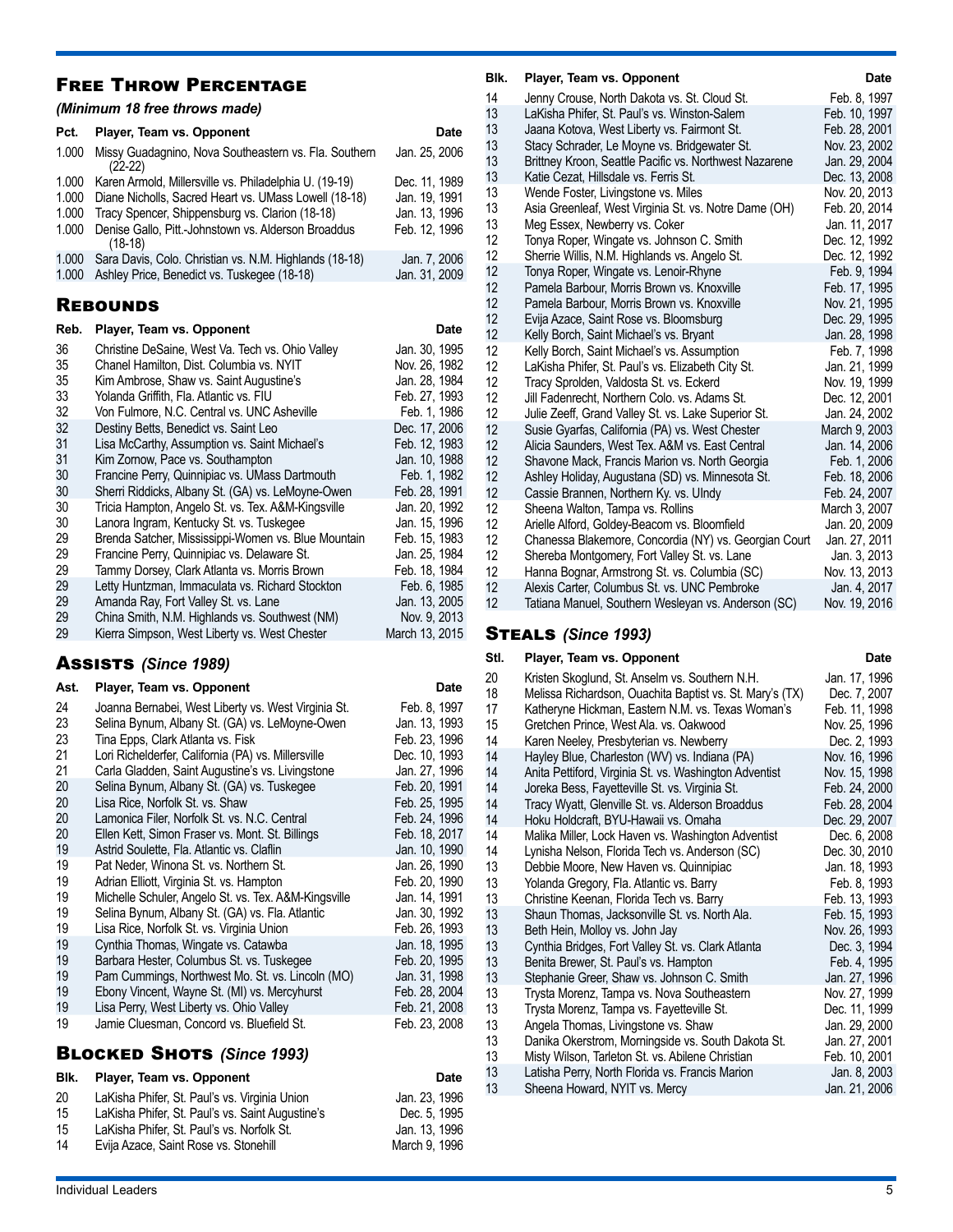## SEASON RECORDS

#### **POINTS**

| Player, Team                                                                                                         | <b>Season Games</b>                          |                      | FG                       | 3FG                 | FT                       | Pts.                     |
|----------------------------------------------------------------------------------------------------------------------|----------------------------------------------|----------------------|--------------------------|---------------------|--------------------------|--------------------------|
| Jackie Givens, Fort Valley St.<br>Tysell Bozeman, Felician<br>Dina Kangas, Minn. Duluth                              | †1991<br>12003<br>1991                       | 28<br>27<br>32       | 369<br>*420<br>389       | 120<br>31<br>9      | 217<br>145<br>151        | *1,075<br>1,016<br>938   |
| Johannah Leedham, Franklin<br>Pierce                                                                                 | 12010                                        | 34                   | 305                      | 90                  | 215                      | 915                      |
| Britney Jordan, Tex.<br>A&M-Commerce                                                                                 | †2009                                        | 29                   | 302                      | 78                  | 227                      | 909                      |
| Kim Brewington, Johnson C.<br>Smith                                                                                  | †1990                                        | 28                   | 312                      | 62                  | 222                      | 908                      |
| Katie Cezat, Hillsdale<br>Kiana Johnson, Virginia Union<br>Annette Wiles, Fort Hays St.<br>Dina Kangas, Minn. Duluth | 2009<br><b>†2016</b><br>1991<br>1990         | 31<br>31<br>36<br>31 | 333<br>301<br>358<br>352 | 5<br>79<br>0<br>16  | 237<br>224<br>164<br>152 | 908<br>905<br>880<br>872 |
| Paulette King, Florida Tech<br>Konecka Drakeford, Johnson<br>C. Smith                                                | †1992<br>†1998                               | 29<br>27             | 322<br>339               | 2<br>19             | 209<br>146               | 855<br>843               |
| Angie Hupfer, St. Joseph's (IN)<br>LaShonda Chiles, Anderson<br>(SC)                                                 | †1999<br>+2005                               | 27<br>36             | 316<br>286               | 35<br>90            | 160<br>160               | 827<br>822               |
| Paulette King, Florida Tech                                                                                          | †1993                                        | 30                   | 310                      | 0                   | 193                      | 813                      |
| Jeannette Yeoman, St. Joseph's<br>(IN)                                                                               | 1990                                         | 30                   | 300                      | 45                  | 164                      | 809                      |
| Joanna Cuprys, Kennesaw St.<br>Mandy Koupal, South Dakota<br>Jackie Dolberry, Hampton<br>Mary Naughton, Stonehill    | <b>+1997</b><br>2004<br><b>†1988</b><br>1988 | 31<br>33<br>34<br>31 | 289<br>282<br>299<br>291 | 92<br>33<br>91<br>1 | 137<br>209<br>114<br>216 | 807<br>806<br>803<br>799 |
| Johannah Leedham, Franklin<br>Pierce                                                                                 | 2009                                         | 34                   | 269                      | 79                  | 182                      | 799                      |

*\*Record. †National leader.*

#### Scoring Average

| Player, Team                                               | Season         | G        | FG          | 3FG                      | FT         | Pts.            | Avg.            |
|------------------------------------------------------------|----------------|----------|-------------|--------------------------|------------|-----------------|-----------------|
| Jackie Givens, Fort Valley St.<br>Tysell Bozeman, Felician | †1991<br>+2003 | 28<br>27 | 369<br>*420 | 120<br>31                | 217<br>145 | *1.075<br>1.016 | $*38.4$<br>37.6 |
| Kim Brewington, Johnson C.<br>Smith                        | †1990          | 28       | 312         | 62                       | 222        | 908             | 32.4            |
| Britney Jordan, Tex.<br>A&M-Commerce                       | 12009          | 29       | 302         | 78                       | 227        | 909             | 31.3            |
| Konecka Drakeford, Johnson<br>C. Smith                     | †1998          | 27       | 339         | 19                       | 146        | 843             | 31.2            |
| Angie Hupfer, St. Joseph's<br>(IN)                         | †1999          | 27       | 316         | 35                       | 160        | 827             | 30.6            |
| Stacey Cunningham,<br>Shippensburg                         | <b>†1983</b>   | 22       | 266         |                          | 126        | 658             | 29.9            |
| Stella Cannon.<br>LeMoyne-Owen                             | 1990           | 25       | 259         | 77                       | 147        | 742             | 29.7            |
| Cissy Little, Belmont Abbey                                | 1983           | 24       | 318         | $\overline{\phantom{0}}$ | 74         | 710             | 29.6            |
| Paulette King, Florida Tech                                | †1992          | 29       | 322         | 2                        | 209        | 855             | 29.5            |
| Dina Kangas, Minn. Duluth                                  | 1991           | 32       | 389         | 9                        | 151        | 938             | 29.3            |
| Katie Cezat, Hillsdale                                     | 2009           | 31       | 333         | 5                        | 237        | 908             | 29.3            |
| Kiana Johnson, Virginia<br>Union                           | <b>†2016</b>   | 31       | 301         | 79                       | 224        | 905             | 29.2            |
| Carmille Barnette, Longwood                                | 1990           | 21       | 223         | 48                       | 102        | 596             | 28.4            |
| Rene Jones, St. Paul's                                     | 1988           | 26       | 266         | 24                       | 179        | 735             | 28.3            |
| Yolanda Griffith, Fla. Atlantic                            | †1993          | 22       | 262         | 0                        | 97         | 621             | 28.2            |
| Bianca Simmons, UMass<br>Lowell                            | <b>†2013</b>   | 27       | 281         | 53                       | 147        | 762             | 28.2            |
| Dina Kangas, Minn. Duluth                                  | 1990           | 31       | 352         | 16                       | 152        | 872             | 28.1            |
| Candice Allen, Cal Poly<br>Pomona                          | <b>+2005</b>   | 26       | 247         | 47                       | 186        | 727             | 28.0            |
| Donna Hammond, UC<br>Riverside                             | <b>†1982</b>   | 26       | 290         |                          | 145        | 725             | 27.9            |
|                                                            |                |          |             |                          |            |                 |                 |

*\*Record. †National leader.*

## Field Goal Percentage

*(Based on qualifiers for annual championship)*

| Player, Team                               | Season | G  | FG  | FGA | Pct.    |
|--------------------------------------------|--------|----|-----|-----|---------|
| Deidre Williams, Valdosta St.              | †1996  | 27 | 219 | 288 | $*76.0$ |
| Dalonda Newton, Oakland City               | †1991  | 22 | 198 | 273 | 72.5    |
| Becky Marguardt-King, Lake Superior<br>St. | †2006  | 29 | 202 | 284 | 71.1    |
| Angela Watson, Central Ark.                | 1996   | 31 | 211 | 302 | 69.9    |
| Stacy Johnson, Delta St.                   | †1997  | 29 | 236 | 338 | 69.8    |
| Jackie Bucher, Abilene Christian           | 12000  | 27 | 229 | 330 | 69.4    |
| Missy Taylor, Oakland City                 | †1993  | 29 | 267 | 385 | 69.4    |
| Temeshia Dawkins, Wingate                  | +2001  | 30 | 190 | 274 | 69.3    |
| Nina Smith, Holy Family                    | +2004  | 26 | 191 | 279 | 68.5    |
| Corinne Vanderwal, California (PA)         | †1992  | 26 | 156 | 228 | 68.4    |
| Allison Rosel, Fort Lewis                  | †2008  | 30 | 169 | 247 | 68.4    |
| Jenny Crouse, North Dakota                 | †1998  | 32 | 236 | 345 | 68.4    |
| Julie Eymann, Regis (CO)                   | 1993   | 27 | 186 | 273 | 68.1    |
| Michelle Lieber, Mont. St. Billings        | +2007  | 26 | 147 | 216 | 68.1    |
| Melanie Carter, Abilene Christian          | 2001   | 28 | 206 | 303 | 68.0    |
| Melanie Carter, Abilene Christian          | †2002  | 24 | 165 | 243 | 67.9    |
| Darla Leavitt, West Tex. A&M               | 1991   | 27 | 145 | 215 | 67.4    |
| Julie Szykowny, Gannon                     | †1994  | 26 | 157 | 233 | 67.4    |
| Michelle Lieber, Mont. St. Billings        | 2006   | 27 | 163 | 243 | 67.1    |
| Jackie Andrews, Morris Brown               | †1983  | 22 | 134 | 200 | 67.0    |

*\*Record. †National leader.*

## Three-Point Field Goals

| Player, Team                      | Season       | Games | 3FG  |
|-----------------------------------|--------------|-------|------|
| Laura Malernee, West Liberty      | 12009        | 31    | *146 |
| Kanani Marshal, Tex. A&M-Commerce | 12007        | 37    | 145  |
| Lisa Blackmon-Phillips, West Ga.  | <b>†1989</b> | 29    | 138  |
| Laura Malernee, West Liberty      | +2010        | 32    | 134  |
| Jasmine Kearse, Limestone         | <b>t2016</b> | 31    | 128  |
| Reagan Housch, Columbus St.       | <b>+1999</b> | 32    | 127  |
| Jeana Hoffman, South Dakota       | 12008        | 35    | 127  |
| Tara Johnson, West Liberty        | <b>+2003</b> | 32    | 122  |
| Ginny Mills, Glenville St.        | <b>+2013</b> | 31    | 122  |
| Laura Malernee, West Liberty      | <b>†2011</b> | 32    | 121  |
| Jackie Givens, Fort Valley St.    | +1991        | 28    | 120  |
| Stacey Moore, West Liberty        | +2005        | 27    | 120  |
| Tara Johnson, West Liberty        | <b>+2004</b> | 31    | 119  |
| Jenni Miller, Pittsburg St.       | <b>†1995</b> | 29    | 116  |
| Ashley Reed, Fairmont St.         | <b>+2006</b> | 29    | 116  |
| Jenny Vining, Arkansas Tech       | 2010         | 33    | 116  |
| Regime McCombs, Benedict          | 2016         | 32    | 116  |
| Rachel Redick, Glenville St.      | 2007         | 36    | 115  |
| Tiara Good, Lander                | 2008         | 35    | 115  |
| Jasmine Judge, Lander             | 12012        | 31    | 115  |
| Jasmine Kearse, Limestone         | †2015        | 35    | 115  |

*\*Record. †National leader.*

#### Three-Point Field Goals Per Game

#### *(Based on qualifiers for annual championship)*

| Player, Team                     | Season       | G  | 3FG  | Avg.    |
|----------------------------------|--------------|----|------|---------|
| Lisa Blackmon-Phillips, West Ga. | †1989        | 29 | 138  | $*4.76$ |
| Laura Malernee, West Liberty     | +2009        | 31 | *146 | 4.71    |
| Stacey Moore, West Liberty       | +2005        | 27 | 120  | 4.44    |
| Jackie Givens, Fort Valley St.   | †1991        | 28 | 120  | 4.29    |
| Laura Malernee, West Liberty     | <b>t2010</b> | 32 | 134  | 4.19    |
| Jasmine Kearse, Limestone        | <b>†2016</b> | 31 | 128  | 4.13    |
| Janell Gerk, S.C. Aiken          | <b>+2000</b> | 27 | 111  | 4.11    |
| Sheila Leopold, Lincoln (MO)     | <b>+1996</b> | 26 | 106  | 4.08    |
| Jackie Dolberry, Hampton         | 1989         | 28 | 113  | 4.04    |
| Jenni Miller, Pittsburg St.      | <b>t1995</b> | 29 | 116  | 4.00    |
| Laurie Melum, Augustana (SD)     | †1997        | 28 | 112  | 4.00    |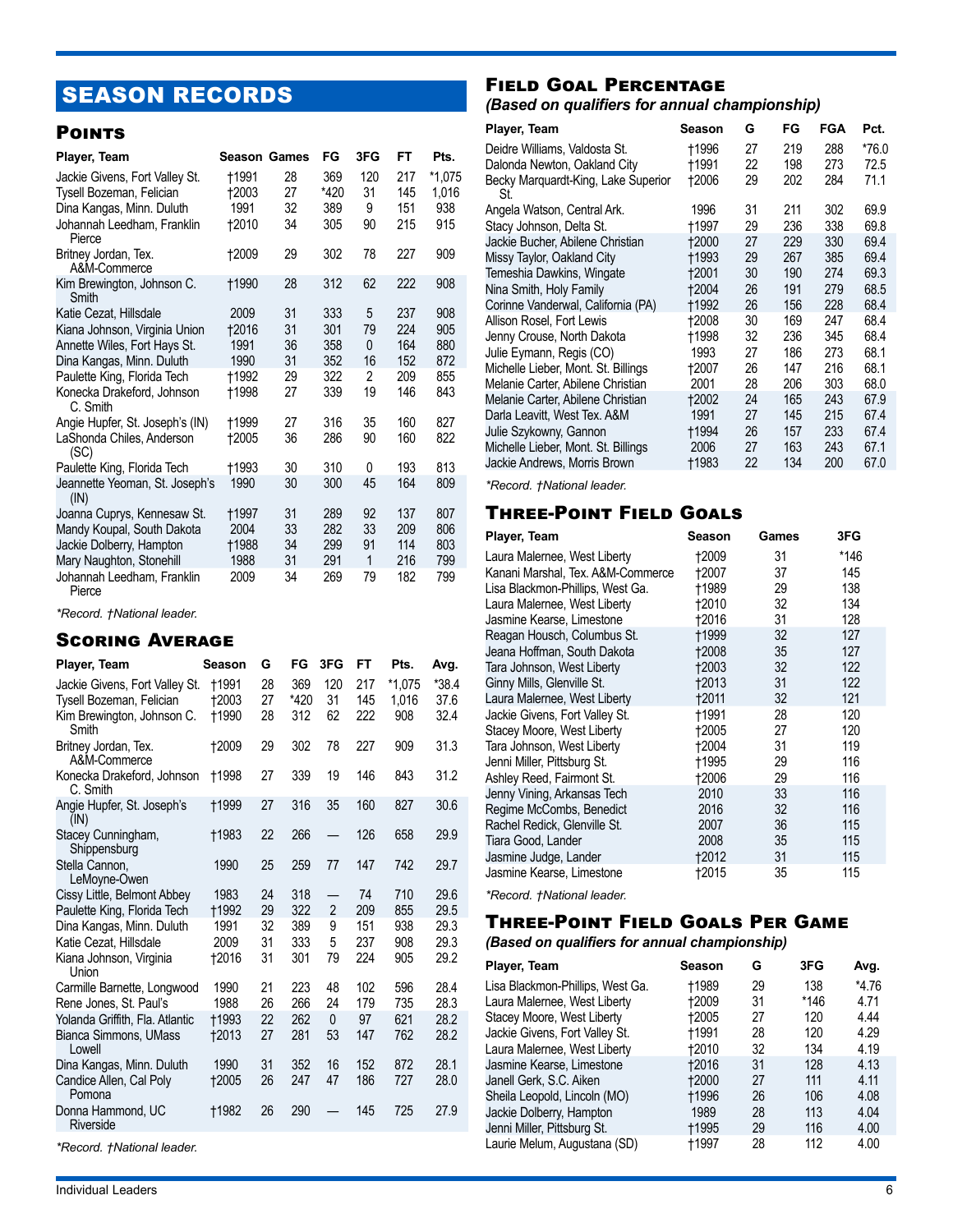| Player, Team                        | Season       | G  | 3FG | Avg. |
|-------------------------------------|--------------|----|-----|------|
| Lorie Martinez, Tex. A&M-Kingsville | +1998        | 26 | 104 | 4.00 |
| Ashley Reed, Fairmont St.           | <b>+2006</b> | 29 | 116 | 4.00 |
| Reagan Housch, Columbus St.         | <b>t1999</b> | 32 | 127 | 3.97 |
| Michelle Eddy, Jacksonville St.     | 1995         | 27 | 107 | 3.96 |
| Ginny Mills, Glenville St.          | <b>+2013</b> | 31 | 122 | 3.94 |
| Naomi Bancroft, Fort Hays St.       | 2009         | 28 | 110 | 3.93 |
| Sarah Condra, Christian Bros.       | <b>+2002</b> | 26 | 102 | 3.92 |
| Kanani Marshal, Tex. A&M-Commerce   | <b>†2007</b> | 37 | 145 | 3.92 |
| Sharon Harris, Morris Brown         | <b>+1994</b> | 27 | 105 | 3.89 |
| Kayla Ayers, West Liberty           | +2012        | 27 | 105 | 3.89 |

## Three-Point Field Goal Percentage

## *(Based on qualifiers for annual championship)*

| Player, Team                        | Season       | G  |     | 3FG 3FGA Pct. |         |
|-------------------------------------|--------------|----|-----|---------------|---------|
| Durene Heisler, North Dakota        | †1990        | 31 | 63  | 112           | $*56.3$ |
| Becky Mauck, North Ala.             | †1998        | 25 | 45  | 80            | $*56.3$ |
| Jeannette Yeoman, St. Joseph's (IN) | 1990         | 30 | 45  | 81            | 55.6    |
| Krista Bernadt, Wayne St. (NE)      | +2000        | 28 | 73  | 132           | 55.3    |
| Trish Van Diggelen, Missouri S&T    | †1989        | 25 | 43  | 81            | 53.1    |
| Michele Tuchfarber, Northern Ky.    | †1999        | 32 | 54  | 102           | 52.9    |
| Michelle Bruns, Southwest Minn. St. | <b>+2003</b> | 31 | 73  | 139           | 52.5    |
| Stephanie Wagner, Quincy            | <b>t2011</b> | 30 | 114 | 218           | 52.3    |
| Kelsey Peare, Ashland               | <b>†2017</b> | 37 | 87  | 168           | 51.8    |
| Erin Moran, Ulndy                   | <b>+2004</b> | 32 | 67  | 130           | 51.5    |
| Monica Steinhoff, Mo.-St. Louis     | 1989         | 27 | 60  | 117           | 51.3    |
| Kelly McRee, Grand Canyon           | +2005        | 22 | 50  | 98            | 51.0    |
| Kelly Tomlin, West Ala.             | +1993        | 26 | 56  | 110           | 50.9    |
| Jackie Farnan, NYIT                 | †1988        | 26 | 58  | 114           | 50.9    |
| Amaura Brandt, Limestone            | <b>†2016</b> | 31 | 89  | 175           | 50.9    |
| Deb Pope, Southern Ind.             | †1995        | 27 | 74  | 146           | 50.7    |
| Julie Dabrowski, Southern N.H.      | 1990         | 30 | 89  | 176           | 50.6    |
| Kim Francis, Southwest Baptist      | 1993         | 27 | 45  | 89            | 50.6    |
| Katie Pritchard, Drury              | 12010        | 35 | 93  | 184           | 50.5    |
| Darlene Hildebrand, Philadelphia U. | †1992        | 32 | 48  | 95            | 50.5    |

*\*Record. †National leader.*

## Free Throw Percentage

#### *(Based on qualifiers for annual championship)*

| Player, Team                     | Season       | G  | FT  | <b>FTA</b> | Pct.    |
|----------------------------------|--------------|----|-----|------------|---------|
| Jamey Gelhar, Saint Martin's     | 12009        | 28 | 94  | 97         | $*96.9$ |
| Annie Armstrong, Drury           | <b>t2015</b> | 30 | 87  | 91         | 95.6    |
| Monica Burns, Wheeling Jesuit    | †2017        | 32 | 139 | 147        | 94.6    |
| Annie Armstrong, Drury           | <b>+2016</b> | 31 | 107 | 114        | 93.9    |
| Amber Rutherford, North Ala.     | +2007        | 26 | 134 | 143        | 93.7    |
| Amber Rutherford, North Ala.     | 12008        | 28 | 132 | 141        | 93.6    |
| Katie Murphy, IUPUI              | †1996        | 23 | 84  | 90         | 93.3    |
| <b>Whitney Sykes, SIUE</b>       | 2007         | 29 | 112 | 120        | 93.3    |
| Sam Price, St. Cloud St.         | <b>+2013</b> | 28 | 97  | 104        | 93.3    |
| Leslie Stapleton, Indiana (PA)   | 2016         | 30 | 97  | 104        | 93.3    |
| Brianna Bishop, American Int'l   | 2016         | 32 | 83  | 89         | 93.3    |
| Jessie Slack, Northern Ky.       | 2009         | 32 | 96  | 103        | 93.2    |
| Danielle Flood, Minn. Duluth     | †2014        | 26 | 68  | 73         | 93.2    |
| Alison Hughes, Minn.-Crookston   | 2017         | 28 | 119 | 128        | 93.0    |
| Britney Cruse, St. Joseph's (IN) | 2009         | 24 | 66  | 71         | 93.0    |
| Aubrey Latham, Post              | 2014         | 26 | 103 | 111        | 92.8    |
| Sam Price, St. Cloud St.         | 2014         | 27 | 102 | 110        | 92.7    |
| Ashton Yossi, Wayne St. (NE)     | 2015         | 33 | 100 | 108        | 92.6    |
| Kelly Jewett, Franklin Pierce    | <b>†1992</b> | 31 | 112 | 121        | 92.6    |
| Ally Christman, Ferris St.       | 2015         | 25 | 74  | 80         | 92.5    |
| Tricia Principe, Ferris St.      | 12010        | 27 | 86  | 93         | 92.5    |

*\*Record. †National leader.*

## **REBOUNDS**

| Player, Team                        | Season       | G  | Reb. |
|-------------------------------------|--------------|----|------|
| Francine Perry, Quinnipiac          | †1982        | 28 | *635 |
| Katie Cezat, Hillsdale              | +2009        | 31 | 521  |
| Toni Goodman, Hampton               | 1982         | 33 | 507  |
| Yvonnie Owens, Clark Atlanta        | <b>†1985</b> | 31 | 502  |
| Kari Daugherty, Ashland             | †2012        | 35 | 492  |
| Francine Perry, Quinnipiac          | 1985         | 32 | 481  |
| Tracy Linton, Jacksonville St.      | <b>+1993</b> | 29 | 480  |
| Heather Gates, Edinboro             | †1997        | 33 | 473  |
| Norma Knight, Norfolk St.           | <b>+1983</b> | 26 | 472  |
| Norma Knight, Norfolk St.           | 1982         | 25 | 465  |
| Von Fulmore, N.C. Central           | †1986        | 26 | 464  |
| Rachel Rosario, UC Riverside        | 1993         | 28 | 456  |
| Naomi Mobley, Shaw                  | <b>†2003</b> | 31 | 454  |
| Kierra Simpson, West Liberty        | †2016        | 34 | 452  |
| Kim Zornow, Pace                    | †1989        | 30 | 438  |
| Darlene Chaney, Hampton             | 1985         | 34 | 436  |
| Tammy Walker-Strode, Edinboro       | †1992        | 30 | 436  |
| Megan Fogt, Hillsdale               | 12014        | 27 | 435  |
| Darsha Burnside, California Baptist | <b>†2015</b> | 34 | 435  |
| Vanessa White, Tuskegee             | 1993         | 25 | 433  |

*\*Record. †National leader.*

## Rebound Average

| Player, Team                       | Season       | G  | Reb. | Avg.  |
|------------------------------------|--------------|----|------|-------|
| Francine Perry, Quinnipiac         | †1982        | 28 | *635 | *22.7 |
| Chanel Hamilton, Dist. Columbia    | <b>†1983</b> | 19 | 399  | 21.0  |
| Norma Knight, Norfolk St.          | 1982         | 25 | 465  | 18.6  |
| Norma Knight, Norfolk St.          | 1983         | 26 | 472  | 18.2  |
| Von Fulmore, N.C. Central          | †1986        | 26 | 464  | 17.8  |
| Vanessa White, Tuskegee            | <b>+1993</b> | 25 | 433  | 17.3  |
| Katie Cezat, Hillsdale             | <b>+2009</b> | 31 | 521  | 16.8  |
| Kim Ambrose, Shaw                  | †1984        | 23 | 383  | 16.7  |
| Tracy Linton, Jacksonville St.     | 1993         | 29 | 480  | 16.6  |
| Rachel Rosario, UC Riverside       | 1993         | 28 | 456  | 16.3  |
| Tracy Fidler, Keene St.            | 1983         | 22 | 357  | 16.2  |
| Yvonnie Owens, Clark Atlanta       | †1985        | 31 | 502  | 16.2  |
| Megan Fogt, Hillsdale              | <b>+2014</b> | 27 | 435  | 16.1  |
| Yolanda Griffith, Fla. Atlantic    | 1993         | 22 | 352  | 16.0  |
| Celeste Trahan, Elizabeth City St. | 12008        | 24 | 382  | 15.9  |
| Sylvia Walker, Virginia Union      | 1986         | 27 | 423  | 15.7  |
| Kisha Conway, Francis Marion       | <b>t1996</b> | 27 | 423  | 15.7  |
| Jean Millen, Bloomsburg            | 1984         | 25 | 390  | 15.6  |
| Lorain Truesdale, Lander           | 1993         | 26 | 404  | 15.5  |
| Toni Goodman, Hampton              | 1982         | 33 | 507  | 15.4  |

*\*Record. †National leader.*

#### **Assists**

| Player, Team                         | Season       | G  | Ast. |
|--------------------------------------|--------------|----|------|
| Kailee Howe, West Liberty            | <b>†2016</b> | 34 | *326 |
| Selina Bynum, Albany St. (GA)        | †1992        | 26 | 309  |
| Lisa Rice, Norfolk St.               | <b>†1993</b> | 31 | 305  |
| Kelly West, West Liberty             | <b>+2003</b> | 32 | 302  |
| Kailee Howe, West Liberty            | <b>t2015</b> | 33 | 300  |
| Katie LaViolette, Concordia-St. Paul | <b>+2007</b> | 32 | 297  |
| Angela Hewlett, Portland St.         | 1992         | 34 | 296  |
| Joanna Bernabei, West Liberty        | <b>t1997</b> | 29 | 296  |
| Joanna Bernabei, West Liberty        | <b>t1996</b> | 30 | 294  |
| Denise Holm, Minn. Duluth            | <b>t1989</b> | 32 | 291  |
| Kim Abts, Chico St.                  | +2005        | 30 | 290  |
| Lisa Perry, West Liberty             | <b>+2008</b> | 30 | 290  |
| Cynthia Thomas, Wingate              | †1995        | 31 | 289  |
| Dinah Jowers, Pace                   | 1996         | 29 | 288  |
| Megan Storck, California (PA)        | <b>†2004</b> | 36 | 285  |
| Lisa Perry, West Liberty             | 2007         | 31 | 284  |
|                                      |              |    |      |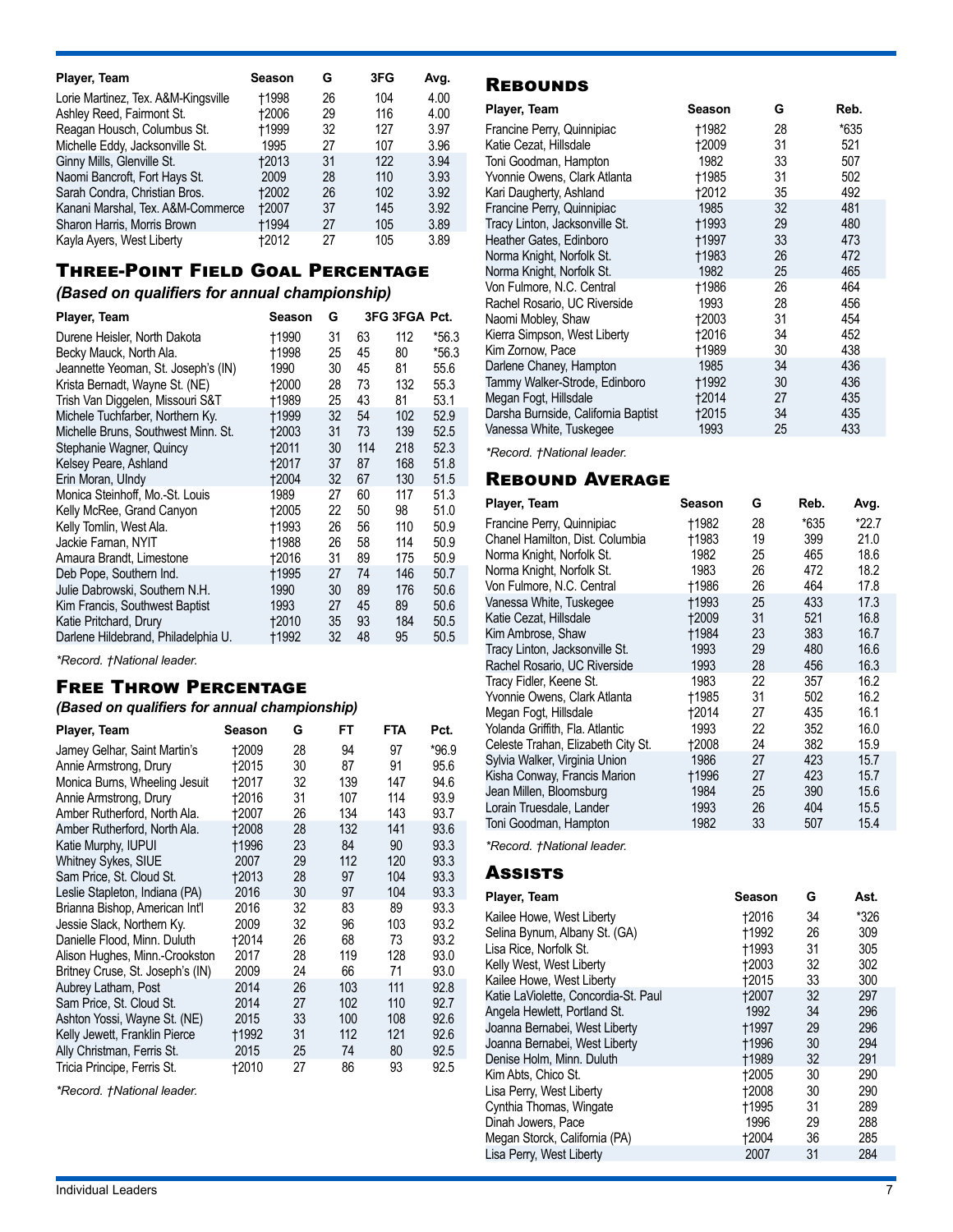| Player, Team                          | Season       | G  | Ast. |
|---------------------------------------|--------------|----|------|
| Bug Cooper, Delta St.                 | <b>+2009</b> | 36 | 282  |
| Jennifer Radosevic, St. Joseph's (IN) | <b>+1990</b> | 30 | 281  |
| Hayley Lystlund, Augusta              | 1996         | 28 | 281  |
| Anna Atkinson, Wingate                | 2008         | 34 | 281  |

*\*Record. †National leader.*

## Assist Average

| Player, Team                          | Season       | G  | Ast. | Avg.    |
|---------------------------------------|--------------|----|------|---------|
| Selina Bynum, Albany St. (GA)         | †1992        | 26 | *309 | $*11.9$ |
| Selina Bynum, Albany St. (GA)         | †1993        | 26 | 280  | 10.8    |
| Selina Bynum, Albany St. (GA)         | <b>+1991</b> | 26 | 274  | 10.5    |
| Joanna Bernabei, West Liberty         | †1997        | 29 | 296  | 10.2    |
| Hayley Lystlund, Augusta              | <b>†1996</b> | 28 | 281  | 10.0    |
| Dinah Jowers, Pace                    | 1996         | 29 | 288  | 9.9     |
| Lisa Rice, Norfolk St.                | 1993         | 31 | 305  | 9.8     |
| Joanna Bernabei, West Liberty         | 1996         | 30 | 294  | 9.8     |
| Kim Abts, Chico St.                   | 12005        | 30 | 290  | 9.7     |
| Lisa Perry, West Liberty              | 12008        | 30 | 290  | 9.7     |
| Kailee Howe, West Liberty             | †2016        | 34 | 326  | 9.6     |
| Lorraine Lynch, Dist. Columbia        | †1995        | 26 | 246  | 9.5     |
| Kelly West, West Liberty              | +2003        | 32 | 302  | 9.4     |
| Lorraine Lynch, Dist. Columbia        | †1994        | 24 | 226  | 9.4     |
| Tina Epps, Clark Atlanta              | 1996         | 24 | 226  | 9.4     |
| Jennifer Radosevic, St. Joseph's (IN) | +1990        | 30 | 281  | 9.4     |
| Cynthia Thomas, Wingate               | 1995         | 31 | 289  | 9.3     |
| Katrina Lofton, Barry                 | 1991         | 30 | 279  | 9.3     |
| Katie LaViolette, Concordia-St. Paul  | †2007        | 32 | 297  | 9.3     |
| Joanna Bernabei, West Liberty         | 1995         | 30 | 278  | 9.3     |

*\*Record. †National leader.*

#### **BLOCKED SHOTS**

| Player, Team                    | Season       | G  | Blk. |
|---------------------------------|--------------|----|------|
| LaKisha Phifer, St. Paul's      | †1996        | 25 | *219 |
| Rebecca Hanson, Pace            | †1994        | 31 | 194  |
| LaKisha Phifer, St. Paul's      | <b>†1997</b> | 26 | 168  |
| Lauren Harris, Kennesaw St.     | +2005        | 30 | 161  |
| Jaana Kotova, West Liberty      | 12001        | 30 | 159  |
| Stacy Schrader, Le Moyne        | 12002        | 31 | 159  |
| Kate Lehman, Fort Hays St.      | +2014        | 29 | 155  |
| Jenny Crouse, North Dakota      | †1999        | 32 | 152  |
| LaKisha Phifer, St. Paul's      | 1999         | 25 | 146  |
| Jenny Crouse, North Dakota      | †1998        | 32 | 145  |
| Rebecca Hanson, Pace            | †1993        | 30 | 142  |
| Kate Lehman, Fort Hays St.      | <b>†2015</b> | 34 | 141  |
| Tonya Roper, Wingate            | 1993         | 31 | 140  |
| Brittney Kroon, Seattle Pacific | †2004        | 31 | 135  |
| Alicia Saunders, West Tex. A&M  | †2006        | 32 | 134  |
| Susie Gyarfas, California (PA)  | 12003        | 35 | 132  |
| Brittney Kroon, Seattle Pacific | 2005         | 33 | 131  |
| Kiarra Morgan, Kentucky St.     | 12010        | 28 | 129  |
| Brooke Johnson, Carson-Newman   | 2005         | 33 | 128  |
| Missy Taylor, Oakland City      | 1993         | 29 | 127  |
| Tonya Roper, Wingate            | 1994         | 25 | 127  |

*\*Record. †National leader.*

### **BLOCKED SHOTS AVERAGE**

| Player, Team                | Season       | G  | Blk.   | Avg.   |
|-----------------------------|--------------|----|--------|--------|
| LaKisha Phifer, St. Paul's  | †1996        | 25 | $*219$ | $*8.8$ |
| LaKisha Phifer, St. Paul's  | +1997        | 26 | 168    | 6.5    |
| Rebecca Hanson, Pace        | †1994        | 31 | 194    | 6.3    |
| LaKisha Phifer, St. Paul's  | +1999        | 25 | 146    | 5.8    |
| Lauren Harris, Kennesaw St. | +2005        | 30 | 161    | 5.4    |
| Kate Lehman, Fort Hays St.  | <b>+2014</b> | 29 | 155    | 5.3    |
| Jaana Kotova, West Liberty  | <b>†2001</b> | 30 | 159    | 5.3    |
| Stacy Schrader, Le Moyne    | <b>+2002</b> | 31 | 159    | 5.1    |

| Player, Team                                                      | Season               | G                            | BIK.       | Avg.       |
|-------------------------------------------------------------------|----------------------|------------------------------|------------|------------|
| Kelly Borch, Saint Michael's<br>Tonya Roper, Wingate              | <b>†1998</b><br>1994 | 24<br>25                     | 122<br>127 | 5.1<br>5.1 |
| Sarah Nelson, Dominican (CA)                                      | †2014                | 25                           | 124        | 5.0        |
| Wende Foster, Livingstone                                         | 2014                 | 25                           | 121        | 4.8        |
| Jenny Crouse, North Dakota                                        | 1999                 | 32                           | 152        | 4.8        |
| Rebecca Hanson, Pace                                              | †1993                | 30                           | 142        | 4.7        |
| Kiarra Morgan, Kentucky St.<br>Jenny Crouse, North Dakota         | <b>†2010</b><br>1998 | 28<br>32                     | 129<br>145 | 4.6<br>4.5 |
| Kim Good, Colorado Mines                                          | 2001                 | 27                           | 122        | 4.5        |
| Stacy Schrader, Le Moyne                                          | <b>†2003</b>         | 27                           | 122        | 4.5        |
| Tonya Roper, Wingate                                              | 1993                 | 31                           | 140        | 4.5        |
| Kiara Ginwright, San Fran. St.                                    | <b>†2016</b>         | 27                           | 120        | 4.4        |
| Missy Taylor, Oakland City                                        | 1993                 | 29                           | 127        | 4.4        |
| Brittney Kroon, Seattle Pacific                                   | <b>†2004</b>         | 31                           | 135        | 4.4        |
| <b>STEALS</b>                                                     |                      |                              |            |            |
| Player, Team                                                      |                      | Season                       | G          | StI.       |
| Hayley Blue, Charleston (WV)                                      |                      | †1999                        | 28         | *192       |
| Carone Harris, Central Ark.                                       |                      | <b>†2005</b>                 | 35         | 190        |
| Carone Harris, Central Ark.                                       |                      | <b>†2002</b>                 | 31         | 188        |
| Gema Robles, Millersville                                         |                      | <b>†2003</b>                 | 29         | 171        |
| Hayley Blue, Charleston (WV)<br>Christine Keenan, Florida Tech    |                      | <b>+1998</b><br><b>†1993</b> | 30<br>30   | 167<br>156 |
| Patrena Wilson, Limestone                                         |                      | 1993                         | 29         | 155        |
| Hayley Blue, Charleston (WV)                                      |                      | †1997                        | 27         | 155        |
| Shekiya Tarpkins, Fort Valley St.                                 |                      | <b>†2009</b>                 | 31         | 153        |
| Kim Manifesto, Portland St.                                       |                      | <b>†1995</b>                 | 32         | 152        |
| Nana LuKengu Corts, Saint Rose                                    |                      | <b>†2001</b>                 | 30         | 152        |
| Christina Whitelaw, Colo. Christian                               |                      | <b>†2011</b>                 | 29         | 152        |
| Madison Rowland, Queens (NY)                                      |                      | †2017                        | 32         | 151<br>146 |
| Cynthia Bridges, Fort Valley St.<br>Kevina Ransom, Francis Marion |                      | 1995<br>†2008                | 30<br>30   | 146        |
| Carolyn Brown, Saint Augustine's                                  |                      | 1993                         | 24         | 145        |
| Rima Brazenas, Kennesaw St.                                       |                      | <b>t2000</b>                 | 30         | 144        |
| Kim Manifesto, Portland St.                                       |                      | <b>†1994</b>                 | 29         | 143        |
| Nana LuKengu, Saint Rose                                          |                      | 2000                         | 35         | 143        |
| Kevina Ransom, Francis Marion                                     |                      | 2009                         | 32         | 143        |
| Johannah Leedham, Franklin Pierce                                 |                      | <b>†2010</b>                 | 34         | 143        |
| *Record. †National leader.                                        |                      |                              |            |            |
| <b>STEALS AVERAGE</b>                                             |                      |                              |            |            |
| Player, Team                                                      | Season               | G                            | StI.       | Avg.       |
| Hayley Blue, Charleston (WV)                                      | †1999                | 28                           | *192       | $*6.9$     |
| Valerie Curtis, Dist. Columbia                                    | †1993                | 22                           | 135        | 6.1        |
| Carone Harris, Central Ark.<br>Carolyn Brown, Saint Augustine's   | 12002<br>1993        | 31<br>24                     | 188<br>145 | 6.1<br>6.0 |
| Tylesha Brown, Claflin                                            | <b>†2013</b>         | 22                           | 130        | 5.9        |
| Gema Robles, Millersville                                         | †2003                | 29                           | 171        | 5.9        |
| Lorraine Lynch, Dist. Columbia                                    | <b>†1996</b>         | 24                           | 140        | 5.8        |
| Hayley Blue, Charleston (WV)                                      | †1997                | 27                           | 155        | 5.7        |
| Doris Moncrief, Virginia St.                                      | 1996                 | 25                           | 141        | 5.6        |
| Hayley Blue, Charleston (WV)                                      | <b>†1998</b>         | 30                           | 167        | 5.6        |
| Georgia Gordon, NYIT                                              | 2002                 | 25                           | 138        | 5.5        |
| Carone Harris, Central Ark.<br>Patrena Wilson, Limestone          | †2005<br>1993        | 35<br>29                     | 190<br>155 | 5.4<br>5.3 |
| Lorraine Lynch, Dist. Columbia                                    | †1994                | 24                           | 126        | 5.3        |
| Christina Whitelaw, Colo. Christian                               | †2011                | 29                           | 152        | 5.2        |
| Christine Keenan, Florida Tech                                    | 1993                 | 30                           | 156        | 5.2        |
| Jesse Dlabola, Adelphi                                            | 2003                 | 27                           | 140        | 5.2        |
| Tara Reardon, Queens (NY)                                         | 1993                 | 20                           | 103        | 5.2        |
| Debbie Moore, New Haven                                           | 1993                 | 27                           | 138        | 5.1        |
| Nakisha Reaves, Fort Valley St.                                   | 1998                 | 27                           | 137        | 5.1        |
| Nana LuKengu Corts, Saint Rose                                    | <b>†2001</b>         | 30                           | 152        | 5.1        |

*\*Record. †National leader.*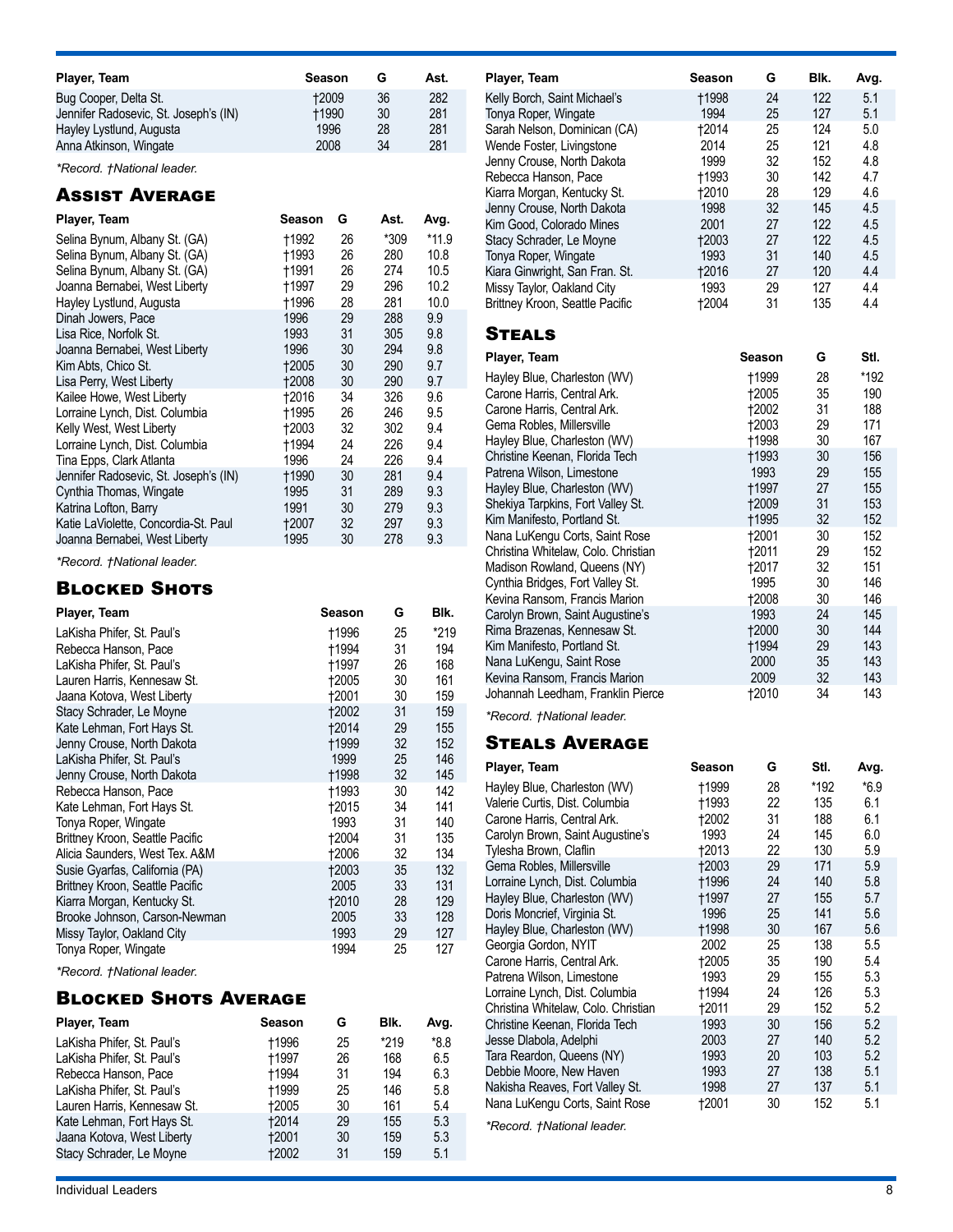## Double-Doubles

| Player, Team                        | Season | 2B-2Bs |
|-------------------------------------|--------|--------|
| Katie Cezat, Hillsdale              | 2009   | 28     |
| Kari Daugherty, Ashland             | 2012   | 27     |
| Vanessa Wilt, Cal St. San B'dino    | 2008   | 26     |
| Kari Daugherty, Ashland             | 2013   | 25     |
| Mariyah Brawner-Henley, Lewis       | 2015   | 25     |
| Shareta Brown, Wayne St. (MI)       | 2015   | 25     |
| Darsha Burnside, California Baptist | 2015   | 25     |
| Carlita Jones, Clarion              | 1994   | 24     |
| Kiara Wright, Tarleton St.          | 2013   | 24     |
| Emily Caswell, Caldwell             | 2015   | 24     |
| Mariyah Brawner-Henley, Lewis       | 2014   | 23     |
| Mackenzie Rowland, Queens (NY)      | 2017   | 23     |
| Celeste Trahan, Elizabeth City St.  | 2007   | 22     |
| Celeste Trahan, Elizabeth City St.  | 2008   | 22     |
| Jewel White, Franklin Pierce        | 2012   | 22     |
| Nayo Raincock-Ekunwe, Simon Fraser  | 2013   | 22     |
| Megan Fogt, Hillsdale               | 2014   | 22     |
| Kiara Wright, Tarleton St.          | 2014   | 22     |
| Kierra Simpson, West Liberty        | 2016   | 22     |
| Mariyah Brawner-Henley, Lewis       | 2016   | 22     |
| Jordyn Nuerenberg, Northwood        | 2016   | 22     |
| Taylor Mann, Dixie St.              | 2016   | 22     |
| Sierra Clark, Adelphi               | 2017   | 22     |
|                                     |        |        |

## Consecutive Games With A Double-Double

| Player, Team                                              | Dates                       | 2B-2Bs |
|-----------------------------------------------------------|-----------------------------|--------|
| Vanessa Wilt, Cal St. San B'dino                          | Nov. 16, 2007-Feb. 21, 2008 | 24     |
| Carlita Jones, Clarion                                    | Jan. 12-March 23, 1994      | 19     |
| Katie Cezat, Hillsdale                                    | Jan. 15-March13, 2009       | 18     |
| Kari Daugherty, Ashland                                   | Jan. 28-March 23, 2012      | 17     |
| Kari Daugherty, Ashland                                   | Nov. 9, 2012-Jan. 2, 2013   | 17     |
| Krystal Forthan, Academy of Art                           | Jan. 14-March 14, 2014      | 16     |
| Mariyah Brawner-Henley, Lewis                             | Nov. 24, 2013-Jan. 30, 2014 | 15     |
| Alison Fay, Bentley                                       | Jan. 31-March 11, 1983      | 14     |
| Kiara Wright, Tarleton St.                                | Jan. 23-March 15, 2013      | 14     |
| Celeste Trahan, Elizabeth City St.                        | Nov. 18, 2005-Jan. 21, 2006 | 13     |
| Celeste Trahan, Elizabeth City St.                        | Nov. 19, 2007-Jan. 10, 2008 | 12     |
| Lillian McGill, Dist. Columbia                            | Jan. 5-Feb. 21, 2010        | 11     |
| Lauren Beckley, Shippensburg                              | Jan. 13-Feb. 16, 2008       | 10     |
| Lillian McGill, Dist. Columbia                            | Jan. 26-Feb. 21, 2008       | 10     |
| Judy Jones, Grand Canyon                                  | Nov. 23, 2012-Jan. 2, 2013  | 10     |
| Nayo Raincock-Ekunwe, Simon Fraser Feb. 14-March 18, 2013 |                             | 10     |
| Shareta Brown, Wayne St. (MI)                             | Dec. 20, 2014-Jan. 29, 2015 | 10     |
| Heather Cigich, Clarion                                   | Jan. 28-Feb. 28, 2004       | 9      |
| Aurielle Mosley, Millersville                             | Feb. 6-March 5, 2013        | 9      |
| Kate Lehman, Fort Hays St.                                | Nov. 26, 2013-Jan. 9, 2014  | 9      |
| Hannah Heeter, Clarion                                    | Jan. 15-Feb. 15, 2014       | 9      |
| Felecity Havens, Mount Olive                              | Jan. 14-Feb. 8, 2017        | 9      |
| Lysa Mealing, Lock Haven                                  | Jan. 18-Feb. 18, 2017       | 9      |

## Triple-Doubles

| Player, Team                        | Season | $3B-2Bs$       |
|-------------------------------------|--------|----------------|
| Tysell Bozeman, Felician            | 2003   | 3              |
| Christina Whitelaw, Colo. Christian | 2012   | 3              |
| Sade Jackson, Adelphi               | 2013   | 3              |
| Deanna Price, Elizabeth City St.    | 2006   | 2              |
| Deanna Price, Elizabeth City St.    | 2007   | 2              |
| Christina Whitelaw, Colo. Christian | 2011   | 2              |
| Jasmine McDonald, Mount Olive       | 2014   | 2              |
| Jai Jai McLaughlin, Carson-Newman   | 2014   | $\overline{2}$ |
| Kate Lehman, Fort Hays St.          | 2014   | $\overline{2}$ |
| Christina Whitelaw, Colo. Christian | 2014   | $\overline{2}$ |
| Sarah Nelson, Dominican (CA)        | 2015   | 2              |

| Player, Team                     | Season | 3B-2Bs |
|----------------------------------|--------|--------|
| Tia Scott. Merrimack             | 2016   |        |
| Angela Heintz, Mercyhurst        | 2017   | 2      |
| Jazmine Stubblefield, Montevallo | 2017   | 2      |
| Mary Trossi, Chestnut Hill       | 2017   | 2      |
|                                  |        |        |

#### Quadruple-Doubles

#### **Player, Team Date 4B-2Bs**

| . .wyv., .vu                                                         | ----         | ------- |  |
|----------------------------------------------------------------------|--------------|---------|--|
| Tereska Watkins, Fort Valley St.<br>(12 pts, 12 reb, 10 ast, 10 stl) | Feb. 8, 1997 |         |  |
|                                                                      |              |         |  |

*Note: Suzanne Gonzales, Colorado St.-Pueblo, recorded an unofficial quadruple-double on Feb. 11, 1989 (13 points, 12 rebounds, 10 assists, 11 steals). Steals were not considered an official NCAA Division II category until 1992-93.*

## TOP SEASON PERFORMANCES BY CLASS

### Scoring Average

| Class Player, Team                         | Season G FG 3FG FT Pts. Avg. |  |               |                           |          |
|--------------------------------------------|------------------------------|--|---------------|---------------------------|----------|
| Senior Jackie Givens.<br>Fort Valley St.   | 1991                         |  |               | 28 369 120 217 1.075 38.4 |          |
| Junior Kim Brewington,<br>Johnson C. Smith | 1990                         |  |               | 28 312 62 222 908 32.4    |          |
| Soph. Stella Cannon,<br>LeMoyne-Owen       | 1990                         |  |               | 25 259 77 147 742 29.7    |          |
| Fresh. Gladys Horton,<br>LeMoyne-Owen      | 1991                         |  | 24 206 57 156 |                           | 625 26.0 |

### Field Goal Percentage

| Class Player, Team                        | Season G FG FGA Pct. |  |            |      |
|-------------------------------------------|----------------------|--|------------|------|
| Senior Deidre Williams, Valdosta St.      | 1996 27 219 288 .760 |  |            |      |
| Junior Corinne Vanderwal, California (PA) | 1992 26 156 228      |  |            | .684 |
| Soph. Allison Rosel, Fort Lewis           | 2008                 |  | 30 169 247 | .684 |
| Fresh. Missy Taylor, Oakland City         | 1993 29 267 385      |  |            | .694 |

### Three-Point Field Goals Per Game

| Class Player, Team                         | Season G 3FG Avg. |        |      |
|--------------------------------------------|-------------------|--------|------|
| Senior Lisa Blackmon-Phillips, West Ga.    | 1989 29 138       |        | -4.8 |
| Junior Laura Malernee, West Liberty        | 2010 32 134       |        | -4.2 |
| Soph. Laura Malernee, West Liberty         | 2009              | 31 146 | 4.7  |
| Fresh. Lorie Martinez, Tex. A&M-Kingsville | 1998 26 104       |        | 4.0  |

## Three-Point Field Goal Percentage

*(Minimum 2.0 made per game)*

| Class Player, Team                        | Season G 3FG 3FGA Pct. |           |       |                |       |
|-------------------------------------------|------------------------|-----------|-------|----------------|-------|
| Senior Durene Heisler, North Dakota       |                        |           |       | 1990 31 63 112 | .563  |
| Junior Krista Bernadt, Wayne St. (NE)     | 2000                   |           | 28 73 | 132            | .553  |
| Soph. Michelle Bruns, Southwest Minn. St. | 2003                   |           | 31 73 | 139            | .525  |
| Fresh. Monica Steinhoff. Mo.-St. Louis    | 1989                   | $-27$ $-$ |       | 117            | - 513 |

### Free Throw Percentage

| Class Player, Team                      | Season G FT FTA Pct. |          |     |      |
|-----------------------------------------|----------------------|----------|-----|------|
| Senior Annie Armstrong, Drury           | 2016 31 107 114      |          |     | 93.9 |
| Junior Jamey Gelhar, Saint Martin's     | 2009                 | 28.94    | .97 | 96.9 |
| Soph. Monica Burns, Wheeling Jesuit     | 2017                 | 32 139   | 147 | 94.6 |
| Fresh. Britney Cruse, St. Joseph's (IN) | 2009                 | 24 66 71 |     | 93.0 |

### Rebound Average

| Class Player, Team                     | Season G Reb. Avg. |  |  |
|----------------------------------------|--------------------|--|--|
| Senior Norma Knight, Norfolk St.       | 1983 26 472 18.2   |  |  |
| Junior Chanel Hamilton, Dist. Columbia | 1983 19 399 21.0   |  |  |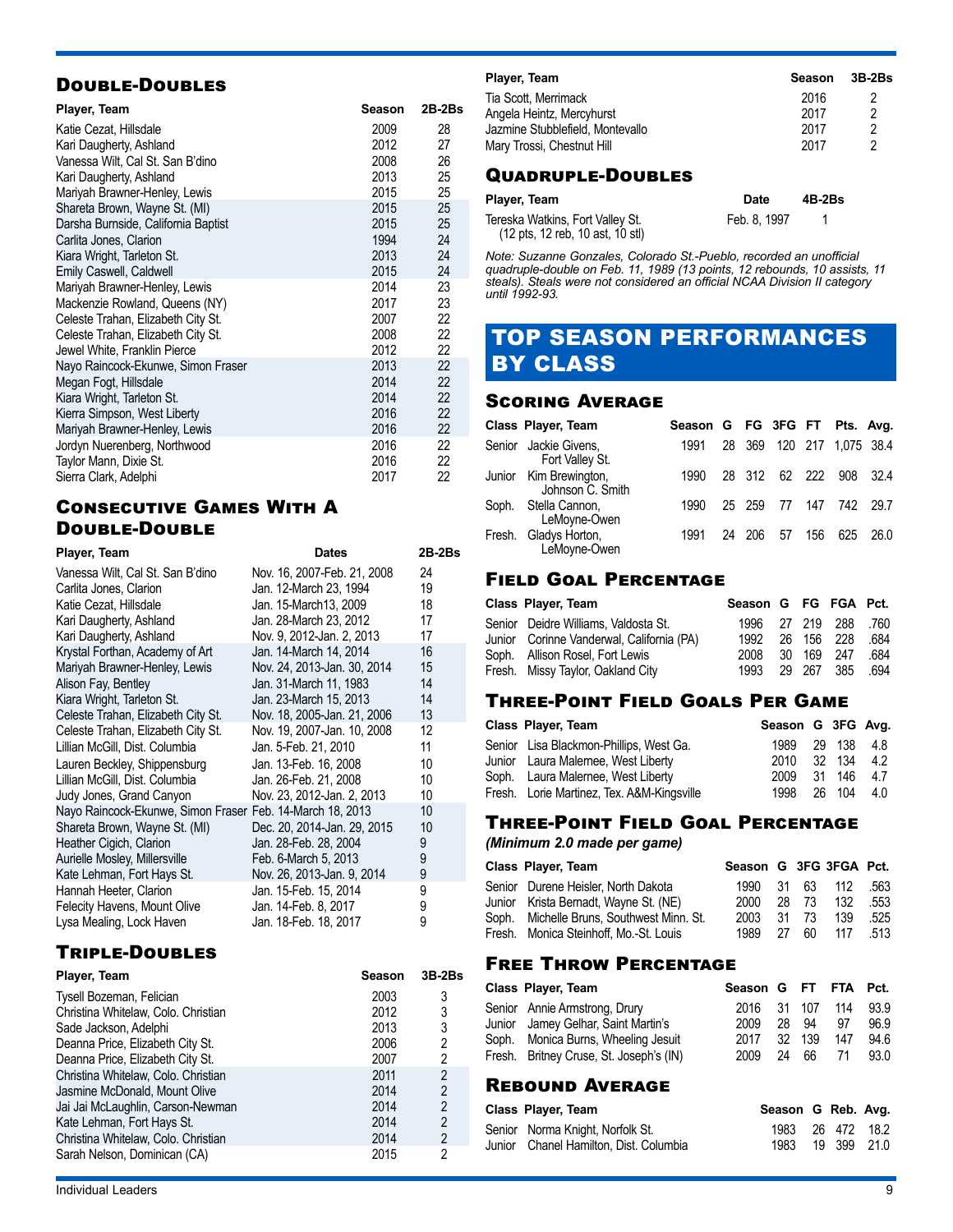| Class Player, Team                | Season G Reb. Avg. |  |  |
|-----------------------------------|--------------------|--|--|
| Soph. Von Fulmore, N.C. Central   | 1986 26 464 17.8   |  |  |
| Fresh. Francine Perry, Quinnipiac | 1982 28 635 22.7   |  |  |

## Assist Average

| Class Player, Team                   | Season G Ast. Avg. |        |             |
|--------------------------------------|--------------------|--------|-------------|
| Senior Selina Bynum, Albany St. (GA) | 1993 26 280 10.8   |        |             |
| Junior Selina Bynum, Albany St. (GA) | 1992               |        | 26 309 11.9 |
| Soph. Selina Bynum, Albany St. (GA)  | 1991               | 26 274 | 10.5        |
| Fresh. Joanna Bernabei, West Liberty | 1994 27 239        |        | 8.9         |

#### Blocked Shot Average

| Class Player, Team                | Season G Blk. Avg. |     |        |     |
|-----------------------------------|--------------------|-----|--------|-----|
| Senior Rebecca Hanson, Pace       | 1994               | 31  | 194    | 6.3 |
| Junior Kate Lehman, Fort Hays St. | 2014               | 29. | 155    | 5.3 |
| Jaana Kotova, West Liberty        | 2001               | 30  | 159    | 5.3 |
| Soph. LaKisha Phifer, St. Paul's  | 1997               | 26  | 168    | 6.5 |
| Fresh. LaKisha Phifer, St. Paul's | 1996               |     | 25 219 | 8.8 |
|                                   |                    |     |        |     |

## Steal Average

| Class Player, Team                      | Season G Stl. Avg. |            |    |  |
|-----------------------------------------|--------------------|------------|----|--|
| Senior Hayley Blue, Charleston (WV)     | 1999               | 28 192 6.9 |    |  |
| Junior Carolyn Brown, Saint Augustine's | 1993               | 24 145     | 60 |  |
| Soph. Valerie Curtis, Dist. Columbia    | 1993               | 22 135 6.1 |    |  |
| Fresh. Carone Harris, Central Ark.      | 2002               | 31 188     | 61 |  |

## TOP SEASON PERFORMANCES BY A FRESHMAN

## **POINTS**

| Player, Team                        | Season G FG 3FG FT Pts. |           |                                |         |
|-------------------------------------|-------------------------|-----------|--------------------------------|---------|
| Emily Brister, West Tex. A&M        | 2006.                   | 32 205 70 |                                | 196 676 |
| Gladys Horton, LeMoyne-Owen         | 1991                    | 24 206    | 57                             | 156 625 |
| Latina Bullock. Norfolk St.         | 1994                    |           | 31 196 5 222 619               |         |
| Claudia Schleyer, Abilene Christian | 1983                    |           | $29\ \ 237\ \ -\ \ 142\ \ 616$ |         |
| Devonia Green, Clark Atlanta        | 1983                    |           | $25\ \ 245\ \ -\ \ 115\ \ 605$ |         |

## Scoring Average

| Player, Team                      | Season G FG 3FG FT Pts. Avg. |        |                                                    |             |              |
|-----------------------------------|------------------------------|--------|----------------------------------------------------|-------------|--------------|
| Gladys Horton, LeMoyne-Owen       | 1991                         | 24 206 | 57                                                 |             | 156 625 26.0 |
| Devonia Green, Clark Atlanta      | 1983                         |        | $25\quad 245 \quad - \quad 115\quad 605\quad 24.2$ |             |              |
| Johannah Leedham, Franklin Pierce | 2007                         | 25 187 | 39                                                 |             | 165 578 23.1 |
| Sherri Reddicks, Albany St. (GA)  | 1991                         | 24 231 | 0                                                  |             | 83 545 22.7  |
| Sanja Radenkovic, Florida Tech    | 1995                         | 26 220 | 41                                                 | 93 574 22.1 |              |

## Field Goal Percentage

| Player, Team                      | Season G FG FGA Pct. |        |            |      |
|-----------------------------------|----------------------|--------|------------|------|
| Missy Taylor, Oakland City        | 1993                 |        | 29 267 385 | .694 |
| Melanie Carter, Abilene Christian | 2001                 |        | 28 206 303 | .680 |
| Darla Leavitt. West Tex. A&M      | 1991                 |        | 27 145 215 | .674 |
| Tarra Blackwell, Fla. Southern    | 1995                 | 32 239 | - 361      | .662 |
| Crystal Clary, Lenoir-Rhyne       | 2004                 | 28 256 | 390        | .656 |

## Three-Point Field Goals Per Game

| 1998 | 26 | 104 | 4.0               |
|------|----|-----|-------------------|
| 1999 | 27 | 103 | 3.8               |
| 2004 | 28 | 100 | 3.6               |
| 1998 | 26 | 89  | 3.4               |
| 2011 | 26 | 89  | 3.4               |
| 1988 | 29 | 98  | 3.4               |
|      |    |     | Season G 3FG Avg. |

## Three-Point Field Goal Percentage

#### *(Minimum 2.0 made per game)*

| Player, Team                    | Season G 3FG 3FGA Pct. |     |    |     |      |
|---------------------------------|------------------------|-----|----|-----|------|
| Monica Steinhoff, Mo.-St. Louis | 1989                   | 27  | 60 | 117 | .513 |
| Kelly Tomlin, West Ala.         | 1993                   | 26  | 56 | 110 | .509 |
| Paige Powers, Metro St.         | 2005                   | -31 | 79 | 163 | .485 |
| Jessie Roeth, West Va. Wesleyan | 2001                   | 26  | 60 | 128 | .469 |
| Renae Luecke, South Dakota      | 2003                   | -31 | 70 | 151 | .464 |

## Free Throw Percentage

| Player, Team                     | Season G FT |    |     | <b>FTA</b> | Pct. |
|----------------------------------|-------------|----|-----|------------|------|
| Britney Cruse, St. Joseph's (IN) | 2009        | 24 | 66  | 71         | .930 |
| Teena Merrell, Fort Wayne        | 1987        | 26 | 69  | 76         | .908 |
| Jamey Gelhar, Saint Martin's     | 2007        | 27 | 116 | 128        | .906 |
| Lauren Gold, Shippensburg        | 2014        | 25 | 153 | 170        | .900 |
| Kelly Legler, Southern Ore.      | 1982        | 21 | 53  | 59         | .898 |

### **REBOUNDS**

| Player, Team                       | Season G Reb. |        |
|------------------------------------|---------------|--------|
| Francine Perry, Quinnipiac         | 1982          | 28 635 |
| Stacey Gillespie, Mercy            | 1983 32 428   |        |
| Krista Kandere. Saint Rose         | 1995 31 412   |        |
| Celeste Trahan, Elizabeth City St. | 2005          | 29 398 |
| Joy Jeter, New Haven               | 1986 28 378   |        |

## Rebound Average

| Player, Team                                                                                                                                                              | Season                                       |                                      | G Reb. Avg.                            |                                        |
|---------------------------------------------------------------------------------------------------------------------------------------------------------------------------|----------------------------------------------|--------------------------------------|----------------------------------------|----------------------------------------|
| Francine Perry, Quinnipiac<br>Sherri Reddicks, Albany St. (GA)<br>Mary Kay Lynch, Gannon<br>Celeste Trahan, Elizabeth City St.                                            | 1982<br>1991<br>1982<br>2005                 | 28<br>24<br>21<br>29                 | 635<br>338<br>291<br>398               | 22.7<br>14.1<br>13.9<br>13.7           |
| Stacey Gillespie, Mercy                                                                                                                                                   | 1983                                         | 32                                   | 428                                    | 13.4                                   |
| <b>ASSISTS</b>                                                                                                                                                            |                                              |                                      |                                        |                                        |
| Player, Team                                                                                                                                                              |                                              | Season                               |                                        | G Ast.                                 |
| Missy Wolfe, Bentley<br>Joanna Bernabei, West Liberty<br>Diane Hoch, Mo. Southern St.<br>Jenni Robbins, West Liberty<br>Lisa Perry, West Liberty                          |                                              | 1989<br>1994<br>1989<br>2010<br>2005 | 34<br>27<br>29<br>32<br>27             | 240<br>239<br>201<br>200<br>199        |
| <b>ASSIST AVERAGE</b>                                                                                                                                                     |                                              |                                      |                                        |                                        |
| Player, Team                                                                                                                                                              | Season G Ast. Avg.                           |                                      |                                        |                                        |
| Joanna Bernabei, West Liberty<br>Lisa Perry, West Liberty<br>Missy Wolfe, Bentley<br>Kenisha Ferguson, Dowling<br>Diane Hoch, Mo. Southern St.<br>Latisha Martin, Oakland | 1994<br>2005<br>1989<br>1997<br>1989<br>1999 | 27<br>27<br>34<br>28<br>29<br>27     | 239<br>199<br>240<br>195<br>201<br>186 | 8.9<br>7.4<br>7.1<br>7.0<br>6.9<br>6.9 |
| <b>BLOCKED SHOTS</b>                                                                                                                                                      |                                              |                                      |                                        |                                        |
| Player, Team                                                                                                                                                              |                                              | Season                               | G                                      | Blk.                                   |
| LaKisha Phifer, St. Paul's<br>Lauren Harris, Kennesaw St.                                                                                                                 |                                              | 1996<br>2005                         | 25<br>30                               | 219<br>161                             |

| Lui 1911 u Tilloi, Ol. Tuul 9  | 1JU         |            | LV LIV |
|--------------------------------|-------------|------------|--------|
| Lauren Harris. Kennesaw St.    | 2005        | 30 161     |        |
| Brooke Johnson. Carson-Newman  | 2005        | - 33 - 128 |        |
| Missy Taylor, Oakland City     | 1993 29 127 |            |        |
| Kiara Ginwright, San Fran. St. | 2016 27 120 |            |        |
|                                |             |            |        |

## Blocked Shot Average

| Player, Team               | Season G Blk. Avg. |  |  |
|----------------------------|--------------------|--|--|
| LaKisha Phifer, St. Paul's | 1996 25 219 8.8    |  |  |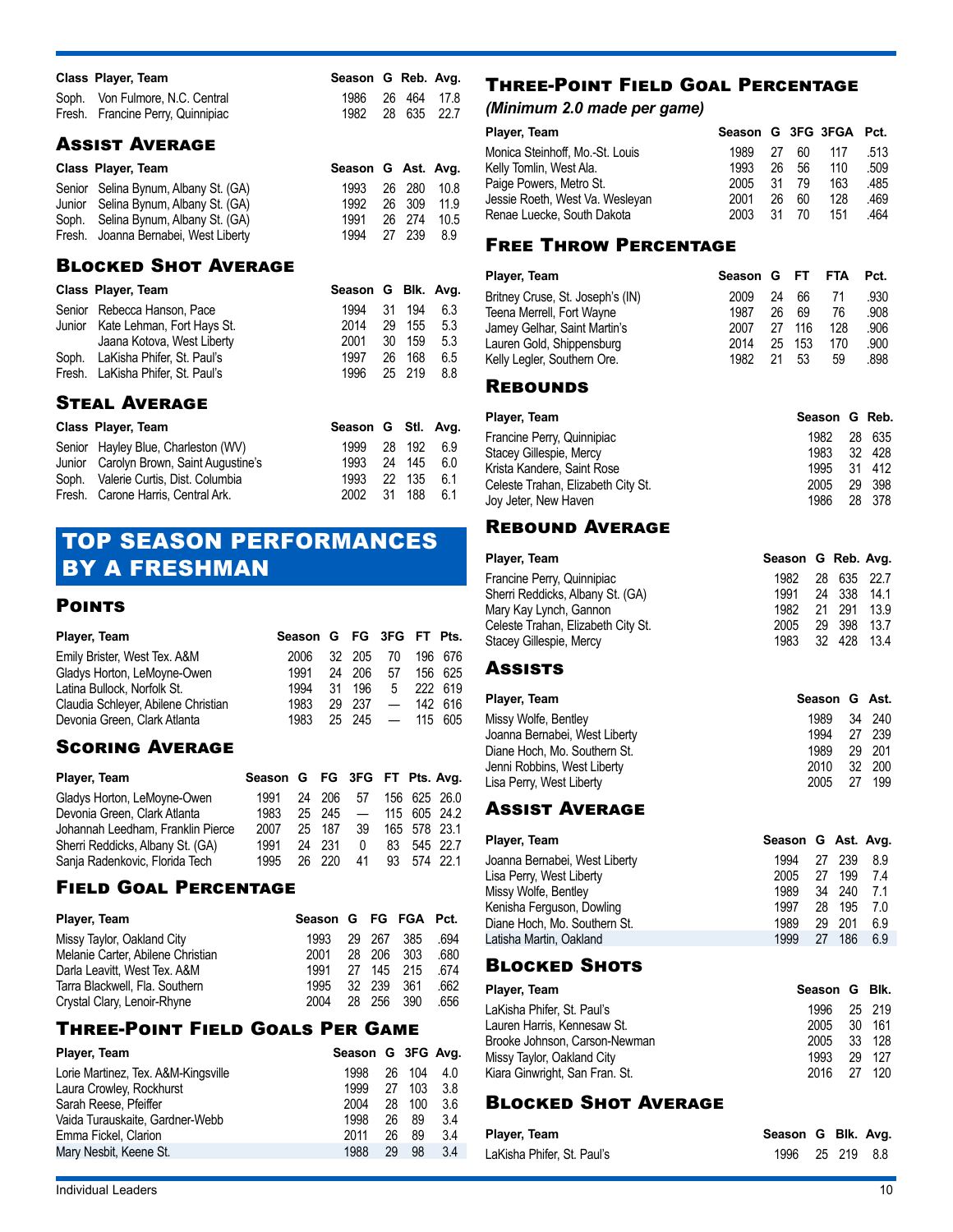| Player, Team                   | Season G Blk. Avg. |    |        |     |
|--------------------------------|--------------------|----|--------|-----|
| Lauren Harris, Kennesaw St.    | 2005               |    | 30 161 | 5.4 |
| Kiara Ginwright, San Fran. St. | 2016 27 120        |    |        | 44  |
| Missy Taylor, Oakland City     | 1993               |    | 29 127 | 44  |
| Cara Melton, Montevallo        | 2000               | 24 | - 98   | 4.1 |
| STEALS                         |                    |    |        |     |

#### Steals

| Player, Team                        | Season G Stl. |     |        |
|-------------------------------------|---------------|-----|--------|
| Carone Harris, Central Ark.         | 2002          | .31 | 188    |
| Christina Whitelaw, Colo. Christian | 2011          |     | 29 152 |
| Emily Brister, West Tex. A&M        | 2006          |     | 32 132 |
| Annie Hiethoff, Mo. Western St.     | 1998          |     | 33 128 |
| Brittany Taylor, Ohio Valley        | 2009          | 28  | -122   |
| Madison Rowland, Queens (NY)        | 2014          | 27  | 122    |

## Steal Average

| Player, Team                        | Season G Stl. Avg. |            |  |
|-------------------------------------|--------------------|------------|--|
| Carone Harris, Central Ark.         | 2002 31 188 6.1    |            |  |
| Christina Whitelaw, Colo. Christian | 2011               | 29 152 5.2 |  |
| Madison Rowland, Queens (NY)        | 2014 27 122 4.5    |            |  |
| Brittany Taylor, Ohio Valley        | 2009               | 28 122 4.4 |  |
| Lovee McKinney, Newberry            | 1995 27 117 43     |            |  |

## CAREER RECORDS

## Scoring Average

#### *(Minimum 1,300 points)*

| Player, Team                                | Seasons   | G   | FG       | 3FG            | FT  | Pts.  | Avg.    |
|---------------------------------------------|-----------|-----|----------|----------------|-----|-------|---------|
| Paulette King, Florida<br>Tech              | 1992-93   | 59  | 632      | $\overline{2}$ | 402 | 1,668 | $*28.3$ |
| Nicole Collins, Angelo St.                  | 1994-95   | 53  | 500      | 132            | 217 | 1,349 | 25.5    |
| Shannon Williams.<br>Valdosta St.           | 1987-90   | 105 | 1,003    | 0              | 630 | 2.636 | 25.1    |
| Peggy Taylor, Howard<br>Payne               | 1983-84   | 56  | 562      |                | 280 | 1.404 | 25.1    |
| Stacey Cunningham,<br>Shippensburg          | 1982-84   | 71  | 692      |                | 379 | 1.763 | 24.8    |
| Shelley Altrogge, Mont.<br>St. Billings     | 1989-91   | 56  | 536      | $\mathbf{0}$   | 310 | 1,382 | 24.7    |
| Claudia Schleyer, Abilene<br>Christian      | 1983-86   | 114 | 1,074    |                | 622 | 2,770 | 24.3    |
| Johannah Leedham,<br><b>Franklin Pierce</b> | 2007-10   | 126 | 1,023    | 262            | 742 | 3,050 | 24.2    |
| Charlotte Powell, Salem<br>Int <sup>1</sup> | 1995-96   | 60  | 526      | 127            | 252 | 1,431 | 23.9    |
| Angie Hupfer, St.<br>Joseph's (IN)          | 1997-00   | 108 | 932      | 111            | 535 | 2,510 | 23.2    |
| Karen Curtis, High Point                    | 1995-98   | 115 | 1.027    | 107            | 451 | 2,612 | 22.7    |
| Dina Kangas, Minn.<br>Duluth                | 1988-91   | 124 | $*1.170$ | 25             | 445 | 2.810 | 22.7    |
| Britney Jordan, Tex.<br>A&M-Commerce        | \$2007-09 | 93  | 729      | 201            | 446 | 2,105 | 22.6    |
| Brenda Shaffer-Dahl.<br>Washburn            | 1989-90   | 63  | 564      | 83             | 213 | 1.424 | 22.6    |
| Annette Wiles, Fort Hays<br>St.             | 1989-91   | 92  | 858      | 0              | 344 | 2.060 | 22.4    |
| Erika Quigley, St. Cloud<br>St.             | 2004-07   | 116 | 1,042    | 4              | 482 | 2,570 | 22.2    |
| Sheila Lindsey, Franklin<br>Pierce          | 1987-88   | 62  | 604      | $\mathbf{0}$   | 163 | 1,371 | 22.1    |
| Fatima Adams, Arkansas<br>Tech              | 2015-16   | 59  | 509      | 1              | 281 | 1,300 | 22.0    |
| Attala Young, Erskine                       | 1992-95   | 93  | 775      | 1              | 497 | 2,048 | 22.0    |
| Malissa Stephenson, Dist.<br>Columbia       | 1986-89   | 97  | 807      | 1              | 516 | 2,131 | 22.0    |
|                                             |           |     |          |                |     |       |         |

| Player, Team                      | Seasons | G   | FG  | 3FG | FТ  | Pts.  | Avg. |
|-----------------------------------|---------|-----|-----|-----|-----|-------|------|
| Emily Brister, West Tex.<br>A&M   | 2006-09 | 121 | 824 | 234 | 763 | 2.645 | 21.9 |
| Theresa Lorenzi,<br>Bloomsburg    | 1986-89 | 100 | 975 | 0   | 223 | 2.173 | 21.7 |
| Carmelia Bloodsaw,<br>Alabama A&M | 1992-94 | 82  | 609 | 223 | 340 | 1.781 | 21.7 |
| Lauren Beckley,<br>Shippensburg   | 2007-10 | 113 | 806 | 263 | 532 | 2.407 | 21.3 |
| Jackie Givens, Fort Valley<br>St. | 1988-91 | 107 | 832 | 245 | 368 | 2.277 | 21.3 |

*\*\*Record \$Played 2004 season at Temple.* 

#### **POINTS**

| Player, Team                                    | Seasons              | G    | FG       | 3FG                      | FT  | Pts.   |
|-------------------------------------------------|----------------------|------|----------|--------------------------|-----|--------|
| Johannah Leedham, Franklin<br>Pierce            | 2007-10              | 126  | 1,023    | 262                      | 742 | *3,050 |
| LaShonda Chiles, Anderson (SC)/<br>Lander       | #2004-06.<br>$07-08$ | *137 | 1,038    | 333                      | 476 | 2,885  |
| Dina Kangas, Minn. Duluth                       | 1988-91              | 124  | $*1.170$ | 25                       | 445 | 2,810  |
| Claudia Schleyer, Abilene<br>Christian          | 1983-86              | 114  | 1,074    | $\overline{\phantom{0}}$ | 622 | 2,770  |
| Emily Brister, West Tex. A&M                    | 2006-09              | 121  | 824      | 234                      | 763 | 2.645  |
| Shannon Williams, Valdosta St.                  | 1987-90              | 105  | 1.003    | 0                        | 630 | 2.636  |
| Karen Curtis, High Point                        | 1995-98              | 115  | 1.027    | 107                      | 451 | 2,612  |
| Erika Quigley, St. Cloud St.                    | 2004-07              | 116  | 1.042    | 4                        | 482 | 2.570  |
| Angie Hupfer, St. Joseph's (IN)                 | 1997-00              | 108  | 932      | 111                      | 535 | 2.510  |
| Mandy Koupal, South Dakota St./<br>South Dakota | 2000.<br>$02 - 04$   | 120  | 896      | 93                       | 611 | 2.496  |
| Tammy Greene, Philadelphia U.                   | 1991-94              | 119  | 914      | 93                       | 569 | 2.490  |
| Jennifer Clarkson, Abilene<br>Christian         | 1993-96              | 118  | 861      | 9                        | 732 | 2,463  |
| Carone Harris, Central Ark.                     | 2002-05              | 132  | 790      | 271                      | 597 | 2,448  |
| Rachel Redick, Glenville St.                    | 2004-07              | 134  | 811      | 352                      | 436 | 2.410  |
| Lauren Beckley, Shippensburg                    | 2007-10              | 113  | 806      | 263                      | 532 | 2,407  |
| Michelle Stueve, Emporia St.                    | 2005-08              | 127  | 789      | 301                      | 524 | 2,403  |
| Madison Rowland, Queens (NY)                    | 2014-17              | 113  | 939      | 107                      | 391 | 2,376  |
| Lisa Miller, Fort Wayne                         | 1989-92              | 111  | 808      | 1                        | 741 | 2,358  |
| Amy Wilhelm, Morningside                        | 1984-87              | 114  | 988      |                          | 356 | 2.332  |
| Sherika Tarpkins, Fort Valley St.               | 2002-05              | 127  | 717      | 248                      | 641 | 2.323  |
| Tori Hansen, West Liberty                       | 2008-11              | 125  | 885      | 56                       | 474 | 2,300  |
| Joy Jeter, New Haven                            | 1986-89              | 122  | 869      | 1                        | 560 | 2.299  |
| Jenny Crouse, North Dakota                      | 1996-99              | 127  | 924      | 1                        | 435 | 2.284  |
| Jeannette Yeoman, St. Joseph's<br>(IN)          | 1987-90              | 120  | 864      | 142                      | 410 | 2.280  |
| Jackie Givens, Fort Valley St.                  | 1988-91              | 107  | 832      | 245                      | 368 | 2,277  |
| LeAnn Freeland, Southern Ind.                   | 1994-97              | 115  | 887      | 4                        | 491 | 2,269  |

*\*Record. #Granted medical redshirt after three games in 2006-07.*

#### Field Goal Percentage

#### *(Minimum 400 field goals made)*

| Player, Team                               | Seasons    | G   | FG  | FGA   | Pct.    |
|--------------------------------------------|------------|-----|-----|-------|---------|
| Deidre Williams, Valdosta St.              | 1993-96    | 106 | 490 | 725   | $*67.6$ |
| Angela Watson, Central Ark.                | 1994-96    | 112 | 757 | 1.127 | 67.2    |
| Becky Marguardt-King, Lake<br>Superior St. | 2003-06    | 118 | 582 | 874   | 66.6    |
| Michelle Lieber, Mont. St. Billings        | %2005-07   | 81  | 412 | 320   | 66.5    |
| Tracy Payne, St. Joseph's (IN)             | 1986-89    | 118 | 751 | 1.147 | 65.5    |
| Jackie Bucher, Abilene Christian           | 1998-00    | 68  | 538 | 826   | 65.1    |
| Shareta Brown, Wayne St. (MI)              | $+2014-15$ | 59  | 437 | 684   | 63.9    |
| Candace Fincher. Valdosta St.              | 1984-87    | 111 | 594 | 931   | 63.8    |
| LaTanya Patty, Delta St.                   | 1990-93    | 123 | 866 | 1.361 | 63.6    |
| Jackie Mason, Ashland                      | 2001-05    | 113 | 517 | 818   | 63.2    |
| Jenny Crouse, North Dakota                 | 1996-99    | 127 | 924 | 1.474 | 62.7    |
| Jennifer Clarkson, Abilene<br>Christian    | 1993-96    | 118 | 861 | 1.374 | 62.7    |
| Tarra Blackwell, Fla. Southern             | 1995-98    | 120 | 819 | 1.319 | 62.1    |
| Kelly Easton, West Liberty                 | 1997-00    | 95  | 516 | 834   | 61.9    |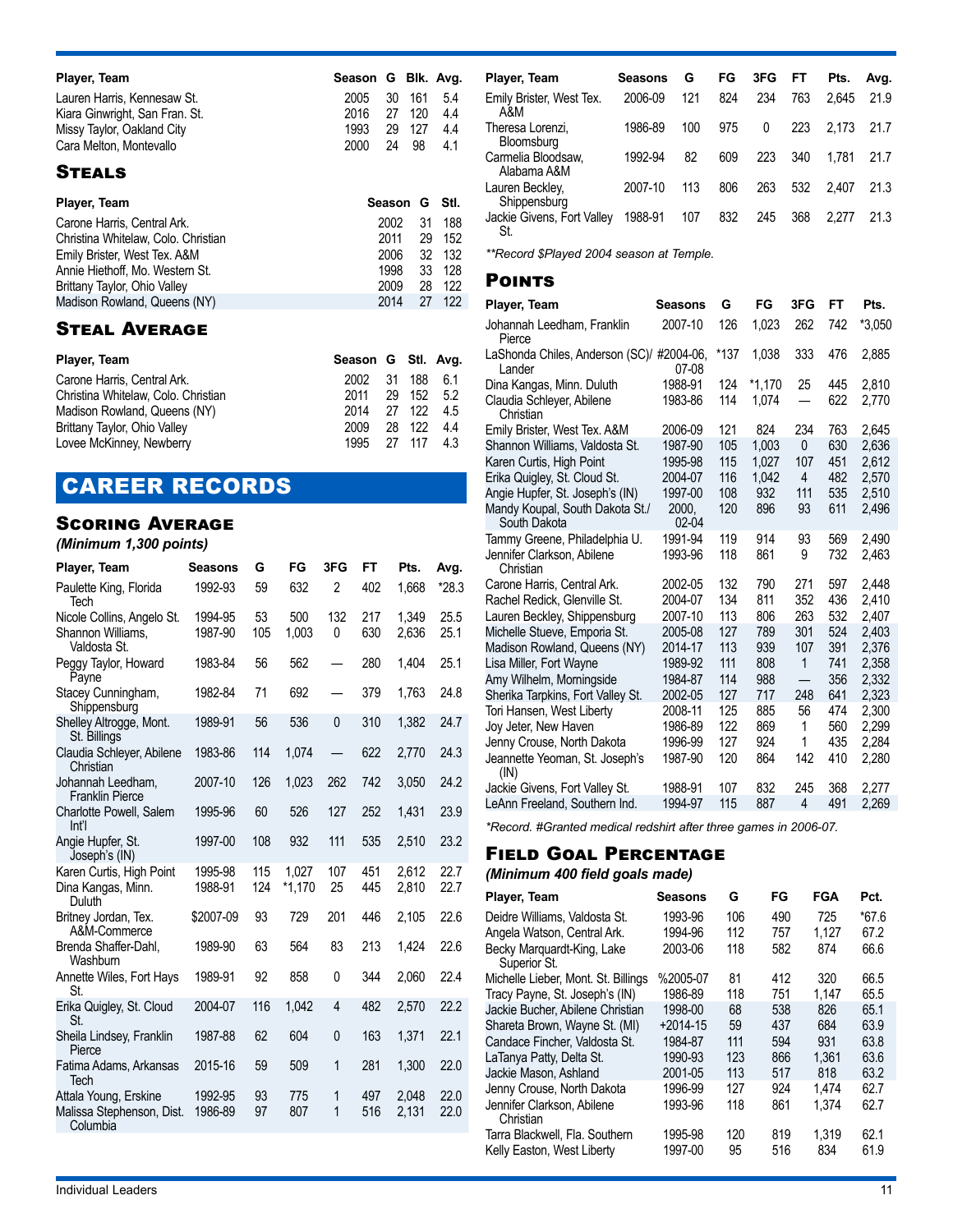| Player, Team                                          | Seasons        | G   | FG  | <b>FGA</b> | Pct. |
|-------------------------------------------------------|----------------|-----|-----|------------|------|
| Cynthia Bridges, Fort Valley St.                      | 1992-95        | 116 | 535 | 867        | 61.7 |
| Janice Washington, Valdosta St.                       | 1982-84        | 87  | 586 | 954        | 61.4 |
| Shelly Trego, Shippensburg                            | 1989-92        | 102 | 401 | 654        | 61.3 |
| Jeanette Polk, Augusta                                | 1993-94        | 55  | 543 | 886        | 61.3 |
| LeAnn Freeland, Southern Ind.                         | 1994-97        | 115 | 887 | 1.449      | 61.2 |
| Megan Mullings, Alas. Anchorage                       | 2015-16        | 71  | 414 | 677        | 61.2 |
| Andi Winney, Lincoln Memorial/<br><b>West Liberty</b> | 2007-09.<br>10 | 116 | 537 | 881        | 61.0 |
| Veronica Walker, Delta St.                            | 2009-12        | 128 | 851 | 1.398      | 60.9 |
| Mabel Sanders, Savannah St.                           | 1989-92        | 106 | 817 | 1.343      | 60.8 |
| Allison Rosel, Fort Lewis                             | 2007-10        | 128 | 668 | 1.100      | 60.7 |
| Amanda Milner, North Greenville                       | 2006-09        | 115 | 498 | 824        | 60.4 |
| Sharonda O'Bannon, Bellarmine                         | 1989-92        | 77  | 466 | 772        | 60.4 |

*\*Record. %Played 2004 season at Wyoming. +Played 2012-13 seasons at Detroit.*

## Three-Point Field Goals

| Player, Team                                               | Seasons         | G    | 3FG    |
|------------------------------------------------------------|-----------------|------|--------|
| Laura Malernee, West Liberty                               | 2008-11         | 123  | $*441$ |
| Jasmine Judge, Lander                                      | 2009-12         | 124  | 403    |
| Jasmine Kearse, Limestone                                  | 2014-17         | 131  | 400    |
| Kamille Diaz, California Baptist                           | 2014-17         | 134  | 398    |
| Lorie Martinez, Tex. A&M-Kingsville                        | 1998-01         | 117  | 385    |
| Ashli Oliver, Tusculum                                     | 2006-09         | 120  | 375    |
| Sarah Condra, Christian Bros.                              | 2000-02, 04     | 114  | 368    |
| Amy Coon, Clarion                                          | 1991-94         | 121  | 365    |
| Jenni Miller, Pittsburg St.                                | 1994-97         | 111  | 364    |
| Naomi Bancroft, Fort Hays St.                              | 2007-10         | 107  | 353    |
| Rachel Redick, Glenville St.                               | 2004-07         | 134  | 352    |
| Audrey Timmerman, Erskine                                  | 2007-10         | 108  | 351    |
| Mary Nesbit, Keene St.                                     | 1988-91         | 118  | 340    |
| LaShonda Chiles, Anderson (SC)/Lander                      | #2004-06, 07-08 | *137 | 333    |
| Shannon Coakley, Clarion                                   | 1991-94         | 118  | 332    |
| Dana Wieller, Bloomsburg                                   | 2010-13         | 115  | 332    |
| Diane Dittburner, Northern Colo./CSU<br><b>Bakersfield</b> | 1999-00, 02-03  | 117  | 328    |
| Kelli Ritzer, Minn. Duluth                                 | 1988-91         | 128  | 325    |
| Renee Farina, West Liberty                                 | 2005-08         | 106  | 324    |
| Tara Johnson, West Liberty                                 | 2001-04         | 114  | 321    |
| Kendal Baxter, Tusculum                                    | 2010-13         | 117  | 320    |
| Katie Bohus, West Liberty                                  | 1998-01         | 115  | 316    |
| Jasmine Kearse, Limestone                                  | 2014-16         | 99   | 315    |
| Kelly Killion, Holy Family                                 | 2005-08         | 127  | 313    |
| Meredith Legg, S.C. Aiken                                  | 2006-09         | 118  | 311    |

*\*Record. #Granted medical redshirt after three games in 2006-07.*

## Three-Point Field Goals Per Game

*(Minimum 150 three-point field goals made)*

| Player, Team                        | Seasons     | G   | 3FG  | Avg.    |
|-------------------------------------|-------------|-----|------|---------|
| Lisa Blackmon-Phillips, West Ga.    | 1988-89     | 51  | 219  | $*4.29$ |
| Kanani Marshal, Tex. A&M-Commerce   | 2006-07     | 66  | 242  | 3.67    |
| Betsy Bergdoll, Queens (NC)         | 1991-93     | 81  | 294  | 3.63    |
| Laura Malernee, West Liberty        | 2008-11     | 123 | 441  | 3.59    |
| Brandi Leal, Cameron                | 2015-16     | 53  | 180  | 3.40    |
| Terri Haynes, Mo. Southern St.      | 1990-91     | 54  | 180  | 3.33    |
| Jenny Vining, Arkansas Tech         | %2010-11    | 66  | 218  | 3.30    |
| Naomi Bancroft, Fort Hays St.       | 2007-10     | 107 | 353  | 3.30    |
| Lorie Martinez, Tex. A&M-Kingsville | 1998-01     | 117 | *385 | 3.29    |
| Jackie Dolberry, Hampton            | 1988-89     | 62  | 204  | 3.29    |
| Jenni Miller, Pittsburg St.         | 1994-97     | 111 | 364  | 3.28    |
| Audrey Timmerman, Erskine           | 2007-10     | 108 | 351  | 3.25    |
| Jasmine Judge, Lander               | 2009-12     | 124 | 403  | 3.25    |
| Sarah Condra. Christian Bros.       | 2000-02, 04 | 114 | 368  | 3.23    |
| Armeda Flores, Adams St.            | 1993-94     | 54  | 174  | 3.22    |
| Laura Satterfield, Mo.-St. Louis    | 1994-95     | 56  | 178  | 3.18    |
| Janell Gerk, S.C. Aiken             | 2000-01     | 55  | 173  | 3.15    |

| Player, Team                      | <b>Seasons</b> | G   | 3FG | Avg. |
|-----------------------------------|----------------|-----|-----|------|
| Tammy Brown, Fayetteville St.     | 1997-98        | 56  | 175 | 3.13 |
| Ashli Oliver, Tusculum            | 2006-09        | 120 | 375 | 3.13 |
| Ashley Boykin, Ala.-Huntsville    | &2008-09       | 50  | 155 | 3.10 |
| Lisa Kurtenbach, South Dakota St. | 1988-89        | 58  | 179 | 3.09 |
| Renee Farina, West Liberty        | 2005-08        | 106 | 324 | 3.06 |
| Jasmine Kearse, Limestone         | 2014-17        | 131 | 400 | 3.05 |
| Amy Coon, Clarion                 | 1991-94        | 121 | 365 | 3.02 |
| Kamille Diaz, California Baptist  | 2014-17        | 134 | 398 | 2.97 |

*\*Record. %Played 2008-09 seasons at Oklahoma. &Played 2006-07 seasons at Jacksonville St. @Played 2011-12 at Mt. St. Mary's.* 

## Three-Point Field Goal Percentage

#### *(Minimum 150 three-point field goals made)*

| Player, Team                                      | Seasons               | G   | 3FG | 3FGA | Pct.    |
|---------------------------------------------------|-----------------------|-----|-----|------|---------|
| Angie Dobbs, Navy                                 | 1989-91               | 73  | 160 | 340  | $*47.1$ |
| Greta Fadness, Alas.<br>Anchorage                 | 1988-91               | 105 | 164 | 353  | 46.5    |
| Katie Zimmerman, Michigan<br>Tech                 | 2007-10               | 127 | 305 | 661  | 46.1    |
| Stephanie Wagner, Lincoln<br>Memorial/Quincy      | 2008-09.<br>$10 - 11$ | 111 | 264 | 574  | 46.0    |
| Annie Armstrong, Eckerd/<br>Drury                 | 2013.<br>14-16        | 114 | 194 | 424  | 45.8    |
| Ashley Tipton,<br>Carson-Newman                   | 2006-09               | 119 | 222 | 491  | 45.2    |
| Abby Jackson, Fort Lewis                          | 2008-11               | 132 | 235 | 522  | 45.0    |
| Katie Pritchard, Drury                            | 2009-10.<br>$12 - 13$ | 118 | 255 | 570  | 44.7    |
| Darlene Hildebrand,<br>Philadelphia U.            | 1992-95               | 120 | 222 | 497  | 44.7    |
| Nikki Van Dine, Ashland/<br>Tusculum              | 2006-07.<br>08-09     | 73  | 181 | 407  | 44.5    |
| Kati Rausberg, Eckerd                             | 2009-12               | 106 | 236 | 531  | 44.4    |
| Beth Swift, Neb.-Kearney                          | 1998-02               | 110 | 247 | 558  | 44.3    |
| Deb Pope, Southern Ind.                           | 1993-96               | 99  | 184 | 416  | 44.2    |
| Gianna Messina, Tampa                             | &2009-11              | 92  | 207 | 469  | 44.1    |
| Colleen Sheridan, Saint Rose                      | 1997-00               | 130 | 266 | 605  | 44.0    |
| Becky Davison, Bentley                            | 2001-04               | 130 | 156 | 355  | 43.9    |
| Lindsay Ballweg, Drury                            | \$2008-10             | 96  | 198 | 451  | 43.9    |
| Trish Van Diggelen, Missouri<br>S&T               | 1989-92               | 108 | 219 | 499  | 43.9    |
| Taylor Woods, Ashland                             | 2012-15               | 119 | 274 | 628  | 43.6    |
| Mallory Menendez, Glenville<br>St                 | 2006-09               | 119 | 271 | 622  | 43.6    |
| Jamie Gallagher, Wilmington<br>(DE)               | 2006-09               | 113 | 233 | 535  | 43.6    |
| Catherine Noack, Bloomsburg                       | 2011-14               | 121 | 249 | 572  | 43.5    |
| Tricia Floyd, Omaha                               | 1989-92               | 108 | 155 | 357  | 43.4    |
| Amy Winslow, Mont. St.<br><b>Billings</b>         | 1996-99               | 115 | 194 | 448  | 43.3    |
| Krista Bernadt, Wayne St.<br>(NE)                 | 1998-01               | 111 | 200 | 463  | 43.2    |
| Nicole Gruntorad, Neb.-<br>Kearney/Wayne St. (NE) | 2003-06               | 121 | 216 | 502  | 43.0    |

*\*Record. &Played 2008 season at South Fla. \$Played 2007 season at Kansas. #Granted medical redshirt after five games in 2001-02.*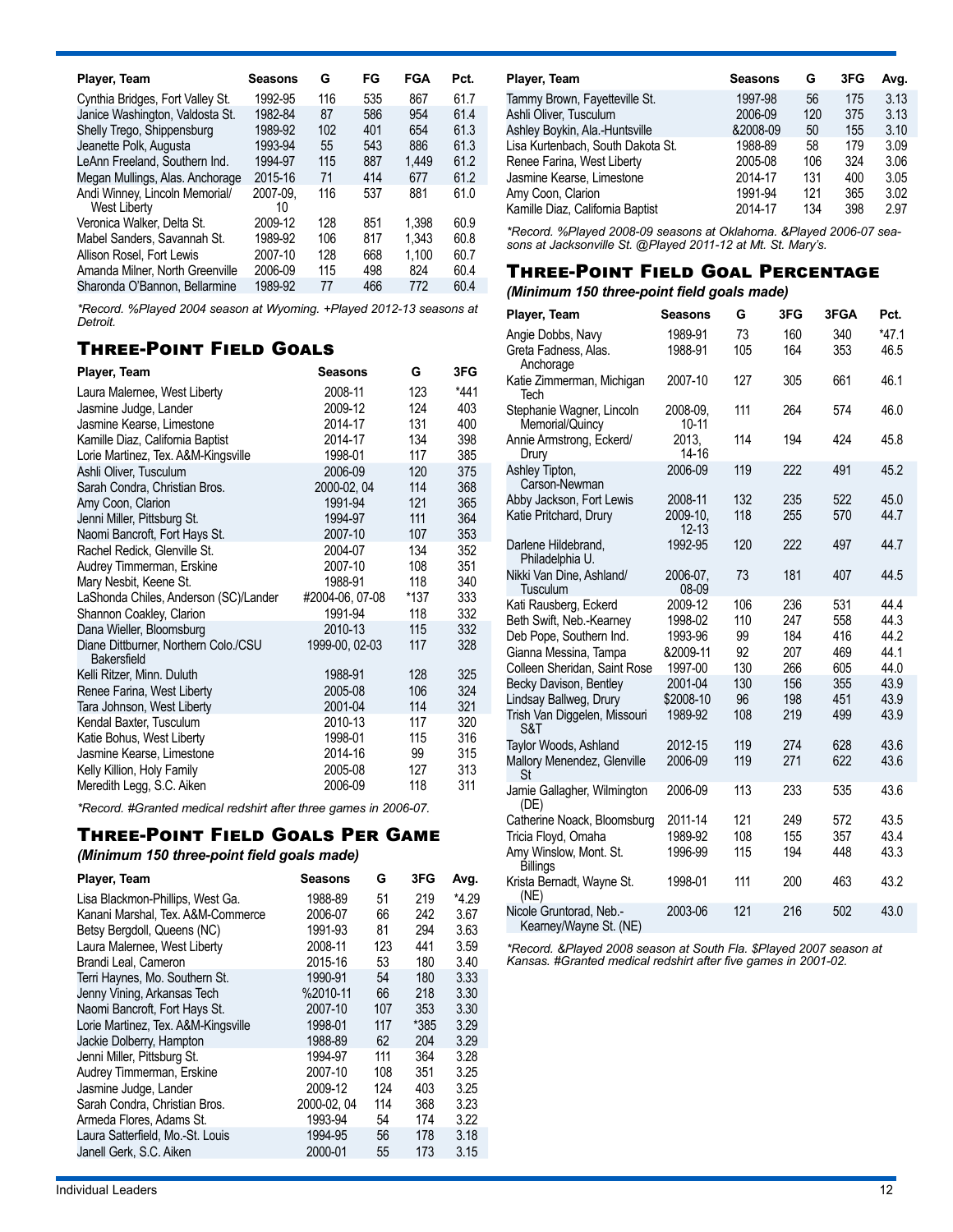## Free Throw Percentage

*(Minimum 250 free throws made)*

| Player, Team                        | Seasons     | G   | FT  | <b>FTA</b> | Pct.    |
|-------------------------------------|-------------|-----|-----|------------|---------|
| Annie Armstrong, Eckerd/Drury       | 2013, 14-16 | 114 | 278 | 299        | $*93.0$ |
| Amber Rutherford, North Ala.        | 2006-09     | 109 | 527 | 573        | 92.0    |
| Tricia Principe, Ferris St.         | 2009-12     | 110 | 260 | 288        | 90.3    |
| Sam Price, St. Cloud St.            | 2011-14     | 105 | 298 | 331        | 90.0    |
| Lauren Gold, Shippensburg           | 2014-17     | 114 | 496 | 556        | 89.2    |
| Jamey Gelhar, Saint Martin's        | 2007-10     | 110 | 355 | 398        | 89.2    |
| Amy Mathis, Neb.-Kearney            | 2005-08     | 112 | 354 | 399        | 88.7    |
| Darlene Hildebrand, Philadelphia U. | 1992-95     | 120 | 547 | 618        | 88.5    |
| Whitney Sykes, SIUE                 | 2005-08     | 114 | 272 | 308        | 88.3    |
| Karyn Creager, Northern Ky.         | 2004-07     | 117 | 287 | 327        | 87.8    |
| Kerri Lang, St. Anselm              | 1988-91     | 116 | 369 | 421        | 87.6    |
| Abby Kirchoff, UC-Colo. Springs     | 2012-15     | 117 | 510 | 584        | 87.3    |
| Suzanna Ohlsen, Seattle Pacific     | 2012-15     | 110 | 260 | 298        | 87.2    |
| Taylor Torres, Colo. Christian      | 2013-16     | 114 | 390 | 448        | 87.1    |
| Jill Razor, Rollins                 | 1998-01     | 121 | 657 | 755        | 87.0    |
| Carrie Nolan, Gannon                | &2006-10    | 129 | 258 | 297        | 86.9    |
| Mary Dineen, Rockhurst              | 2014-17     | 108 | 422 | 486        | 86.8    |
| Lindsay Cale, Pitt.-Johnstown       | 2006-09     | 105 | 257 | 296        | 86.8    |
| Miki Glenn, California (PA)         | 2014-17     | 123 | 724 | 834        | 86.8    |
| Anita Cooper, Hampton               | 1983-86     | 118 | 271 | 313        | 86.6    |
| Courtney Strait, Truman             | 2013-16     | 115 | 312 | 361        | 86.4    |
| Alira Carpenter, Mont. St. Billings | 2006-09     | 113 | 306 | 355        | 86.2    |
| Amanda Gibson, Wis.-Parkside        | 2007-10     | 114 | 355 | 412        | 86.2    |
| Traci Keyser, Fort Hays St.         | 2010-13     | 110 | 286 | 332        | 86.1    |
| Bethanie Funderburk, Drury          | 2011-14     | 116 | 404 | 469        | 86.1    |
| Betsy Foy, Georgia College          | 1999-02     | 86  | 501 | 582        | 86.1    |

*\*Record. &Granted redshirt for 2008 season.*

#### **REBOUNDS**

| Player, Team                                    | Seasons     | G   | Reb.   |
|-------------------------------------------------|-------------|-----|--------|
| Francine Perry, Quinnipiac                      | 1982-85     | 103 | *1,626 |
| Stacey Gillespie, Mercy                         | 1983-86     | 117 | 1,617  |
| Celeste Trahan, Elizabeth City St.              | 2005-08     | 109 | 1,542  |
| Tracy Linton, Jacksonville St.                  | 1990-93     | 116 | 1,530  |
| Ashley Totedo, Shippensburg                     | 1996-99     | 127 | 1,489  |
| Joy Jeter, New Haven                            | 1986-89     | 122 | 1,486  |
| Kimberly Oates, Fort Valley St.                 | 1986-89     | 110 | 1,448  |
| Mabel Sanders, Savannah St.                     | 1989-92     | 106 | 1,405  |
| Trina Easley, San Fran. St.                     | 1982-85     | 114 | 1,361  |
| Erika Quigley, St. Cloud St.                    | 2004-07     | 116 | 1,341  |
| Vincene Morris, Philadelphia U.                 | 1983-86     | 110 | 1,335  |
| Tracy Sprolden, Valdosta St.                    | 1998-01     | 107 | 1.331  |
| Dina Kangas, Minn. Duluth                       | 1988-91     | 124 | 1,320  |
| Kayla Smith, California (PA)                    | #2007-11    | 130 | 1,308  |
| Carrolyn Burke, Queens (NY)                     | 1993-96     | 96  | 1,283  |
| Mariyah Brawner-Henley, Lewis                   | 2013-16     | 124 | 1,282  |
| Jennifer DiMaggio, Pace                         | 1985-88     | 116 | 1,254  |
| Mandy Koupal, South Dakota St./<br>South Dakota | 2000, 02-04 | 120 | 1,246  |
| Kierra Simpson, West Liberty                    | 2013-16     | 119 | 1,244  |
| Katie Wysocky, Michigan Tech                    | 2007-10     | 125 | 1,231  |
| Kiara Wright, Tarleton St.                      | 2011-14     | 112 | 1,227  |
| Juana Garcia, American Int'l                    | 1992-96     | 118 | 1,223  |
| Jackie Beathea, Southern Conn. St.              | 2013-16     | 109 | 1,216  |
| Sara McKinney, California (PA)                  | 2002-05     | 128 | 1,213  |
| Mischelle Brown, Regis (CO)                     | 1984-87     | 110 | 1,212  |

*\*Record. #Granted medical redshirt for 2007 season.* 

## Rebound Average *(Minimum 900 rebounds)*

| Player, Team               | <b>Seasons</b> | G   | Reb.   | Ava.    |
|----------------------------|----------------|-----|--------|---------|
| Norma Knight, Norfolk St.  | 1982-83        | .51 | 937    | $*18.4$ |
| Francine Perry, Quinnipiac | 1982-85        | 103 | *1.626 | 15.8    |
| Jean Millen, Bloomsburg    | 1983-86        | 66  | 940    | 14.2    |

| Player, Team                       | Seasons | G   | Reb.  | Avg. |
|------------------------------------|---------|-----|-------|------|
| Celeste Trahan, Elizabeth City St. | 2005-08 | 109 | 1.542 | 14.1 |
| Stacey Gillespie, Mercy            | 1983-86 | 117 | 1.617 | 13.8 |
| Kay Goodwin, Tex. A&M-Kingsville   | 1982-84 | 83  | 1.125 | 13.6 |
| Kim Ambrose, Shaw                  | 1982-85 | 89  | 1.191 | 13.4 |
| Carrolyn Burke, Queens (NY)        | 1993-96 | 96  | 1.283 | 13.4 |
| Mabel Sanders, Savannah St.        | 1989-92 | 106 | 1.405 | 13.3 |
| Tracy Linton, Jacksonville St.     | 1990-93 | 116 | 1.530 | 13.2 |
| Kimberly Oates, Fort Valley St.    | 1986-89 | 110 | 1.448 | 13.2 |
| Tracy Sprolden, Valdosta St.       | 1998-01 | 107 | 1.331 | 12.4 |
| Deb Schneider, Mansfield           | 1983-86 | 99  | 1.207 | 12.2 |
| Joy Jeter, New Haven               | 1986-89 | 122 | 1.486 | 12.2 |
| Vincene Morris, Philadelphia U.    | 1983-86 | 110 | 1.335 | 12.1 |
| Shelia Seward, Fayetteville St.    | 1987-90 | 100 | 1.211 | 12.1 |
| Mary Kay Lynch, Gannon             | 1982-85 | 99  | 1.194 | 12.1 |
| Trina Easley, San Fran. St.        | 1982-85 | 114 | 1,361 | 11.9 |
| Ashley Totedo, Shippensburg        | 1996-99 | 127 | 1.489 | 11.7 |
| Erika Quigley, St. Cloud St.       | 2004-07 | 116 | 1.341 | 11.6 |
| *Record.                           |         |     |       |      |

### **Assists**

| Player, Team                                        | <b>Seasons</b>     | G         | Ast.       |
|-----------------------------------------------------|--------------------|-----------|------------|
| Joanna Bernabei, West Liberty                       | 1994-97            | 116       | $*1,107$   |
| Lisa Rice, Norfolk St.                              | 1992-95            | 124       | 1,067      |
| Bug Cooper, Delta St.                               | 2008-11            | 133       | 956        |
| Lisa Perry, West Liberty                            | 2005-08            | 119       | 939        |
| Selina Bynum, Albany St. (GA)                       | 1990-93            | 107       | 927        |
| Kelly West, West Liberty                            | 2001-04            | 124       | 899        |
| Adrianne Harlow, West Liberty                       | 1998-01            | 119       | 843        |
| Jen Gwin, Gannon                                    | 2002-05            | 112       | 835        |
| Pam Cummings, Northwest Mo. St.                     | 1995-98            | 107       | 822        |
| Jody Hill, Pace                                     | 1991-94            | 123       | 807        |
| Kailee Howe, West Liberty                           | @2014-16           | 98        | 779        |
| Anna Atkinson, Wingate                              | 2006-09            | 124       | 776        |
| Hayley Blue, Charleston (WV)                        | 1996-99            | 113       | 775        |
| Katie LaViolette, Concordia-St. Paul                | 2005-08            | 121       | 775        |
| Megan Storck, California (PA)                       | 2003-06            | 134       | 767        |
| Kim Abts, Chico St.                                 | 2002-05            | 111       | 747        |
| Missy Wolfe, Bentley                                | 1989-92            | 115       | 709        |
| Kiki Robertson, Alas. Anchorage                     | 2014-17            | 131       | 700        |
| Kim Manifesto, Portland St.                         | 1993-96            | 119       | 698        |
| Nikki Leibold, Northern Mich.                       | 1990-93<br>1989-91 | 113       | 695<br>692 |
| Jennifer Radosevic, St. Joseph's (IN)               | 2014-17            | 88<br>119 | 692        |
| Ellen Kett, Simon Fraser                            | 1984-88            | 114       | 690        |
| Amy Acker, Pace<br>Kamille Diaz, California Baptist | 2014-17            | 134       | 688        |
| Callie lorfido, Edinboro                            | 2003-06            | 107       | 682        |
|                                                     |                    |           |            |

*\*Record. @Played 2013 season at Morehead St.*

| <b>ASSIST AVERAGE (Minimum 500 assists)</b> |  |
|---------------------------------------------|--|
|---------------------------------------------|--|

| Player, Team                          | Seasons     | G   | Ast.     | Avg.   |
|---------------------------------------|-------------|-----|----------|--------|
| Joanna Bernabei, West Liberty         | 1994-97     | 116 | $*1.107$ | $*9.5$ |
| Hayley Lystlund, Augusta              | 1995-96     | 56  | 510      | 9.1    |
| Lorraine Lynch, Dist. Columbia        | 1994-96     | 74  | 650      | 8.8    |
| Selina Bynum, Albany St. (GA)         | 1990-93     | 107 | 927      | 8.7    |
| Lisa Rice, Norfolk St.                | 1992-95     | 124 | 1.067    | 8.6    |
| Tara Reardon, Queens (NY)             | 1989-90, 93 | 73  | 617      | 8.5    |
| Lisa Perry, West Liberty              | 2005-08     | 119 | 939      | 7.9    |
| Jennifer Radosevic, St. Joseph's (IN) | 1989-91     | 88  | 692      | 7.9    |
| Pam Cummings, Northwest Mo. St.       | 1995-98     | 107 | 822      | 7.7    |
| Jen Gwin, Gannon                      | 2002-05     | 112 | 835      | 7.5    |
| Kelly West, West Liberty              | 2001-04     | 124 | 899      | 7.3    |
| Bug Cooper, Delta St.                 | 2008-11     | 133 | 956      | 7.2    |
| Adrianne Harlow, West Liberty         | 1998-01     | 119 | 843      | 7.1    |
| Hayley Blue, Charleston (WV)          | 1996-99     | 113 | 775      | 6.9    |
| Kim Abts, Chico St.                   | 2002-05     | 111 | 747      | 6.7    |
| Jody Hill, Pace                       | 1991-94     | 123 | 807      | 6.6    |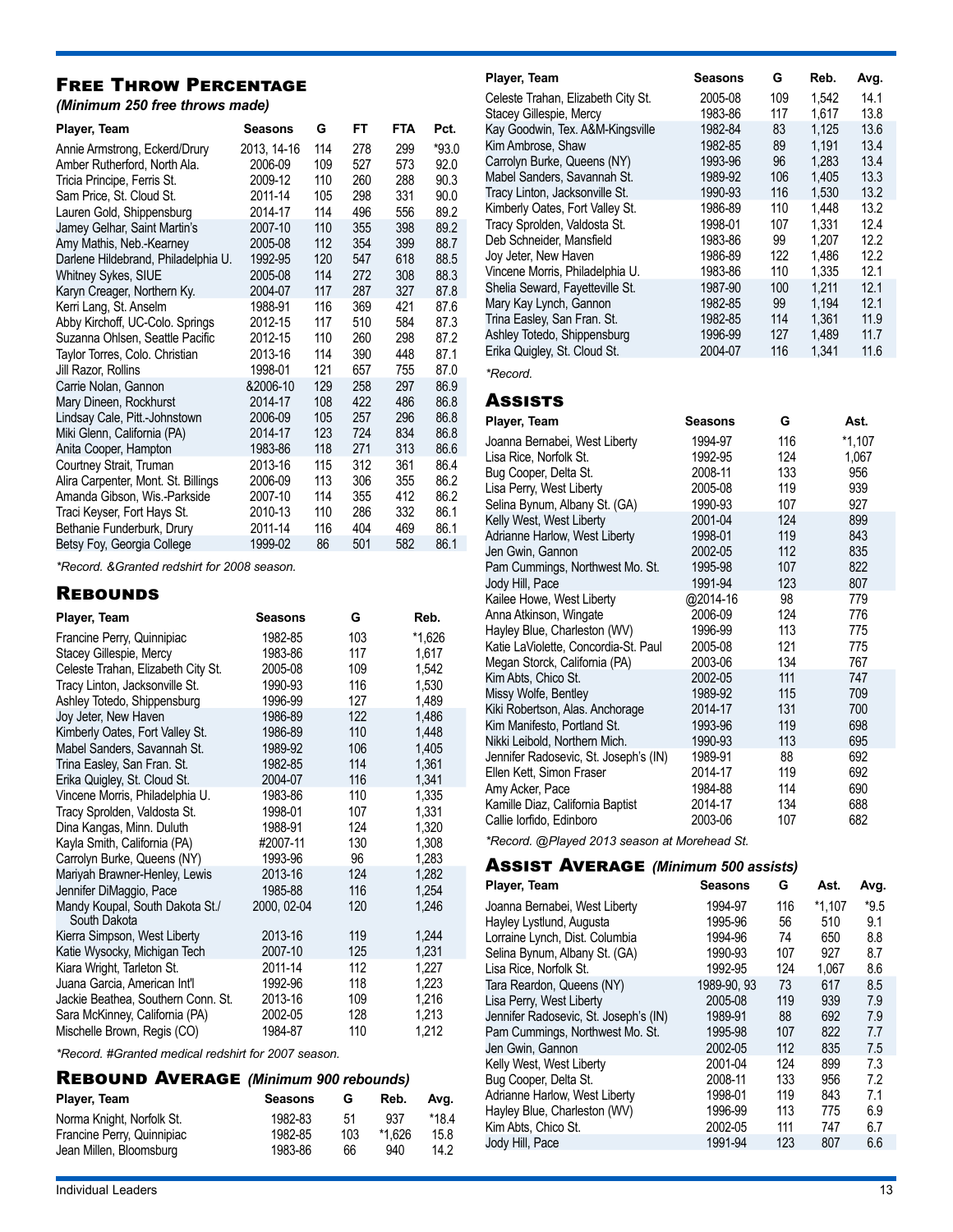| Player, Team                                                                                                                                                                                                                                                                                                                                                                                                                                                                                                                                                  | <b>Seasons</b>                                                                                                                                                                                         | G                              | Ast.                                                                                                                   | Avg.                                                                                                                        |
|---------------------------------------------------------------------------------------------------------------------------------------------------------------------------------------------------------------------------------------------------------------------------------------------------------------------------------------------------------------------------------------------------------------------------------------------------------------------------------------------------------------------------------------------------------------|--------------------------------------------------------------------------------------------------------------------------------------------------------------------------------------------------------|--------------------------------|------------------------------------------------------------------------------------------------------------------------|-----------------------------------------------------------------------------------------------------------------------------|
| Debbie Miller, Seattle Pacific<br>Katie LaViolette, Concordia-St. Paul<br>Callie Iorfido, Edinboro<br>Anna Atkinson, Wingate                                                                                                                                                                                                                                                                                                                                                                                                                                  | 1995, 97-98<br>2005-08<br>2003-06<br>2006-09                                                                                                                                                           | 86<br>121<br>107<br>124        | 558<br>775<br>682<br>776                                                                                               | 6.5<br>6.4<br>6.4<br>6.3                                                                                                    |
| Tammy Wood, California (PA)<br>Lisa Houska, Mo.-St. Louis<br>Missy Wolfe, Bentley                                                                                                                                                                                                                                                                                                                                                                                                                                                                             | 1989-92<br>1989-91<br>1989-92<br>1990-93                                                                                                                                                               | 105<br>81<br>115<br>113        | 656<br>502<br>709<br>695                                                                                               | 6.2<br>6.2<br>6.2<br>6.1                                                                                                    |
| Nikki Leibold, Northern Mich.<br>Sade Jackson, Adelphi                                                                                                                                                                                                                                                                                                                                                                                                                                                                                                        | 2011-14                                                                                                                                                                                                | 110                            | 673                                                                                                                    | 6.1                                                                                                                         |
| Lori Richelderfer, California (PA)<br>Paula Light, Millersville<br>Dinah Jowers, Pace<br>Kelly Parker, Central Okla.<br>Amy Acker, Pace                                                                                                                                                                                                                                                                                                                                                                                                                       | 1991-94<br>1990-93<br>1993-96<br>1996-99<br>1984-88                                                                                                                                                    | 108<br>98<br>102<br>106<br>114 | 660<br>597<br>621<br>645<br>690                                                                                        | 6.1<br>6.1<br>6.1<br>6.1<br>6.1                                                                                             |
| *Record.                                                                                                                                                                                                                                                                                                                                                                                                                                                                                                                                                      |                                                                                                                                                                                                        |                                |                                                                                                                        |                                                                                                                             |
| <b>BLOCKED SHOTS</b><br>Player, Team                                                                                                                                                                                                                                                                                                                                                                                                                                                                                                                          | <b>Seasons</b>                                                                                                                                                                                         |                                | G                                                                                                                      | Blk.                                                                                                                        |
| LaKisha Phifer, St. Paul's<br>Kate Lehman, Fort Hays St.<br>Jenny Crouse, North Dakota<br>Rebecca Hanson, Pace<br>Brittney Kroon, Seattle Pacific<br>Sheena Walton, Tampa<br>Aukse Steponaviciute, Abilene Christian<br>Kiarra Morgan, Kentucky St.<br>Tracy Sprolden, Valdosta St.<br>Kelly Borch, Saint Michael's<br>Emily Paffrath, Wingate<br>Merissa Quick, Emporia St.<br>Evija Azace, Saint Rose<br>Sarah Nelson, Dominican (CA)<br>Talusha Thues, Tuskegee<br>Andrea Sunday, St. Anselm<br>Ashley Totedo, Shippensburg<br>Brandi Green, West Tex. A&M | 1996-97, 99<br>2012-15<br>1996-99<br>1991-94<br>2003-06<br>2005-08<br>1994-97<br>2008-11<br>1998-01<br>1996-99<br>2004-07<br>2012-15<br>1996-99<br>2012-15<br>2002-05<br>1993-95<br>1996-99<br>1998-01 |                                | 76<br>121<br>127<br>119<br>121<br>115<br>123<br>116<br>107<br>101<br>123<br>132<br>86<br>105<br>87<br>91<br>127<br>118 | *533<br>515<br>494<br>485<br>419<br>396<br>392<br>371<br>354<br>347<br>327<br>326<br>322<br>320<br>318<br>315<br>315<br>311 |
| Ashley Holiday, Augustana (SD)<br>Jen Nnanna, American Int'l                                                                                                                                                                                                                                                                                                                                                                                                                                                                                                  | 2005-08<br>2005-08                                                                                                                                                                                     |                                | 122<br>99                                                                                                              | 310<br>308                                                                                                                  |
| Alex Lennon, West Chester<br>Julie Tarrance, Livingstone<br>Erika Quigley, St. Cloud St.<br>Jackie Mason, Ashland<br>Megan Bauer, Holy Family<br>*Record.                                                                                                                                                                                                                                                                                                                                                                                                     | 2010-13<br>1998-01<br>2004-07<br>2001-05<br>2004-07                                                                                                                                                    |                                | 104<br>97<br>116<br>113<br>120                                                                                         | 304<br>303<br>300<br>296<br>290                                                                                             |

## Blocked Shot Average

## *(Minimum 200 blocked shots)*

| Player, Team                            | Seasons     | G   | Blk. | Avg.   |
|-----------------------------------------|-------------|-----|------|--------|
| LaKisha Phifer, St. Paul's              | 1996-97, 99 | 76  | *533 | $*7.0$ |
| Tonya Roper, Wingate                    | 1993-94     | 56  | 267  | 4.8    |
| Jaana Kotova, West Liberty              | 2001-02     | 58  | 251  | 4.3    |
| Kate Lehman, Fort Hays St.              | 2012-15     | 121 | 515  | 4.3    |
| Rebecca Hanson, Pace                    | 1991-94     | 119 | 485  | 4.1    |
| Jenny Crouse, North Dakota              | 1996-99     | 127 | 494  | 3.9    |
| Evija Azace, Saint Rose                 | 1996-99     | 86  | 322  | 3.7    |
| Talasha Thues, Tuskegee                 | 2002-05     | 87  | 318  | 3.7    |
| Brittney Kroon, Seattle Pacific         | 2003-06     | 121 | 419  | 3.5    |
| Andrea Sunday, St. Anselm               | 1993-95     | 91  | 315  | 3.5    |
| Sheena Walton, Tampa                    | 2005-08     | 115 | 396  | 3.4    |
| Kelly Borch, Saint Michael's            | 1996-99     | 101 | 347  | 3.4    |
| Tracy Sprolden, Valdosta St.            | 1998-01     | 107 | 354  | 3.3    |
| Kiarra Morgan, Kentucky St.             | 2008-11     | 116 | 371  | 3.2    |
| Aukse Steponaviciute, Abilene Christian | 1994-97     | 123 | 392  | 3.2    |
| Julie Tarrance, Livingstone             | 1998-01     | 97  | 303  | 3.1    |
| Jen Nnanna, American Int'l              | 2005-08     | 99  | 308  | 3.1    |
| Wende Foster, Livingstone               | 2014-16     | 71  | 220  | 3.1    |

| Player, Team                       | Seasons | G   | Blk. | Avg. |
|------------------------------------|---------|-----|------|------|
| Tonya Foster, Mo. Western St.      | 1994-95 | 66  | 203  | 3.1  |
| Sarah Nelson, Dominican (CA)       | 2012-15 | 105 | 320  | 3.0  |
| Alex Lennon, West Chester          | 2010-13 | 104 | 304  | 2.9  |
| Esmary Vargas-Sanchez, Emporia St. | 2003-05 | 93  | 262  | 2.8  |
| Julie Zeeff, Grand Valley St.      | 2001-04 | 98  | 274  | 2.8  |
| Julie Richards, UC-Colo. Springs   | 2003-06 | 100 | 275  | 2.8  |
| Stephanie Rogers, Lake Erie        | 2009-12 | 104 | 279  | 2.7  |
| Robyn Milne, Mont. St. Billings    | 2002-05 | 104 | 278  | 27   |
| Emily Paffrath, Wingate            | 2004-07 | 123 | 327  | 2.7  |
| *Record.                           |         |     |      |      |

### **STEALS**

| Player, Team                        | Seasons | G   | Stl. |
|-------------------------------------|---------|-----|------|
| Carone Harris, Central Ark.         | 2002-05 | 132 | *667 |
| Hayley Blue, Charleston (WV)        | 1996-99 | 113 | 605  |
| Kim Manifesto, Portland St.         | 1993-96 | 119 | 525  |
| Madison Rowland, Queens (NY)        | 2014-17 | 113 | 507  |
| Sherika Tarpkins, Fort Valley St.   | 2002-05 | 127 | 486  |
| Diana Lopez, Regis (CO)             | 2004-07 | 121 | 472  |
| Tammy Walsh, Southampton            | 1994-97 | 111 | 465  |
| Johannah Leedham, Franklin Pierce   | 2007-10 | 126 | 459  |
| Natasha Molock, Metro St.           | 2002-05 | 114 | 455  |
| Natoshia Williams, Fort Valley St.  | 1993-96 | 116 | 444  |
| Tanisha Woodard, Clayton St.        | 2009-12 | 133 | 425  |
| Lovee McKinney, Newberry            | 1995-98 | 105 | 424  |
| Brooque Williams, California (PA)   | 2007-10 | 130 | 424  |
| Kara Rutledge, Drury                | 2003-06 | 134 | 423  |
| Gema Robles, Millersville           | 2000-03 | 115 | 420  |
| Christina Whitelaw, Colo. Christian | 2011-14 | 85  | 419  |
| Safiyyah Bashir, Millersville       | 1998-01 | 115 | 414  |
| Lynisha Nelson, Florida Tech        | 2008-11 | 114 | 409  |
| Emily Brister, West Tex. A&M        | 2006-09 | 121 | 406  |
| Molly Carter, Drury                 | 2005-08 | 129 | 405  |
| Kelley Kruger, San Fran. St.        | 1999-02 | 105 | 403  |
| Deanna Price, Elizabeth City St.    | 2004-07 | 114 | 401  |
| Mashira Newman, Millersville        | 2010-13 | 116 | 399  |
| Nana LuKengu Corts, Saint Rose      | 1999-01 | 95  | 396  |
| Sarah Van Horn, West Va. Wesleyan   | 2006-09 | 116 | 392  |
| *Record.                            |         |     |      |

## Steal Average *(Minimum 225 steals)*

| Player, Team                          | Seasons | G   | StI. | Avg.   |
|---------------------------------------|---------|-----|------|--------|
| Hayley Blue, Charleston (WV)          | 1996-99 | 113 | 605  | $*5.4$ |
| Carone Harris, Central Ark.           | 2002-05 | 132 | *667 | 5.1    |
| Lorraine Lynch, Dist. Columbia        | 1994-96 | 74  | 370  | 5.0    |
| Roselis Silva, Arkansas Tech          | 2012-13 | 56  | 280  | 5.0    |
| Christina Whitelaw, Colo. Christian   | 2011-14 | 85  | 419  | 4.9    |
| Valerie Curtis, Dist. Columbia        | 1993-95 | 67  | 318  | 4.7    |
| Miesha Blackshear, Tex. Permian Basin | 2010-11 | 58  | 274  | 4.7    |
| Kevina Ransom, Francis Marion         | 2008-09 | 62  | 289  | 4.7    |
| Madison Rowland, Queens (NY)          | 2014-17 | 113 | 507  | 4.5    |
| Latasha Johnson, Saint Leo            | 1994-95 | 51  | 228  | 4.5    |
| Stephanie Hall, Charleston (WV)       | 1994-96 | 76  | 339  | 4.5    |
| Kim Manifesto, Portland St.           | 1993-96 | 119 | 525  | 4.4    |
| Queenie Edwards, Quinnipiac           | 1993-95 | 76  | 334  | 4.4    |
| Rima Brazenas, Kennesaw St.           | 1999-00 | 61  | 267  | 4.4    |
| Gladys Horton, LeMoyne-Owen           | 1993-95 | 57  | 248  | 4.4    |
| Tammy Green, Philadelphia U.          | 1993-94 | 59  | 248  | 4.2    |
| Tammy Walsh, Southampton              | 1994-97 | 111 | 465  | 4.2    |
| Lovee McKinney, Newberry              | 1995-98 | 105 | 424  | 4.0    |
| Natasha Molock, Metro St.             | 2002-05 | 114 | 455  | 4.0    |
| Diana Lopez, Regis (CO)               | 2004-07 | 121 | 472  | 3.9    |
| Cynthia Bridges, Fort Valley St.      | 1993-95 | 87  | 338  | 3.9    |
| Celia Mitchell, LIU Post              | 1995-98 | 95  | 369  | 3.9    |
| Kelley Kruger, San Fran. St.          | 1999-02 | 105 | 403  | 3.8    |
| Natoshia Williams, Fort Valley St.    | 1993-96 | 116 | 444  | 3.8    |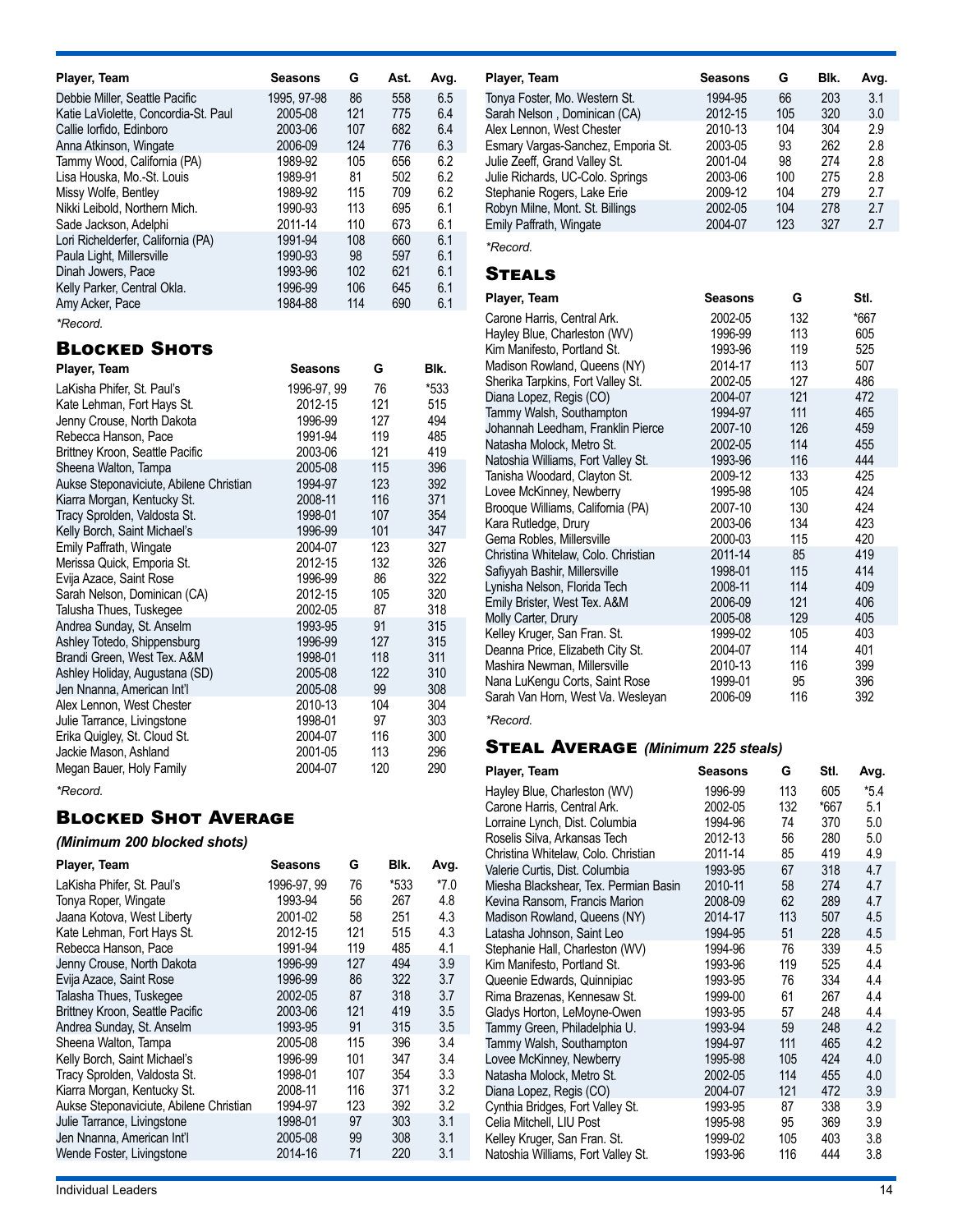| Player, Team                      | <b>Seasons</b> | G   | Stl. | Ava. |
|-----------------------------------|----------------|-----|------|------|
| Sherika Tarpkins, Fort Valley St. | 2002-05        | 127 | 486  | 3.8  |
| Michelle Harrison, N.C. Central   | 1994-97        | 101 | 382  | 3.8  |
| Kelly Charron, Fla. Southern      | 1993-95        | 91  | 342  | 3.8  |
|                                   |                |     |      |      |

*\*Record.* 

## Double-Doubles

| Player, Team                        | <b>Seasons</b> | $2B-2Bs$ |
|-------------------------------------|----------------|----------|
| Celeste Trahan, Elizabeth City St.  | 2005-08        | 84       |
| Mariyah Brawner-Henley, Lewis       | 2013-16        | 72       |
| Carlita Jones, Clarion              | 1992-95        | 64       |
| Jackie Beathea, Southern Conn. St.  | 2013-16        | 63       |
| Lillian McGill, Dist. Columbia      | 2008-11        | 61       |
| Heather Cigich, Clarion             | 2002-05        | 60       |
| Kiara Wright, Tarleton St.          | 2011-14        | 59       |
| Madison Rowland, Queens (NY)        | 2014-17        | 56       |
| Kate Lehman, Fort Hays St.          | 2012-15        | 55       |
| Tori Arnao, Philadelphia U.         | 2013-16        | 55       |
| Jann Thorpe, Sonoma St.             | 1996-99        | 54       |
| Kari Daugherty, Ashland             | 2012-13        | 52       |
| Jeanette Anderson, Caldwell         | 2011-14        | 51       |
| Haylee Lepaio, Newberry             | 2012-15        | 51       |
| Lady Walker, Virginia Union         | 2014-17        | 51       |
| Elizabeth Ramsey, Ulndy             | 1998-01        | 50       |
| Mona Gaffney, Clarion               | 1993-96        | 49       |
| Christina Jackson, Gannon           | 2004-07        | 49       |
| Hannah Heeter, Clarion              | 2012-14        | 49       |
| Alison Fay, Bentley                 | 1982-84        | 48       |
| Michelle Cottrell, Northern Ky.     | 1999-02        | 48       |
| Rebecca Kielpinski, Alas. Anchorage | 2006-09        | 48       |
| Jewel White, Franklin Pierce        | 2009-12        | 48       |
| Aurielle Mosley, Millersville       | 2009-13        | 48       |
| Kierra Simpson, West Liberty        | 2013-16        | 48       |
| Morgan Griffith, Shippensburg       | 2014-17        | 48       |

#### Consecutive Games with a Double-**DOUBLE**

| Player, Team                           | <b>Dates</b>                | $2B-2Bs$ |
|----------------------------------------|-----------------------------|----------|
| Kari Daugherty, Ashland                | Jan. 28, 2012-Jan. 2, 2013  | 34       |
| Vanessa Wilt, Cal St. San B'dino       | Nov. 16, 2007-Feb. 21, 2008 | 24       |
| Carlita Jones, Clarion                 | Jan. 12-Nov. 29, 1994       | 22       |
| Katie Cezat. Hillsdale                 | Jan. 15-March 13, 2009      | 18       |
| Kari Daugherty, Ashland                | Jan. 28-March 23, 2012      | 17       |
| Kiara Wright, Tarleton St.             | Jan. 23-Nov. 15, 2013       | 16       |
| Krystal Forthan, Academy of Art        | Jan. 14-March 14, 2014      | 16       |
| Mariyah Brawner-Henley, Lewis          | Nov. 24, 2013-Jan. 30, 2014 | 15       |
| Alison Fay, Bentley                    | Jan. 31-March 11, 1983      | 14       |
| Celeste Trahan, Elizabeth City St.     | March 5, 2005-Jan. 21, 2006 | 14       |
| Lillian McGill, Dist. Columbia         | Jan. 5-Nov. 20, 2010        | 14       |
| Celeste Trahan, Elizabeth City St.     | March 9, 2007-Jan. 10, 2008 | 13       |
| Rebecca Kielpinski, Alas.<br>Anchorage | Feb. 16-Nov. 11, 2006       | 11       |
| Lauren Beckley, Shippensburg           | Jan. 13-Feb. 16, 2008       | 10       |
| Lillian McGill, Dist. Columbia         | Jan. 26-Feb. 21, 2008       | 10       |
| Judy Jones, Grand Canyon               | Nov. 23, 2012-Jan. 2, 2013  | 10       |
| Nayo Raincock-Ekunwe, Simon<br>Fraser  | Feb. 14-March 18, 2013      | 10       |
| Shareta Brown, Wayne St. (MI)          | Dec. 20, 2014-Jan. 29, 2015 | 10       |
| Heather Cigich, Clarion                | Jan. 28-Feb. 28, 2004       | 9        |
| Aurielle Mosley, Millersville          | Feb. 6-March 5, 2013        | 9        |
| Kate Lehman, Fort Hays St.             | Nov. 26, 2013-Jan. 9, 2014  | 9        |
| Hannah Heeter, Clarion                 | Jan. 15-Feb. 15, 2014       | 9        |
| Anna Hackert, Southern Ind.            | Feb. 27-Nov. 29, 2014       | 9        |
| Felecity Havens, Mount Olive           | Jan. 14-Feb. 8, 2017        | 9        |
| Lysa Mealing, Lock Haven               | Jan. 18-Feb. 18, 2017       | 9        |

## Triple-Doubles

| Player, Team                        | <b>Seasons</b> | $3B-2Bs$ |
|-------------------------------------|----------------|----------|
| Christina Whitelaw, Colo. Christian | 2011-14        |          |
| Deanna Price, Elizabeth City St.    | 2004-07        | 5        |
| #Tysell Bozeman, Felician           | 2003           | 3        |
| Sade Jackson, Adelphi               | 2011-14        | 3        |
| Kate Lehman, Fort Hays St.          | 2012-15        | 3        |
| Angela Heintz, Mercyhurst           | 2015-17        | 3        |
| Madison Rowland, Queens (NY)        | 2014-17        | 3        |
|                                     |                |          |

*#Played at Arizona from 2000 to 2001 before transferring to Felician for 2002 season. Bozeman recorded another triple-double in 2002, but before Felician was an NCAA member (joined in 2003).*

## Quadruple-Doubles

| Player, Team                                                                                          | Date         | 4B-2Bs |
|-------------------------------------------------------------------------------------------------------|--------------|--------|
| Tereska Watkins, Fort Valley St.<br>$(12 \text{ pts}, 12 \text{ reb}, 10 \text{ ast}, 10 \text{ st})$ | Feb. 8. 1997 |        |

*Note: Suzanne Gonzales, Colorado St.-Pueblo, recorded an unofficial quadruple-double on Feb. 11, 1989 (13 points, 12 rebounds, 10 assists, 11 steals). Steals were not considered an official NCAA Division II category until 1992-93.*

## 2,000 Points & 1,000 Rebounds

| Player, Team                                     | <b>Seasons</b> | G   | Pts.  | Reb.  |
|--------------------------------------------------|----------------|-----|-------|-------|
| Dina Kangas, Minn. Duluth                        | 1988-91        | 124 | 2,810 | 1,320 |
| Claudia Schleyer, Abilene Christian              | 1983-86        | 114 | 2.770 | 1.086 |
| Erika Quigley, St. Cloud St.                     | 2004-07        | 116 | 2,570 | 1,341 |
| Mandy Koupal, South Dakota St./South<br>Dakota   | 2000, 02-04    | 120 | 2,496 | 1,246 |
| Jennifer Clarkson, Abilene Christian             | 1993-96        | 118 | 2,463 | 1,144 |
| Lauren Beckley, Shippensburg                     | 2007-10        | 113 | 2.407 | 1.151 |
| Michelle Stueve, Emporia St.                     | 2005-08        | 127 | 2,403 | 1.040 |
| Madison Rowland, Queens (NY)                     | 2014-17        | 113 | 2,376 | 1,071 |
| Joy Jeter, New Haven                             | 1986-89        | 122 | 2.299 | 1.486 |
| Jenny Crouse, North Dakota                       | 1996-99        | 127 | 2.284 | 1,145 |
| Amelia Simmons, Wilmington (DE)                  | 2007-10        | 117 | 2,267 | 1,069 |
| Lisa Lee, Charleston (WV)                        | 2003-06        | 129 | 2,260 | 1,002 |
| Niki Bracken, Cal Poly Pomona                    | 1987-90        | 126 | 2,246 | 1,053 |
| Brooque Williams, California (PA)                | 2007-10        | 130 | 2,205 | 1,024 |
| Heather Garay, Humboldt St./CSU<br>Bakersfield   | 2000-03        | 105 | 2,195 | 1.093 |
| Juana Garcia, American Int'l                     | 1992-96        | 118 | 2,189 | 1,223 |
| Veronica Walker, Delta St.                       | 2009-12        | 128 | 2,174 | 1,077 |
| Celeste Trahan, Elizabeth City St.               | 2005-08        | 109 | 2,151 | 1,542 |
| Jen Gemma, Bentley                               | 2014-17        | 127 | 2.151 | 1.084 |
| Sue Patchett, Stonehill                          | 1994-97        | 127 | 2,140 | 1,165 |
| Cassie King, N.C. Central                        | 2004-07        | 118 | 2.136 | 1.060 |
| Jennifer DiMaggio, Pace                          | 1985-88        | 116 | 2,125 | 1.254 |
| Sara McKinney, California (PA)                   | 2002-05        | 128 | 2,121 | 1,213 |
| Jahzinga Tracey, Indiana (PA)                    | 2006-09        | 125 | 2.101 | 1.092 |
| Kayla Smith, California (PA)                     | 2008-11        | 130 | 2,096 | 1,308 |
| Sarah Van Horn, West Va. Wesleyan                | 2006-09        | 116 | 2,087 | 1,051 |
| Ashley Langen, North Dakota                      | 2005-08        | 130 | 2,078 | 1,135 |
| Liz Davies, Gannon                               | 1993-96        | 101 | 2,059 | 1,070 |
| Ashley Totedo, Shippensburg                      | 1996-99        | 127 | 2,050 | 1,489 |
| Becky Siembak, Slippery Rock/<br>California (PA) | 2001-04        | 125 | 2.019 | 1.203 |
| Trina Easley, San Fran. St.                      | 1982-85        | 114 | 2.014 | 1,361 |
|                                                  |                |     |       |       |

*\*Record.*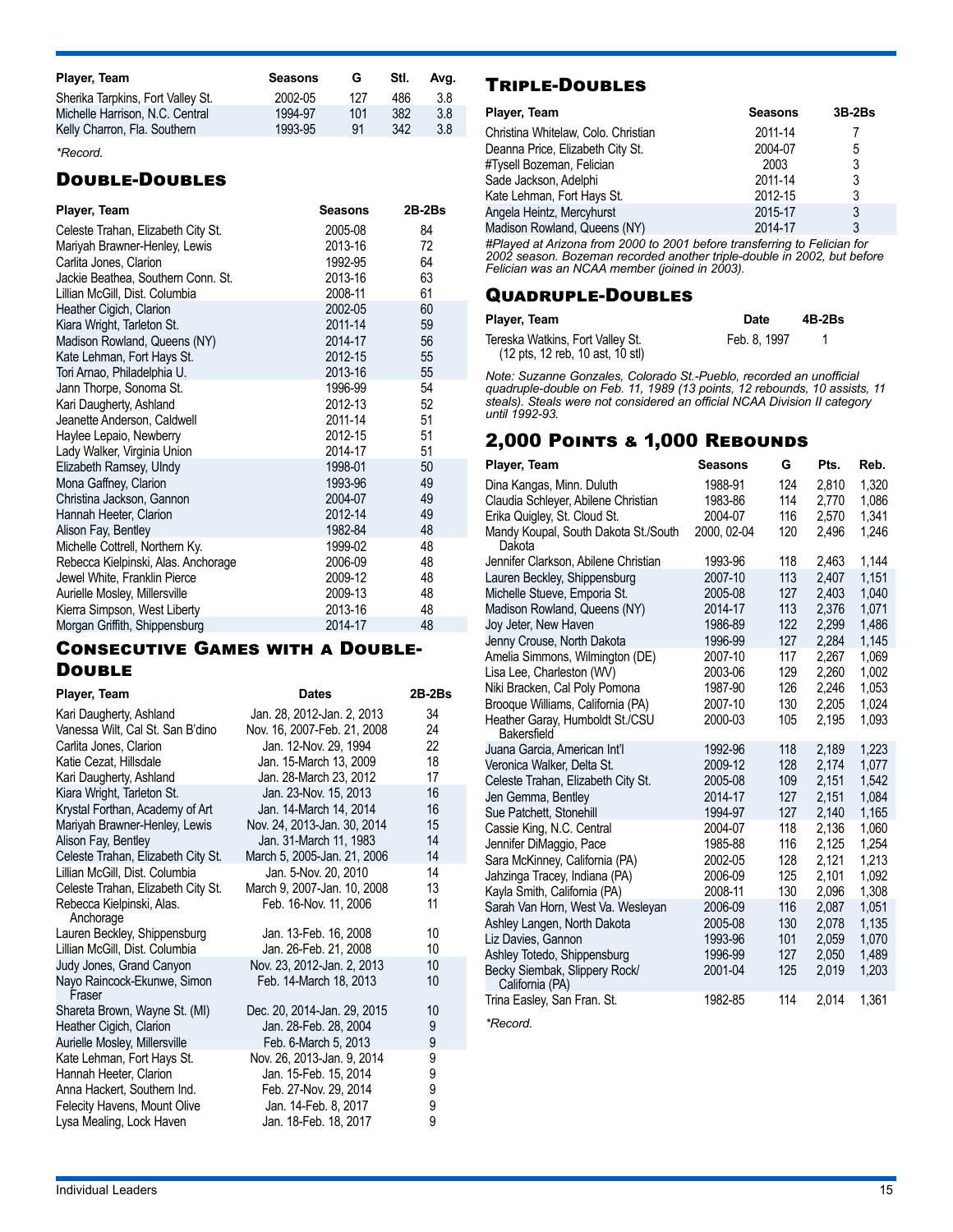# ANNUAL INDIVIDUAL CHAMPIONS

## Scoring Average

| Season       | Player, Team                                                           | G        | FG         | 3FG                                  | FT         | Pts.       | Avg.         |
|--------------|------------------------------------------------------------------------|----------|------------|--------------------------------------|------------|------------|--------------|
| 1982         | Donna Hammond, UC<br>Riverside                                         | 26       | 290        | $\overline{\phantom{0}}$             | 145        | 725        | 27.9         |
| 1983         | Stacey Cunningham,<br>Shippensburg                                     | 22       | 266        | $\overline{\phantom{0}}$             | 126        | 658        | 29.9         |
| 1984         | Claudia Schleyer, Abilene<br>Christian                                 | 26       | 250        |                                      | 153        | 653        | 25.1         |
| 1985<br>1986 | Yvonnie Owens, Clark Atlanta<br>Claudia Schleyer, Abilene<br>Christian | 31<br>28 | 287<br>293 | $\equiv$<br>$\overline{\phantom{0}}$ | 219<br>184 | 793<br>770 | 25.6<br>27.5 |
| 1987         | Theresa Lorenzi, Bloomsburg                                            | 25       | 282        |                                      | 84         | 648        | 25.9         |
| 1988<br>1989 | Mary Naughton, Stonehill<br>Shannon Williams, Valdosta<br>St.          | 31<br>26 | 291<br>251 | 1<br>0                               | 216<br>196 | 799<br>698 | 25.8<br>26.8 |
| 1990         | Kim Brewington, Johnson C.<br>Smith                                    | 28       | 312        | 62                                   | 222        | 908        | 32.4         |
| 1991         | Jackie Givens, Fort Valley St.                                         | 28       | 369        | 120                                  | 217        | *1,075     | $*38.4$      |
| 1992         | Paulette King, Florida Tech                                            | 29       | 322        | $\overline{2}$                       | 209        | 855        | 29.5         |
| 1993         | Yolanda Griffith, Fla. Atlantic                                        | 22       | 262        | 0                                    | 97         | 621        | 28.2         |
| 1994         | Tammy Greene,<br>Philadelphia U.                                       | 30       | 278        | 27                                   | 199        | 782        | 26.1         |
| 1995         | Shander Gary, Lynn†                                                    | 20       | 235        | 0                                    | 149        | 619        | 31.0         |
| 1996         | Lindy Jones, Fort Wayne                                                | 28       | 240        | 51                                   | 196        | 727        | 26.0         |
| 1997         | Joanna Cuprys, Kennesaw St.                                            | 31       | 289        | 92                                   | 137        | 807        | 26.0         |
| 1998         | Konecka Drakeford, Johnson<br>C. Smith                                 | 27       | 339        | 19                                   | 146        | 843        | 31.2         |
| 1999         | Angie Hupfer, St. Joseph's (IN)                                        | 27       | 316        | 35                                   | 160        | 827        | 30.6         |
| 2000         | Angie Hupfer, St. Joseph's (IN)                                        | 26       | 245        | 22                                   | 147        | 659        | 25.3         |
| 2001         | Brandi Green, West Tex. A&M                                            | 27       | 255        | 0                                    | 127        | 637        | 23.6         |
| 2002         | Heather Garay, CSU<br><b>Bakersfield</b>                               | 29       | 265        | 0                                    | 183        | 713        | 24.6         |
| 2003         | Tysell Bozeman, Felician                                               | 27       | *420       | 31                                   | 145        | 1,016      | 37.6         |
| 2004         | Candice Allen, Cal Poly<br>Pomona                                      | 30       | 254        | 29                                   | 197        | 734        | 24.5         |
| 2005         | Candice Allen, Cal Poly<br>Pomona                                      | 26       | 247        | 47                                   | 186        | 727        | 28.0         |
| 2006         | Jennifer Harris, Washburn                                              | 33       | 295        | 57                                   | 150        | 797        | 24.2         |
| 2007         | Erika Quigley, St. Cloud St.                                           | 28       | 273        | 1                                    | 138        | 685        | 24.5         |
| 2008         | Katie Cezat, Hillsdale                                                 | 28       | 266        | 0                                    | 141        | 673        | 24.0         |
| 2009         | Britney Jordan, Tex.<br>A&M-Commerce                                   | 29       | 302        | 78                                   | 227        | 909        | 31.3         |
| 2010         | Johannah Leedham, Franklin<br>Pierce                                   | 34       | 305        | 90                                   | 215        | 915        | 26.9         |
| 2011         | Samantha Murphy, Grand<br>Canyon                                       | 32       | 233        | 86                                   | 234        | 786        | 24.6         |
| 2012         | Jaymee Carnes, North Georgia                                           | 25       | 214        | 16                                   | 180        | 624        | 25.0         |
| 2013         | Bianca Simmons, UMass<br>Lowell                                        | 27       | 281        | 53                                   | 147        | 762        | 28.2         |
| 2014         | Ashley Watts, Paine                                                    | 28       | 234        | 92                                   | 181        | 741        | 26.5         |
| 2015         | Amy Philamlee, Union (TN)                                              | 32       | 245        | 68                                   | 232        | 790        | 24.7         |
| 2016         | Kiana Johnson, Virginia Union                                          | 31       | 301        | 79                                   | 224        | 905        | 29.2         |
| 2017         | Taylor Peacocke, Western<br>Wash.                                      | 32       | 250        | 86                                   | 159        | 745        | 23.3         |
|              |                                                                        |          |            |                                      |            |            |              |

*\*Record. †Declared champion; with one more game played (making 77.8 percent), still would have highest average (29.5).*

#### Field Goal Percentage

|      | Season Player, Team             |    |     | FG FGA Pct. |      |  |
|------|---------------------------------|----|-----|-------------|------|--|
| 1982 | Diane Velky, Quinnipiac         | 28 | 146 | 220         | 66.4 |  |
| 1983 | Jackie Andrews, Morris Brown    | 22 | 134 | 200         | 67.0 |  |
| 1984 | Janice Washington, Valdosta St. | 33 | 308 | 489         | 63.0 |  |
| 1985 | Sharon Lyke, Utica              | 26 | 222 | 345         | 64.3 |  |
| 1986 | Candace Fincher, Valdosta St.   | 27 | 185 | 277         | 66.8 |  |

|              | Season Player, Team                                             | G        | FG         | FGA        | Pct.          |
|--------------|-----------------------------------------------------------------|----------|------------|------------|---------------|
| 1987         | Tracy Payne, St. Joseph's (IN)                                  | 28       | 183        | 282        | 64.9          |
| 1988         | Tracy Payne, St. Joseph's (IN)                                  | 31       | 242        | 368        | 65.8          |
| 1989         | Tracy Payne, St. Joseph's (IN)                                  | 31       | 221        | 333        | 66.4          |
| 1990         | Bridget Lindquist, Augustana (SD)                               | 28       | 149        | 230        | 64.8          |
| 1991         | Darla Leavitt, West Tex. A&M                                    | 27       | 145        | 215        | 67.4          |
| 1992         | Corinne Vanderwal, California (PA)                              | 26       | 156        | 228        | 68.4          |
| 1993         | Missy Taylor, Oakland City                                      | 29       | 267        | 385        | 69.4          |
| 1994         | Julie Szykowny, Gannon                                          | 26<br>32 | 157<br>239 | 233        | 67.4          |
| 1995<br>1996 | Tarra Blackwell, Fla. Southern<br>Deidre Williams, Valdosta St. | 27       | 219        | 361<br>288 | 66.2<br>*76.0 |
| 1997         | Stacy Johnson, Delta St.                                        | 29       | 236        | 338        | 69.8          |
| 1998         | Jenny Crouse, North Dakota                                      | 32       | 236        | 345        | 68.4          |
| 1999         | Staci Elder, West Ala.                                          | 24       | 172        | 259        | 66.4          |
| 2000         | Jackie Bucher, Abilene Christian                                | 27       | 229        | 330        | 69.4          |
| 2001         | Temeshia Dawkins, Wingate                                       | 30       | 190        | 274        | 69.3          |
| 2002         | Melanie Carter, Abilene Christian                               | 24       | 165        | 243        | 67.9          |
| 2003         | Melissa Pater, South Dakota St.                                 | 35       | 267        | 411        | 65.0          |
| 2004         | Nina Smith, Holy Family                                         | 26       | 191        | 279        | 68.5          |
| 2005         | Sammy Kromm, Wis.-Parkside                                      | 32       | 215        | 332        | 64.8          |
| 2006         | Beckey Marquardt-King, Lake Superior St.                        | 29       | 202        | 284        | 71.1          |
| 2007         | Michelle Lieber, Mont. St. Billings                             | 26       | 147        | 216        | 68.1          |
| 2008         | Allison Rosel, Fort Lewis                                       | 30       | 169        | 247        | 68.4          |
| 2009         | Shari Buford, Carson-Newman                                     | 30       | 173        | 283        | 61.1          |
| 2010         | Veronica Walker, Delta St.                                      | 31       | 254        | 399        | 63.7          |
| 2011         | Shannon McKever, Lander                                         | 31       | 225        | 363        | 62.0          |
| 2012         | Sumiya Darden, Southwestern Okla.                               | 29       | 170        | 283        | 60.1          |
| 2013         | Nayo Raincock-Ekunwe, Simon Fraser                              | 31       | 207        | 318        | 65.1          |
| 2014         | Shareta Brown, Wayne St. (MI)                                   | 30       | 210        | 334        | 62.9          |
| 2015<br>2016 | Shareta Brown, Wayne St. (MI)<br>Kierra Simpson, West Liberty   | 29<br>34 | 227<br>192 | 350<br>307 | 64.9<br>62.5  |
| 2017         | Jessica Kelliher, Lewis                                         | 32       | 258        | 396        | 65.2          |
|              |                                                                 |          |            |            |               |

*\*Record.*

#### Three-Point Field Goals Per Game

|              | Season Player, Team                                          | G        | 3FG        | Avg.       |
|--------------|--------------------------------------------------------------|----------|------------|------------|
| 1988         | Lisa Blackmon-Phillips, West Ga.                             | 22       | 81         | 3.7        |
| 1989         | Lisa Blackmon-Phillips, West Ga.                             | 29       | 138        | $*4.8$     |
| 1990         | Michelle Butler, West Ala.                                   | 27       | 88         | 3.3        |
| 1991         | Jackie Givens, Fort Valley St.                               | 28       | 120        | 4.3        |
| 1992         | Betsy Bergdoll, Queens (NC)                                  | 28       | 103        | 3.7        |
| 1993         | Carolyn Brown, Saint Augustine's                             | 24       | 90         | 3.8        |
| 1994         | Sharon Harris, Morris Brown                                  | 27       | 105        | 3.9        |
| 1995         | Jenni Miller, Pittsburg St.                                  | 29       | 116        | 4.0        |
| 1996<br>1997 | Sheila Leopold, Lincoln (MO)<br>Laurie Melum, Augustana (SD) | 26<br>28 | 106<br>112 | 4.1<br>4.0 |
| 1998         | Lorie Martinez, Tex. A&M-Kingsville                          | 26       | 104        | 4.0        |
| 1999         | Reagan Housch, Columbus St.                                  | 32       | 127        | 4.0        |
| 2000         | Janell Gerk, S.C. Aiken                                      | 27       | 111        | 4.1        |
| 2001         | Takia Barnes, Dist. Columbia                                 | 27       | 86         | 3.2        |
| 2002         | Sarah Condra, Christian Bros.                                | 26       | 102        | 3.9        |
| 2003         | Tara Johnson, West Liberty                                   | 32       | 122        | 3.8        |
| 2004         | Tara Johnson, West Liberty                                   | 31       | 119        | 3.8        |
| 2005         | Stacey Moore, West Liberty                                   | 27       | 120        | 4.4        |
| 2006         | Ashley Reed, Fairmont St.                                    | 29       | 116        | 4.0        |
| 2007         | Kanani Marshal, Tex. A&M-Commerce                            | 37       | 145        | 3.9        |
| 2008         | Jeana Hoffman, South Dakota                                  | 35       | 127        | 3.6        |
| 2009         | Laura Malernee, West Liberty                                 | 31       | *146       | 4.7        |
| 2010         | Laura Malernee, West Liberty                                 | 32       | 134        | 4.2        |
| 2011<br>2012 | Richelle Rieben, BYU-Hawaii                                  | 25<br>27 | 97<br>105  | 3.9<br>3.9 |
| 2013         | Kayla Ayers, West Liberty<br>Ginny Mills, Glenville St.      | 31       | 122        | 3.9        |
| 2014         | Kelly Guerriero, Molloy                                      | 26       | 91         | 3.5        |
|              |                                                              |          |            |            |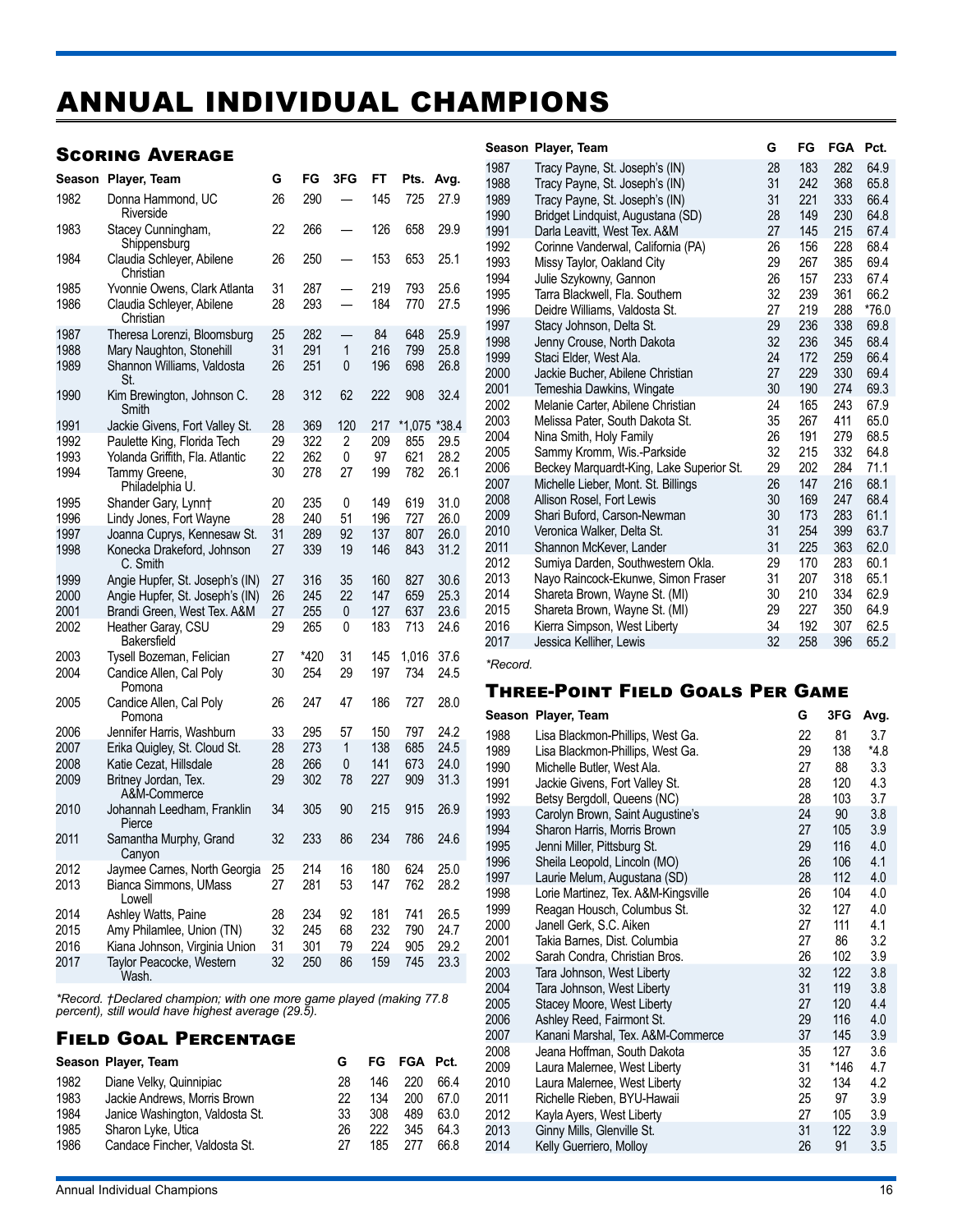|      | Season Player, Team          |     | G 3FG Ava. |      |
|------|------------------------------|-----|------------|------|
| 2015 | Camille Glymph, Mars Hill    | 28  | 100        | 3.57 |
| 2016 | Jasmine Kearse, Limestone    | -31 | 128        | 4.13 |
| 2017 | McKenna Shives, West Liberty | 29  | 106        | 3.66 |

*\*Record.*

## Three-Point Field Goal Percentage

| Season | Player, Team                           | G  | 3FG | 3FGA | Pct.    |
|--------|----------------------------------------|----|-----|------|---------|
| 1988   | Jackie Farnan, NYIT                    | 26 | 58  | 114  | 50.9    |
| 1989   | Trish Van Diggelen, Missouri S&T       | 25 | 43  | 81   | 53.1    |
| 1990   | Durene Heisler, North Dakota           | 31 | 63  | 112  | $*56.3$ |
| 1991   | Greta Fadness, Alas. Anchorage         | 25 | 63  | 127  | 49.6    |
| 1992   | Darlene Hildebrand, Philadelphia U.    | 32 | 48  | 95   | 50.5    |
| 1993   | Kelly Tomlin, West Ala.                | 26 | 56  | 110  | 50.9    |
| 1994   | Lisa Smith, Bluefield St.              | 29 | 60  | 125  | 48.0    |
| 1995   | Deb Pope, Southern Ind.                | 27 | 74  | 146  | 50.7    |
| 1996   | Stephanie Williams, West Tex. A&M      | 31 | 51  | 102  | 50.0    |
| 1997   | Joanna Cuprys, Kennesaw St.            | 31 | 92  | 187  | 49.2    |
| 1998   | Becky Mauck, North Ala.                | 25 | 45  | 80   | $*56.3$ |
| 1999   | Michele Tuchfarber, Northern Ky.       | 32 | 54  | 102  | 52.9    |
| 2000   | Krista Bernadt, Wayne St. (NE)         | 28 | 73  | 132  | 55.3    |
| 2001   | Beth Swift, Neb.-Kearney               | 30 | 74  | 157  | 47.1    |
| 2002   | Lindsay Baker, Pitt.-Johnstown         | 27 | 68  | 142  | 47.9    |
| 2003   | Michelle Bruns, Southwest Minn.<br>St. | 31 | 73  | 139  | 52.5    |
| 2004   | Erin Moran, Ulndy                      | 32 | 67  | 130  | 51.5    |
| 2005   | Kelly McRee, Grand Canyon              | 22 | 50  | 98   | 51.0    |
| 2006   | Nicole Gruntorad, Wayne St. (NE)       | 31 | 69  | 142  | 48.6    |
| 2007   | Ashleigh Curry, Mo. Western St.        | 26 | 73  | 152  | 48.0    |
| 2008   | Jenny Steffen, Winona St.              | 30 | 64  | 131  | 48.9    |
| 2009   | Katie Zimmerman, Michigan Tech         | 34 | 99  | 206  | 48.1    |
| 2010   | Katie Pritchard, Drury                 | 35 | 93  | 184  | 50.5    |
| 2011   | Stephanie Wagner, Quincy               | 30 | 114 | 218  | 52.3    |
| 2012   | Katie Pritchard, Drury                 | 27 | 60  | 122  | 49.2    |
| 2013   | Allie Norton, Truman                   | 28 | 71  | 157  | 45.2    |
| 2014   | Catherine Noack, Bloomsburg            | 31 | 96  | 194  | 49.5    |
| 2015   | Emily Lohr, Fairmont St.               | 30 | 67  | 141  | 47.5    |
| 2016   | Amaura Brandt, Limestone               | 31 | 89  | 175  | 50.9    |
| 2017   | Kelsey Peare, Ashland                  | 37 | 87  | 168  | 51.8    |

*\*Record.*

### Free Throw Percentage

| Season | Player, Team                        | G  | FТ  | <b>FTA</b> | Pct. |
|--------|-------------------------------------|----|-----|------------|------|
| 1982   | Kelly Legler, Southern Ore.         | 21 | 53  | 59         | 89.8 |
| 1983   | Cindy Pavell, New Haven             | 27 | 76  | 87         | 87.4 |
| 1984   | Margie Speaks, Ky. Wesleyan         | 23 | 58  | 65         | 89.2 |
| 1985   | Lisa McGhee, West Ga.               | 26 | 81  | 91         | 89.0 |
| 1986   | Kim Scamman, Northwest Mo. St.      | 27 | 96  | 109        | 88.1 |
| 1987   | Teena Merrell, Fort Wayne           | 26 | 69  | 76         | 90.8 |
| 1988   | Sarah Howard, St. Cloud St.         | 28 | 111 | 123        | 90.2 |
| 1989   | Dixie Horn, SIUE                    | 27 | 89  | 100        | 89.0 |
| 1990   | Denise Nehme, Northern Colo.        | 28 | 88  | 98         | 89.8 |
| 1991   | Kerri Lang, St. Anselm              | 31 | 92  | 102        | 90.2 |
| 1992   | Kelly Jewett, Franklin Pierce       | 31 | 112 | 121        | 92.6 |
| 1993   | Renae Aschoff, Portland St.         | 29 | 75  | 85         | 88.2 |
| 1994   | Sara Belanger, Minn. Duluth         | 31 | 79  | 90         | 87.8 |
| 1995   | Darlene Hildebrand, Philadelphia U. | 31 | 210 | 230        | 91.3 |
| 1996   | Katie Murphy, IUPUI                 | 23 | 84  | 90         | 93.3 |
| 1997   | Meredith Galena, St. Anselm         | 29 | 90  | 101        | 89.1 |
| 1998   | Becky Mauck, North Ala.             | 25 | 94  | 107        | 87.9 |
| 1999   | Briana Abrahamsen, Western Wash.    | 30 | 85  | 93         | 91.4 |
| 2000   | Shanna Renken, Cal St. Dom. Hills   | 25 | 70  | 77         | 90.9 |
| 2001   | Christine Kane, Assumption          | 28 | 78  | 86         | 90.7 |
| 2002   | Molly Knobbe, Central Mo.           | 30 | 132 | 144        | 91.7 |
| 2003   | Mary Kacic, Dowling                 | 31 | 118 | 128        | 92.2 |
| 2004   | Kiesha Mack, West Chester           | 29 | 73  | 80         | 91.3 |
| 2005   | Adrienne Taalak, Alas. Fairbanks    | 23 | 93  | 101        | 92.1 |

| Season | Player, Team                  | G  | FT  | <b>FTA</b> | Pct.    |
|--------|-------------------------------|----|-----|------------|---------|
| 2006   | Kinsey Tucker, Harding        | 27 | 74  | 82         | 90.2    |
| 2007   | Amber Rutherford, North Ala.  | 26 | 134 | 143        | 93.7    |
| 2008   | Amber Rutherford, North Ala.  | 28 | 132 | 141        | 93.6    |
| 2009   | Jamey Gelhar, Saint Martin's  | 28 | 94  | 97         | $*96.9$ |
| 2010   | Tricia Principe, Ferris St.   | 27 | 86  | 93         | 92.5    |
| 2011   | Samantha Murphy, Grand Canyon | 32 | 234 | 256        | 91.4    |
| 2012   | Peyton Adamson, Tarleton St.  | 32 | 97  | 105        | 92.4    |
| 2013   | Sam Price, St. Cloud St.      | 28 | 97  | 104        | 93.3    |
| 2014   | Danielle Flood, Minn. Duluth  | 26 | 68  | 73         | 93.2    |
| 2015   | Annie Armstrong, Drury        | 30 | 87  | 91         | 95.6    |
| 2016   | Annie Armstrong, Drury        | 31 | 107 | 114        | 93.9    |
| 2017   | Monica Burns, Wheeling Jesuit | 32 | 139 | 147        | 94.6    |
|        |                               |    |     |            |         |

*\*Record.*

## Rebound Average

|              | Season Player, Team                                            | G        | Reb.       | Avg.         |
|--------------|----------------------------------------------------------------|----------|------------|--------------|
| 1982         | Francine Perry, Quinnipiac                                     | 28       | *635       | $*22.7$      |
| 1983         | Chanel Hamilton, Dist. Columbia                                | 19       | 399        | 21.0         |
| 1984         | Kim Ambrose, Shaw                                              | 23       | 383        | 16.7         |
| 1985         | Yvonnie Owens, Clark Atlanta                                   | 31       | 502        | 16.2         |
| 1986         | Von Fulmore, N.C. Central                                      | 26       | 464        | 17.8         |
| 1987         | Jackie Anderson, Livingstone                                   | 22       | 331        | 15.0         |
| 1988         | Jackie Anderson, Livingstone                                   | 23       | 325        | 14.1         |
| 1989         | Kimberly Oates, Fort Valley St.                                | 28       | 424        | 15.1         |
| 1990         | Stephanie Palmer, Norfolk St.                                  | 25       | 370        | 14.8         |
| 1991         | Mabel Sanders, Savannah St.                                    | 28       | 407        | 14.5         |
| 1992         | Mabel Sanders, Savannah St.                                    | 29       | 426        | 14.7         |
| 1993         | Vanessa White, Tuskegee                                        | 25       | 433        | 17.3         |
| 1994         | Carrolyn Burke, Queens (NY)                                    | 25       | 379        | 15.2         |
| 1995         | †Robin Scott, Lees-McRae                                       | 19       | 309        | 16.3         |
| 1996         | Kisha Conway, Francis Marion                                   | 27       | 423        | 15.7         |
| 1997         | Heather Gates, Edinboro                                        | 33       | 473        | 14.3         |
| 1998         | Latriesha Moon, Alabama A&M                                    | 27       | 403        | 14.9         |
| 1999         | Heather Corby, California (PA)                                 | 27       | 366        | 13.6         |
| 2000         | Tracy Sprolden, Valdosta St.                                   | 26       | 382        | 14.7         |
| 2001         | Trish Martin, Morningside                                      | 26       | 340        | 13.1         |
| 2002         | Erica Harris, Montevallo                                       | 26       | 336        | 12.9         |
| 2003         | Naomi Mobley, Shaw                                             | 31       | 454<br>357 | 14.6         |
| 2004         | Crystal Clary, Lenoir-Rhyne                                    | 28       |            | 12.8         |
| 2005<br>2006 | Celeste Trahan, Elizabeth City St.                             | 29<br>25 | 398<br>365 | 13.7<br>14.6 |
| 2007         | Celeste Trahan, Elizabeth City St.<br>Latoya Wiley, BYU-Hawaii | 25       | 356        | 14.2         |
| 2008         | Celeste Trahan, Elizabeth City St.                             | 24       | 382        | 15.9         |
| 2009         | Katie Cezat, Hillsdale                                         | 31       | 521        | 16.8         |
| 2010         | Lillian McGill, Dist. Columbia                                 | 25       | 306        | 12.2         |
| 2011         | Aurielle Mosley, Millersville                                  | 29       | 366        | 12.6         |
| 2012         | Kari Daugherty, Ashland                                        | 35       | 492        | 14.1         |
| 2013         | Kiara Wright, Tarleton St.                                     | 29       | 406        | 14.0         |
| 2014         | Megan Fogt, Hillsdale                                          | 27       | 435        | 16.1         |
| 2015         | Shareta Brown, Wayne St. (MI)                                  | 29       | 427        | 14.7         |
| 2016         | Lysa Mealing, Lock Haven                                       | 25       | 343        | 13.7         |
| 2017         | Sandra Ikeora, Dominican (CA)                                  | 28       | 364        | 13.0         |

*\*Record. †Declared champion; with one more game played (making 76.9 percent), still would have highest average (15.5).*

#### Assist Average

|      | Season Player, Team                   | G  | Ast. | Avg.    |
|------|---------------------------------------|----|------|---------|
| 1989 | Denise Holm, Minn. Duluth             | 32 | 291  | 9.1     |
| 1990 | Jennifer Radosevic, St. Joseph's (IN) | 30 | 281  | 9.4     |
| 1991 | Selina Bynum, Albany St. (GA)         | 26 | 274  | 10.5    |
| 1992 | Selina Bynum, Albany St. (GA)         | 26 | *309 | $*11.9$ |
| 1993 | Selina Bynum, Albany St. (GA)         | 26 | 280  | 10.8    |
| 1994 | Lorraine Lynch, Dist. Columbia        | 24 | 226  | 9.4     |
| 1995 | Lorraine Lynch, Dist. Columbia        | 26 | 246  | 9.5     |
| 1996 | Hayley Lystlund, Augusta              | 28 | 281  | 10.0    |
| 1997 | Joanna Bernabei, West Liberty         | 29 | 296  | 10.2    |
|      |                                       |    |      |         |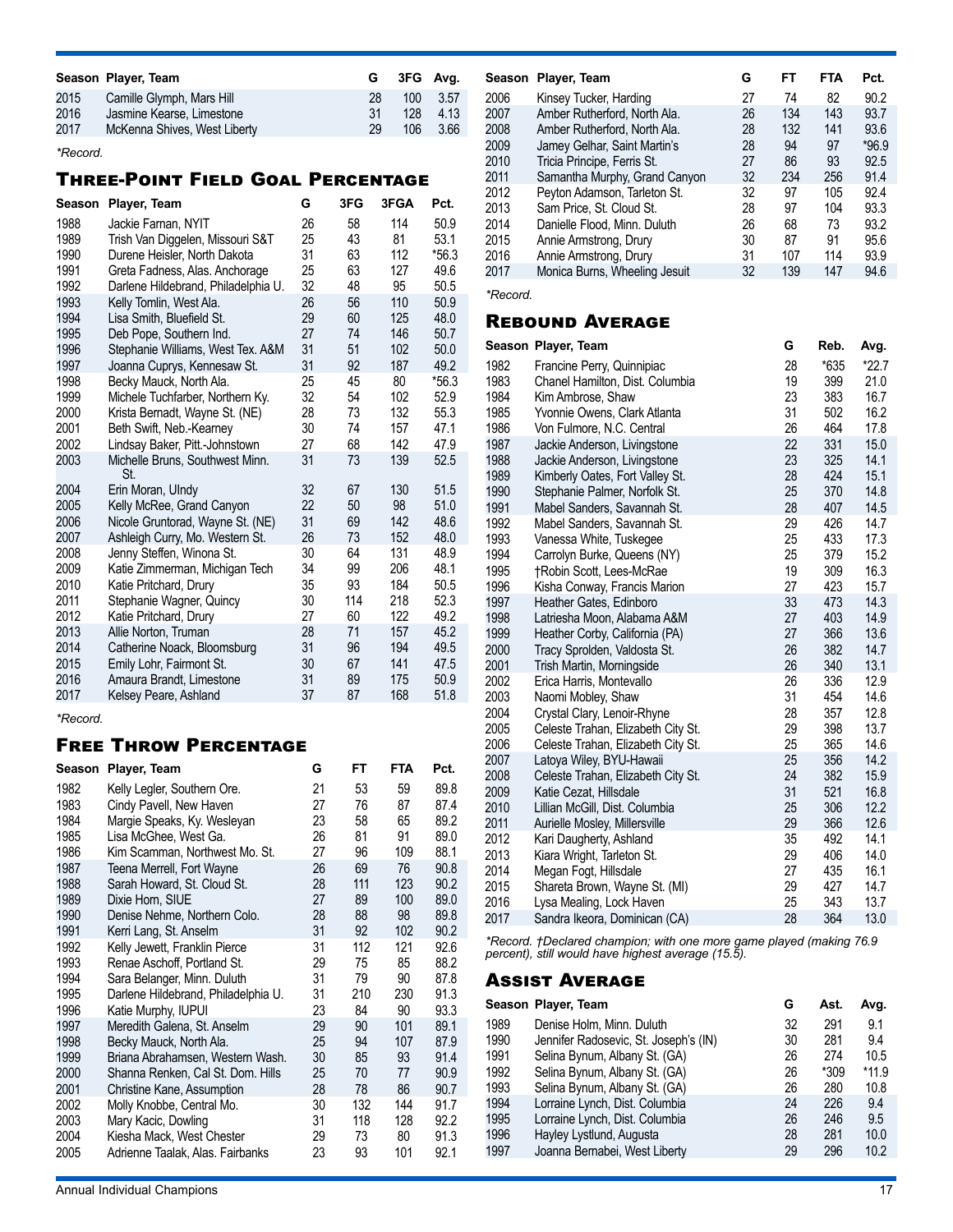|      | Season Player, Team                  | G  | Ast. | Avg. |
|------|--------------------------------------|----|------|------|
| 1998 | Pam Cummings, Northwest Mo. St.      | 27 | 234  | 8.7  |
| 1999 | Rima Brazenas, Kennesaw St.          | 31 | 263  | 8.5  |
| 2000 | Adrianne Harlow, West Liberty        | 30 | 240  | 8.0  |
| 2001 | Adrianne Harlow, West Liberty        | 30 | 255  | 8.5  |
| 2002 | Kelly West, West Liberty             | 31 | 265  | 8.5  |
| 2003 | Kelly West, West Liberty             | 32 | 302  | 9.4  |
| 2004 | Princess Wimsatt, Bellarmine         | 30 | 253  | 8.4  |
| 2005 | Kim Abts, Chico St.                  | 30 | 290  | 9.7  |
| 2006 | Brooke Underwood, Tusculum           | 28 | 246  | 8.8  |
| 2007 | Katie LaViolette, Concordia-St. Paul | 32 | 297  | 9.3  |
| 2008 | Lisa Perry, West Liberty             | 30 | 290  | 9.7  |
| 2009 | Bug Cooper, Delta St.                | 36 | 282  | 7.8  |
| 2010 | Bug Cooper, Delta St.                | 31 | 265  | 8.5  |
| 2011 | Bug Cooper, Delta St.                | 32 | 279  | 8.7  |
| 2012 | Christine Duffy, Southern N.H.       | 29 | 241  | 8.3  |
| 2013 | Sade Jackson, Adelphi                | 28 | 203  | 7.3  |
| 2014 | Sade Jackson, Adelphi                | 31 | 250  | 8.1  |
| 2015 | Kailee Howe, West Liberty            | 33 | 300  | 9.1  |
| 2016 | Kailee Howe, West Liberty            | 34 | 326  | 9.6  |
| 2017 | Ellen Kett, Simon Fraser             | 34 | 262  | 7.7  |

#### *\*Record.*

## Blocked Shot Average

|              | Season Player, Team                                      | G        | BIK.       | Avg.       |  |
|--------------|----------------------------------------------------------|----------|------------|------------|--|
| 1993         | Rebecca Hanson, Pace                                     | 30       | 142        | 4.7        |  |
| 1994         | Rebecca Hanson, Pace                                     | 31       | 194        | 6.3        |  |
| 1995         | Kendra Banzet, Central Mo.                               | 26       | 88         | 3.4        |  |
| 1996         | LaKisha Phifer, St. Paul's                               | 25       | *219       | $*8.8$     |  |
| 1997         | LaKisha Phifer, St. Paul's                               | 26       | 168        | 6.5        |  |
| 1998         | Kelly Borch, Saint Michael's                             | 24       | 122        | 5.1        |  |
| 1999         | LaKisha Phifer, St. Paul's                               | 25       | 146        | 5.8        |  |
| 2000         | Tracy Sprolden, Valdosta St.                             | 26       | 112        | 4.3        |  |
| 2001         | Jaana Kotova, West Liberty                               | 30       | 159        | 5.3        |  |
| 2002         | Stacy Schrader, LeMoyne-Owen                             | 31       | 159        | 5.1        |  |
| 2003         | Stacy Schrader, LeMoyne-Owen                             | 27       | 122        | 4.5        |  |
| 2004         | Brittney Kroon, Seattle Pacific                          | 31       | 135        | 4.4        |  |
| 2005         | Lauren Harris, Kennesaw St.                              | 30       | 161        | 5.4        |  |
| 2006         | Alicia Saunders, West Tex. A&M                           | 32       | 134        | 4.2        |  |
| 2007         | Jen Nnanna, American Int'l                               | 29       | 117        | 4.0        |  |
| 2008         | Sheena Walton, Tampa                                     | 31       | 126        | 4.1        |  |
| 2009         | Katie Cezat, Hillsdale                                   | 31       | 100        | 3.2        |  |
| 2010         | Kiarra Morgan, Kentucky St.                              | 28       | 129        | 4.6        |  |
| 2011         | Erica Carlson, Dixie St.                                 | 28       | 112        | 4.0        |  |
| 2012<br>2013 | Jamila McKinnis, Stillman                                | 28<br>29 | 103<br>123 | 3.7<br>4.2 |  |
| 2014         | Kate Lehman, Fort Hays St.<br>Kate Lehman, Fort Hays St. | 29       | 155        | 5.3        |  |
| 2015         | Sarah Nelson, Dominican (CA)                             | 25       | 124        | 5.0        |  |
| 2016         | Kiara Ginwright, San Fran. St.                           | 27       | 120        | 4.4        |  |
| 2017         | Tatiana Manuel, Southern Wesleyan                        | 26       | 114        | 4.4        |  |
|              |                                                          |          |            |            |  |

*\*Record.*

## Steal Average

|      | Season Player, Team                   | G  | Stl.             | Avg.   |
|------|---------------------------------------|----|------------------|--------|
| 1993 | Valerie Curtis, Dist. Columbia        | 22 | 135              | 6.1    |
| 1994 | Lorraine Lynch, Dist. Columbia        | 24 | 126              | 5.3    |
| 1995 | Cynthia Bridges, Fort Valley St.      | 30 | 146              | 4.9    |
| 1996 | Lorraine Lynch, Dist. Columbia        | 24 | 140              | 5.8    |
| 1997 | Hayley Blue, Charleston (WV)          | 27 | 155              | 5.7    |
| 1998 | Hayley Blue, Charleston (WV)          | 30 | 167              | 5.6    |
| 1999 | Hayley Blue, Charleston (WV)          | 28 | *192             | $*6.9$ |
| 2000 | Rima Brazenas, Kennesaw St.           | 30 | 144              | 4.8    |
| 2001 | Nana LuKengu Corts, Saint Rose        | 30 | 152              | 5.1    |
| 2002 | Carone Harris, Central Ark.           | 31 | 188              | 6.1    |
| 2003 | Gema Robles, Millersville             | 29 | 171              | 5.9    |
| 2004 | Natasha Molock, Metro St.             | 28 | 140              | 5.0    |
| 2005 | Carone Harris, Central Ark.           | 35 | 190              | 5.4    |
| 2006 | Emily Brister, West Tex. A&M          | 32 | 132              | 4.1    |
| 2007 | Diana Lopez, Regis (CO)               | 31 | 141              | 4.5    |
| 2008 | Kevina Ransom, Francis Marion         | 30 | 146              | 4.9    |
| 2009 | Shekiya Tarpkins, Fort Valley St.     | 31 | 153              | 4.9    |
| 2010 | Miesha Blackshear, Tex. Permian Basin | 29 | 134              | 4.6    |
| 2011 | Christina Whitelaw, Colo. Christian   | 29 | 152 <sub>2</sub> | 5.2    |
| 2012 | Roselis Silva, Arkansas Tech          | 26 | 126              | 4.8    |
| 2013 | Tylesha Brown, Claflin                | 22 | 130              | 5.9    |
| 2014 | Madison Rowland, Queens (NY)          | 27 | 122              | 4.52   |
| 2015 | Madison Rowland, Queens (NY)          | 29 | 125              | 4.31   |
| 2016 | Madison Rowland, Queens (NY)          | 25 | 109              | 4.36   |
| 2017 | Ellen Kett, Simon Fraser              | 34 | 262              | 7.7    |

*\*Record.*

## Assist-to-Turnover Ratio

|      | Season Player, Team                  | G  | Ast. | ТΟ | Ratio |
|------|--------------------------------------|----|------|----|-------|
| 2008 | Katie LaViolette, Concordia-St. Paul | 31 | 262  | 79 | 3.32  |
| 2009 | Anna Atkinson, Wingate               | 28 | 186  | 53 | 3.51  |
| 2010 | Tiffany Crocker, Gannon              | 38 | 218  | 73 | 2.99  |
| 2011 | Kaitlyn Bettiga, Wis.-Parkside       | 31 | 159  | 57 | 2.79  |
| 2012 | Kaitlyn Bettiga, Wis.-Parkside       | 30 | 143  | 46 | 3.11  |
| 2013 | Stephanie Wagner, Concord            | 27 | 152  | 54 | 2.81  |
| 2014 | Jessica Parsons, Glenville St.       | 30 | 135  | 33 | 4.09  |
| 2015 | Kaitlyn Schmid, USciences            | 28 | 136  | 32 | 4.25  |
| 2016 | Hadyn Herlocker, Pittsburg St.       | 34 | 156  | 45 | 3.47  |
| 2017 | Christiana Jefferson, Ursuline       | 31 | 111  | 22 | 5.05  |

*\*Record.*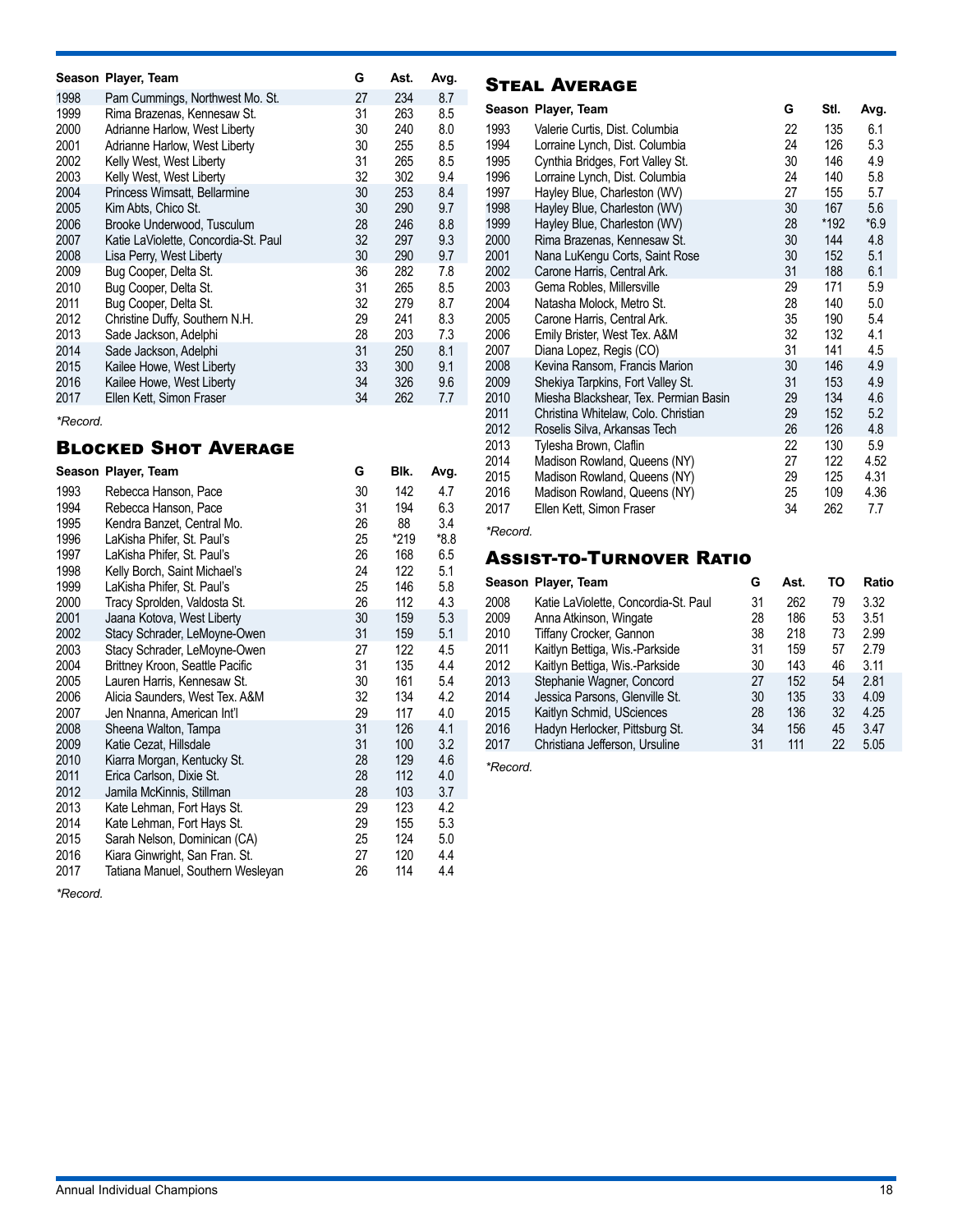# TEAM RECORDS

Note: Where records involve both teams, each team must be an NCAA Division II member institution.

## SINGLE-GAME RECORDS

## SCORING

#### Points

155—West Tex. A&M vs. National Christian (33), Nov. 29, 2001

## Points by Losing Team

**(including overtimes)** 143—Texas Woman's vs. Abilene Christian (147), Jan. 5, 2009 (4 ot)

## Points by Losing Team

**(regulation time)**

111—Henderson St. vs. Okla. Panhandle (125), Dec. 31, 2011

### Points, Both Teams

290—Abilene Christian (147) vs. Texas Woman's (143), Jan. 5, 2009 (4 ot)

#### Points in a Half

85—West Tex. A&M vs. National Christian, Nov. 29, 2001

#### Points in a Period

43—Glenville St. vs. West Virginia St., Jan. 14, 2017

## Fewest Points Allowed

In a Game

7—Dowling (88) vs. St. Joseph's (L.I.), Dec. 16, 1995; Upper Iowa (88) vs. Mt. Mary, Dec. 3, 2005

## Fewest Points, Both

#### Teams

63—Valdosta St. (39) vs. West Ga. (24), Jan. 9, 2007

#### Winning Margin

122—West Tex. A&M (155) vs. National Christian (33), Nov. 29, 2001

## Largest Margin Overcome for Victory

27—Northwood (65) vs. Northern Mich. (58), Jan. 29, 2011 (largest deficit came at 4:21, first half)

## FIELD GOALS

## Field Goals

62—Norfolk St. vs. Fayetteville St., Nov. 20, 1990 (104 attempts)

#### Field Goal Attempts

134—Lincoln (MO) vs. Harris-Stowe, Feb. 12, 1982 (54 made)

#### Field Goal Percentage

*(Min. 24 made)* 81.1%—Albany St. (GA) vs. Kentucky St., Jan. 3, 2013 (30 of 37)

#### Field Goal Percentage, **HALF**

*(Min. 20 made)* 84.6%—Northern Ky. vs. Southern Ind., Jan. 7, 1982 (22 of 26); Oakland vs. Lake Superior St., Feb. 10, 1990 (22 of 26)

## THREE-POINT FIELD GOALS

#### Three-Point Field Goals

30—Okla. Panhandle. vs. Cent. Christian (KS), Dec. 16, 2011 (80 attempts)

### Three-Point Field Goals, Both Teams

37—Glenville St. (26) vs. West Virginia St. (11), Jan. 14, 2017

### Consecutive Three-Point Field Goals

12—Tex. A&M-Kingsville vs. Tex. A&M-Int'l, Nov. 30, 2009

#### Three-Point Field-Goal Attempts

80—Okla. Panhandle vs. Cent. Christian (KS), Dec. 16, 2011 (30 made)

### Three-Point Field-Goal

Attempts, Both Teams 98—Glenville St. (62) vs. West Virginia St. (36), Jan. 14, 2017

#### Three-Point Field-Goal **PERCENTAGE**

*(Min. 10 made)* 100%—Salem Int'l vs. West Va. Wesleyan, Jan. 11, 2003 (10 of 10)

## Three-Point Field-Goal

Percentage, Both Teams *(Min. 10 made)* 76.5%—NYIT (9 of 11) vs. Queens (NY) (4 of 6), Dec. 9, 1987 (13 of 17)

## FREE THROWS

### Free Throws

52—Northern St. vs. Fort Lewis, Dec. 3, 1994 (63 attempts)

## Free Throws, Both

#### Teams

70—Ohio Dominican (47) vs. Wayne St. (MI) (23), Jan. 16, 2016

#### Free Throw Attempts

64—Quincy vs. Lincoln (MO), Jan. 22, 1990 (49 made); Neb.-Kearney vs. Hastings, Jan. 15, 1991 (40 made); Fayetteville St. vs. Savannah St., Nov. 27, 2000 (made 33)

#### Free Throw Attempts, Both Teams

#### 97—Glenville St. (52) vs. Davis & Elkins (45), Jan. 30, 1995 (2 ot)

Fewest Free-Throws

### 0—Many teams

#### Fewest Free-Throw **ATTEMPTS**

0—Many teams

## Free Throw Percentage

*(Best perfect game)* 100%—Wayne St. (NE) vs. Minn. Duluth, March 7, 2010 (30 of 30)

#### Free Throw Percentage, Both Teams

*(Min. 40 made)* 89.4%—St. Cloud St. (27 of 27) vs. Cal St. L.A. (15 of 20), Dec. 17, 1992 (42 of 47)

## REBOUNDS

#### **REBOUNDS**

99—Morris Brown vs. Knoxville, Feb. 17, 1995

#### Rebound Margin

66—Humboldt St. (77) vs. Dominican (CA) (11), Nov. 24, 1990

## ASSISTS

#### **Assists**

42—Lynn vs. Virgin Islands, Nov. 29, 1996

## STEALS

## **STEALS**

45—Henderson St. vs. Rhema, Dec. 19, 2002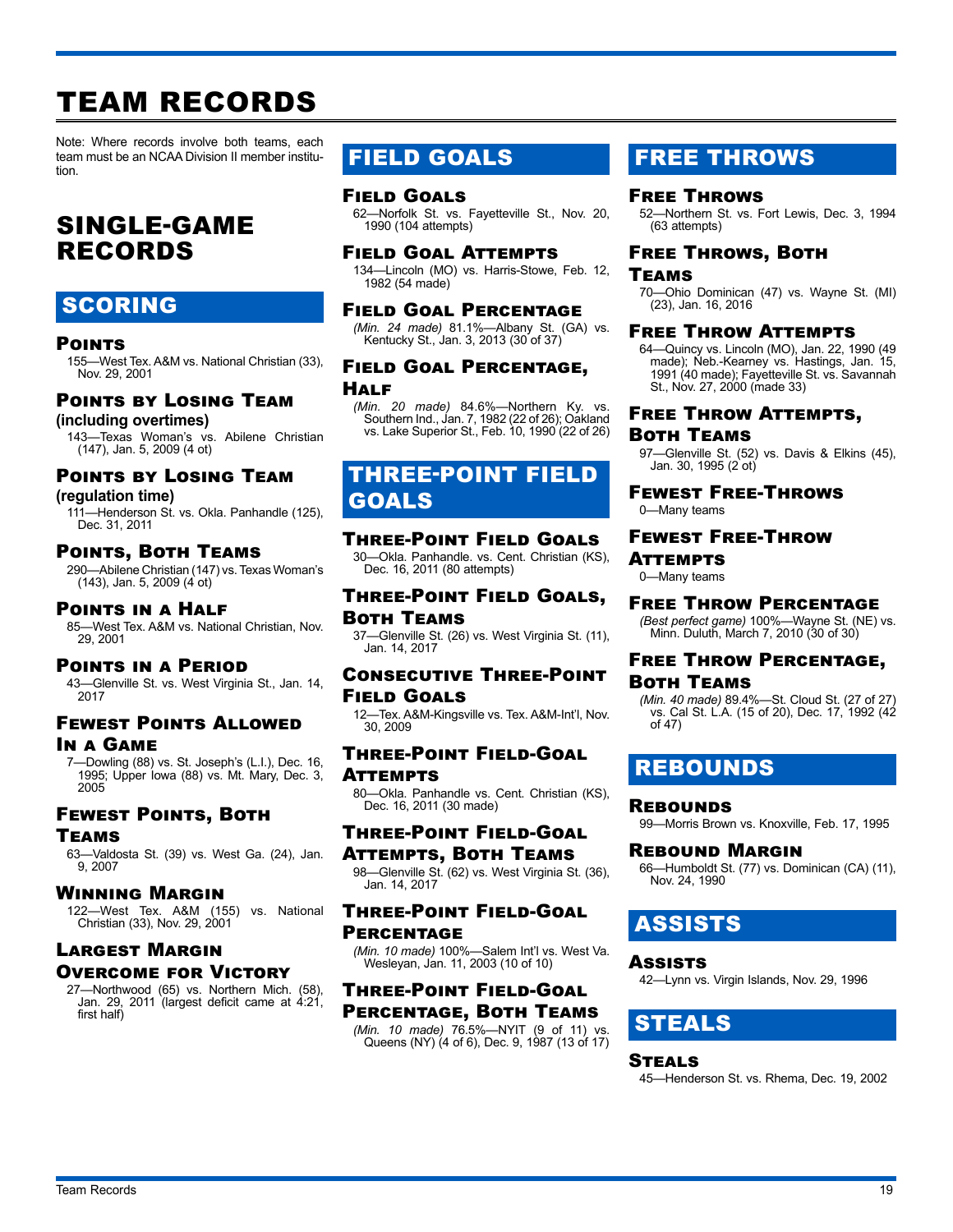## PERSONAL FOULS

Personal Fouls 45—West Ala. vs. Ala.-Huntsville, Nov. 27, 1990

Personal Fouls, Both Teams 72—Pfeiffer (41) vs. Barton (31), Jan. 8, 2007

## OVERTIMES

#### Overtime Periods

5—St. Joseph's (IN) (131) vs. Northern Ky. (130), Feb. 2, 1988; Florida Tech (82) vs. Fla. Southern (81), Jan. 28, 2006

#### Points in One Overtime Period

31—Colorado St.-Pueblo vs. Adams St., Feb. 8, 1994

### Points in One Overtime Period, Both Teams

53—Colorado St.-Pueblo (31) vs. Adams St. (22), Feb. 8, 1994

## Points in Overtime **PERIODS**

58—Abilene Christian vs. Texas Woman's, Jan. 5, 2009 (4 ot)

#### Points in Overtime Periods, Both Teams 112—Abilene Christian (58) vs. Texas Woman's (54), Jan. 5, 2009 (4 ot)

#### Winning Margin in Overtime Game

23—Southern Ind. (99) vs. Mo.-St. Louis (76), Jan. 15, 2001

## SEASON RECORDS

## SCORING

Points 3,357—Hampton, 1988 (34 games)

Highest Average Per Game 98.7—Hampton, 1988 (3,357 in 34)

### Highest Average Scoring **MARGIN**

36.7—West Tex. A&M, 1991 (86.3 own, 49.7 opponent)

Most Games with at Least 100 Points

18—Glenville St., 2014

Consecutive Games with at Least 100 Points 6—Glenville St., 2014

## FIELD GOALS

Field Goals 1,324—Hampton, 1988 (2,887 attempts)

Field Goals Per Game 38.9—Hampton, 1988 (1,324 in 34)

Field Goal Attempts 2,902—Glenville St., 2011 (1,166 made)

Field Goal Attempts Per

Game 88.3—Glenville St., 2010 (2,473 in 28)

Field Goal Percentage 52.4%—West Tex. A&M, 1988 (1,138 of 2,173)

## THREE-POINT FIELD GOALS

Three-Point Field Goals 433—Glenville St., 2013 (1,268 attempts), 2017  $(1.364$  attempts)

Three-Point Field Goals Per Game 14.4—Glenville St., 2017 (433 in 30)

Three-Point Field-Goal

Attempts 1,364—Glenville St., 2017 (433 made)

Three-Point Field-Goal Attempts Per Game 45.9—Glenville St., 2010 (1,286 in 28)

## Three-Point Field-Goal **PERCENTAGE**

*(Min. 70 made)* 54.1%—North Dakota, 1990 (73 of 135) *(Min. 3.0 3FG made per game)* 48.9%—NYIT, 1988 (111 of 227)

## FREE THROWS

Free Throws 739—Shippensburg, 1996 (1,032 attempts)

Free Throws Per Game 22.7—Shippensburg, 2014 (612 in 27)

Free Throw Attempts 1,032—Shippensburg, 1996 (739 made)

Free Throw Attempts Per Game

33.3—Fayetteville St., 1998 (900 in 27))

## Free Throw Percentage

83.9%—St. Cloud St., 2014 (443 of 528)

## REBOUNDS

**REBOUNDS** 1,875—Quinnipiac, 1982 (28 games)

Highest Average Per Game

67.0—Quinnipiac, 1982 (1,875 in 28)

#### Highest Average Rebound Margin

29.9—Quinnipiac, 1982 (67.0 own, 37.1 opponent)

## PERSONAL FOULS

Personal Fouls 1,040—Mercy, 1988 (26 games)

Personal Fouls Per Game

40.0—Mercy, 1988 (1,040 in 26) Fewest Personal Fouls

### 213—Sacred Heart, 1987 (26 games) Fewest Personal Fouls

Per Game 8.2—Sacred Heart, 1987 (213 in 26)

## DEFENSE

Lowest Scoring Average Per Game Allowed 44.1—Southern Conn. St., 2006 (1,456 in 33)

Lowest Field Goal Percentage Allowed 29.8%—Rollins, 2006 (527 of 1,771)

## GENERAL RECORDS

Victories in a Season 38—Alas. Anchorage, 2016

### Consecutive Victories

51—Washburn, from Jan. 26, 2005, to March 11, 2006 (ended with a 61-59 OT loss to Emporia St., March 13, 2006)

## Consecutive Victories in

a Season

37—Gannon, from Nov. 6, 2009, to March 23, 2010 (ended with 97-94 loss to Emporia St. in the championship game, March 24, 2010); Ashland, from Nov. 11, 2016, to March 24, 2017 (undefeated).

Consecutive Home Court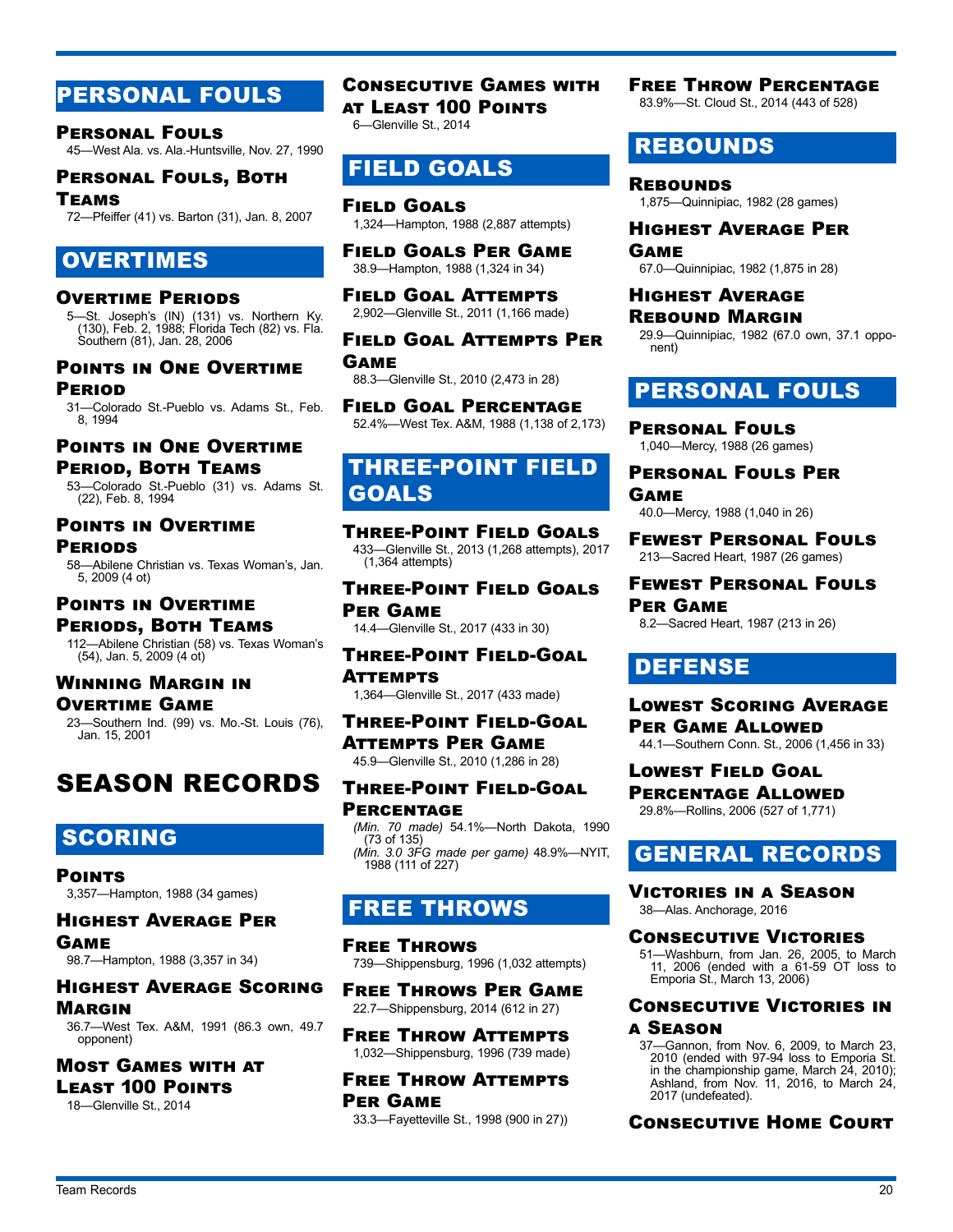#### **VICTORIES**

87—Neb.-Kearney, from Jan. 31, 1995, to Nov. 23, 2001 (ended with a 46-45 loss to Washburn, Nov. 24, 2001)

### Consecutive Road

#### Victories

32—Saint Rose, from Nov. 30, 1996, to Feb. 20, 1999

### Consecutive Conference

#### **VICTORIES** (regular season only)

110—Holy Family, CACC, from Feb. 25, 2005, to Jan. 11, 2011

#### Consecutive Conference

#### **VICTORIES** (including postseason **games)**

105—Saint Rose, NYCAC, from Feb. 8, 1996, to March 4, 1999

#### Consecutive Winning

Seasons

33—Bentley, 1982-14

#### Consecutive Non-Losing Seasons

33—Bentley, 1982-14

#### Consecutive 20-Win

Seasons

24—Bentley, 1984-07

#### Consecutive 30-Win

#### Seasons

5—Bentley, 1989-93

#### Most Improved Won-Lost **RECORD**

18½ games—Grand Canyon, 2007 (23-4, from 4-22 in 2006)

#### Consecutive Defeats

70—Notre Dame de Namur, from Dec. 15, 1988, to Feb. 13, 1992 (ended with 53-32 win over Simpson, Feb. 15, 1992)

#### 30-Game Winners

- 38— Alas. Anchorage, 2016
- 37—Gannon, 2010; Ashland, 2013, 2017 36—Drury, 2004
- 
- 35—California (PA), 2004; Washburn, 2005; Fort Lewis, 2010; Clayton St., 2011; Bentley, 2014; Lubbock Christian, 2016; California Baptist, 2017
- 34—Fort Hays St., 1991; Saint Rose, 2000; North Dakota, 2006; FGCU, 2007; Limestone, 2015
- 33—Hampton, 1988; West Tex. A&M, 1988; Bentley, 1991, 2003; Norfolk St., 1991; Emporia St., 1998; Saint Rose, 1998; California (PA), 2003; Anderson (SC), 2005; Grand Valley St., 2006; Delta St., 2008; South Dakota, 2008; Ashland, 2012
- 32—Saginaw Valley, 1985; Delta St., 1990, 2001; Northern St., 1994; North Dakota St., 1995; Bentley, 1999; Northern Ky., 2000; South Dakota St., 2003; Shaw, 2005; Washburn, 2006; Holy Family, 2008; Minnesota St., 2009; Franklin Pierce, 2010; Wayne St. (NE), 2012; Clayton St., 2013; West Tex. A&M, 2014; California (PA), 2015
- 31—St. Cloud St., 1983; Bentley, 1989, 1990, 1992, 2001, 2012; North Dakota St., 1991; Southeast Mo. St., 1991; Portland St., 1992; Washburn, 1993; Mo. Western St., 1995; Abilene Christian, 1996; North Dakota, 1998, 1999; Arkansas Tech, 1999, 2010; Columbus St., 2001, 2015, 2017; Shaw, 2003; Merrimack, 2004; Charleston (WV), 2006; Alas. Anchorage, 2009; Michigan Tech, 2011; Colorado Mesa, 2013; Gannon, 2013; Lewis, 2015; Ashland, 2016; Harding, 2017
- 30—Saginaw Valley, 1984; Valdosta St., 1984; Hampton, 1985, 1987; Cal Poly Pomona, 1986; Delta St., 1988, 1989, 1992, 2006; West Tex. A&M, 1991, 2010, 2015; Bentley, 1993, 1998; Michigan Tech, 1993; North Dakota St., 1993, 1996; Stonehill, 1995; Kennesaw St., 1997; Southern Ind., 1997; Francis Marion, 1998; Emporia St., 1999, 2014; Northern Ky., 1999; Washburn, 2003; Seattle Pacific, 2004, 2005; Drury, 2006, 2017; Glenville St., 2006; Alas.Anchorage, 2008, 2012, 2017; Holy Family, 2010; Arkansas Tech, 2011; Metro St., 2011; Edinboro, 2012; UC San Diego, 2012; Bentley, 2013; Dowling, 2013; Colorado Mesa, 2014; Fort Hays, 2015; Limestone, 2016; Winona St.; 2016; California (PA), 2017

#### Unbeaten Teams

1995—North Dakota St. (32-0)

- 2014—Bentley (35-0)
- 2016—Lubbock Christian (35-0) 2017—Ashland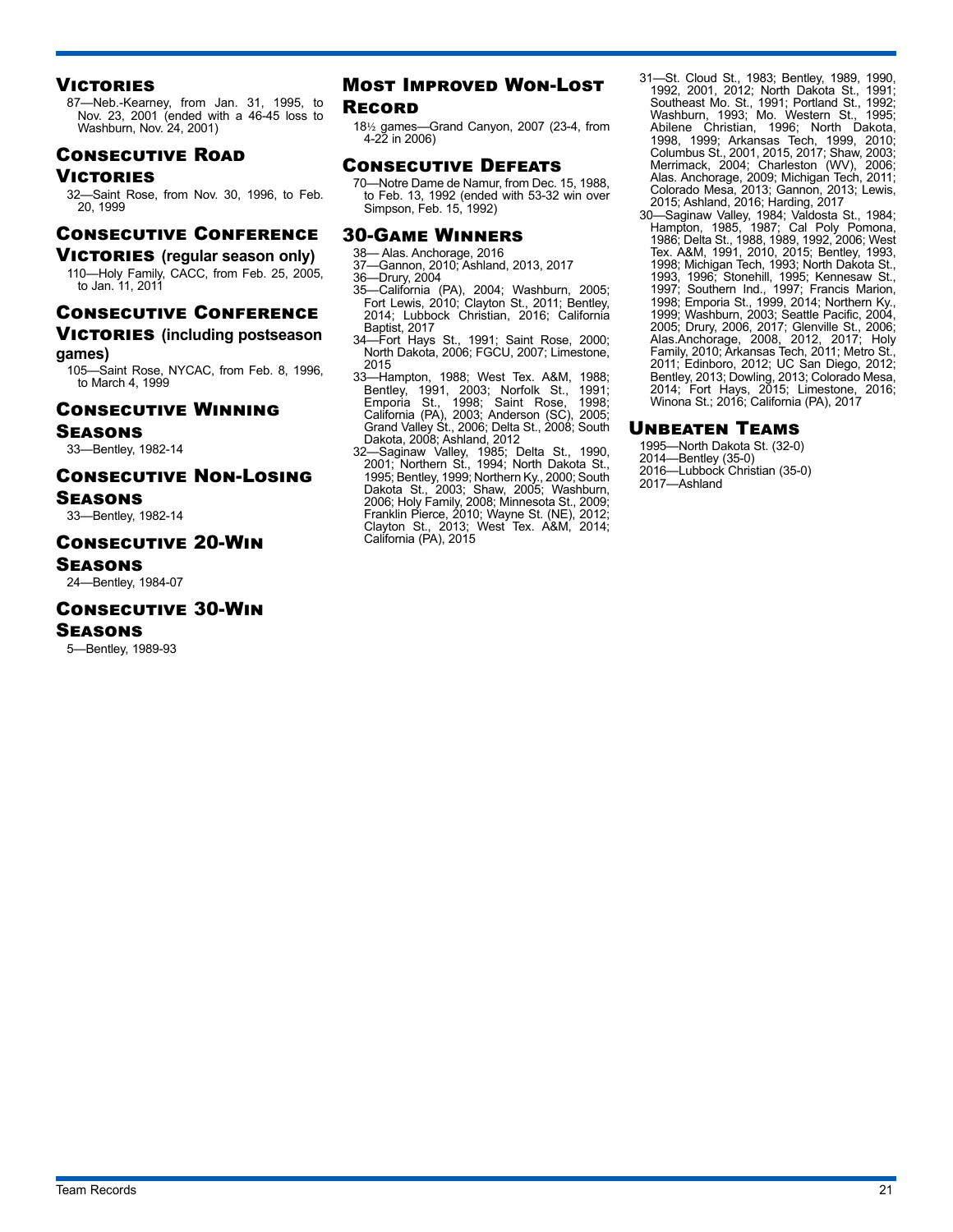## TEAM LEADERS

## SINGLE-GAME RECORDS

#### **POINTS**

| Lewis vs. Alders                      |
|---------------------------------------|
| Ursuline vs. Blue                     |
| Anderson (SC)                         |
| Glenville St. vs.                     |
| Okla. Christian v<br>Okla. Christian  |
|                                       |
| Armstrong St. vs                      |
| UC-Colo. Spring                       |
| Anderson (SC)                         |
| Virginia Union v<br>Glenville St. vs. |
| Glenville St. vs.                     |
| Bemidji St. vs. C                     |
| West Va. Wesle                        |
| Angelo St. vs. A                      |
| Johnson C. Smi                        |
| Minot St. vs. Dic                     |
| Black Hills St. vs                    |
| Glenville St. vs.                     |
| Wilmington (DE)                       |
| Holy Family vs.                       |
| Lubbock Christia                      |
| Virginia Union v                      |
| Southwestern C                        |
| Southeastern O                        |
| Benedict vs. For                      |
| Academy of Art                        |
|                                       |

## Points in a Half

| Pts.     | <b>Team vs. Opponent</b>                                                | Date                           |
|----------|-------------------------------------------------------------------------|--------------------------------|
| 85<br>84 | West Tex. A&M vs. National Christian<br>Ala.-Huntsville vs. Judson (AL) | Nov. 29, 2001<br>Dec. 3, 2013  |
| 80       | Glenville St. vs. Bluefield St.                                         | Dec. 16, 2009                  |
| 78       | Norfolk St. vs. Fayetteville St.                                        | Nov. 20, 1990                  |
| 78       | Clarion vs. Westminster (PA)                                            | Nov. 20, 1992                  |
| 78       | Portland St. vs. Pacific (OR)                                           | Nov. 29, 1993                  |
| 77       | Glenville St. vs. Notre Dame (OH)                                       | Jan. 18, 2014                  |
| 76<br>76 | Wayne St. (MI) vs. Temple Baptist                                       | Dec. 29, 2007<br>Dec. 14, 2012 |
| 76       | Glenville St. vs. Ohio Valley<br>Ala.-Huntsville vs. Hiwassee           | Nov. 12, 2013                  |
| 76       | Glenville St. vs. West Virginia St.                                     | Jan. 14, 2017                  |
| 75       | Bellarmine vs. P.R.-Humacao                                             | Nov. 17, 2000                  |
| 75       | Barry vs. P.R.-Cayey                                                    | Nov. 24, 2001                  |
| 75       | Henderson St. vs. Rhema                                                 | Dec. 19, 2002                  |
| 75       | UMass Lowell vs. Mercy                                                  | Nov. 10, 2012                  |
| 75       | Okla. Christian vs. St. Gregory's                                       | Nov. 30, 2015                  |
| 74       | Okla. Panhandle vs. Henderson St.                                       | Dec. 31, 2011                  |
| 73       | Mississippi-Women vs. Concordia (TX)                                    | Feb. 19, 1998                  |
| 73       | Glenville St. vs. Shepherd                                              | Feb. 1, 2014                   |
| 72       | North Dakota St. vs. North Ala.                                         | March 24, 1994                 |
| 72<br>71 | Glenville St. vs. Bowie St.                                             | Dec. 20, 2013                  |
| 71       | Francis Marion vs. St. Andrews<br>Pitt.-Johnstown vs. Salem Int'l       | Nov. 19, 2008<br>Feb. 23, 2009 |
| 71       | Glenville St. vs. West Virginia St.                                     | Dec. 18, 2010                  |
| 71       | Dist. Columbia vs. Mercy                                                | Jan. 30, 2014                  |
|          |                                                                         |                                |

## Points in a Period *(Since 2016)*

| Pts. | <b>Team vs. Opponent</b>                  | Date           |
|------|-------------------------------------------|----------------|
| 43   | Glenville St. vs. West Virginia St. (1st) | Jan. 14, 2017  |
| 41   | Lewis vs. Alderson Broaddus               | Nov. 22, 2015  |
| 41   | Ursuline vs. Bluefield St.                | Jan. 23, 2016  |
| 41   | Anderson (SC) vs. Clayton St.             | March 11, 2016 |
| 41   | Glenville St. vs. West Virginia St. (3rd) | Jan. 14, 2017  |
| 40   | Okla. Christian vs. Okla. Panhandle       | Jan. 7, 2016   |
| 40   | Okla. Christian vs. St. Gregory's         | Nov. 30, 2015  |
| 39   | Armstrong St. vs. Hawaii Hilo             | Nov. 26, 2015  |
| 39   | UC-Colo. Springs vs. MSU Denver           | Dec. 5, 2015   |
| 39   | Anderson (SC) vs. Clayton St.             | March 11, 2016 |
| 38   | Virginia Union vs. Shepherd               | Nov. 14, 2015  |
| 38   | Glenville St. vs. Concord                 | Dec. 3, 2015   |
| 38   | Glenville St. vs. Philadelphia U.         | Nov. 28, 2015  |
| 38   | Bemidji St. vs. Crown (MN)                | Nov. 14, 2015  |
| 38   | West Va. Wesleyan vs. Concord             | Dec. 5, 2015   |
| 38   | Angelo St. vs. Arlington Baptist          | Nov. 17, 2015  |
| 38   | Johnson C. Smith vs. Glenville St.        | Nov. 14, 2015  |
| 38   | Minot St. vs. Dickinson St.               | Nov. 18, 2015  |
| 37   | Black Hills St. vs. Trinity Bible (ND)    | Dec. 4, 2015   |
| 37   | Glenville St. vs. Wheeling Jesuit         | Jan. 13, 2016  |
| 37   | Wilmington (DE) vs. Lincoln (PA)          | Nov. 18, 2015  |
| 37   | Holy Family vs. Georgian Court            | Nov. 18, 2015  |
| 37   | Lubbock Christian vs. Tex. Permian Basin  | Feb. 20, 2016  |
| 37   | Virginia Union vs. Saint Augustine's      | Jan. 11, 2016  |
| 37   | Southwestern Okla, vs. Henderson St.      | Jan. 7, 2016   |
| 37   | Southeastern Okla, vs. Southern Ark.      | Jan. 30, 2016  |
| 37   | Benedict vs. Fort Valley St.              | Nov. 30, 2015  |
| 37   | Academy of Art vs. Dominican (CA)         | Feb. 20, 2016  |

## Field Goal Percentage *(Minimum 24 made)*

| Pct. | Team vs. Opponent                                   | Date          |
|------|-----------------------------------------------------|---------------|
| .811 | Albany St. (GA) vs. Kentucky St. (30-37)            | Jan. 3, 2013  |
| .778 | Lynn vs. Virgin Islands (49-63)                     | Feb. 21, 1997 |
| .775 | North Dakota vs. Cal St. Dom. Hills (31-40)         | Nov. 27, 1981 |
| .737 | Shaw vs. Allen (28-38)                              | Nov. 17, 1998 |
| .737 | Fort Lewis vs. Western St. (28-38)                  | Jan. 17, 2008 |
| .721 | Pittsburg St. vs. Southwest Baptist (31-43)         | Feb. 3, 1993  |
| .720 | Fort Wayne vs. IUPUI (36-50)                        | Jan. 23, 1992 |
| .719 | Western Wash. vs. Evergreen St. (41-57)             | Dec. 13, 2004 |
| .718 | Presbyterian vs. Mount Olive (28-39)                | Jan. 2, 2006  |
| .718 | Cal St. Monterey Bay vs. Cal St. San B'dino (28-39) | Feb. 26, 2010 |
| .714 | Ulndy vs. Marygrove (45-63)                         | Nov. 26, 2010 |
| .714 | Eckerd vs. Flagler (30-42)                          | Nov. 19, 2014 |
| .712 | Arkansas Tech vs. Southern Ark. (37-52)             | Feb. 9, 1998  |
| .707 | Oakland City vs. Ind.-South Bend (41-58)            | Jan. 16, 1993 |
| .707 | Valdosta St. vs. Tuskegee (41-58)                   | Dec. 5. 1995  |
| .702 | Ulndy vs. Mo.-St. Louis (33-47)                     | Jan. 18, 2003 |
| .700 | Elizabeth City St. vs. Winston-Salem (28-40)        | Jan. 18, 1993 |
| .700 | Neb.-Kearney vs. Colo. Christian (42-60)            | Feb. 18, 2000 |

## Three-Point Field Goals *(Since 1988)*

| FG | Team vs. Opponent                        | <b>Date</b>   |
|----|------------------------------------------|---------------|
| 30 | Okla. Panhandle vs. Cent. Christian (KS) | Dec. 16, 2011 |
| 29 | Glenville St. vs. Bluefield St.          | Dec. 16, 2009 |
| 29 | Glenville St. vs. Ohio Valley            | Dec. 14, 2012 |
| 26 | Clarion vs. Ashland                      | Feb. 24, 1992 |
| 26 | Glenville St. vs. Ohio Valley            | Feb. 4, 2010  |
| 26 | Union (TN) vs. Stillman                  | Nov. 28, 2015 |
| 26 | Glenville St. vs. West Virginia St.      | Jan. 14, 2017 |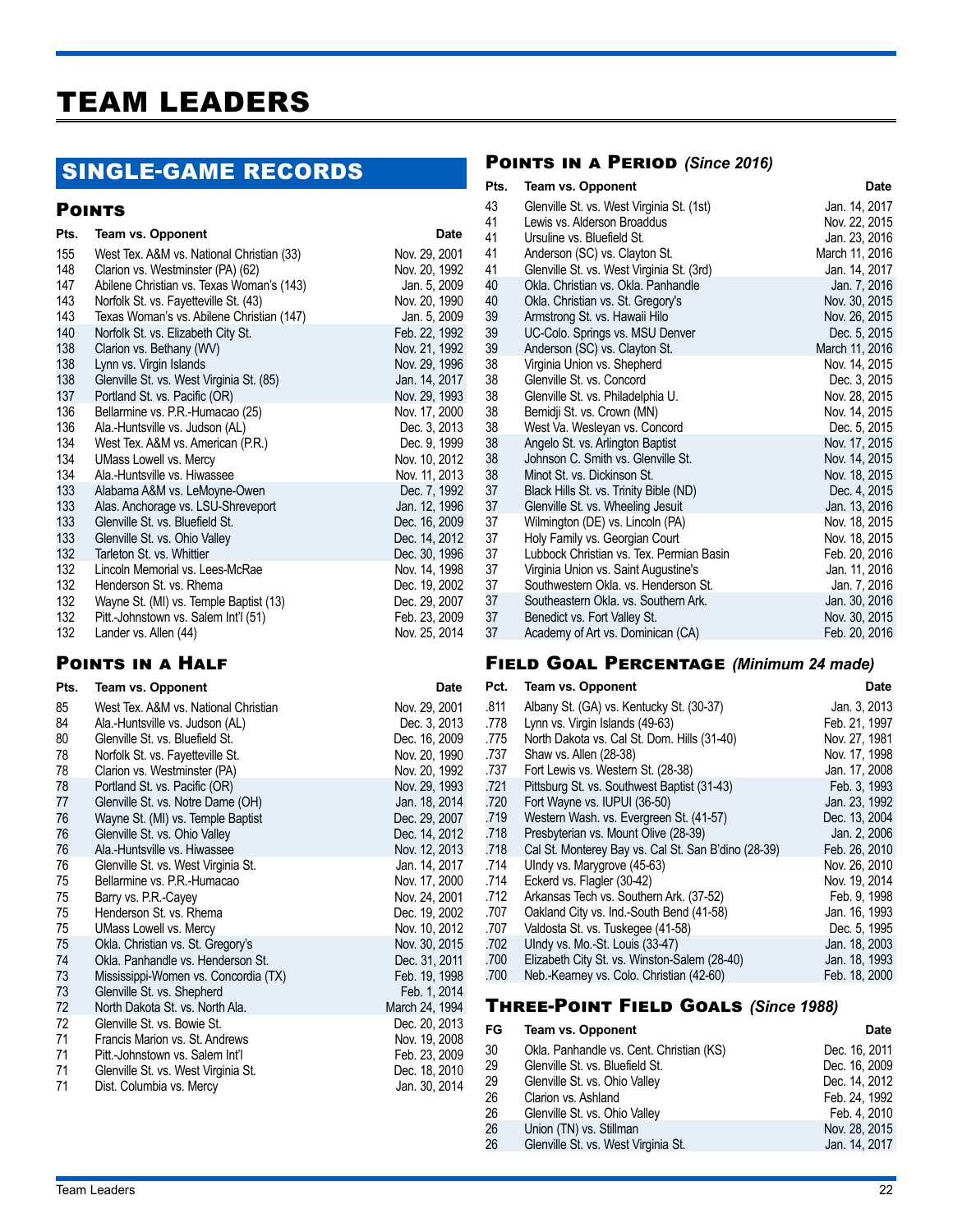| FG | Team vs. Opponent                      | Date          |
|----|----------------------------------------|---------------|
| 25 | Glenville St. vs. Salem Int'l          | Feb. 25, 2010 |
| 25 | Glenville St. vs. Bluefield St.        | Dec. 17, 2015 |
| 24 | Union (TN) vs. Rust                    | Nov. 18, 2015 |
| 24 | Glenville St. vs. Alderson Broaddus    | Dec. 19, 2016 |
| 24 | Glenville St. vs. Shepherd             | Jan. 21, 2017 |
| 23 | Fayetteville St. vs. UNC Pembroke      | Dec. 2, 2000  |
| 23 | Glenville St. vs. Bluefield St.        | Feb. 18, 2010 |
| 23 | Lake Superior St. vs. Grace Bible (MI) | Nov. 15, 2016 |
| 22 | Colo. Christian vs. Fort Hays St.      | Jan. 20, 2001 |
| 22 | Fairmont St. vs. Washington Adventist  | Dec. 2, 2005  |
| 22 | West Liberty vs. Salem Int'l           | Feb. 1, 2010  |
| 22 | Glenville St. vs. West Virginia St.    | Dec. 18, 2010 |
| 22 | Glenville St. vs. American (PR)        | Dec. 19, 2012 |
| 22 | Truman vs. Mt. Mercy                   | Dec. 31, 2012 |
| 22 | Glenville St. vs. West Virginia St.    | Jan. 5, 2013  |
| 22 | Glenville St. vs. Notre Dame (OH)      | Jan. 18, 2014 |
| 22 | Glenville St. vs. West Va. Wesleyan    | Jan. 23, 2014 |
| 22 | Adams St. vs. Western St.              | Feb. 28, 2015 |
| 22 | Glenville St. vs. West Virginia St.    | Feb. 11, 2016 |

## Three-Point Field Goal Percentage

*(Minimum 10 made; since 1988)*

| Pct.         | Team vs. Opponent                                | Date          |
|--------------|--------------------------------------------------|---------------|
| 1.000        | Salem Int'l vs. West Va. Wesleyan (10-10)        | Jan. 11, 2003 |
| .917         | Fort Hays St. vs. Central Christian (11-12)      | Feb. 1, 2005  |
| .857         | Queens (NY) vs. St. Thomas Aquinas (12-14)       | Jan. 18, 2006 |
| .846         | NYIT vs. Assumption (11-13)                      | Dec. 29, 2011 |
| .833         | Bluefield St. vs. West Va. Wesleyan (10-12)      | Jan. 20, 2007 |
| .800         | Livingstone vs. Saint Augustine's (12-15)        | Jan. 27, 2016 |
| .800         | Tampa vs. Lynn (12-15)                           | Feb. 25, 2017 |
| .786         | Drury vs. Quincy (11-14)                         | Dec. 8, 2005  |
| .786         | St. Mary's (TX) vs. East Central (11-14)         | Nov. 28, 2007 |
| .786         | Alas. Anchorage vs. Seattle Pacific (11-14)      | Feb. 7, 2008  |
| .786         | Saint Rose vs. Southern Conn. St. (11-14)        | Nov. 22, 2008 |
| .786         | Southern Ind. vs. Ga. Southwestern (11-14)       | Nov. 10, 2012 |
| .769         | Grand Canyon vs. Colorado St.-Pueblo (10-13)     | Nov. 30, 2004 |
| .769         | Southwest Minn. St. vs. Winona St. (10-13)       | Jan. 15, 2005 |
| .769         | California (PA) vs. Millersville (10-13)         | March 3, 2006 |
| .769         | Tex. A&M-Commerce vs. Southeastern Okla. (10-13) | Feb. 17, 2007 |
| .769         | Michigan Tech vs. Tiffin (10-13)                 | Feb. 5, 2009  |
| .769         | Neb.-Kearney vs. Lindenwood (MO) (10-13)         | March 1, 2013 |
| .769<br>.769 | Ga. Southwestern vs. Truett-McConnell (10-13)    | Nov. 12, 2013 |
|              | West Ala. vs. Shorter (10-13)                    | Feb. 18, 2017 |

## Free Throw Percentage *(Minimum 26 made)*

| Pct.  | Team vs. Opponent                             | Date           |
|-------|-----------------------------------------------|----------------|
| 1.000 | Wayne St. (NE) vs. Minn. Duluth (30-30)       | March 7, 2010  |
| 1.000 | Tusculum vs. Mars Hill (29-29)                | Jan. 28, 2004  |
| 1.000 | St. Cloud St. vs. Cal St. L.A. (27-27)        | Dec. 17, 1992  |
| 1.000 | Bemidii St. vs. Minot St. (27-27)             | Feb. 28, 2017  |
| 1.000 | Okla. Christian vs. Tex. A&M Int'l (26-26)    | Dec. 31, 2015  |
| .972  | Franklin Pierce vs. Assumption (35-36)        | March 4, 2011  |
| .969  | Central Okla. vs. Eastern N.M. (31-32)        | Jan. 18, 1992  |
| .968  | Pitt.-Johnstown vs. Lock Haven (30-31)        | Dec. 30, 1998  |
| .968  | Southwest Baptist vs. Mo. Western St. (30-31) | Feb. 5, 2005   |
| .968  | Michigan Tech vs. Saginaw Valley (30-31)      | Feb. 27, 2010  |
| .968  | William Jewell vs. Graceland (IA) (30-31)     | Nov. 26, 2013  |
| .967  | West Virginia St. vs. West Liberty (29-30)    | Feb. 16, 2012  |
| .967  | Emporia St. vs. Northern St. (29-30)          | March 10, 2017 |
| .966  | Bloomsburg vs. Slippery Rock (28-29)          | Nov. 16, 1996  |
| .966  | LeMoyne-Owen vs. Rust (28-29)                 | Jan. 20, 1998  |
| .964  | Saint Martin's vs. Warner Pacific (27-28)     | Dec. 4, 2002   |
| .964  | Southwestern Okla. vs. Midwestern St. (27-28) | Jan. 17, 2004  |
| .964  | Mount Olive vs. Barton (27-28)                | Jan. 22, 2009  |
| .964  | Franklin Pierce vs. Adelphi (27-28)           | Feb. 12, 2015  |
| .964  | Sonoma St. vs. Cal St. Monterey Bay (27-28)   | Dec. 20, 2016  |

## **REBOUNDS**

| Reb. | <b>Team vs. Opponent</b>            | Date          |
|------|-------------------------------------|---------------|
| 99   | Morris Brown vs. Knoxville          | Feb. 17, 1995 |
| 92   | Fort Valley St. vs. Benedict        | Jan. 20, 1988 |
| 92   | Adelphi vs. Concordia (NY)          | Dec. 8, 1990  |
| 92   | Fort Valley St. vs. Knoxville       | Jan. 15, 1991 |
| 92   | Barry vs. P.R.-Cayey                | Nov. 24, 2000 |
| 85   | Mo.-St. Louis vs. Harris-Stowe      | Nov. 27, 1981 |
| 85   | Central St. (OH) vs. Marygrove      | Jan. 11, 2016 |
| 82   | Western N.M. vs. Sul Ross St.       | Nov. 16, 2013 |
| 80   | Cal St. L.A. vs. Cal St. San B'dino | Jan. 28, 1987 |
| 80   | North Dakota St. vs. Longwood       | Dec. 7, 1990  |
| 79   | Benedict vs. Barber-Scotia          | Feb. 25, 2015 |
| 78   | Mississippi-Women vs. West Ga.      | Nov. 21, 1995 |
| 78   | Shaw vs. Fayetteville St.           | Jan. 28, 2015 |
| 77   | Saint Rose vs. Queens (NY)          | Dec. 28, 1993 |
| 76   | Indiana (PA) vs. Saint Vincent      | Nov. 18, 1983 |
| 76   | Ulndy vs. IUPUI                     | Nov. 26, 1991 |
| 76   | Henderson St. vs. American (P.R.)   | Nov. 30, 2001 |

## Assists *(Since 1989)*

| 42<br>Lynn vs. Virgin Islands                                                    | Nov. 29, 1996                 |
|----------------------------------------------------------------------------------|-------------------------------|
| 41<br>Lander vs. Allen                                                           | Nov. 25, 2014                 |
| 41<br>Fort Hays St. vs. Bethel (KS)<br>40<br>Abilene Christian vs. Texas Woman's | Nov. 25, 2016<br>Jan. 5, 2009 |
| 39<br>North Dakota vs. Mayville St.                                              | Nov. 25, 1997                 |
| 38<br>Indiana (PA) vs. Ulndy                                                     | Dec. 4, 1992                  |
| 38<br>Neb.-Kearney vs. St. Mary (NE)                                             | Nov. 17, 2000                 |
| 38<br>Carson-Newman vs. Johnson (TN)                                             | Nov. 30, 2016                 |
| 38<br>Clarion vs. Penn St-Gr Allegheny                                           | Nov. 30, 2016                 |
| 37<br>Bellarmine vs. P.R.-Humacao                                                | Nov. 17, 2000                 |
| 36<br>North Dakota St. vs. Northern Colo.                                        | Feb. 2, 1991                  |
| 36<br>West Tex. A&M vs. National Christian                                       | Nov. 29, 2001                 |
| 36<br>Henderson St. vs. Rhema                                                    | Dec. 19, 2002                 |
| 36<br>Belmont Abbey vs. Converse                                                 | Feb. 15, 2014                 |
| 36<br>Ursuline vs. Bluefield St.                                                 | Jan. 23, 2016                 |

## Steals *(Since 1993)*

| StI.     | Team vs. Opponent                             | <b>Date</b>                    |
|----------|-----------------------------------------------|--------------------------------|
| 45<br>38 | Henderson St. vs. Rhema<br>Gannon vs. Hilbert | Dec. 19, 2002<br>Feb. 10, 1994 |
| 37       | Alas. Anchorage vs. Post                      | Npv./ 17, 2016                 |
| 35       | Lynn vs. Virgin Islands                       | Nov. 29, 1996                  |
| 35       | Fayetteville St. vs. Virginia St.             | Feb. 22, 2001                  |
| 34       | Clarion vs. Westminster                       | Nov. 20, 1992                  |
| 34       | Georgia College vs. Clark Atlanta             | Nov. 13, 1993                  |
| 33       | Saint Rose vs. LIU Post                       | Feb. 25, 1995                  |
| 33       | North Dakota vs. Colorado Mines               | Nov. 29, 1996                  |
| 33       | Ala.-Huntsville vs. Judson (AL)               | Dec. 3, 2013                   |
| 32       | West Tex. A&M vs. National Christian          | Nov. 29, 2001                  |
| 32       | Indiana (PA) vs. Saint Francis (PA)           | Dec. 11, 1982                  |
| 32       | Paine vs. Barber-Scotia                       | Feb. 8, 2014                   |
| 31       | Ala.-Huntsville vs. Hiwassee                  | Nov. 12, 2013                  |
| 31       | Glenville St. vs. Shepherd                    | Nov. 23, 2013                  |
| 31       | Alas. Anchorage vs. Western Ore.              | Jan. 7, 2016                   |
| 30       | Lynn vs. Virgin Islands                       | Feb. 21, 1997                  |
| 30       | Truman vs. Harris-Stowe                       | Nov. 18, 1997                  |
| 30       | Shippensburg vs. Georgian Court               | Nov. 19, 1999                  |
| 30       | Chowan vs. Barber-Scotia                      | Dec. 7, 2013                   |
| 30       | Benedict vs. Fort Valley St.                  | Jan. 21, 2017                  |
|          |                                               |                                |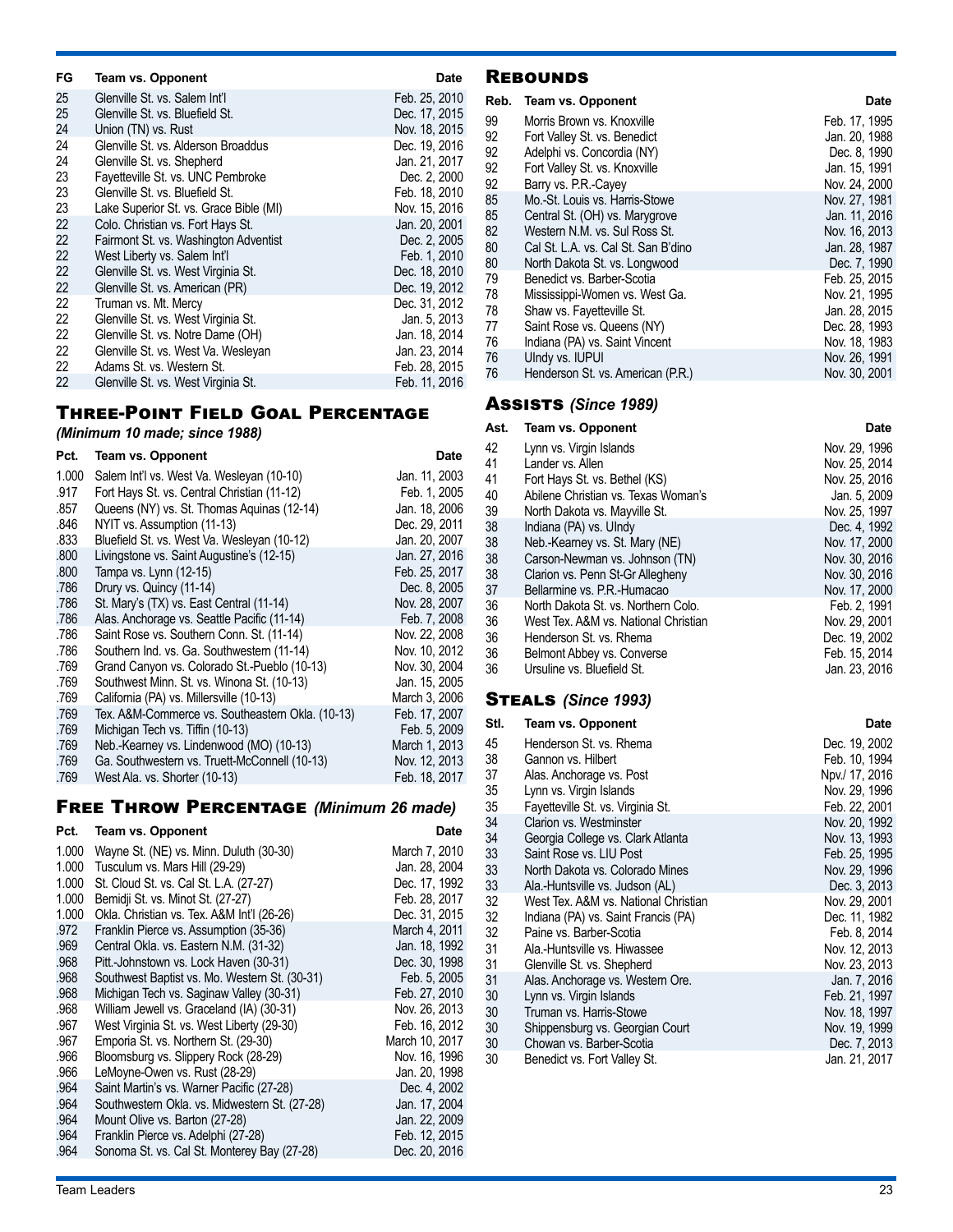## SEASON RECORDS

## Won-Lost Percentage

| Team               | Season Won |    | Lost | Pct.  |
|--------------------|------------|----|------|-------|
| Ashland            | 2017       | 37 | 0    | 1.000 |
| <b>Bentley</b>     | 2014       | 35 | 0    | 1.000 |
| Lubbock Christian  | 2016       | 35 | 0    | 1.000 |
| North Dakota St.   | 1995       | 32 | 0    | 1.000 |
| Gannon             | 2010       | 37 | 1    | .974  |
| Ashland            | 2013       | 37 | 1    | .974  |
| California (PA)    | 2004       | 35 | 1    | .972  |
| Clayton St.        | 2011       | 35 | 1    | .972  |
| <b>Saint Rose</b>  | 2000       | 34 | 1    | .971  |
| North Dakota       | 2006       | 34 | 1    | .971  |
| FGCU               | 2007       | 34 | 1    | .971  |
| Hampton            | 1988       | 33 | 1    | .971  |
| West Tex. A&M      | 1988       | 33 | 1    | .971  |
| Emporia St.        | 1998       | 33 | 1    | .971  |
| Saint Rose         | 1998       | 33 | 1    | .971  |
| Delta St.          | 2008       | 33 | 1    | .971  |
| Saginaw Valley     | 1985       | 32 | 1    | .970  |
| Delta St.          | 1990       | 32 | 1    | .970  |
| Northern St.       | 1994       | 32 | 1    | .970  |
| Washburn           | 2006       | 32 | 1    | .970  |
| <b>Holy Family</b> | 2008       | 32 | 1    | .970  |
| Clayton St.        | 2013       | 32 | 1    | .970  |
| Washburn           | 1993       | 31 | 1    | .969  |
| North Dakota       | 1998       | 31 | 1    | .969  |
| North Dakota       | 1999       | 31 | 1    | .969  |
| Columbus St.       | 2001       | 31 | 1    | .969  |

## Scoring Offense

| Team              | Season       | G  | Pts.  | Avg. |
|-------------------|--------------|----|-------|------|
| Hampton           | †1988        | 34 | 3,357 | 98.7 |
| Glenville St.     | †2014        | 33 | 3,206 | 97.2 |
| Glenville St.     | †2010        | 28 | 2,685 | 95.9 |
| Glenville St.     | <b>†2011</b> | 33 | 3,157 | 95.7 |
| Glenville St.     | †2013        | 31 | 2,953 | 95.3 |
| Glenville St.     | <b>†2012</b> | 30 | 2.830 | 94.3 |
| Clarion           | <b>+1992</b> | 29 | 2,730 | 94.1 |
| Glenville St.     | <b>†2017</b> | 30 | 2,824 | 94.1 |
| Ashland           | 2017         | 37 | 3,456 | 93.4 |
| Florida Tech      | 1992         | 29 | 2.694 | 92.9 |
| Jacksonville St.  | †1991        | 30 | 2,780 | 92.7 |
| Augustana (SD)    | 1992         | 30 | 2,774 | 92.5 |
| Norfolk St.       | †1995        | 30 | 2,752 | 91.7 |
| St. Joseph's (IN) | <b>†1990</b> | 30 | 2,745 | 91.5 |
| Emporia St.       | †1999        | 33 | 3,014 | 91.3 |
| Barry             | 1991         | 30 | 2,730 | 91.0 |
| Saint Augustine's | 1992         | 26 | 2.364 | 90.9 |
| Pitt.-Johnstown   | 1990         | 29 | 2,627 | 90.6 |
| Shaw              | +2005        | 34 | 3,081 | 90.6 |
| North Dakota      | †1998        | 32 | 2,893 | 90.4 |
|                   |              |    |       |      |

*†National leader.*

## Scoring Defense

| Team               | Season       | G  | Opp. Pts. | Avg. |
|--------------------|--------------|----|-----------|------|
| Southern Conn. St. | <b>†2006</b> | 33 | 1.456     | 44.1 |
| St. John Fisher    | <b>t1986</b> | 24 | 1.072     | 44.7 |
| Valdosta St.       | +2007        | 31 | 1.425     | 46.0 |
| <b>FGCU</b>        | 2007         | 35 | 1.615     | 46.1 |
| <b>FGCU</b>        | 2006         | 31 | 1.447     | 46.7 |
| Delta St.          | 2006         | 33 | 1.543     | 46.8 |
| Fla. Atlantic      | <b>+1987</b> | 26 | 1.226     | 47.2 |
| Rollins            | 2006         | 30 | 1.436     | 47.9 |

| Team                     | Season       | G  | Opp. Pts. | Avg. |
|--------------------------|--------------|----|-----------|------|
| Saint Rose               | <b>t1998</b> | 34 | 1.636     | 48.1 |
| Holy Family              | <b>+2009</b> | 32 | 1,553     | 48.5 |
| Dowling                  | +2013        | 34 | 1.649     | 48.5 |
| Arkansas Tech            | 12003        | 33 | 1.604     | 48.6 |
| Alas. Anchorage          | 2009         | 35 | 1,720     | 49.1 |
| Delta St.                | 2007         | 32 | 1.575     | 49.2 |
| Army West Point          | <b>t1990</b> | 29 | 1,431     | 49.3 |
| Southern Conn. St.       | <b>+2004</b> | 29 | 1.431     | 49.3 |
| West Tex, A&M            | †1991        | 32 | 1,589     | 49.7 |
| Southern Conn. St.       | 2007         | 36 | 1.790     | 49.7 |
| Bloomsburg               | 1991         | 28 | 1.398     | 49.9 |
| Valdosta St.             | +2005        | 31 | 1,555     | 50.2 |
| <b>+National leader.</b> |              |    |           |      |

Scoring Margin

| Team              | Season       | Own  | Opp. | Mar. |
|-------------------|--------------|------|------|------|
| West Tex. A&M     | †1991        | 86.3 | 49.7 | 36.7 |
| Saint Rose        | <b>†1998</b> | 82.9 | 48.1 | 34.8 |
| Hampton           | †1988        | 98.7 | 65.1 | 33.6 |
| <b>FGCU</b>       | †2007        | 79.7 | 46.1 | 33.6 |
| North Dakota St.  | <b>†1993</b> | 89.3 | 58.5 | 30.8 |
| Ashland           | †2017        | 93.4 | 63.2 | 30.2 |
| North Dakota      | 1998         | 90.4 | 61.1 | 29.3 |
| Emporia St.       | †1999        | 91.3 | 62.2 | 29.2 |
| Norfolk St.       | 1991         | 87.7 | 58.6 | 29.1 |
| Saint Rose        | 12000        | 82.1 | 53.2 | 28.9 |
| Abilene Christian | †1996        | 89.4 | 60.7 | 28.7 |
| Emporia St.       | 2000         | 89.9 | 61.6 | 28.3 |
| Drury             | †2004        | 84.2 | 55.8 | 28.3 |
| Saginaw Valley    | †1984        | 83.6 | 55.5 | 28.1 |
| Saint Rose        | 1999         | 84.0 | 55.9 | 28.1 |
| Drury             | 12005        | 85.0 | 56.9 | 28.1 |
| North Dakota St.  | †1995        | 85.5 | 57.6 | 27.9 |
| Lubbock Christian | †2016        | 82.1 | 54.3 | 27.7 |
| FIU               | †1986        | 80.8 | 53.5 | 27.3 |
| Saginaw Valley    | †1985        | 83.4 | 56.2 | 27.3 |
| Shaw              | 2005         | 90.6 | 63.3 | 27.3 |

*†National leader.* 

## Field Goal Percentage

| Team                                 | Season       | FG         | FGA            | Pct.         |
|--------------------------------------|--------------|------------|----------------|--------------|
| West Tex. A&M                        | †1988        | 1,138      | 2,173          | 52.4         |
| St. Joseph's (IN)                    | 1988         | 963        | 1,841          | 52.3         |
| California (PA)                      | 12004        | 1,227      | 2,355          | 52.1         |
| Pitt.-Johnstown                      | 1988         | 936        | 1,804          | 51.9         |
| Cal Poly Pomona                      | <b>†1983</b> | 1,088      | 2,100          | 51.8         |
| Valdosta St.                         | <b>†1996</b> | 830        | 1,603          | 51.8         |
| St. Joseph's (IN)                    | <b>t1990</b> | 1,058      | 2,052          | 51.6         |
| Delta St.                            | <b>†1987</b> | 1,068      | 2,072          | 51.5         |
| Oakland City                         | <b>†1993</b> | 929        | 1,806          | 51.4         |
| Valdosta St.                         | <b>†1986</b> | 853        | 1,659          | 51.4         |
| Lubbock Christian                    | †2016        | 1,028      | 2,002          | 51.3         |
| Pittsburg St.                        | 1990         | 750        | 1,462          | 51.3<br>51.1 |
| St. John Fisher<br>St. Joseph's (IN) | 1983<br>1987 | 880<br>850 | 1,721<br>1,667 | 51.0         |
| West Tex. A&M                        | †1991        | 1,095      | 2,148          | 51.0         |
| Arkansas Tech                        | <b>†1998</b> | 947        | 1,858          | 51.0         |
| Ashland                              | <b>†2017</b> | 1,290      | 2,531          | 51.0         |
| <b>UNC Pembroke</b>                  | <b>†1984</b> | 981        | 1,925          | 51.0         |
| St. Joseph's (IN)                    | <b>†1989</b> | 1,030      | 2,022          | 50.9         |
| Oakland                              | 1990         | 1,047      | 2,057          | 50.9         |
| Lake Superior St.                    | 12003        | 898        | 1,764          | 50.9         |

*†National leader.*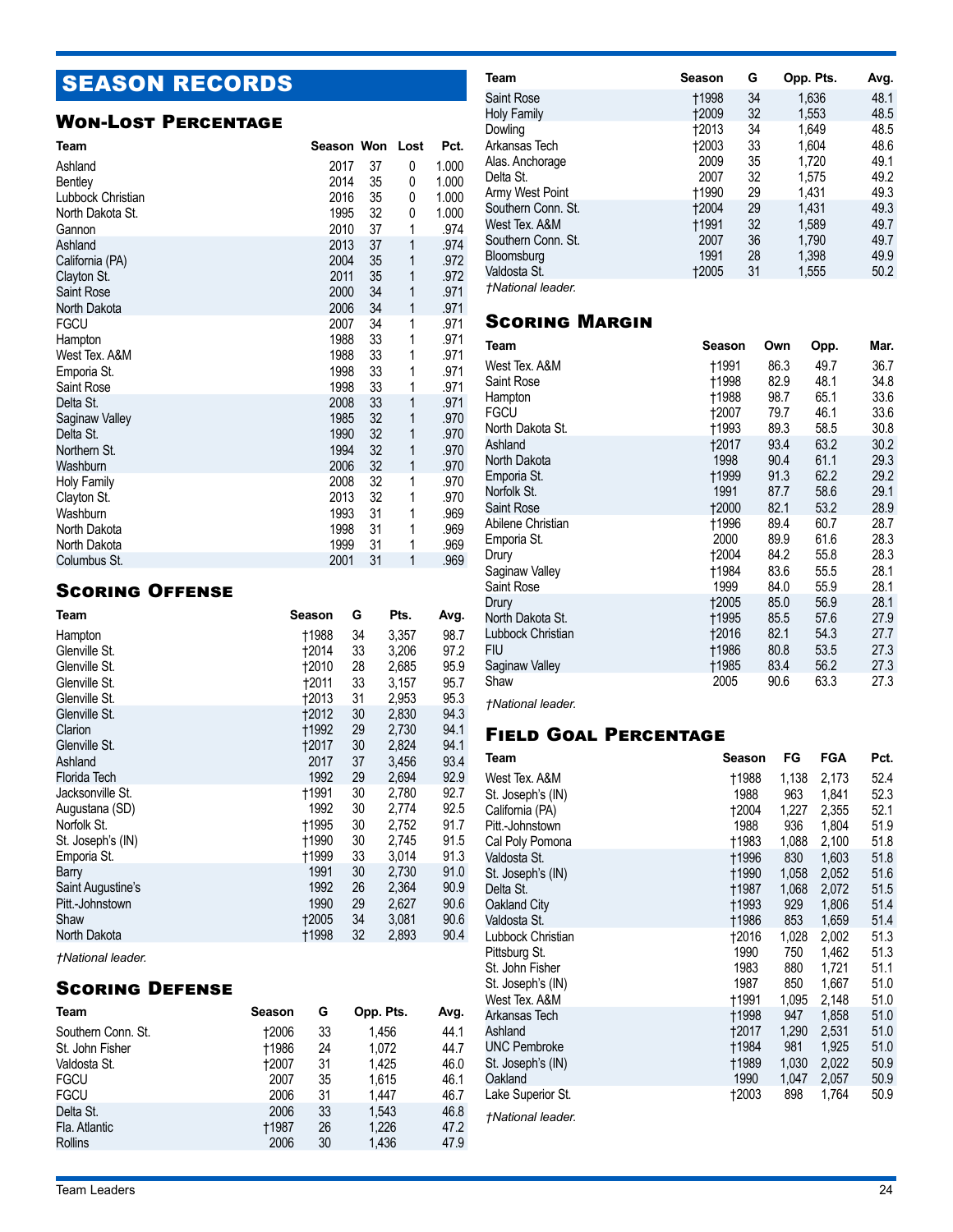## Field Goal Percentage Defense

| Team                                | Season                | FG         | FGA            | Pct.         |
|-------------------------------------|-----------------------|------------|----------------|--------------|
| Rollins<br>Virginia Union           | <b>†2006</b><br>†1998 | 527<br>550 | 1,771<br>1,821 | 29.8<br>30.2 |
| <b>Holy Family</b><br>Saint Rose    | 12004<br>1998         | 579<br>600 | 1,895<br>1,948 | 30.6<br>30.8 |
| Pace                                | †1994                 | 657        | 2,133          | 30.8         |
| Shaw                                | <b>+2003</b>          | 682        | 2,211          | 30.8         |
| Saint Rose                          | 1994                  | 546        | 1,765          | 30.9         |
| Dowling<br>West Liberty             | 12013<br>12002        | 580<br>636 | 1,857<br>2,035 | 31.2<br>31.3 |
| <b>Benedict</b>                     | <b>†2016</b>          | 555        | 1,772          | 31.3         |
| Fort Valley St.                     | †1999                 | 581        | 1,842          | 31.5         |
| Delta St.                           | 2006                  | 492        | 1,553          | 31.7         |
| <b>Holy Family</b><br>Goldey-Beacom | †2007<br>2013         | 563<br>572 | 1,777<br>1,802 | 31.7<br>31.7 |
| Alas. Anchorage                     | †2009                 | 597        | 1,879          | 31.8         |
| Stillman                            | 2012                  | 589        | 1,853          | 31.8         |
| Pace                                | †1997                 | 680        | 2,135          | 31.9         |
| Dowling<br>Rollins                  | <b>†2012</b><br>2004  | 550<br>579 | 1724<br>1,807  | 31.9<br>32.0 |
| Dowling                             | 12011                 | 585        | 1,823          | 32.1         |
| <b>FGCU</b>                         | 2006                  | 512        | 1,595          | 32.1         |
| St. Paul's<br>Savannah St.          | 1999<br>†1995         | 537<br>536 | 1,670<br>1,666 | 32.2<br>32.2 |
| Holy Family                         | 2013                  | 604        | 1,875          | 32.2         |
| Albany St. (GA)                     | †1991                 | 581        | 1,797          | 32.3         |
| .                                   |                       |            |                |              |

*†National leader.* 

## Three-Point Field Goals Per Game

*(Since 1988)*

| Team                     | <b>Season</b> | G  | 3FG | Avg. |
|--------------------------|---------------|----|-----|------|
| Glenville St.            | †2017         | 30 | 433 | 14.4 |
| Glenville St.            | 12010         | 28 | 394 | 14.1 |
| Glenville St.            | 12013         | 31 | 433 | 14.0 |
| Clarion                  | <b>†1992</b>  | 29 | 386 | 13.3 |
| Glenville St.            | 12016         | 29 | 377 | 13.0 |
| Okla, Panhandle          | <b>†2012</b>  | 26 | 329 | 12.7 |
| Glenville St.            | <b>†2014</b>  | 33 | 384 | 11.6 |
| Clarion                  | <b>†1993</b>  | 30 | 337 | 11.2 |
| Glenville St.            | <b>†2011</b>  | 33 | 369 | 11.2 |
| West Virginia St.        | 2017          | 29 | 312 | 10.8 |
| Glenville St.            | 2012          | 30 | 322 | 10.7 |
| Union (TN)               | †2015         | 32 | 339 | 10.6 |
| Bloomsburg               | 2011          | 28 | 296 | 10.6 |
| West Liberty             | 2011          | 32 | 329 | 10.3 |
| Oakland                  | 1993          | 28 | 282 | 10.1 |
| <b>West Liberty</b>      | <b>†2007</b>  | 31 | 311 | 10.0 |
| Oakland                  | †1995         | 31 | 310 | 10.0 |
| California Baptist       | 2017          | 38 | 378 | 9.9  |
| Clarion                  | <b>†1991</b>  | 32 | 317 | 9.9  |
| Oakland                  | <b>†1994</b>  | 28 | 275 | 9.8  |
| Northern Colo.           | <b>†2004</b>  | 27 | 265 | 9.8  |
| West Liberty             | 2004          | 31 | 304 | 9.8  |
| Limestone                | <b>†2016</b>  | 31 | 303 | 9.8  |
| Southwest Baptist        | 2010          | 28 | 273 | 9.8  |
| <b>USciences</b>         | 2015          | 28 | 273 | 9.8  |
| <b>tNational leader.</b> |               |    |     |      |

## Three-Point Field Goal Percentage

*(Since 1988; minimum 3.0 per game)*

| Team         | Season G         |      |     | 3FG 3FGA | Pct. |
|--------------|------------------|------|-----|----------|------|
| <b>NYIT</b>  | 11988 26 111 227 |      |     |          | 48.9 |
| Neb.-Kearney | †2000            | - 30 | 153 | 334      | 45.8 |
| Navy         | 1988             | -25  | 79  | 173      | 45.7 |

| Team                            | Season       | G  | 3FG | 3FGA | Pct. |
|---------------------------------|--------------|----|-----|------|------|
| Bridgeport                      | 1989         | 30 | 98  | 215  | 45.6 |
| Alas. Anchorage                 | 1990         | 27 | 90  | 198  | 45.5 |
| Drury                           | <b>†2010</b> | 35 | 243 | 536  | 45.3 |
| Neb.-Kearney                    | <b>†2001</b> | 30 | 148 | 338  | 43.8 |
| Northern Ky.                    | 2000         | 34 | 194 | 446  | 43.5 |
| Tampa                           | <b>†2017</b> | 28 | 208 | 482  | 43.2 |
| Drury                           | <b>†2016</b> | 31 | 280 | 650  | 43.1 |
| Fort Wayne                      | 1990         | 29 | 89  | 207  | 43.0 |
| <b>Francis Marion</b>           | †1999        | 30 | 130 | 303  | 42.9 |
| Philadelphia U.                 | †1993        | 29 | 114 | 266  | 42.9 |
| Portland St.                    | †1994        | 29 | 96  | 224  | 42.9 |
| Tampa                           | <b>t2011</b> | 29 | 231 | 540  | 42.8 |
| Emporia St.                     | <b>†2008</b> | 31 | 275 | 643  | 42.8 |
| <b>Ulndy</b>                    | <b>†2004</b> | 32 | 196 | 460  | 42.6 |
| Quincy                          | 2011         | 30 | 286 | 673  | 42.5 |
| Minn. Duluth                    | 1989         | 32 | 113 | 269  | 42.0 |
| Kennesaw St.                    | †1997        | 32 | 122 | 292  | 41.8 |
| <i><b>†National leader.</b></i> |              |    |     |      |      |

## Free Throw Percentage

| Team                                      | Season       | FT  | <b>FTA</b> | Pct. |
|-------------------------------------------|--------------|-----|------------|------|
| St. Cloud St.                             | †2014        | 443 | 528        | 83.9 |
| Stonehill                                 | †2009        | 457 | 550        | 83.1 |
| Ashland                                   | †2012        | 446 | 537        | 83.1 |
| Michigan Tech                             | +2010        | 477 | 576        | 82.8 |
| Southwestern Okla.                        | †2003        | 393 | 477        | 82.4 |
| Saginaw Valley                            | <b>†2017</b> | 553 | 676        | 81.8 |
| North Ala.                                | 2009         | 409 | 502        | 81.5 |
| Drury                                     | †2015        | 499 | 614        | 81.3 |
| Winona St.                                | <b>†2016</b> | 396 | 488        | 81.1 |
| Southwestern Okla.                        | +2004        | 402 | 498        | 80.7 |
| Northern Mich.                            | 2015         | 395 | 491        | 80.4 |
| Michigan Tech                             | 2009         | 489 | 608        | 80.4 |
| Hillsdale                                 | 12002        | 454 | 565        | 80.4 |
| Findlay                                   | 2004         | 422 | 526        | 80.2 |
| Ashland                                   | 2014         | 426 | 531        | 80.2 |
| Union (TN)                                | 2015         | 502 | 626        | 80.2 |
| Ohio Dominican                            | 2017         | 363 | 453        | 80.1 |
| Ulndy                                     | †2005        | 442 | 552        | 80.1 |
| Roberts Wesleyan                          | 2017         | 453 | 566        | 80.0 |
| Mars Hill                                 | 2004         | 481 | 601        | 80.0 |
| Western Wash.<br><b>†National leader.</b> | 2017         | 532 | 665        | 80.0 |

## Rebound Margin

| Team               | Season       | Own  | Opp. | Mar. |
|--------------------|--------------|------|------|------|
| Quinnipiac         | †1982        | 67.0 | 37.1 | 29.9 |
| Northern St.       | †1995        | 50.5 | 31.5 | 19.0 |
| Elizabeth City St. | †1990        | 58.5 | 40.6 | 17.9 |
| Norfolk St.        | 1982         | 58.1 | 40.2 | 17.8 |
| Alabama A&M        | †1987        | 57.0 | 39.3 | 17.7 |
| Alabama A&M        | <b>†1985</b> | 65.6 | 48.6 | 17.0 |
| Oakland City       | <b>†1993</b> | 49.8 | 33.0 | 16.8 |
| Norfolk St.        | †1983        | 62.9 | 46.1 | 16.8 |
| North Dakota St.   | 1993         | 54.4 | 37.7 | 16.7 |
| Cal St. Dom. Hills | 1995         | 52.2 | 35.6 | 16.6 |
| North Dakota St.   | †1994        | 54.0 | 37.5 | 16.5 |
| Alabama A&M        | †1986        | 62.0 | 45.6 | 16.4 |
| Delta St.          | 1987         | 47.6 | 31.4 | 16.2 |
| Pace               | †1988        | 51.9 | 36.0 | 15.9 |
| North Dakota St.   | 1995         | 50.8 | 35.2 | 15.6 |
| Alabama A&M        | 1988         | 55.7 | 40.1 | 15.6 |
| Delta St.          | 1990         | 48.1 | 32.6 | 15.5 |
| St. Joseph's (IN)  | 1990         | 48.8 | 33.5 | 15.4 |
| North Dakota St.   | †1996        | 50.0 | 34.6 | 15.3 |
| Virginia Union     | 1996         | 60.0 | 44.8 | 15.2 |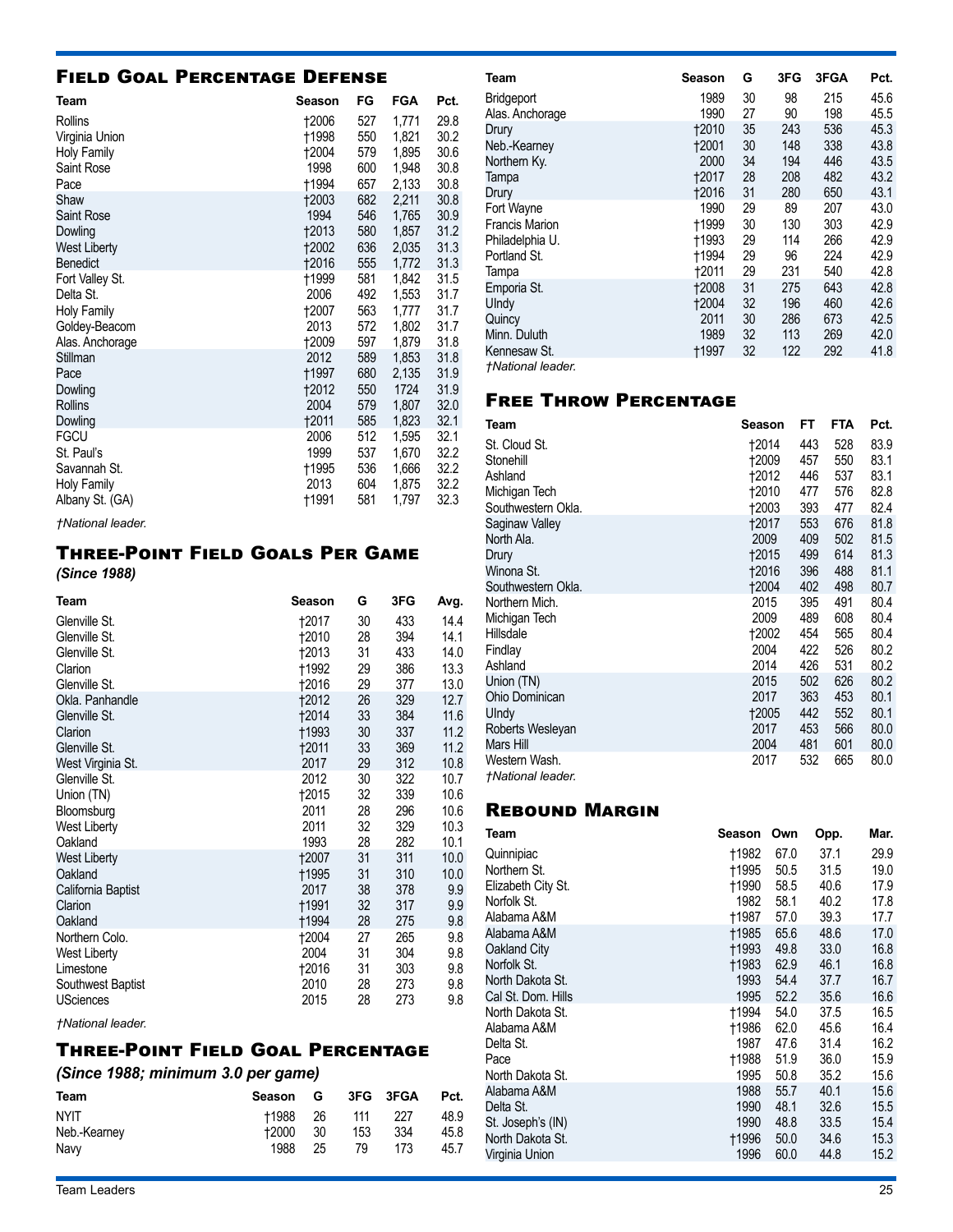## **CONSECUTIVE VICTORIES**

| <b>Wins</b>   | Team                   | <b>Dates</b>                  |
|---------------|------------------------|-------------------------------|
| 51            | Washburn               | Jan. 26, 2005-March 11, 2006  |
| 49            | North Dakota St.       | Feb. 25, 1994-Dec. 15, 1995   |
| 42            | North Dakota St.       | Jan. 19, 1996-March 8, 1997   |
| 37            | Gannon                 | Nov. 6, 2009-March 23, 2010   |
| 37            | <b>Bentlev</b>         | Nov. 9, 2013-Nov. 15, 2014    |
| $^{\prime}37$ | Ashland                | Nov. 11, 2016 (active)        |
| 35            | Lubbock Christian      | Nov. 13, 2015 - April 2, 2016 |
| 34            | Saint Rose             | Nov. 5, 1999-March 12, 2000   |
| 34            | Northern Ky.           | Jan. 8, 2000-Jan. 6, 2001     |
| 34            | North Dakota           | Nov. 4, 2005-March 11, 2006   |
| 34            | <b>FGCU</b>            | Nov. 16, 2006-March 24, 2007  |
| 33            | Norfolk St.            | 1990-91                       |
| 33            | Delta St.              | Nov. 16, 2007-March 26, 2008  |
| 33            | Ashland                | Nov. 13, 2011-March 21, 2012  |
| 33            | Limestone              | Nov. 15, 2014-March 24, 2015  |
| 32            | Clayton St.            | Nov. 16, 2012-March 18, 2013  |
| 32            | Bentley                | March 23, 1991-March 21, 1992 |
| 32            | Holy Family            | Nov. 16, 2007-March 15, 2008  |
| 30            | Bentley                | Nov. 26, 2002-March 26, 2003  |
| 30            | Limestone              | Nov. 13, 2015-March 4, 2016   |
| 29            | Bentley                | Nov. 20, 1990-March 1, 1991   |
| 29            | Southern Ind.          | Nov. 30, 1996-March 20, 1997  |
| 29            | Seattle Pacific        | Nov. 16, 2007-March 15, 2008  |
| 29            | Clayton St.            | Nov. 12, 2010-March 2, 2011   |
| 26            | Fla. Southern          | Dec. 7, 1994-March 11, 1995   |
| 26            | <b>CSU Bakersfield</b> | Dec. 18, 2002-March 17, 2003  |
| 26            | Alas. Anchorage        | Nov. 30, 2016-March 10, 2017  |

*^Active streak entering 2017-18 season.* 

## **CONSECUTIVE HOME COURT VICTORIES**

#### **Wins Team Dates**

| 87 | Neb.-Kearney      | Jan. 31, 1995-Nov. 24, 2001  |
|----|-------------------|------------------------------|
| 85 | West Tex. A&M     | Jan. 9, 1987-Dec. 6, 1991    |
| 64 | Glenville St.     | Jan. 16, 1999-Dec. 1, 2004   |
| 64 | Delta St.         | Jan. 27, 2007-Nov. 12, 2011  |
| 62 | Emporia St.       | Feb. 27, 1997-Jan. 13, 2001  |
| 58 | North Dakota St.  | Feb. 25, 1994-March 8, 1997  |
| 56 | California (PA)   | Feb. 24, 2002-Nov. 19, 2004  |
| 52 | Colorado Mesa     | Feb. 10, 2012- March 6, 2015 |
| 52 | Wayne St. (NE)    | Nov. 24, 2009-Dec. 31, 2012  |
| 51 | Southeast Mo. St. | 1984-89                      |
| 49 | Abilene Christian | Jan. 23, 1995-Nov. 28, 1998  |
| 46 | Fort Lewis        | Feb. 29, 2008-March 1, 2011  |
| 44 | Washburn          | Dec. 1. 1990-March 20, 1993  |
| 44 | Saint Rose        | Jan. 4. 1999-Dec. 4. 2001    |

| Wins     | Team                            | <b>Dates</b>                                              |
|----------|---------------------------------|-----------------------------------------------------------|
| 44       | Ashland                         | Feb. 3. 2011-Nov. 9. 2013                                 |
| 42       | Arkansas Tech                   | Feb. 26, 2009-Jan. 19, 2012                               |
| 39       | North Dakota                    | Feb. 28, 1997-Dec. 11, 1999                               |
| 38       | Washburn                        | Jan. 17, 2004-March 11, 2006                              |
| 36       | North Dakota St.                | Jan. 25, 1986-March 19, 1988                              |
| 35       | Pace                            | Jan. 25, 1985-Jan. 19, 1989                               |
| 33<br>32 | Southern Ind.<br><b>Bentlev</b> | March 1, 1996-March 3, 1998<br>Feb. 5, 1995-Feb. 28, 1997 |

## All-Time Most Improved Teams

|                                     |      |           |           | \$ Games          |
|-------------------------------------|------|-----------|-----------|-------------------|
| School (Coach)                      | Year | W-L       | Pvs.      | <b>Improved</b>   |
| Grand Canyon (Craig Wiginton)       | 2007 | $23-4$    | $4-22$    | $18\frac{1}{2}$   |
| Bridgeport (Mark McCaleb)           | 2005 | $22-9$    | $3-24$    | 17                |
| Ursuline (Shannon Sword)            | 2016 | $25 - 4$  | $8-21$    | 17                |
| Virginia Union (AnnMarie Gilbert)   | 2016 | $28-3$    | $9 - 18$  | 17                |
| Christian Bros. (Todd Schaefer)     | 2004 | $23 - 7$  | $5 - 22$  | $16\frac{1}{2}$   |
| Lewis (Lisa Carlsen)                | 2013 | $24-6$    | $8-22$    | 16                |
| LeMoyne-Owen (Eddie Cook)           | 1994 | 18-11     | $1 - 25$  | 15 <sub>1/2</sub> |
| Fort Lewis (Patty Patton Shearer)   | 2002 | $17-8$    | $2 - 24$  | 15 <sub>1/2</sub> |
| Ouachita Baptist (Garry Crowder)    | 2009 | $23-9$    | $5 - 22$  | 15 <sub>1/2</sub> |
| Colorado Mesa (Taylor Wagner)       | 2013 | $31 - 2$  | $13 - 15$ | 15 <sub>1/2</sub> |
| Shepherd (Jenna Eckleberry)         | 2015 | $22 - 10$ | $4 - 23$  | 15 <sub>1/2</sub> |
| Armstrong St. (Roger Hodge)         | 2003 | $27 - 4$  | $11 - 18$ | 15                |
| North Dakota (Gene Roebuck)         | 1988 | $22-6$    | $7 - 20$  | $14\frac{1}{2}$   |
| Cal St. L.A. (Marcia Murota)        | 2006 | $20 - 8$  | $5-22$    | $14\frac{1}{2}$   |
| Presbyterian (Jessica Vanco)        | 2006 | $21 - 7$  | $7-21$    | 14                |
| Kentucky St. (Michelle Clark-Heard) | 2007 | 19-9      | $5 - 23$  | 14                |
| Francis Marion (Heather Macy)       | 2008 | $21-9$    | $6 - 22$  | 14                |
| Miles (Phillip Wallace)             | 2008 | 17-11     | $3 - 25$  | 14                |
| Stonehill (Trisha Brown)            | 2013 | $24 - 5$  | 13-22     | 14                |
| Bentley (Barbara Stevens)           | 2016 | $29-6$    | $11 - 16$ | 14                |
| USciences (Jackie Hartzel)          | 2017 | $27-6$    | $11 - 18$ | 14                |
| Lock Haven (Valerie Curtis)         | 2006 | $17-9$    | $4 - 23$  | 13 <sub>2</sub>   |
| Nova Southeastern (Marilyn Rule)    | 2008 | $24 - 7$  | $9 - 19$  | 13 <sub>1</sub>   |
| Livingstone (Anita Howard)          | 2015 | $26-2$    | $12 - 15$ | 13 <sub>1</sub>   |
| Francis Marion (Jeri Porter)        | 2016 | 24-9      | $8-20$    | $13\frac{1}{2}$   |
| Midwestern St. (Shannon Burks)      | 2001 | $23 - 7$  | $8 - 18$  | 13                |
| Shaw (Jacques Curtis)               | 2003 | $31 - 3$  | $15 - 13$ | 13                |
| Clayton St. (Dennis Cox)            | 2005 | $25 - 7$  | $10 - 18$ | 13                |
| Grand Valley St. (Dawn Plitzuweit)  | 2005 | $28-6$    | $11 - 15$ | 13                |
| North Ala. (Melissa Tiber)          | 2017 | 19-10     | $5 - 22$  | 13                |

*\$ To determine games improved, add the difference in victories between the two seasons to the difference in losses, then divide by two. Includes postseason.*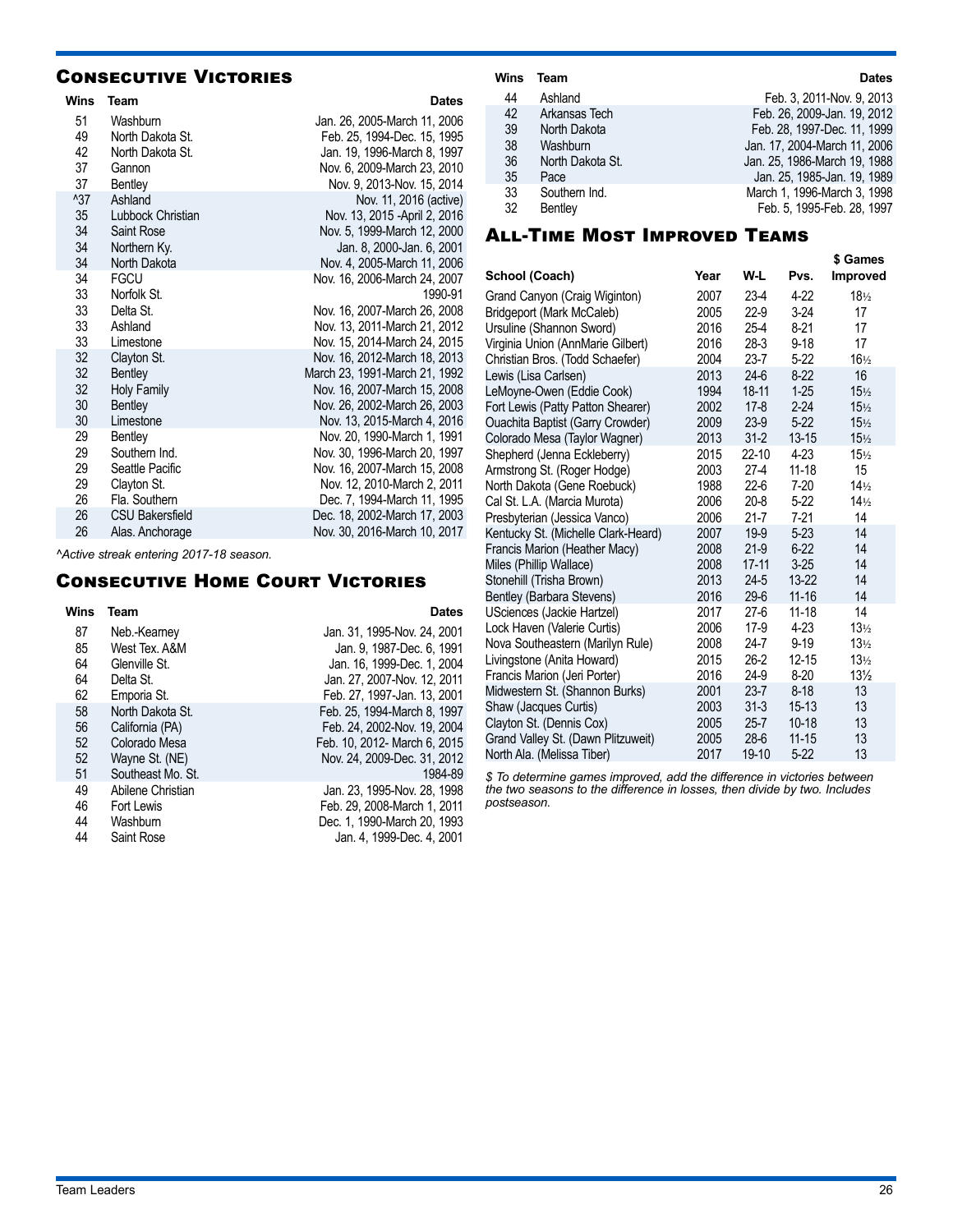## ANNUAL TEAM CHAMPIONS

## Won-Lost Percentage

| Season   | Team              |    | Won      | Lost           | Pct.    |
|----------|-------------------|----|----------|----------------|---------|
| 1982     | Springfield       |    | 23       | 3              | .885    |
| 1983     | Virginia Union    |    | 27       | $\overline{2}$ | .931    |
| 1984     | Saginaw Valley    |    | 30       | 1              | .968    |
| 1985     | Saginaw Valley    |    | 32       | 1              | .970    |
| 1986     | FIU               |    | 26       | $\overline{c}$ | .929    |
| 1987     | Albany St. (GA)   |    | 28       | 1              | .966    |
| 1988     | Hampton           |    | 33       | 1              | .971    |
|          | West Tex. A&M     |    | 33       | 1              | .971    |
| 1989     |                   |    | 28       | $\overline{2}$ | .933    |
|          | Bloomsburg        |    | 32       | $\mathbf{1}$   |         |
| 1990     | Delta St.         |    |          |                | .970    |
| 1991     | Fort Hays St.     |    | 34       | $\overline{c}$ | .944    |
| 1992     | <b>Bentley</b>    |    | 31       | $\overline{2}$ | .939    |
| 1993     | Washburn          |    | 31       | 1              | .969    |
| 1994     | Northern St.      |    | 32       | 1              | .970    |
| 1995     | North Dakota St.  |    | 32       | 0              | *1.000  |
| 1996     | Norfolk St.       |    | 28       | $\mathbf{1}$   | .966    |
| 1997     | Saint Rose        |    | 29       | 1              | .967    |
| 1998     | Emporia St.       |    | 33       | 1              | .971    |
|          | Saint Rose        |    | 33       | 1              | .971    |
| 1999     | North Dakota      |    | 31       | 1              | .969    |
| 2000     | Saint Rose        |    | 34       | 1              | .971    |
| 2001     | Columbus St.      |    | 31       | 1              | .969    |
| 2002     | Adelphi           |    | 28       | 3              | .903    |
| 2003     | Seattle Pacific   |    | 29       | 1              | .967    |
| 2004     | California (PA)   |    | 35       | 1              | .972    |
| 2005     | North Dakota St.  |    | 26       | 1              | .963    |
| 2006     | North Dakota      |    | 34       | 1              | .971    |
| 2007     | <b>FGCU</b>       |    | 34       | 1              | .971    |
| 2008     | Delta St.         |    | 33       | 1              | .971    |
| 2009     | Minnesota St.     |    | 32       | $\overline{2}$ | .941    |
| 2010     | Gannon            |    | 37       | 1              | .974    |
| 2011     | Clayton St.       |    | 35       | 1              | .972    |
| 2012     | Ashland           |    | 33       | $\overline{c}$ | .943    |
| 2013     | Ashland           |    | 37       | 1              | .974    |
| 2014     | <b>Bentley</b>    |    | 35       | 0              | *1.000  |
| 2015     | Limestone         |    | 34       | $\overline{2}$ | .944    |
| 2016     | Lubbock Christian |    | 35       | 0              | *1.000  |
| 2017     | Ashland           |    | 37       | 0              | *1.000  |
| *Record. |                   |    |          |                |         |
|          | Scoring Offense   |    |          |                |         |
| Season   | <b>Team</b>       | G  | W-L      | Pts.           | Avg.    |
|          |                   |    |          |                |         |
| 1982     | Charleston (WV)   | 34 | $27 - 7$ | 2,767          | 81.4    |
| 1983     | Valdosta St.      | 31 | 27-4     | 2,610          | 84.2    |
| 1984     | Dayton            | 31 | 27-4     | 2,597          | 83.8    |
| 1985     | Hampton           | 34 | $30 - 4$ | 3,021          | 88.9    |
| 1986     | Delta St.         | 31 | $28-3$   | 2,765          | 89.2    |
| 1987     | Morningside       | 30 | $20-10$  | 2,626          | 87.5    |
| 1988     | Hampton           | 34 | $33-1$   | $*3,357$       | $*98.7$ |
| 1989     | Saint Augustine's | 27 | 18-9     | 2,297          | 85.1    |
| 1990     | St. Joseph's (IN) | 30 | $28-2$   | 2,745          | 91.5    |
| 1991     | Jacksonville St.  | 30 | 26-4     | 2,780          | 92.7    |
| 1992     | Clarion           | 29 | 25-4     | 2,730          | 94.1    |
| 1993     | Augustana (SD)    | 29 | $24 - 5$ | 2,612          | 90.1    |
| 1994     | Augustana (SD)    | 29 | $23-6$   | 2,543          | 87.7    |
| 1995     | Norfolk St.       | 30 | $25 - 5$ | 2,752          | 91.7    |

 Abilene Christian 33 31-2 2,950 89.4 Southern Ind. 32 30-2 2,844 88.9 North Dakota 32 31-1 2,893 90.4 1999 Emporia St. 33 30-3 3,014 91.3<br>1990 Emporia St. 32 28-4 2,876 89.9

| Season | Team                  | G  | W-L       | Pts.  | Avg. |
|--------|-----------------------|----|-----------|-------|------|
| 2001   | Columbus St.          | 32 | $31 - 1$  | 2,792 | 87.3 |
| 2002   | North Dakota          | 29 | $24 - 5$  | 2,389 | 82.4 |
| 2003   | South Dakota St.      | 35 | $32 - 3$  | 2,999 | 85.7 |
| 2004   | Anderson (SC)         | 32 | $25 - 7$  | 2,719 | 85.0 |
| 2005   | Shaw                  | 34 | $32 - 2$  | 3,081 | 90.6 |
| 2006   | Anderson (SC)         | 32 | $27 - 5$  | 2,672 | 83.5 |
| 2007   | Pfeiffer              | 31 | $26 - 5$  | 2,573 | 83.0 |
| 2008   | <b>Francis Marion</b> | 30 | $21-9$    | 2,680 | 89.3 |
| 2009   | <b>Francis Marion</b> | 32 | $27 - 5$  | 2,818 | 88.1 |
| 2010   | Glenville St.         | 28 | $18 - 10$ | 2,685 | 95.9 |
| 2011   | Glenville St.         | 33 | $23-10$   | 3,157 | 95.7 |
| 2012   | Glenville St.         | 30 | $27-3$    | 2,830 | 94.3 |
| 2013   | Glenville St.         | 31 | $27 - 4$  | 2,953 | 95.3 |
| 2014   | Glenville St.         | 33 | $29-4$    | 3,206 | 97.2 |
| 2015   | Hawaii Pacific        | 30 | $25 - 5$  | 2,468 | 82.3 |
| 2016   | Glenville St.         | 29 | $17-12$   | 2,587 | 89.2 |
| 2017   | Glenville St.         | 30 | $24-6$    | 2,824 | 94.1 |
|        |                       |    |           |       |      |

*\*Record.*

## Scoring Defense

| Season       | Team                                       | G        | W-L                | Opp.<br>Pts.   | Avg.         |
|--------------|--------------------------------------------|----------|--------------------|----------------|--------------|
| 1982         | St. John Fisher                            | 24       | $20 - 4$           | 1,262          | 52.6         |
| 1983         | Fort Wayne                                 | 21       | 17-4               | 1,135          | 54.0         |
| 1984         | Saginaw Valley                             | 31       | $30-1$             | 1,720          | 55.5         |
| 1985         | Chapman                                    | 29       | $25-4$             | 1,496          | 51.6         |
| 1986         | St. John Fisher                            | 24       | 21-3               | 1,072          | 44.7         |
| 1987         | Fla. Atlantic                              | 26       | $21 - 5$           | 1,226          | 47.2         |
| 1988         | West Tex. A&M                              | 34       | $33-1$             | 1,818          | 53.5         |
| 1989         | <b>UC Davis</b>                            | 26       | $20 - 6$           | 1,399          | 53.8         |
| 1990         | Army West Point                            | 29<br>32 | 19-10              | 1,431          | 49.3         |
| 1991<br>1992 | West Tex. A&M                              | 25       | $30 - 2$<br>$17-8$ | 1,589<br>1,337 | 49.7<br>53.5 |
| 1993         | Oakland City<br>Minn. Duluth               | 30       | $22 - 8$           | 1,701          | 56.7         |
| 1994         | Pace                                       | 31       | $27-4$             | 1,669          | 53.8         |
| 1995         | <b>UC Davis</b>                            | 29       | $25-4$             | 1,606          | 55.4         |
| 1996         | <b>UC Davis</b>                            | 29       | $25-4$             | 1,537          | 53.0         |
| 1997         | Bowie St.                                  | 31       | 29-2               | 1,635          | 52.7         |
| 1998         | Saint Rose                                 | 34       | $33-1$             | 1,636          | 48.1         |
| 1999         | Bowie St.                                  | 29       | $25-4$             | 1,527          | 52.7         |
| 2000         | Saint Rose                                 | 35       | $34-1$             | 1,861          | 53.2         |
| 2001         | Emporia St.                                | 31       | $29 - 2$           | 1,570          | 50.6         |
| 2002         | Arkansas Tech                              | 31       | $25-6$             | 1,658          | 53.5         |
| 2003         | Arkansas Tech                              | 33       | 29-4               | 1,604          | 48.6         |
| 2004         | Southern Conn. St.                         | 29       | 19-10              | 1,431          | 49.3         |
| 2005         | Valdosta St.                               | 31       | $24 - 7$           | 1,555          | 50.2         |
| 2006         | Southern Conn. St.                         | 33       | 29-4               | 1,456          | $*44.1$      |
| 2007         | Valdosta St.                               | 31<br>33 | $24 - 7$           | 1,425          | 46.0         |
| 2008<br>2009 | <b>Holy Family</b>                         | 32       | $32 - 1$<br>$26-6$ | 1,673          | 50.7         |
| 2010         | <b>Holy Family</b>                         | 33       | $30-3$             | 1,553          | 48.5<br>51.5 |
| 2011         | <b>Holy Family</b><br>Cal St. Monterey Bay | 31       | 27-4               | 1,698<br>1,587 | 51.2         |
| 2012         | <b>Grand Canyon</b>                        | 28       | $24-4$             | 1,432          | 51.1         |
| 2013         | Dowling                                    | 34       | $30 - 4$           | 1,649          | 48.5         |
| 2014         | Delta St.                                  | 30       | 24-6               | 1,600          | 53.3         |
| 2015         | Northern St.                               | 33       | $26 - 7$           | 1,704          | 51.6         |
| 2016         | Delta St.                                  | 29       | $22 - 7$           | 1,460          | 50.3         |
| 2017         | <b>USciences</b>                           | 33       | $27-6$             | 1,767          | 53.5         |
|              |                                            |          |                    |                |              |

*\*Record.*

28-4 2,876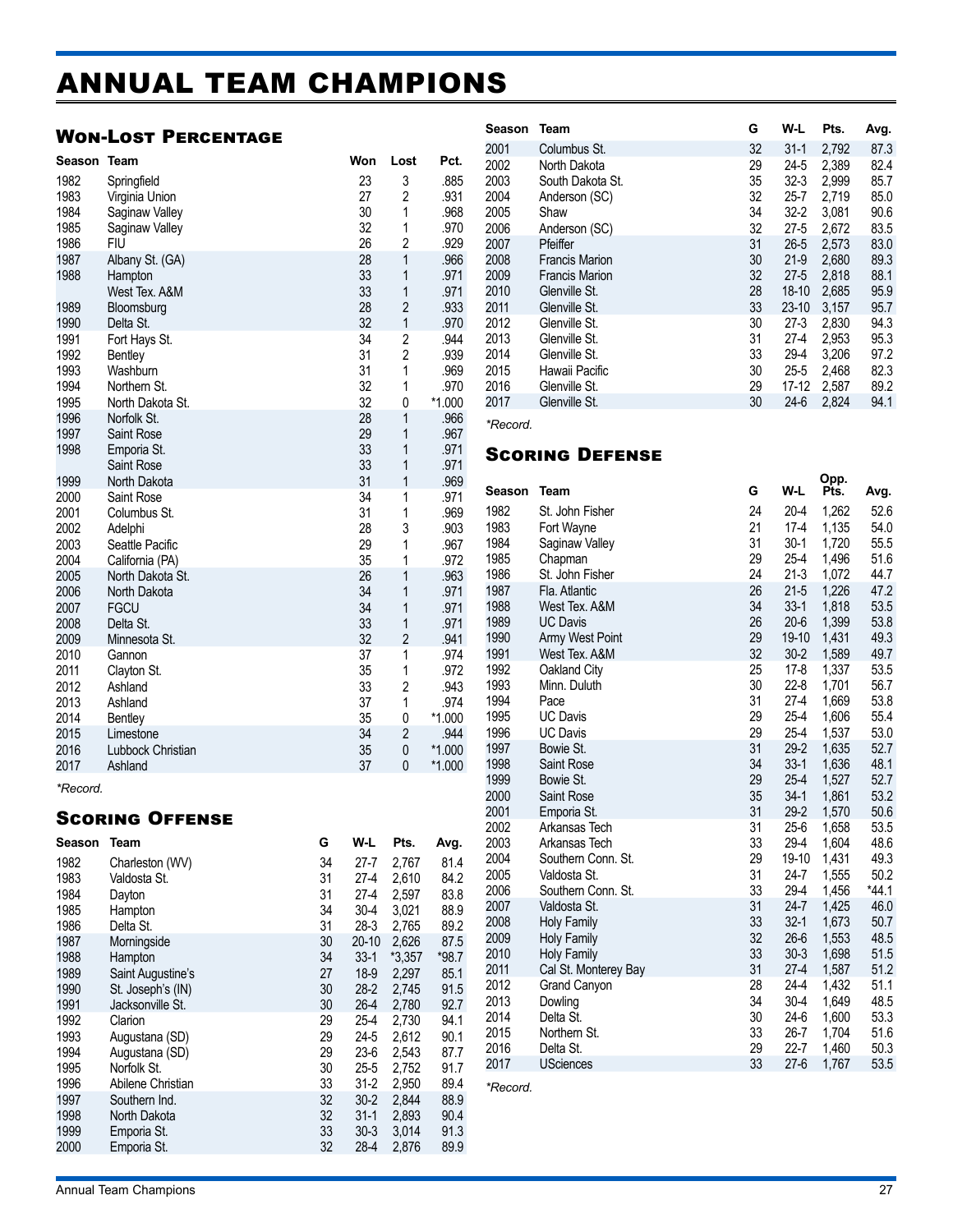| <b>SCORING MARGIN</b> |                      |              |              |              |  |  |
|-----------------------|----------------------|--------------|--------------|--------------|--|--|
| Season                | <b>Team</b>          | Own          | Opp.         | Mar.         |  |  |
| 1982                  | Pitt.-Johnstown      | 76.7         | 56.0         | 20.7         |  |  |
| 1983                  | <b>FIU</b>           | 83.6         | 60.2         | 23.4         |  |  |
| 1984                  | Saginaw Valley       | 83.6         | 55.5         | 28.1         |  |  |
| 1985                  | Saginaw Valley       | 83.4         | 56.2         | 27.3         |  |  |
| 1986                  | <b>FIU</b>           | 80.8         | 53.5         | 27.3         |  |  |
| 1987                  | Delta St.            | 83.0         | 58.5         | 24.5         |  |  |
| 1988                  | Hampton              | $*98.7$      | 65.1         | 33.6         |  |  |
| 1989                  | Central Mo.          | 81.1         | 59.9         | 21.2         |  |  |
| 1990                  | Delta St.            | 85.6         | 59.6         | 26.0         |  |  |
| 1991                  | West Tex, A&M        | 86.3         | 49.7         | $*36.7$      |  |  |
| 1992                  | Norfolk St.          | 90.3         | 66.2         | 24.1         |  |  |
| 1993                  | North Dakota St.     | 89.3         | 58.5         | 30.8         |  |  |
| 1994                  | Pace                 | 76.4         | 53.8         | 22.5         |  |  |
| 1995                  | North Dakota St.     | 85.5         | 57.6         | 27.9         |  |  |
| 1996                  | Abilene Christian    | 89.4         | 60.7         | 28.7         |  |  |
| 1997                  | <b>Saint Rose</b>    | 80.8         | 54.4         | 26.4         |  |  |
| 1998                  | Saint Rose           | 82.9         | 48.1         | 34.8         |  |  |
| 1999                  | Emporia St.          | 91.3         | 62.2         | 29.2         |  |  |
| 2000                  | Saint Rose           | 82.1         | 53.2         | 28.9         |  |  |
| 2001                  | Columbus St.         | 87.3         | 60.3         | 27.0         |  |  |
| 2002                  | <b>West Liberty</b>  | 74.0         | 56.0         | 18.0         |  |  |
| 2003                  | South Dakota St.     | 85.7<br>84.2 | 62.6<br>55.8 | 23.1<br>28.4 |  |  |
| 2004<br>2005          | Drury                | 85.0         | 56.9         | 28.1         |  |  |
| 2006                  | Drury<br><b>FGCU</b> | 72.7         | 46.7         | 26.1         |  |  |
| 2007                  | <b>FGCU</b>          | 79.7         | 46.1         | 33.6         |  |  |
| 2008                  | Fort Lewis           | 75.8         | 55.8         | 20.0         |  |  |
| 2009                  | California (PA)      | 77.4         | 56.1         | 21.3         |  |  |
| 2010                  | <b>Fort Lewis</b>    | 76.7         | 55.8         | 20.9         |  |  |
| 2011                  | Clayton St.          | 79.8         | 57.4         | 22.4         |  |  |
| 2012                  | Alas. Anchorage      | 76.9         | 55.0         | 21.9         |  |  |
| 2013                  | Ashland              | 75.9         | 54.3         | 21.6         |  |  |
| 2014                  | Bentley              | 81.6         | 60.0         | 21.6         |  |  |
| 2015                  | Alas. Anchorage      | 79.3         | 59.4         | 19.8         |  |  |
| 2016                  | Lubbock Christian    | 82.1         | 54.3         | 27.7         |  |  |
| 2017                  | Ashland              | 93.4         | 63.2         | 30.2         |  |  |
|                       |                      |              |              |              |  |  |

## Field Goal Percentage

| Season | Team                | FG    | <b>FGA</b> | Pct.    |
|--------|---------------------|-------|------------|---------|
| 1982   | Cal Poly Pomona     | 1,194 | 2,382      | 50.1    |
| 1983   | Cal Poly Pomona     | 1,088 | 2,100      | 51.8    |
| 1984   | <b>UNC Pembroke</b> | 981   | 1,925      | 51.0    |
| 1985   | Mercer              | 1,129 | 2,305      | 49.0    |
| 1986   | Valdosta St.        | 853   | 1,659      | 51.4    |
| 1987   | Delta St.           | 1,068 | 2,072      | 51.5    |
| 1988   | West Tex. A&M       | 1,138 | 2,173      | $*52.4$ |
| 1989   | St. Joseph's (IN)   | 1,030 | 2,022      | 50.9    |
| 1990   | St. Joseph's (IN)   | 1,058 | 2,052      | 51.6    |
| 1991   | West Tex. A&M       | 1,095 | 2,148      | 51.0    |
| 1992   | Portland St.        | 1,119 | 2,224      | 50.3    |
| 1993   | Oakland City        | 929   | 1,806      | 51.4    |
| 1994   | Washburn            | 862   | 1,708      | 50.5    |
| 1995   | West Tex, A&M       | 902   | 1.779      | 50.7    |
| 1996   | Valdosta St.        | 830   | 1,603      | 51.8    |
| 1997   | <b>SIUE</b>         | 718   | 1,438      | 49.9    |
| 1998   | Arkansas Tech       | 947   | 1,858      | 51.0    |
| 1999   | Saint Rose          | 993   | 2,026      | 49.0    |
| 2000   | Delta St.           | 946   | 1,882      | 50.3    |
| 2001   | Northern Ky.        | 834   | 1,695      | 49.2    |
| 2002   | Assumption          | 683   | 1,426      | 47.9    |
| 2003   | Lake Superior St.   | 898   | 1,764      | 50.9    |
| 2004   | California (PA)     | 1,227 | 2,355      | 52.1    |
| 2005   | <b>Bellarmine</b>   | 830   | 1,724      | 48.1    |
| 2006   | Ashland             | 892   | 1,867      | 47.8    |

| Season | Team              | FG    | FGA   | Pct. |
|--------|-------------------|-------|-------|------|
| 2007   | Ashland           | 764   | 1,580 | 48.4 |
| 2008   | Fort Lewis        | 829   | 1,665 | 49.8 |
| 2009   | Hillsdale         | 892   | 1,873 | 47.6 |
| 2010   | Drury             | 976   | 1.989 | 49.1 |
| 2011   | Arkansas Tech     | 964   | 1,908 | 50.5 |
| 2012   | Arkansas Tech     | 779   | 1.588 | 49.1 |
| 2013   | Tarleton St.      | 741   | 1.581 | 46.9 |
| 2014   | West Tex. A&M     | 961   | 2.015 | 47.7 |
| 2015   | West Tex. A&M     | 914   | 1.875 | 48.7 |
| 2016   | Lubbock Christian | 1,028 | 2,002 | 51.3 |
| 2017   | Ashland           | 1,290 | 2,531 | 51.0 |
|        |                   |       |       |      |

*<sup>\*</sup>Record.*

## Field Goal Percentage Defense

| Season       | Team                     | Opp.<br>FG | Opp.<br>FGA    | Pct.         |
|--------------|--------------------------|------------|----------------|--------------|
| 1982         | St. John Fisher          | 516        | 1,526          | 33.8         |
| 1983         | Dist. Columbia           | 575        | 1,708          | 33.7         |
| 1984         | Virginia Union           | 593        | 1,683          | 35.2         |
| 1985         | New Haven                | 668        | 2,004          | 33.3         |
| 1986         | Concordia (NY)           | 470        | 1,313          | 35.8         |
| 1987         | Virginia St.             | 669        | 1,858          | 36.0         |
| 1988         | Fort Valley St.          | 621        | 1,773          | 35.0         |
| 1989         | California (PA)          | 675        | 1,878          | 35.9         |
| 1990         | Virginia St.             | 674        | 1,977          | 34.1         |
| 1991         | Albany St. (GA)          | 581        | 1,797          | 32.3         |
| 1992         | Oakland City             | 515        | 1,555          | 33.1         |
| 1993         | Pace                     | 659        | 1,962          | 33.6         |
| 1994<br>1995 | Pace<br>Savannah St.     | 657<br>536 | 2,133<br>1,666 | 30.8<br>32.2 |
| 1996         | Morris Brown             | 574        | 1,769          | 32.4         |
| 1997         | Pace                     | 680        | 2,135          | 31.9         |
| 1998         | Virginia Union           | 550        | 1,821          | 30.2         |
| 1999         | Fort Valley St.          | 581        | 1,842          | 31.5         |
| 2000         | Colorado Mesa            | 574        | 1,738          | 33.0         |
| 2001         | Emporia St.              | 559        | 1,649          | 33.9         |
| 2002         | West Liberty             | 636        | 2,035          | 31.3         |
| 2003         | Shaw                     | 682        | 2,211          | 30.8         |
| 2004         | Holy Family              | 579        | 1,895          | 30.6         |
| 2005         | American Int'l           | 581        | 1,759          | 33.0         |
| 2006         | Rollins                  | 527        | 1,771          | $*29.8$      |
| 2007         | Holy Family              | 563        | 1,777          | 31.7         |
| 2008         | Rollins                  | 554        | 1,695          | 32.7         |
| 2009         | Alas. Anchorage          | 597        | 1,879          | 31.8         |
| 2010         | Tampa                    | 563        | 1,722          | 32.7         |
| 2011         | Dowling                  | 585        | 1,823          | 32.1         |
| 2012         | Stillman                 | 589        | 1,853          | 31.8         |
| 2013         | Dowling                  | 580        | 1,857          | 31.2         |
| 2014         | Delta St.                | 524        | 1,566          | 33.5         |
| 2015         | Emporia St.              | 638        | 1,942          | 32.9         |
| 2016         | Benedict<br>Columbus St. | 555<br>658 | 1,772          | 31.3<br>33.0 |
| 2017         |                          |            | 1,991          |              |

*\*Record.*

## Three-Point Field Goals Per Game

| Season | Team            | G  | 3FG | Avg. |
|--------|-----------------|----|-----|------|
| 1988   | Keene St.       | 29 | 239 | 8.2  |
| 1989   | Keene St.       | 31 | 204 | 6.6  |
| 1990   | Fort Valley St. | 29 | 184 | 6.3  |
| 1991   | Clarion         | 32 | 317 | 9.9  |
| 1992   | Clarion         | 29 | 386 | 13.3 |
| 1993   | Clarion         | 30 | 337 | 11.2 |
| 1994   | Oakland         | 28 | 275 | 9.8  |
| 1995   | Oakland         | 31 | 310 | 10.0 |
| 1996   | Oakland         | 29 | 266 | 9.2  |
|        |                 |    |     |      |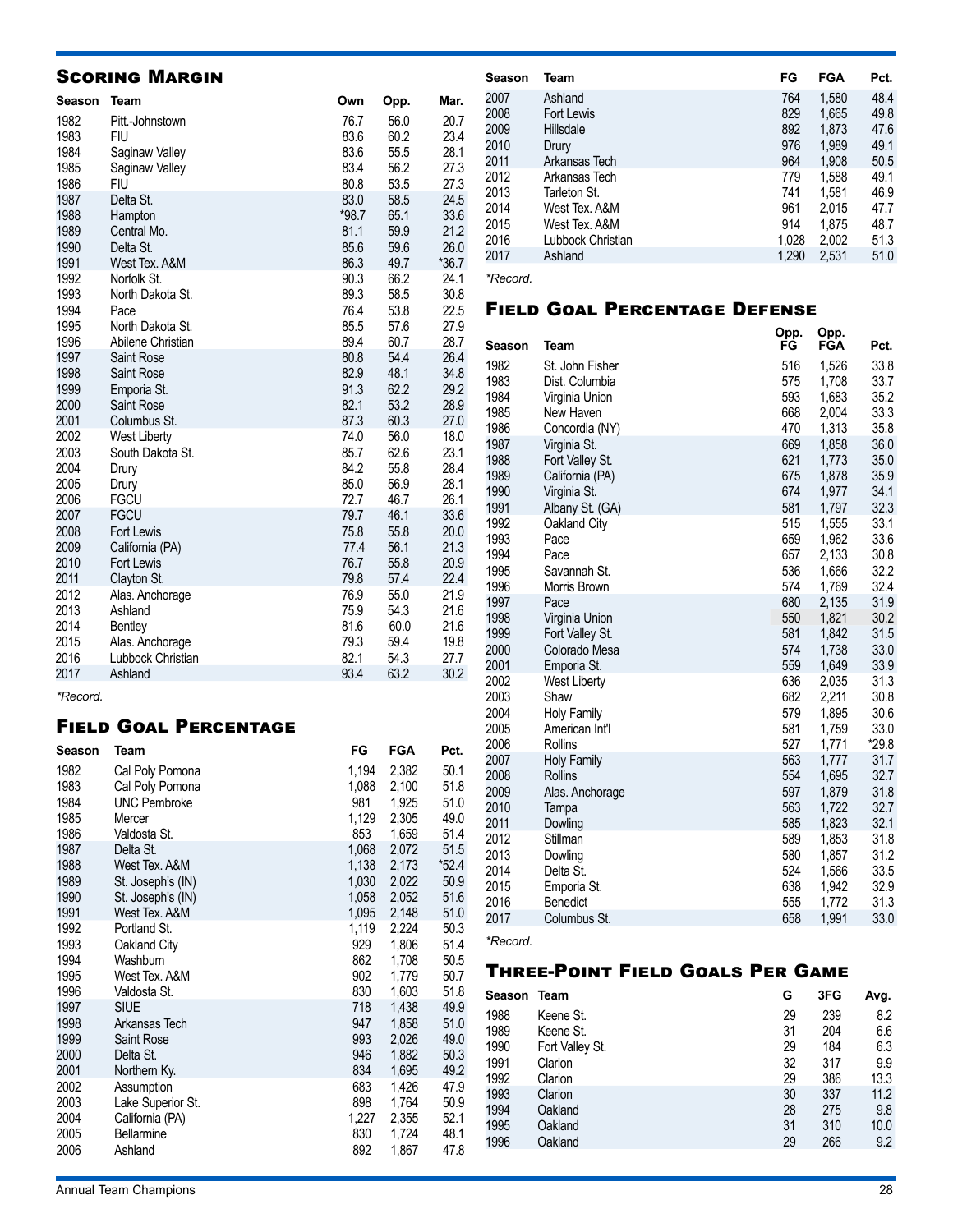| 1997<br>28<br>238<br>1988<br>8.5<br>Augustana (SD)<br>1998<br>32<br>1989<br>North Dakota<br>260<br>8.1<br>1999<br>27<br>8.3<br>1990<br>N.M. Highlands<br>225<br>27<br>9.3<br>1991<br>2000<br>Fort Wayne<br>251<br>30<br>1992<br>2001<br>250<br>8.3<br>West Liberty<br>1993<br>2002<br>31<br><b>West Liberty</b><br>279<br>9.0<br>9.0<br>2003<br>South Dakota<br>32<br>288<br>1994<br>2004<br>27<br>1995<br>265<br>9.8<br>Northern Colo.<br>30<br>1996<br>2005<br>South Dakota<br>280<br>9.3<br>2006<br>31<br>285<br>1997<br><b>West Liberty</b><br>9.2<br>31<br>10.0<br>1998<br>2007<br>311<br>West Liberty<br>South Dakota<br>9.4<br>1999<br>2008<br>35<br>330<br>2009<br>2000<br>27<br>261<br>9.7<br>Chadron St.<br>28<br>$*14.1$<br>2001<br>2010<br>Glenville St.<br>394<br>2002<br>2011<br>Glenville St.<br>33<br>369<br>11.2<br>2003<br>26<br>329<br>2012<br>12.7<br>Okla. Panhandle<br>31<br>*433<br>14.0<br>2004<br>2013<br>Glenville St.<br>2014<br>Glenville St.<br>33<br>384<br>2005<br>11.6<br>2006<br>2015<br>Union (TN)<br>32<br>339<br>10.6<br>31<br>2007<br>2016<br>303<br>9.8<br>Limestone<br>2008<br>Glenville St.<br>433<br>14.4<br>2017<br>30 | Season | Team | G | 3FG | Avg. | <b>Seas</b> |
|------------------------------------------------------------------------------------------------------------------------------------------------------------------------------------------------------------------------------------------------------------------------------------------------------------------------------------------------------------------------------------------------------------------------------------------------------------------------------------------------------------------------------------------------------------------------------------------------------------------------------------------------------------------------------------------------------------------------------------------------------------------------------------------------------------------------------------------------------------------------------------------------------------------------------------------------------------------------------------------------------------------------------------------------------------------------------------------------------------------------------------------------------------------|--------|------|---|-----|------|-------------|
|                                                                                                                                                                                                                                                                                                                                                                                                                                                                                                                                                                                                                                                                                                                                                                                                                                                                                                                                                                                                                                                                                                                                                                  |        |      |   |     |      |             |
|                                                                                                                                                                                                                                                                                                                                                                                                                                                                                                                                                                                                                                                                                                                                                                                                                                                                                                                                                                                                                                                                                                                                                                  |        |      |   |     |      |             |
|                                                                                                                                                                                                                                                                                                                                                                                                                                                                                                                                                                                                                                                                                                                                                                                                                                                                                                                                                                                                                                                                                                                                                                  |        |      |   |     |      |             |
|                                                                                                                                                                                                                                                                                                                                                                                                                                                                                                                                                                                                                                                                                                                                                                                                                                                                                                                                                                                                                                                                                                                                                                  |        |      |   |     |      |             |
|                                                                                                                                                                                                                                                                                                                                                                                                                                                                                                                                                                                                                                                                                                                                                                                                                                                                                                                                                                                                                                                                                                                                                                  |        |      |   |     |      |             |
|                                                                                                                                                                                                                                                                                                                                                                                                                                                                                                                                                                                                                                                                                                                                                                                                                                                                                                                                                                                                                                                                                                                                                                  |        |      |   |     |      |             |
|                                                                                                                                                                                                                                                                                                                                                                                                                                                                                                                                                                                                                                                                                                                                                                                                                                                                                                                                                                                                                                                                                                                                                                  |        |      |   |     |      |             |
|                                                                                                                                                                                                                                                                                                                                                                                                                                                                                                                                                                                                                                                                                                                                                                                                                                                                                                                                                                                                                                                                                                                                                                  |        |      |   |     |      |             |
|                                                                                                                                                                                                                                                                                                                                                                                                                                                                                                                                                                                                                                                                                                                                                                                                                                                                                                                                                                                                                                                                                                                                                                  |        |      |   |     |      |             |
|                                                                                                                                                                                                                                                                                                                                                                                                                                                                                                                                                                                                                                                                                                                                                                                                                                                                                                                                                                                                                                                                                                                                                                  |        |      |   |     |      |             |
|                                                                                                                                                                                                                                                                                                                                                                                                                                                                                                                                                                                                                                                                                                                                                                                                                                                                                                                                                                                                                                                                                                                                                                  |        |      |   |     |      |             |
|                                                                                                                                                                                                                                                                                                                                                                                                                                                                                                                                                                                                                                                                                                                                                                                                                                                                                                                                                                                                                                                                                                                                                                  |        |      |   |     |      |             |
|                                                                                                                                                                                                                                                                                                                                                                                                                                                                                                                                                                                                                                                                                                                                                                                                                                                                                                                                                                                                                                                                                                                                                                  |        |      |   |     |      |             |
|                                                                                                                                                                                                                                                                                                                                                                                                                                                                                                                                                                                                                                                                                                                                                                                                                                                                                                                                                                                                                                                                                                                                                                  |        |      |   |     |      |             |
|                                                                                                                                                                                                                                                                                                                                                                                                                                                                                                                                                                                                                                                                                                                                                                                                                                                                                                                                                                                                                                                                                                                                                                  |        |      |   |     |      |             |
|                                                                                                                                                                                                                                                                                                                                                                                                                                                                                                                                                                                                                                                                                                                                                                                                                                                                                                                                                                                                                                                                                                                                                                  |        |      |   |     |      |             |
|                                                                                                                                                                                                                                                                                                                                                                                                                                                                                                                                                                                                                                                                                                                                                                                                                                                                                                                                                                                                                                                                                                                                                                  |        |      |   |     |      |             |
|                                                                                                                                                                                                                                                                                                                                                                                                                                                                                                                                                                                                                                                                                                                                                                                                                                                                                                                                                                                                                                                                                                                                                                  |        |      |   |     |      |             |
|                                                                                                                                                                                                                                                                                                                                                                                                                                                                                                                                                                                                                                                                                                                                                                                                                                                                                                                                                                                                                                                                                                                                                                  |        |      |   |     |      |             |
|                                                                                                                                                                                                                                                                                                                                                                                                                                                                                                                                                                                                                                                                                                                                                                                                                                                                                                                                                                                                                                                                                                                                                                  |        |      |   |     |      |             |
| nnnn                                                                                                                                                                                                                                                                                                                                                                                                                                                                                                                                                                                                                                                                                                                                                                                                                                                                                                                                                                                                                                                                                                                                                             |        |      |   |     |      |             |

*\*Record.*

## Three-Point Field Goal Percentage

| Season       | <b>Team</b>                  | G        | 3FG        | 3FGA       | Pct.         |
|--------------|------------------------------|----------|------------|------------|--------------|
| 1988         | <b>NYIT</b>                  | 26       | 111        | 227        | ¢48.9        |
| 1989         | Augustana (SD)               | 28       | 72         | 156        | 46.2         |
| 1990         | North Dakota                 | 31       | 73         | 135        | $*54.1$      |
| 1991         | Alas. Anchorage              | 28       | 83         | 197        | 42.1         |
| 1992         | Ulndy                        | 28       | 77         | 182        | 42.3         |
| 1993         | Philadelphia U.              | 29       | 114        | 266        | 42.9         |
| 1994         | Portland St.                 | 29       | 96         | 224        | 42.9         |
| 1995         | Bemidji St.                  | 27       | 164        | 397        | 41.3         |
| 1996         | Tarleton St.                 | 26       | 105        | 260        | 40.4         |
| 1997         | Kennesaw St.                 | 32       | 122        | 292        | 41.8         |
| 1998         | Bridgeport                   | 26       | 107        | 260        | 41.2         |
| 1999         | <b>Francis Marion</b>        | 30       | 130        | 303        | 42.9         |
| 2000         | Neb.-Kearney                 | 30       | 153        | 334        | 45.8         |
| 2001         | Neb.-Kearney                 | 30       | 148        | 338        | 43.8         |
| 2002         | Northern Mich.               | 29       | 220        | 551        | 39.9         |
| 2003<br>2004 | Pfeiffer                     | 29<br>32 | 135<br>196 | 325<br>460 | 41.5<br>42.6 |
| 2005         | Ulndy<br>South Dakota        | 30       | 280        | 715        | 39.2         |
| 2006         | Regis (CO)                   | 32       | 283        | 719        | 39.4         |
| 2007         | West Tex. A&M                | 33       | 165        | 416        | 39.7         |
| 2008         | Emporia St.                  | 31       | 275        | 643        | 42.8         |
| 2009         | Michigan Tech                | 34       | 262        | 631        | 41.5         |
| 2010         | Drury                        | 35       | 243        | 536        | 45.3         |
| 2011         | Tampa                        | 29       | 231        | 540        | 42.8         |
| 2012         | Washburn                     | 34       | 240        | 600        | 40.0         |
| 2013         | Truman                       | 28       | 202        | 485        | 41.6         |
| 2014         | West Tex. A&M                | 35       | 259        | 653        | 39.7         |
| 2015         | Ashland                      | 34       | 214        | 534        | 40.1         |
| 2016         | Drury                        | 31       | 280        | 650        | 43.1         |
| 2017         | Tampa                        | 28       | 208        | 482        | 43.2         |
| *Record.     |                              |          |            |            |              |
|              | <b>FREE THROW PERCENTAGE</b> |          |            |            |              |
| Season Team  |                              |          | <b>FT</b>  | <b>FTA</b> | Pct.         |
| 1982         | Cal Poly Pomona              |          | 451        | 580        | 77.8         |
| 1983         | Minn. Duluth                 |          | 441        | 601        | 73.4         |

1984 Ky. Wesleyan **1984 Ky. Wesleyan** 378 498 75.9 Niagara 323 432 74.8 Southern N.H. 466 611 76.3 1987 Fort Wayne 396 525 75.4

| Season Team  |                          | FT         | <b>FTA</b> | Pct.         |
|--------------|--------------------------|------------|------------|--------------|
| 1988         | Mo.-St. Louis            | 361        | 483        | 74.7         |
| 1989         | Fort Wayne               | 463        | 605        | 76.5         |
| 1990         | Lake Superior St.        | 448        | 598        | 74.9         |
| 1991         | Augustana (SD)           | 418        | 557        | 75.0         |
| 1992         | Pitt.-Johnstown          | 491        | 633        | 77.6         |
| 1993         | Augustana (SD)           | 567        | 722        | 78.5         |
| 1994         | Philadelphia U.          | 507        | 648        | 78.2         |
| 1995         | St. Anselm               | 455        | 595        | 76.5         |
| 1996         | Fort Wayne               | 604        | 787        | 76.7         |
| 1997         | Philadelphia U.          | 555        | 705        | 78.7         |
| 1998         | Washburn                 | 409        | 521        | 78.5         |
| 1999         | Alas, Fairbanks          | 397        | 512        | 77.5         |
| 2000         | Northern Mich.           | 514        | 658        | 78.1         |
| 2001         | Georgia College          | 539        | 694        | 77.7         |
| 2002         | Hillsdale                | 454        | 565        | 80.4         |
| 2003         | Southwestern Okla.       | 393        | 477        | 82.4         |
| 2004         | Southwestern Okla.       | 402        | 498        | 80.7         |
| 2005         | Ulndy                    | 442        | 552        | 80.1         |
| 2006         | Harding                  | 488        | 622        | 78.5         |
| 2007         | Wayne St. (NE)           | 490        | 624        | 78.5         |
| 2008         | Winona St.               | 460        | 579        | 79.4<br>83.1 |
| 2009<br>2010 | Stonehill                | 457<br>477 | 550<br>576 | 82.8         |
| 2011         | Michigan Tech<br>Ashland | 400        | 508        | 78.7         |
| 2012         | Ashland                  | 446        | 537        | 83.1         |
| 2013         | Seattle Pacific          | 453        | 568        | 79.8         |
| 2014         | St. Cloud St.            | 443        | 528        | $*83.9$      |
| 2015         | Drury                    | 499        | 614        | 81.3         |
| 2016         | Winona St.               | 396        | 488        | 81.1         |
| 2017         | Saginaw Valley           | 553        | 676        | 81.8         |
|              |                          |            |            |              |

*\*Record.*

## Rebound Margin

| Season       | Team                                      | Own          | Opp.         | Mar.         |
|--------------|-------------------------------------------|--------------|--------------|--------------|
| 1982         | Quinnipiac                                | $*67.0$      | 37.1         | $*29.9$      |
| 1983         | Norfolk St.                               | 62.9         | 46.1         | 16.8         |
| 1984         | Quinnipiac                                | 51.5         | 41.0         | 10.5         |
| 1985         | Alabama A&M                               | 65.6         | 48.6         | 17.0         |
| 1986         | Alabama A&M                               | 62.0         | 45.6         | 16.4         |
| 1987         | Alabama A&M                               | 57.0         | 39.3         | 17.7         |
| 1988         | Pace                                      | 51.9         | 36.0         | 15.9         |
| 1989         | Fort Valley St.                           | 54.6         | 41.7         | 12.9         |
| 1990         | Elizabeth City St.                        | 58.5         | 40.6         | 17.9         |
| 1991         | Fla. Atlantic                             | 51.9         | 38.3         | 13.7         |
| 1992         | West Ga.                                  | 46.2         | 31.4         | 14.8         |
| 1993         | Oakland City                              | 49.8         | 33.0         | 16.8         |
| 1994         | North Dakota St.                          | 54.0         | 37.5         | 16.5         |
| 1995         | Northern St.                              | 50.5         | 31.5         | 19.0         |
| 1996         | North Dakota St.                          | 50.0         | 34.6         | 15.3         |
| 1997         | North Dakota St.                          | 48.3         | 34.9         | 13.4         |
| 1998         | <b>Saint Rose</b>                         | 45.6         | 32.1         | 13.6         |
| 1999         | Colorado Mesa                             | 46.2         | 32.6         | 13.5         |
| 2000         | Gardner-Webb                              | 46.9         | 35.6         | 11.3         |
| 2001         | <b>MSU Moorhead</b>                       | 44.8         | 33.0         | 11.7         |
| 2002         | California (PA)                           | 45.5<br>44.6 | 31.5         | 14.1         |
| 2003<br>2004 | California (PA)                           | 43.9         | 30.6<br>31.9 | 14.0<br>12.0 |
| 2005         | <b>Holy Family</b><br><b>MSU Moorhead</b> | 41.2         | 30.1         | 11.1         |
| 2006         | North Dakota                              | 43.1         | 30.7         | 12.3         |
| 2007         | North Dakota                              | 43.6         | 31.7         | 11.9         |
| 2008         | North Dakota                              | 44.2         | 30.7         | 13.4         |
| 2009         | California (PA)                           | 43.2         | 31.5         | 11.7         |
| 2010         | Adams St.                                 | 44.8         | 29.8         | 15.0         |
| 2011         | Adams St.                                 | 42.7         | 30.8         | 12.0         |
| 2012         | Metro St.                                 | 44.1         | 31.3         | 12.8         |
| 2013         | Shaw                                      | 49.2         | 35.7         | 13.5         |
|              |                                           |              |              |              |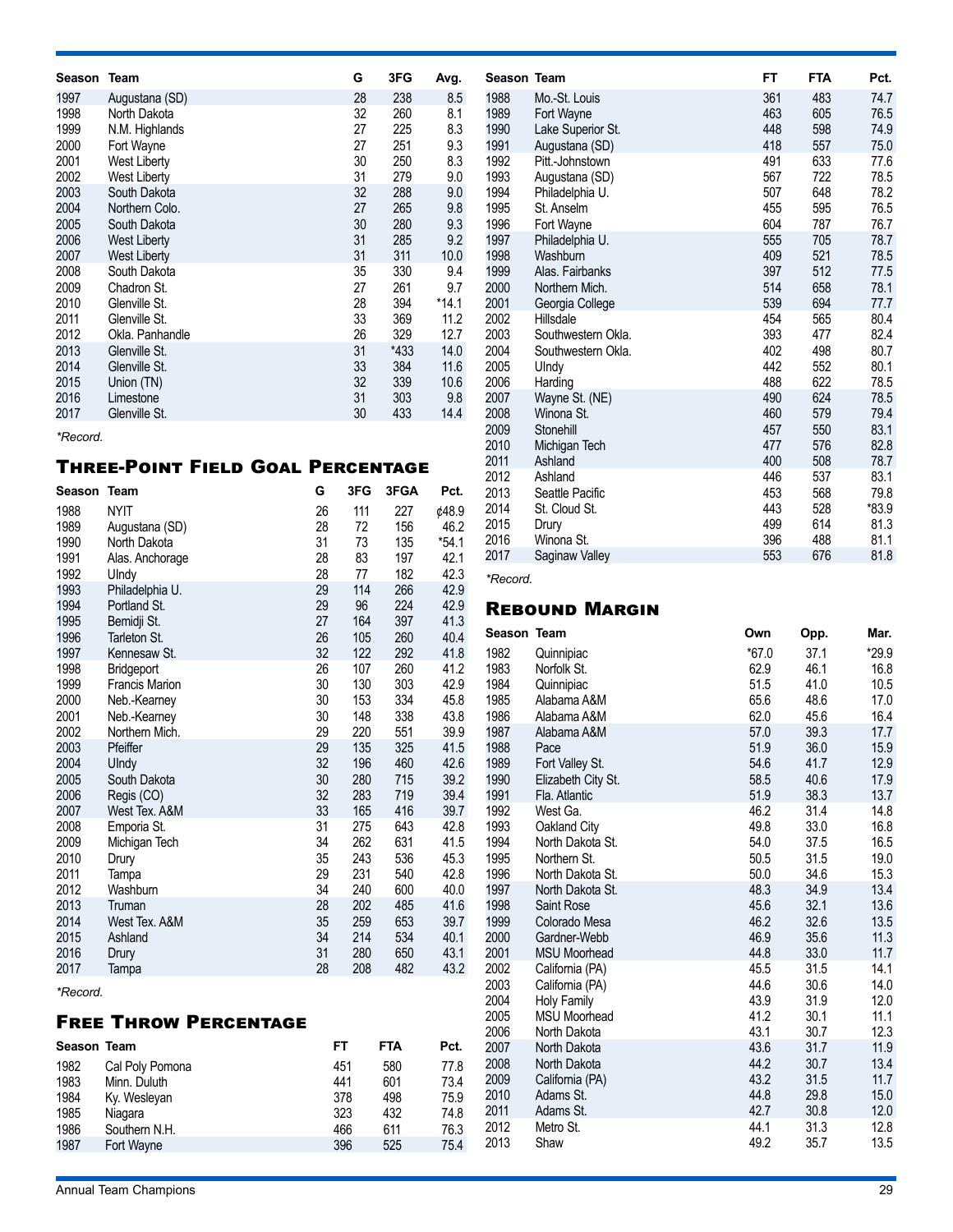| Season Team |                 | Own  | Opp. | Mar. |
|-------------|-----------------|------|------|------|
| 2014        | <b>Benedict</b> | 48.2 | 36.8 | 11.4 |
| 2015        | <b>Benedict</b> | 48.3 | 37.3 | 10.9 |
| 2016        | <b>Benedict</b> | 47.4 | 32.8 | 14.7 |
| 2017        | Emporia St.     | 44.1 | 30.7 | 13.4 |

*\*Record.*

|                         |                   |                   |                        | <b>2017 MOST IMPROVED TEAMS</b> |
|-------------------------|-------------------|-------------------|------------------------|---------------------------------|
| <b>School</b>           | 2015-16<br>Record | 2016-17<br>Record | <b>\$Games</b><br>Imp. | <b>Head Coach</b>               |
| <b>USciences</b>        | $11 - 18$         | $27-6$            | 14                     | Jackie Hartzell                 |
| North Ala.              | $5 - 22$          | 19-10             | 13                     | Melissa Tiber                   |
| Malone                  | $9 - 18$          | $23 - 7$          | $12\frac{1}{2}$        | <b>Rick Tice</b>                |
| Central Mo.             | $11 - 18$         | $24 - 7$          | 12                     | David Slifer                    |
| Eckerd                  | $12 - 14$         | $27 - 5$          | 12                     | Paul Honsinger                  |
| Notre Dame de<br>Namur  | $3 - 25$          | $15 - 13$         | 12                     | Sheila Adams                    |
| Harding                 | $17 - 10$         | $31 - 4$          | 10                     | <b>Tim Kirby</b>                |
| <b>Molloy</b>           | $12 - 17$         | $24-9$            | 10                     | Joseph P. Pellicane             |
| Bowie St.               | $11 - 17$         | $20 - 8$          | 9                      | Shadae Swan                     |
| <b>Lincoln Memorial</b> | $17 - 12$         | $28 - 5$          | 9                      | <b>Krystal Evans</b>            |
| Southern Ind.           | 14-13             | $24 - 5$          | 9                      | <b>Rick Stein</b>               |
| Tex. A&M-Kingsville     | $5 - 23$          | $14 - 14$         | 9                      | <b>Wade Scott</b>               |
| Valdosta St.            | $11 - 17$         | $22 - 10$         | 9                      | Carley Kuhns                    |
| Eastern N.M.            | 10-17             | $20-10$           | $8\frac{1}{2}$         | Joshua Prock                    |
| Mercyhurst              | $14 - 15$         | $24-8$            | $8\frac{1}{2}$         | Deanna Richard                  |
| Virginia St.            | $12 - 15$         | $22 - 8$          | $8\frac{1}{2}$         | James Hill Jr.                  |
| Adelphi                 | 18-12             | $27 - 5$          | 8                      | Missy Traversi                  |
| St. Edward's            | $12 - 17$         | $20 - 9$          | 8                      | J.J. Riehl                      |
| Goldey-Beacom           | $9 - 19$          | $17 - 12$         | $7\frac{1}{2}$         | <b>Bethann Burke</b>            |
| <b>Rollins</b>          | $13 - 14$         | $22 - 8$          | $7\frac{1}{2}$         | Glenn Wilkes Jr.                |
| Davis & Elkins          | $11 - 16$         | 19-10             | 7                      | Jason Asbell                    |
| Lane                    | $5-22$            | $12 - 15$         | 7                      | Kimberly Anderson               |
| Minnesota St.           | $9 - 18$          | 16-11             | 7                      | <b>Emilee Thiesse</b>           |
| Northwestern Okla.      | $2 - 26$          | $9 - 19$          | 7                      | <b>Tasha Diesselhorst</b>       |
| Oakland City            | $7 - 13$          | $15 - 7$          | $\overline{7}$         | Shayne Ross                     |
| <b>West Florida</b>     | $17-10$           | $28 - 7$          | 7                      | Stephanie Lawrence Yelton       |
| Tusculum                | $6 - 19$          | $13 - 12$         | 7                      | Devan Carter                    |
| Winona St.              | $20 - 8$          | $30 - 4$          | $\overline{7}$         | Scott Ballard                   |
| Ashland                 | $25-9$            | $31 - 2$          | $6\frac{1}{2}$         | Robyn Fralick                   |
| Cal St. East Bay        | $20 - 11$         | $27 - 5$          | $6\frac{1}{2}$         | Suzy Barcomb                    |
| Clarion                 | $2 - 25$          | $9 - 19$          | $6\frac{1}{2}$         | Jana Ashley                     |
| Southwest Baptist       | $8-18$            | 16-13             | $6\frac{1}{2}$         | Kelsey Keizer                   |
| UC San Diego            | 18-10             | $26 - 5$          | $6\frac{1}{2}$         | Heidi VanDerveer                |

*\$ To determine games improved, add the difference in victories between the two seasons to the difference in losses, then divide by two. Includes postseason.*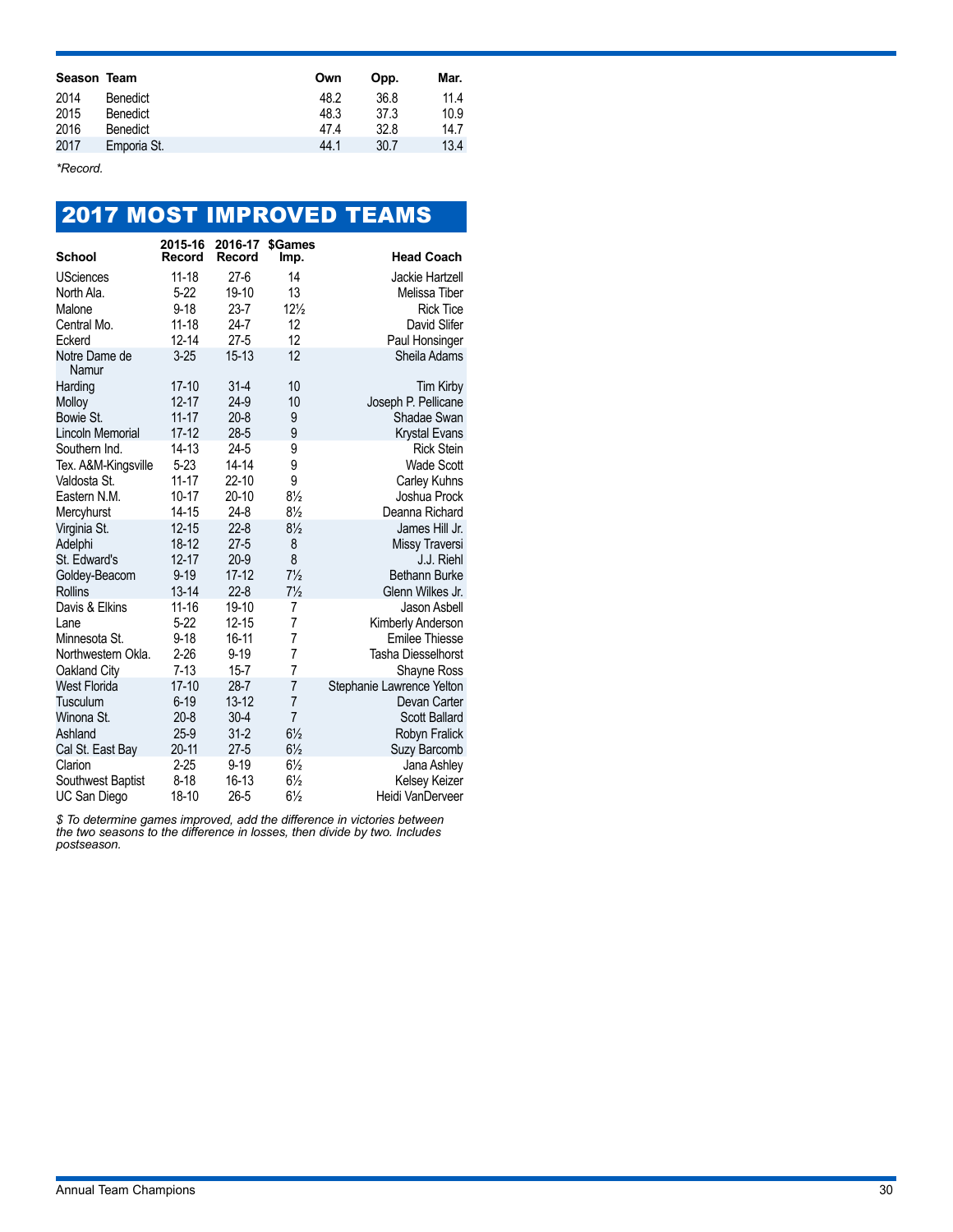# STATISTICAL TRENDS HISTORY SINCE 2001-02

|         |        | Avg. No. | FG     | FG     | FG     | 3FG     | 3FG    | 3FG     | FT    | FT       | FT     |        |        |        |          |         |       |        |
|---------|--------|----------|--------|--------|--------|---------|--------|---------|-------|----------|--------|--------|--------|--------|----------|---------|-------|--------|
| Season  | ^Teams | Games    | Made   | Att.   | Pct.   | Made    | Att.   | Pct.    | Made  | Att.     | Pct.   | Fouls  | Pts.   | Reb.   | Ast.     | Blk.    | St.   | то     |
| 2001-02 | 231    | 27.73    | *24.36 | 59.86  | *40.69 | 4.59    | 14.55  | 31.52   | 14.43 | 21.09    | 68.44  | 18.44  | 67.73  | *39.59 | $*14.15$ | 2.75    | *9.87 | 19.26  |
| 2002-03 | 264    | 28.28    | 24.17  | 59.58  | 40.58  | 4.75    | 15.04  | 31.58   | 14.13 | 20.47    | 69.06  | 18.17  | 67.23  | 38.93  | 14.04    | 2.76    | 9.76  | 19.19  |
| 2003-04 | 259    | 28.37    | 24.07  | 59.23  | 40.64  | 4.85    | 15.23  | 31.84   | 13.92 | 20.10    | 69.28  | 18.12  | 66.92  | 38.66  | 14.13    | 2.80    | 9.77  | *19.27 |
| 2004-05 | 262    | *28.71   | 23.77  | 59.22  | 40.14  | 4.86    | 15.41  | 31.56   | 13.86 | 20.13    | 68.88  | 17.80  | 66.27  | 38.95  | 13.85    | 2.88    | 9.76  | 19.08  |
| 2005-06 | 265    | 28.67    | 23.71  | 58.91  | 40.25  | 4.94    | 15.59  | 31.72   | 13.82 | 20.24    | 68.27  | 18.01  | 66.18  | 38.80  | 13.84    | 2.85    | 9.34  | 18.81  |
| 2006-07 | 261    | 28.61    | 23.48  | 58.41  | 40.20  | 5.14    | 16.11  | 31.90   | 13.69 | 19.86    | 68.97  | 17.72  | 65.80  | 38.40  | 13.57    | 2.74    | 9.24  | 18.84  |
| 2007-08 | 265    | 28.64    | 23.77  | 58.80  | 40.42  | 5.18    | 16.21  | 31.96   | 13.67 | 19.79    | 69.05  | 17.73  | 66.39  | 38.49  | 13.79    | 2.83    | 9.10  | 18.85  |
| 2008-09 | 273    | *28.71   | 23.90  | 59.15  | 40.41  | 5.35    | 16.56  | \$32.34 | 13.70 | 19.70    | 69.51  | 17.64  | 66.86  | 38.53  | 13.73    | 2.88    | 8.95  | 18.66  |
| 2009-10 | 271    | 28.37    | 23.52  | 58.86  | 39.95  | 5.45    | 17.03  | 31.98   | 13.67 | 19.70    | 69.39  | 17.50  | 66.15  | 38.63  | 13.40    | 2.95    | 9.02  | 18.65  |
| 2010-11 | 276    | 27.92    | 23.30  | 58.70  | 39.70  | 5.32    | 16.82  | 31.63   | 13.54 | 19.65    | 68.93  | 17.41  | 65.46  | 38.68  | 13.19    | 3.01    | 8.99  | 18.57  |
| 2011-12 | 278    | 27.92    | 23.32  | 59.24  | 39.36  | 5.08    | 16.35  | 31.06   | 13.43 | 19.47    | 68.99  | 17.09  | 65.14  | 39.17  | 12.96    | $*3.08$ | 8.97  | 18.00  |
| 2012-13 | 286    | 27.79    | 22.98  | 58.97  | 38.97  | 5.13    | 16.67  | 30.79   | 13.12 | 19.13    | 68.57  | 17.01  | 64.22  | 39.19  | 12.85    | 3.06    | 8.98  | 17.78  |
| 2013-14 | 290    | 22.98    | 24.20  | *60.27 | 40.15  | 5.39    | 17.18  | 31.37   | 15.01 | $*21.44$ | 70.02  | *19.04 | *68.78 | 39.55  | 13.26    | 2.97    | 8.17  | 16.84  |
| 2014-15 | 300    | 28.18    | 23.85  | 59.68  | 39.97  | 5.45    | 17.27  | 31.58   | 13.67 | 19.60    | 69.77  | 17.97  | 66.86  | 39.05  | 13.11    | 2.99    | 8.14  | 16.65  |
| 2015-16 | 304    | 28.58    | 23.77  | 59.84  | 39.72  | *5.67   | 17.97  | 31.56   | 12.82 | 18.45    | 69.45  | 18.07  | 66.03  | 38.53  | 13.13    | 3.05    | 8.05  | 16.44  |
| 2016-17 | $*308$ | 28.41    | 23.89  | 59.73  | 39.99  | $*5.88$ | *18.59 | 31.63   | 12.96 | 18.50    | *70.04 | 17.96  | 66.61  | 38.19  | 13.14    | 2.96    | 7.93  | 16.29  |

#### *(Averages and percentages are for one team, per game)*

*\*All-time high. ^Does not include provisional or reclassifying teams.*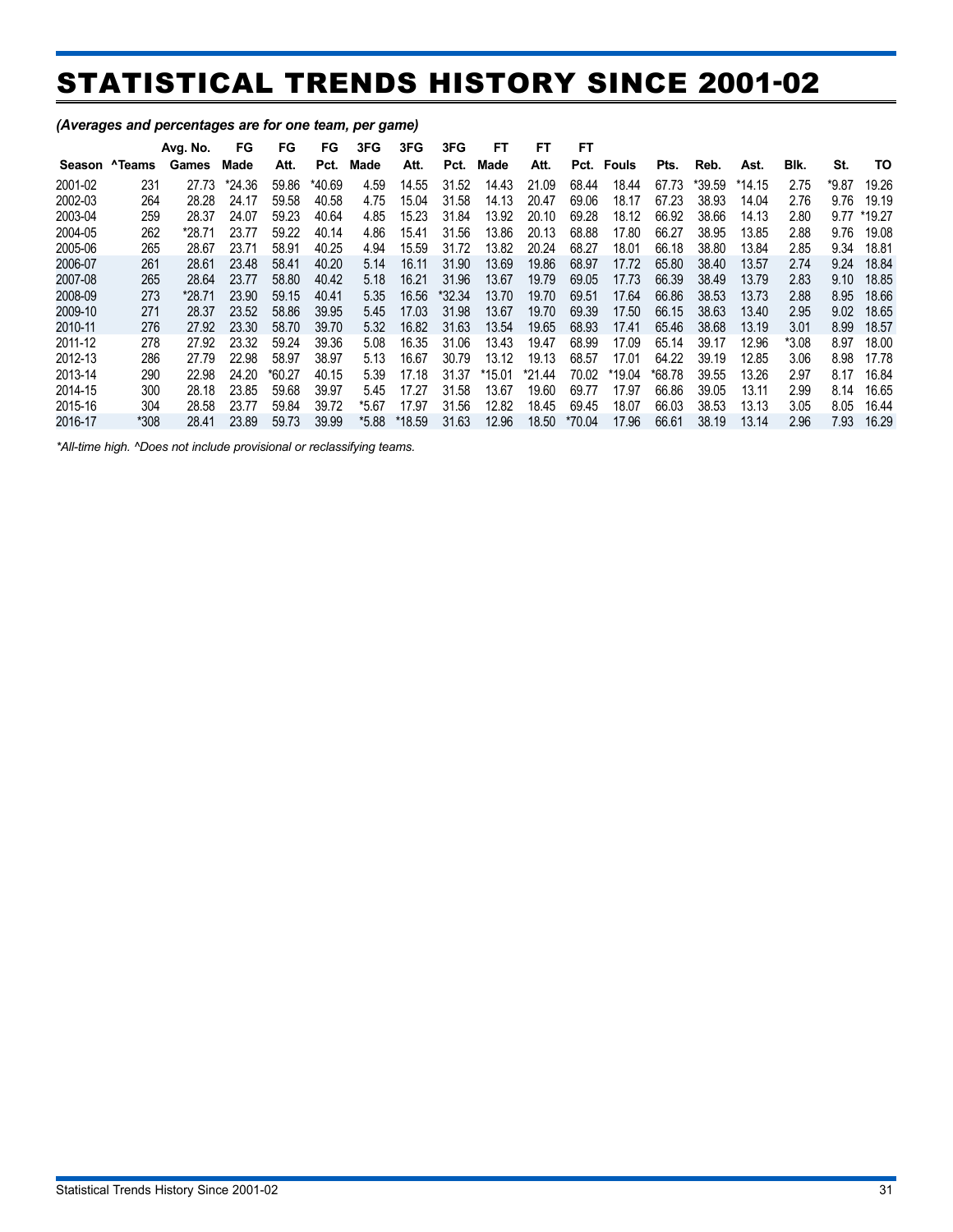# DIVISION II WINNINGEST TEAMS

Records based on information in statistics database. Active Division II teams and reclassifying teams with a minimum of 10 years in Division II are eligible. Includes records as a senior college only. Postseason games are included.

## ALL-TIME BY PERCENTAGE

*The rounding of percentages may indicate ties where none exists. In these cases, the numerical order is correct.*

|     | School            | Yrs. | Won   | Lost | Pct. |
|-----|-------------------|------|-------|------|------|
| 1.  | Holy Family       | 22   | 584   | 129  | .819 |
| 2.  | Drury             | 17   | 423   | 105  | .801 |
| 3.  | <b>Bentley</b>    | 43   | 1,032 | 265  | .796 |
| 4.  | Arkansas Tech     | 40   | 983   | 263  | .789 |
| 5.  | West Tex. A&M     | 36   | 869   | 236  | .786 |
| 6.  | Delta St.         | 38   | 924   | 266  | .776 |
| 7.  | <b>Rollins</b>    | 31   | 685   | 234  | .745 |
| 8.  | Northern St.      | 40   | 864   | 310  | .736 |
| 9.  | Western Wash.     | 27   | 582   | 215  | .730 |
| 10. | Cal Poly Pomona   | 43   | 949   | 353  | .729 |
| 11. | Wingate           | 37   | 774   | 316  | .710 |
| 12. | Stonehill         | 46   | 890   | 366  | .709 |
| 13. | Pitt.-Johnstown   | 42   | 809   | 334  | .708 |
| 14. | Central Mo.       | 47   | 931   | 395  | .702 |
| 15. | Emporia St.       | 43   | 884   | 381  | .699 |
| 16. | Seattle Pacific   | 35   | 697   | 308  | .694 |
| 17. | Fort Valley St.   | 36   | 726   | 322  | .693 |
| 18. | Washburn          | 48   | 887   | 403  | .688 |
| 19. | Glenville St.     | 23   | 476   | 219  | .685 |
| 20. | Clayton St.       | 20   | 407   | 198  | .673 |
| 21. | Jefferson         | 39   | 752   | 370  | .670 |
| 22. | California (PA)   | 35   | 683   | 337  | .670 |
| 23. | <b>Bellarmine</b> | 39   | 738   | 370  | .666 |
| 24. | Michigan Tech     | 36   | 693   | 349  | .665 |
| 25. | West Liberty      | 27   | 540   | 274  | .663 |

## ALL-TIME BY VICTORIES

|     | <b>School</b>          | Yrs. | Won   | Lost | Pct. |
|-----|------------------------|------|-------|------|------|
| 1.  | <b>Bentley</b>         | 43   | 1,032 | 265  | .796 |
| 2.  | Arkansas Tech          | 40   | 983   | 263  | .789 |
| 3.  | Cal Poly Pomona        | 43   | 949   | 353  | .729 |
| 4.  | Central Mo.            | 47   | 931   | 395  | .702 |
| 5.  | Delta St.              | 38   | 924   | 266  | .776 |
| 6.  | Stonehill              | 46   | 890   | 366  | .709 |
| 7.  | Washburn               | 48   | 887   | 403  | .688 |
| 8.  | Emporia St.            | 43   | 884   | 381  | .699 |
| 9.  | West Tex. A&M          | 36   | 869   | 236  | .786 |
| 10. | Northern St.           | 40   | 864   | 310  | .736 |
| 11. | <b>Francis Marion</b>  | 44   | 852   | 449  | .655 |
| 12. | Pitt.-Johnstown        | 42   | 809   | 334  | .708 |
| 13. | Edinboro               | 50   | 779   | 452  | .633 |
| 14. | Wingate                | 37   | 774   | 316  | .710 |
| 15. | Abilene Christian      | 41   | 766   | 432  | .639 |
| 16. | Ashland                | 50   | 757   | 484  | .610 |
|     | Concordia-St. Paul     | 49   | 757   | 517  | .594 |
| 18. | Jefferson              | 39   | 752   | 370  | .670 |
| 19. | Mont. St. Billings     | 44   | 746   | 441  | .628 |
| 20. | <b>Bellarmine</b>      | 39   | 738   | 370  | .666 |
| 21. | North Georgia          | 45   | 737   | 519  | .587 |
| 22. | Fort Valley St.        | 36   | 726   | 322  | .693 |
| 23. | Minnesota St.          | 51   | 704   | 597  | .541 |
| 24. | <b>Franklin Pierce</b> | 43   | 701   | 465  | .601 |
| 25. | Gannon                 | 43   | 698   | 449  | .609 |

## LAST FIVE YEARS BY PERCENTAGE

*Minimum five years as a Division II institution. The rounding of percentages may indicate ties where none exists. In these cases, the numerical order is correct. Includes records from 2013-17.*

|     | <b>School</b>       | Won | Lost | Pct. |
|-----|---------------------|-----|------|------|
| 1.  | Limestone           | 145 | 18   | .890 |
| 2.  | Ashland             | 148 | 21   | .876 |
| 3.  | Alas. Anchorage     | 133 | 26   | .836 |
| 4.  | Emporia St.         | 139 | 29   | .827 |
| 5.  | Lewis               | 129 | 27   | .827 |
| 6.  | Colorado Mesa       | 122 | 27   | .819 |
| 7.  | <b>Bentley</b>      | 131 | 30   | .814 |
| 8.  | Columbus St.        | 124 | 29   | .810 |
| 9.  | West Tex. A&M       | 136 | 32   | .810 |
| 10. | Drury               | 123 | 30   | .804 |
| 11. | California (PA)     | 127 | 32   | .799 |
| 12. | Fort Hays St.       | 120 | 33   | .784 |
| 13. | Harding             | 119 | 33   | .783 |
| 14. | Clayton St.         | 118 | 34   | .776 |
| 15. | Pittsburg St.       | 121 | 37   | .766 |
| 16. | Nova Southeastern   | 120 | 39   | .755 |
| 17. | Arkansas Tech       | 112 | 37   | .752 |
| 18. | Western Wash.       | 115 | 38   | .752 |
| 19. | Michigan Tech       | 107 | 37   | .743 |
| 20. | Glenville St.       | 112 | 39   | .742 |
| 21. | Indiana (PA)        | 111 | 39   | .740 |
| 22. | Wayne St. (NE)      | 113 | 40   | .739 |
| 23. | Colorado St.-Pueblo | 112 | 40   | .737 |
| 24. | Northern St.        | 113 | 41   | .734 |
| 25. | Edinboro            | 110 | 40   | .733 |
|     |                     |     |      |      |

## LAST FIVE YEARS BY WINS

*Minimum five years as a Division II institution. Includes records from* 

| 2013-17. |                                      |            |          |              |
|----------|--------------------------------------|------------|----------|--------------|
|          | <b>School</b>                        | Won        | Lost     | Pct.         |
| 1.       | Ashland                              | 148        | 21       | .876         |
| 2.       | Limestone                            | 145        | 18       | .890         |
| 3.       | Emporia St.                          | 139        | 29       | .827         |
| 4.       | West Tex. A&M                        | 136        | 32       | .810         |
| 5.<br>6. | Alas. Anchorage<br><b>Bentley</b>    | 133<br>131 | 26<br>30 | .836<br>.814 |
| 7.       | Lewis                                | 129        | 27       | .827         |
| 8.       | California (PA)                      | 127        | 32       | .799         |
| 9.       | Columbus St.                         | 124        | 29       | .810         |
| 10.      | Drury                                | 123        | 30       | .804         |
| 11.      | Colorado Mesa                        | 122        | 27       | .819         |
| 12.      | Pittsburg St.                        | 121        | 37       | .766         |
| 13.      | Fort Hays St.<br>Nova Southeastern   | 120<br>120 | 33<br>39 | .784<br>.755 |
| 15.      | Harding                              | 119        | 33       | .783         |
| 16.      | Clayton St.                          | 118        | 34       | .776         |
| 17.      | Western Wash.                        | 115        | 38       | .752         |
| 18.      | Wayne St. (NE)                       | 113        | 40       | .739         |
|          | Northern St.                         | 113        | 41       | .734         |
| 20.      | Arkansas Tech                        | 112        | 37       | .752         |
|          | Glenville St.<br>Colorado St.-Pueblo | 112<br>112 | 39<br>40 | .742<br>.737 |
|          | <b>Benedict</b>                      | 112        | 41       | .732         |
|          | Augustana (SD)                       | 112        | 45       | .713         |
| 25.      | Indiana (PA)                         | 111        | 39       | .740         |
|          | Adelphi                              | 111        | 42       | .725         |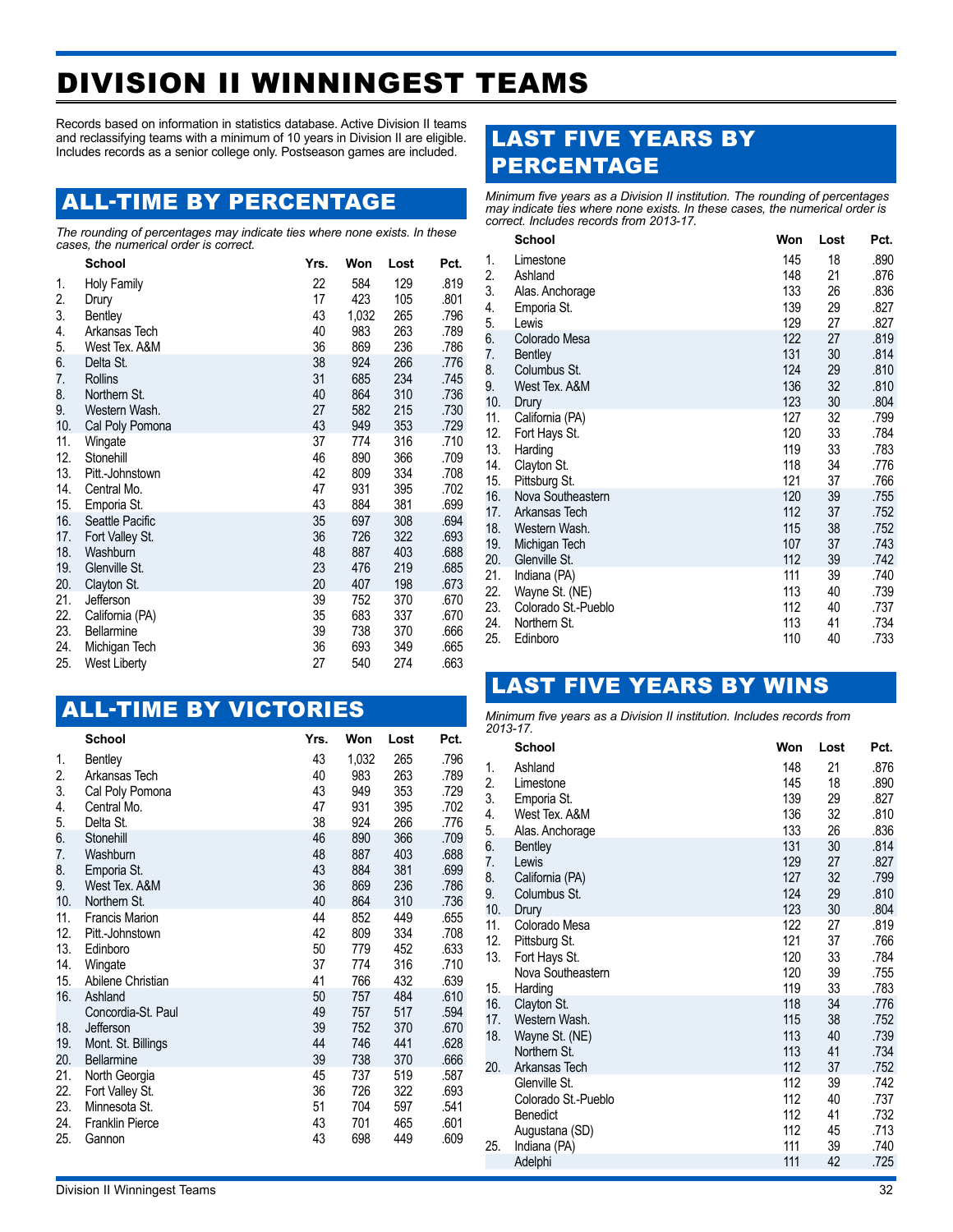## WON -LOST RECORDS

Records based on information in statistics database. Active Division II teams and reclassifying teams are eligible. Includes records as a senior college only.

| School                                | <b>First</b><br>Season | Yrs.     | Won        | Lost       | Pct.         | uuu<br>Colo    |
|---------------------------------------|------------------------|----------|------------|------------|--------------|----------------|
| Academy of Art                        | 2010                   | 8        | 141        | 90         | .610         | Colu           |
| Adams St.                             | 1982                   | 29       | 290        | 489        | .372         | Con            |
| Adelphi                               | 1982                   | 36       | 552        | 473        | .539         | Con            |
| Ala.-Huntsville                       | 1986                   | 32       | 337        | 511        | .397         | Con            |
| Alas. Anchorage                       | 1980                   | 38       | 674        | 419        | .617         | Con            |
| Alas. Fairbanks                       | 1983                   | 35       | 351        | 574        | .379         | Daer           |
| Albany St. (GA)                       | 1982                   | 36       | 553        | 445        | .554         | Davi           |
| Alderson Broaddus                     | 1994                   | 24       | 230        | 433        | .347         | Delta<br>Dist. |
| American Int'l                        | 1982                   | 34       | 529        | 438        | .547         | Dixie          |
| Anderson (SC)                         | 1996                   | 22       | 396        | 255        | .608         | Dom            |
| Angelo St.                            | 1982                   | 35       | 538        | 445        | .547         | Dom            |
| Ark.-Fort Smith                       | 2010                   | 8        | 127        | 95         | .572         | Dow            |
| Ark.-Monticello                       | 1998                   | 20       | 239        | 301        | .443         | Drur           |
| Arkansas Tech                         | 1978                   | 40       | 983        | 263        | .789         | East           |
| Ashland                               | 1968                   | 50       | 757        | 484        | .610         | East           |
| Assumption                            | 1974                   | 44       | 591        | 546        | .520         | East           |
| Augusta                               | 1982                   | 36       | 531        | 459        | .536         | Ecke           |
| Augustana (SD)                        | 1982                   | 36       | 677        | 372        | .645         | Edin           |
| <b>Azusa Pacific</b>                  | 1971                   | 47<br>29 | 828        | 485        | .631         | Eliza          |
| Barry<br>Barton                       | 1989                   | 28       | 404<br>477 | 400<br>303 | .502<br>.612 | Emp            |
| Bellarmine                            | 1990<br>1979           | 39       | 738        | 370        | .666         | Ersk           |
| <b>Belmont Abbey</b>                  | 1981                   | 37       | 671        | 366        | .647         | Fairr          |
| Bemidji St.                           | 1982                   | 35       | 380        | 572        | .399         | Faye           |
| Benedict                              | 1987                   | 19       | 338        | 201        | .627         | Felic          |
| <b>Bentley</b>                        | 1975                   | 43       | 1,032      | 265        | .796         | Ferri          |
| <b>Black Hills St.</b>                | 2004                   | 14       | 250        | 161        | .608         | Find           |
| Bloomfield                            | 1999                   | 17       | 282        | 205        | .579         | Fla.           |
| Bloomsburg                            | 1976                   | 41       | 648        | 406        | .615         | Flag<br>Flori  |
| <b>Bluefield St.</b>                  | 1989                   | 29       | 312        | 488        | .390         | Fort           |
| Bowie St.                             | 1982                   | 35       | 454        | 480        | .486         | Fort           |
| <b>Brevard</b>                        | 2004                   | 12       | 107        | 226        | .321         | Fort           |
| Bridgeport                            | 1982                   | 35       | 471        | 505        | .483         | Fran           |
| Cal Poly Pomona                       | 1975                   | 43       | 949        | 353        | .729         | Fran           |
| Cal St. Dom. Hills                    | 1982                   | 36       | 472        | 510        | .481         | Fres           |
| Cal St. East Bay                      | 1978                   | 40       | 497        | 580        | .461         | Ga.            |
| Cal St. L.A.                          | 1976                   | 40       | 434        | 614        | .414         | Ganı           |
| Cal St. Monterey Bay                  | 2002                   | 16       | 166        | 266        | .384         | Geo            |
| Cal St. San B'dino                    | 1985                   | 33       | 464        | 417        | .527         | Geo            |
| Caldwell                              | 2001<br>1983           | 17<br>35 | 284<br>683 | 205<br>337 | .581<br>.670 | Glen           |
| California (PA)<br>California Baptist | 2002                   | 12       | 257        | 124        | .675         | Gold           |
| Cameron                               | 1989                   | 29       | 286        | 491        | .368         | Grar           |
| Carson-Newman                         | 1979                   | 35       | 656        | 386        | .630         | Hard           |
| Catawba                               | 1988                   | 30       | 504        | 330        | .604         | Haw            |
| Cedarville                            | 2002                   | 16       | 399        | 119        | .770         | Haw            |
| Central Mo.                           | 1971                   | 47       | 931        | 395        | .702         | Hen            |
| Central Okla.                         | 1981                   | 37       | 555        | 496        | .528         | <b>Hills</b>   |
| Central St. (OH)                      | 1982                   | 13       | 173        | 171        | .503         | Holy<br>Holy   |
| Central Wash.                         | 1983                   | 22       | 290        | 297        | .494         | Hum            |
| Chadron St.                           | 1991                   | 27       | 272        | 451        | .376         | $III.-S$       |
| Chaminade                             | 2007                   | 11       | 28         | 241        | .104         | India          |
| Charleston (WV)                       | 1994                   | 24       | 446        | 258        | .634         | Jeffe          |
| Chestnut Hill                         | 1998                   | 18       | 193        | 273        | .414         | Johr           |
| Cheyney                               | 1972                   | 46       | 452        | 698        | .393         | Kent           |
| Chico St.                             | 1982                   | 25       | 452        | 253        | .641         | King           |
| Chowan                                | 1996                   | 22       | 269        | 302        | .471         | Kutz           |
| Christian Bros.                       | 1998                   | 20       | 216        | 326        | .399         | Ky. V          |
| Claflin                               | 2008                   | 10       | 119        | 147        | .447         | Lake           |
| Clarion                               | 1982                   | 31       | 385        | 453        | .459         | Lake           |
| Clark Atlanta                         | 1983                   | 34       | 434        | 491        | .469         | Land           |
| Clayton St.<br>Coker                  | 1998<br>1992           | 20<br>26 | 407<br>244 | 198<br>459 | .673<br>.347 | Lane           |
|                                       |                        |          |            |            |              |                |

|                                      | First        |          |            |            |              |
|--------------------------------------|--------------|----------|------------|------------|--------------|
| School                               | Season       | Yrs.     | Won        | Lost       | Pct.         |
| Colo. Christian                      | 1991         | 26       | 300        | 650        | .316         |
| Colo. Sch. of Mines                  | 1982         | 35       | 344        | 590        | .368         |
| Colorado Mesa                        | 1989         | 29       | 517        | 304        | .630         |
| Colorado St.-Pueblo                  | 1975         | 43       | 598        | 553        | .520         |
| Columbus St.                         | 1990         | 28       | 539        | 294        | .647         |
| Concord                              | 1994<br>1978 | 24<br>33 | 285<br>209 | 387<br>634 | .424<br>.248 |
| Concordia (NY)<br>Concordia-St. Paul | 1969         | 49       | 757        | 517        | .594         |
| Converse                             | 2003         | 14       | 55         | 325        | .145         |
| Daemen                               | 1993         | 25       | 478        | 283        | .628         |
| Davis & Elkins                       | 1987         | 30       | 264        | 551        | .324         |
| Delta St.                            | 1980         | 38       | 924        | 266        | .776         |
| Dist. Columbia                       | 1982         | 31       | 419        | 377        | .526         |
| Dixie St.                            | 2007         | 11       | 159        | 136        | .539         |
| Dominican (CA)                       | 2008         | 10       | 104        | 171        | .378         |
| Dominican (NY)                       | 2003         | 15       | 230        | 203        | .531         |
| Dowling                              | 1988         | 29       | 358        | 449        | .444         |
| Drury                                | 2001         | 17       | 423        | 105        | .801         |
| East Central                         | 1992         | 26       | 364        | 352        | .508         |
| East Stroudsburg                     | 1977         | 41       | 491        | 569        | .463         |
| Eastern N.M.                         | 1981         | 37       | 430        | 526        | .450         |
| Eckerd                               | 1984         | 34       | 381        | 539        | .414         |
| Edinboro                             | 1967         | 50       | 779        | 452        | .633         |
| Elizabeth City St.                   | 1983         | 35       | 410        | 484        | .459         |
| Emporia St.                          | 1975         | 43       | 884        | 381        | .699         |
| <b>Erskine</b><br>Fairmont St.       | 1992<br>1994 | 26<br>24 | 277<br>434 | 435<br>263 | .389<br>.623 |
| Fayetteville St.                     | 1983         | 33       | 477        | 420        | .532         |
| Felician                             | 1999         | 19       | 190        | 332        | .364         |
| Ferris St.                           | 1982         | 36       | 473        | 498        | .487         |
| Findlay                              | 1989         | 24       | 411        | 269        | .604         |
| Fla. Southern                        | 1982         | 36       | 669        | 344        | .660         |
| Flagler                              | 1997         | 21       | 236        | 357        | .398         |
| Florida Tech                         | 1988         | 30       | 548        | 310        | .639         |
| Fort Hays St.                        | 1987         | 31       | 582        | 312        | .651         |
| Fort Lewis                           | 1983         | 28       | 428        | 352        | .549         |
| Fort Valley St.                      | 1982         | 36       | 726        | 322        | .693         |
| <b>Francis Marion</b>                | 1974         | 44       | 852        | 449        | .655         |
| <b>Franklin Pierce</b>               | 1975         | 43       | 701        | 465        | .601         |
| Fresno Pacific                       | 2011         | 7        | 54         | 140        | .278         |
| Ga. Southwestern                     | 1995         | 18       | 257        | 253        | .504         |
| Gannon                               | 1975         | 43       | 698        | 449        | .609         |
| Georgia College                      | 1975         | 35       | 593        | 405        | .594<br>.234 |
| Georgian Court<br>Glenville St.      | 2003<br>1994 | 15<br>23 | 93<br>476  | 305<br>219 | .685         |
| Goldey-Beacom                        | 2001         | 17       | 216        | 261        | .453         |
| Grand Valley St.                     | 1982         | 36       | 615        | 398        | .607         |
| Harding                              | 1998         | 20       | 340        | 227        | .600         |
| Hawaii Hilo                          | 2007         | 11       | 112        | 159        | .413         |
| Hawaii Pacific                       | 2007         | 11       | 178        | 123        | .591         |
| Henderson St.                        | 1972         | 46       | 566        | 585        | .492         |
| Hillsdale                            | 1986         | 32       | 447        | 421        | .515         |
| <b>Holy Family</b>                   | 1996         | 22       | 584        | 129        | .819         |
| <b>Holy Names</b>                    | 2012         | 6        | 48         | 117        | .291         |
| Humboldt St.                         | 1982         | 36       | 428        | 532        | .446         |
| III.-Springfield                     | 2010         | 8        | 56         | 154        | .267         |
| Indiana (PA)                         | 1984         | 34       | 599        | 346        | .634         |
| Jefferson                            | 1979         | 39       | 752        | 370        | .670         |
| Johnson C. Smith                     | 1982         | 36       | 591        | 420        | .585         |
| Kentucky St.                         | 1981         | 32       | 370        | 500        | .425         |
| King (TN)<br>Kutztown                | 2007<br>1983 | 10<br>33 | 166<br>456 | 134<br>435 | .553<br>.512 |
| Ky. Wesleyan                         | 1984         | 34       | 405        | 486        | .455         |
| Lake Erie                            | 1985         | 22       | 156        | 392        | .285         |
| Lake Superior St.                    | 1982         | 36       | 542        | 433        | .556         |
| Lander                               | 1992         | 26       | 402        | 351        | .534         |
| Lane                                 | 1982         | 29       | 163        | 532        | .235         |
|                                      |              |          |            |            |              |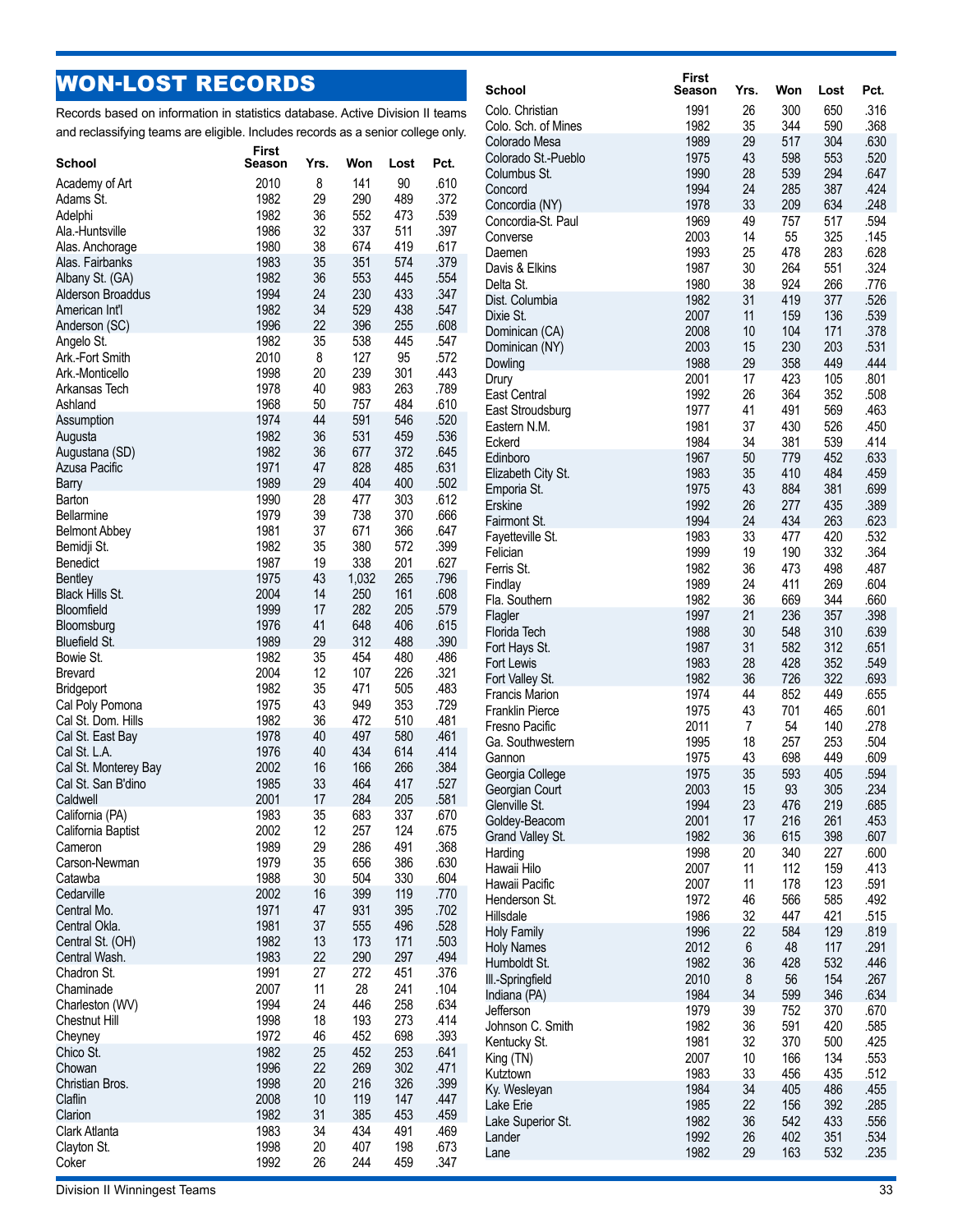|                                   | <b>First</b>  |          |            |            |              |                                            | <b>First</b> |          |            |            |              |
|-----------------------------------|---------------|----------|------------|------------|--------------|--------------------------------------------|--------------|----------|------------|------------|--------------|
| <b>School</b>                     | <b>Season</b> | Yrs.     | Won        | Lost       | Pct.         | <b>School</b>                              | Season       | Yrs.     | Won        | Lost       | Pct.         |
| Le Moyne                          | 1977          | 40       | 466        | 548        | .460         | Okla, Christian                            | 1978         | 40       | 774        | 482        | .616         |
| Lee                               | 2005          | 13       | 348        | 87         | .800         | <b>Ouachita Baptist</b>                    | 1996         | 22       | 331        | 277        | .544         |
| Lees-McRae                        | 1994          | 23       | 237        | 398        | .373         | Pace                                       | 1983         | 35       | 671        | 370        | .645         |
| LeMoyne-Owen                      | 1983<br>1990  | 33       | 342<br>377 | 524<br>386 | .395         | Paine                                      | 1981<br>2001 | 37<br>14 | 442        | 550        | .446<br>.304 |
| Lenoir-Rhyne                      | 1982          | 28<br>35 | 573        | 430        | .494<br>.571 | Palm Beach Atl.<br>Pfeiffer                | 1982         | 33       | 113<br>376 | 259<br>505 | .427         |
| Lewis<br>Limestone                | 1992          | 25       | 357        | 362        | .497         | Pitt.-Johnstown                            | 1976         | 42       | 809        | 334        | .708         |
| Lincoln (MO)                      | 1982          | 36       | 281        | 652        | .301         | Pittsburg St.                              | 1989         | 29       | 517        | 311        | .624         |
| Lincoln (PA)                      | 1979          | 33       | 278        | 513        | .351         | Point Loma                                 | 1946         | 56       | 800        | 536        | .599         |
| Lincoln Memorial                  | 1983          | 35       | 609        | 385        | .613         | Post                                       | 2003         | 15       | 119        | 289        | .292         |
| Lindenwood (MO)                   | 1985          | 31       | 455        | 468        | .493         | Queens (NC)                                | 1991         | 27       | 316        | 427        | .425         |
| <b>LIU Post</b>                   | 1982          | 29       | 406        | 411        | .497         | Queens (NY)                                | 1983         | 34       | 367        | 561        | .395         |
| Livingstone                       | 1983          | 31       | 326        | 492        | .399         | Quincy                                     | 1978         | 40       | 607        | 496        | .550         |
| Lock Haven                        | 1982          | 36       | 413        | 531        | .438         | Regis (CO)                                 | 1983         | 35       | 563        | 422        | .572         |
| Lubbock Christian                 | 2007          | 11       | 279        | 75         | .788         | Roberts Wesleyan                           | 2008         | 10       | 186        | 120        | .608         |
| Lynn                              | 1994          | 24       | 320        | 342        | .483         | Rockhurst                                  | 1997         | 21       | 206        | 364        | .361         |
| <b>Malone</b>                     | 2004<br>1983  | 14<br>32 | 172<br>226 | 227<br>605 | .431<br>.272 | Rogers St.<br>Rollins                      | 2013<br>1987 | 5<br>31  | 40<br>685  | 69         | .367<br>.745 |
| Mansfield<br>Mars Hill            | 1987          | 30       | 417        | 409        | .505         | S.C. Aiken                                 | 1987         | 31       | 494        | 234<br>401 | .552         |
| Mary                              | 2004          | 14       | 246        | 164        | .600         | Saginaw Valley                             | 1980         | 38       | 606        | 466        | .565         |
| Maryville (MO)                    | 1984          | 33       | 404        | 436        | .481         | Saint Augustine's                          | 1983         | 35       | 489        | 457        | .517         |
| McKendree                         | 1998          | 20       | 338        | 290        | .538         | Saint Leo                                  | 1984         | 34       | 291        | 605        | .325         |
| Mercy                             | 1982          | 36       | 320        | 645        | .332         | Saint Martin's                             | 1997         | 21       | 256        | 320        | .444         |
| Mercyhurst                        | 1981          | 37       | 392        | 562        | .411         | Saint Michael's                            | 1977         | 41       | 485        | 569        | .460         |
| Merrimack                         | 1987          | 31       | 368        | 494        | .427         | Saint Rose                                 | 1990         | 28       | 501        | 300        | .625         |
| Michigan Tech                     | 1982          | 36       | 693        | 349        | .665         | Salem Int'l                                | 1994         | 24       | 183        | 474        | .279         |
| Midwestern St.                    | 1986          | 22       | 314        | 296        | .515         | San Fran, St.                              | 1975         | 43       | 472        | 662        | .416         |
| Miles                             | 1984          | 28       | 221        | 481        | .315         | Seattle Pacific                            | 1982         | 35       | 697        | 308        | .694         |
| <b>Millersville</b>               | 1981<br>1982  | 37<br>36 | 641        | 365        | .637<br>.626 | Seton Hill                                 | 2007<br>1984 | 11<br>34 | 172<br>621 | 142<br>349 | .548<br>.640 |
| Minn. Duluth<br>Minn.-Crookston   | 1986          | 22       | 652<br>247 | 389<br>344 | .418         | Shaw<br>Shepherd                           | 1991         | 27       | 394        | 366        | .518         |
| Minnesota St.                     | 1967          | 51       | 704        | 597        | .541         | Shippensburg                               | 1987         | 31       | 532        | 338        | .611         |
| Minot St.                         | 1996          | 22       | 361        | 282        | .561         | Shorter                                    | 1974         | 44       | 697        | 600        | .537         |
| Mississippi Col.                  | 1971          | 42       | 637        | 478        | .571         | Simon Fraser                               | 2002         | 16       | 412        | 112        | .786         |
| Missouri S&T                      | 1982          | 36       | 429        | 525        | .450         | Sioux Falls                                | 2009         | 9        | 178        | 91         | .662         |
| Mo. Southern St.                  | 1989          | 29       | 447        | 361        | .553         | Slippery Rock                              | 1982         | 36       | 423        | 527        | .445         |
| Mo. Western St.                   | 1979          | 39       | 645        | 371        | .635         | Sonoma St.                                 | 1982         | 29       | 347        | 437        | .443         |
| Mo.-St. Louis                     | 1980          | 37       | 433        | 588        | .424         | South Dakota Mines                         | 1976         | 42       | 606        | 513        | .542         |
| <b>Molloy</b>                     | 1985          | 32       | 395        | 496        | .443         | Southeastern Okla.                         | 1982         | 36       | 588        | 410        | .589         |
| Mont. St. Billings<br>Montevallo  | 1974<br>1984  | 44<br>34 | 746<br>462 | 441<br>484 | .628<br>.488 | Southern Ark.<br>Southern Conn. St.        | 1996<br>1977 | 22<br>39 | 196<br>614 | 383<br>497 | .339<br>.553 |
| <b>Mount Olive</b>                | 1995          | 23       | 313        | 339        | .480         | Southern Ind                               | 1984         | 33       | 535        | 408        | 567          |
| <b>MSU Denver</b>                 | 1985          | 33       | 527        | 397        | .570         | Southern N.H.                              | 1996         | 22       | 199        | 401        | .332         |
| <b>MSU Moorhead</b>               | 1990          | 28       | 445        | 344        | .564         | Southern Nazarene                          | 1975         | 43       | 889        | 476        | .651         |
| N.M. Highlands                    | 1983          | 33       | 354        | 528        | .401         | Southern Wesleyan                          | 2014         | 4        | 35         | 83         | .297         |
| Neb.-Kearney                      | 1989          | 29       | 527        | 308        | .631         | Southwest Baptist                          | 1989         | 29       | 416        | 394        | .514         |
| New Haven                         | 1982          | 36       | 546        | 472        | .536         | Southwest Minn. St.                        | 1970         | 48       | 578        | 627        | .480\$       |
| Newberry                          | 1991          | 27       | 336        | 413        | .449         | Southwestern Okla.                         | 1998         | 20       | 290        | 264        | .523         |
| Newman                            | 2008          | 10       | 131        | 140        | .483         | St. Anselm                                 | 1982         | 36       | 549        | 455        | .547         |
| North Ala.                        | 1982<br>1972  | 36       | 517<br>737 | 470        | .524<br>.587 | St. Cloud St.<br>St. Edward's              | 1974<br>1984 | 43<br>34 | 672<br>516 | 505<br>469 | .571<br>.524 |
| North Georgia<br>North Greenville | 2006          | 45<br>12 | 171        | 519<br>174 | .496         | St. Mary's (TX)                            | 1977         | 27       | 450        | 279        | .617         |
| Northeastern St.                  | 1996          | 22       | 354        | 274        | .564         | St. Thomas Aquinas                         | 1986         | 32       | 585        | 341        | .632         |
| Northern Mich.                    | 1978          | 40       | 683        | 421        | .619         | Stanislaus St.                             | 1982         | 36       | 479        | 493        | .493         |
| Northern St.                      | 1978          | 40       | 864        | 310        | .736         | Stillman                                   | 1986         | 23       | 234        | 354        | .398         |
| Northwest Mo. St.                 | 1977          | 41       | 588        | 554        | .515         | Stonehill                                  | 1972         | 46       | 890        | 366        | .709         |
| Northwest Nazarene                | 1986          | 18       | 276        | 220        | .556         | Tampa                                      | 1980         | 36       | 611        | 414        | .596         |
| Northwestern Okla.                | 2013          | 5        | 34         | 98         | .258         | Tarleton St.                               | 1995         | 23       | 343        | 295        | .538         |
| Northwood                         | 1981          | 37       | 423        | 567        | .427         | Tex. A&M Int'l                             | 2008         | 10       | 103        | 167        | .381         |
| Notre Dame (OH)                   | 2012          | 6        | 98         | 73         | .573         | Tex. A&M-Commerce                          | 1972         | 46       | 446        | 736        | .377         |
| Notre Dame de Namur               | 1985<br>1999  | 20       | 143        | 349        | .291<br>.584 | Tex. A&M-Kingsville                        | 1982<br>2008 | 36       | 414<br>121 | 566        | .422         |
| Nova Southeastern<br>Nyack        | 2003          | 19<br>15 | 319<br>108 | 227<br>297 | .267         | Tex. Permian Basin<br><b>Texas Woman's</b> | 1979         | 10<br>34 | 393        | 157<br>526 | .435<br>.428 |
| <b>NYIT</b>                       | 1982          | 27       | 283        | 457        | .382         | Tiffin                                     | 1999         | 19       | 206        | 311        | .398         |
| Oakland City                      | 1991          | 26       | 370        | 307        | .547         | Trevecca Nazarene                          | 2006         | 12       | 223        | 139        | .616         |
| Ohio Dominican                    | 2007          | 11       | 163        | 147        | .526         | Truman                                     | 1984         | 34       | 393        | 527        | .427         |
| Ohio Valley                       | 2003          | 15       | 113        | 301        | .273         | Tusculum                                   | 1999         | 19       | 259        | 273        | .487         |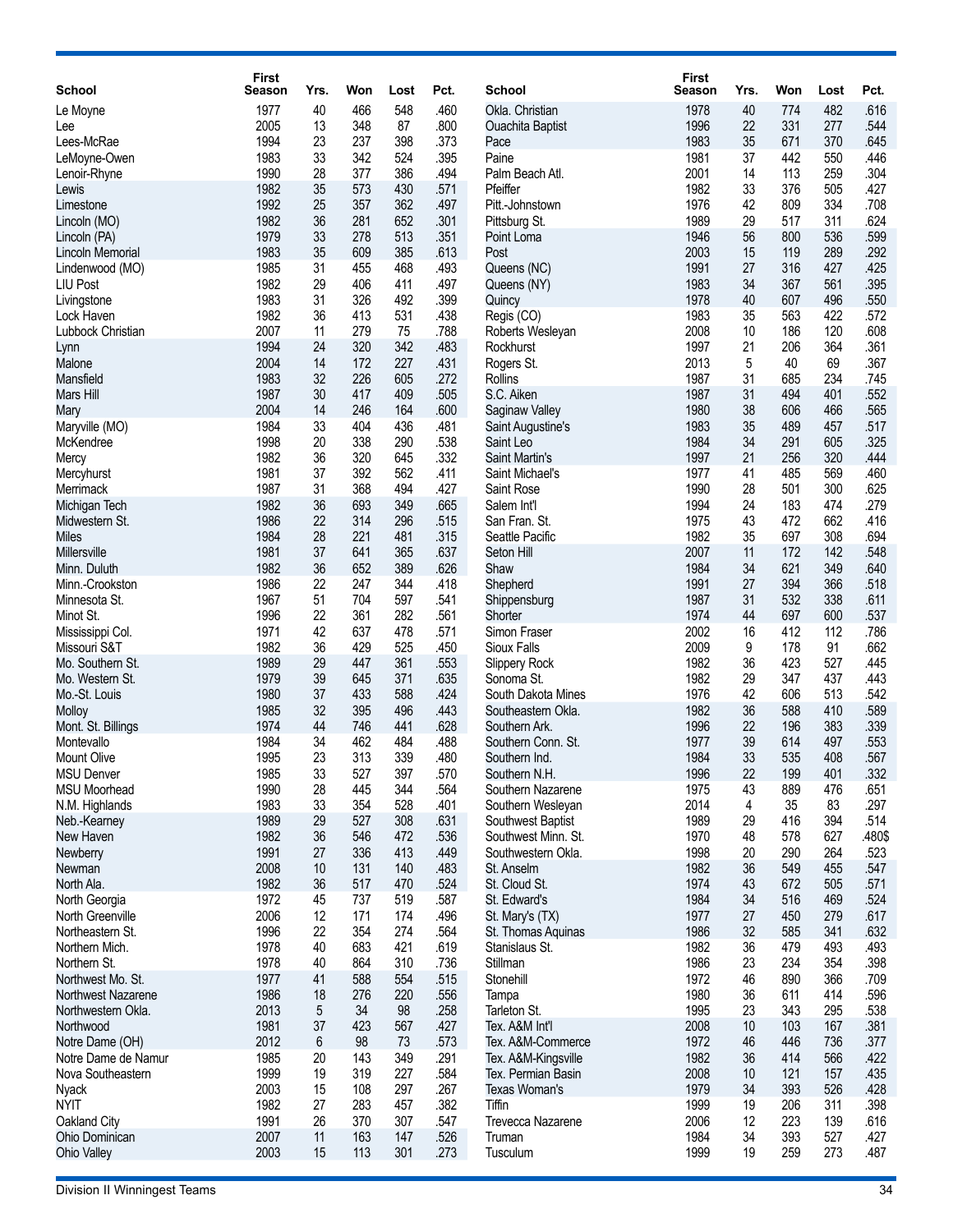| School               | <b>First</b><br>Season | Yrs.           | Won   | Lost | Pct. |
|----------------------|------------------------|----------------|-------|------|------|
|                      |                        |                |       |      |      |
| Tuskegee             | 1973                   | 42             | 667   | 522  | .561 |
| UC San Diego         | 1977                   | 41             | 693   | 415  | .625 |
| UC-Colo. Springs     | 1990                   | 28             | 344   | 424  | .448 |
| Ulndy                | 1982                   | 36             | 614   | 399  | .606 |
| <b>UNC Pembroke</b>  | 1977                   | 41             | 577   | 527  | .523 |
| Union (TN)           | 1973                   | 45             | 1,261 | 232  | .845 |
| Upper lowa           | 1982                   | 31             | 228   | 566  | .287 |
| Urbana               | 2011                   | 7              | 78    | 120  | .394 |
| Ursuline             | 2012                   | 6              | 80    | 90   | .471 |
| <b>USciences</b>     | 2002                   | 16             | 280   | 177  | .613 |
| UVa-Wise             | 2012                   | 6              | 68    | 96   | .415 |
| Valdosta St.         | 1982                   | 36             | 612   | 382  | .616 |
| Virginia St.         | 1984                   | 34             | 531   | 405  | .567 |
| Virginia Union       | 1982                   | 35             | 491   | 458  | .517 |
| Walsh                | 1984                   | 14             | 240   | 168  | .588 |
| Washburn             | 1970                   | 48             | 887   | 403  | .688 |
| Wayne St. (MI)       | 1975                   | 43             | 543   | 615  | .469 |
| Wayne St. (NE)       | 1989                   | 29             | 511   | 323  | .613 |
| West Ala.            | 1979                   | 39             | 553   | 526  | .513 |
| <b>West Chester</b>  | 1980                   | 37             | 590   | 445  | .570 |
| <b>West Florida</b>  | 1995                   | 23             | 353   | 287  | .552 |
| West Ga.             | 1984                   | 34             | 484   | 438  | .525 |
| <b>West Liberty</b>  | 1991                   | 27             | 540   | 274  | .663 |
| West Tex. A&M        | 1982                   | 36             | 869   | 236  | .786 |
| West Va. Wesleyan    | 1993                   | 25             | 333   | 352  | .486 |
| West Virginia St.    | 1994                   | 22             | 251   | 367  | .406 |
| Western N.M.         | 1994                   | 24             | 213   | 408  | .343 |
| Western Ore.         | 1999                   | 18             | 150   | 339  | .307 |
| Western St.          | 1984                   | 34             | 322   | 612  | .345 |
| Western Wash.        | 1991                   | 27             | 582   | 215  | .730 |
| Wheeling Jesuit      | 1992                   | 26             | 445   | 303  | .595 |
| William Jewell       | 1997                   | 21             | 392   | 258  | .603 |
| Wilmington (DE)      | 2003                   | 15             | 139   | 273  | .337 |
| Wingate              | 1981                   | 37             | 774   | 316  | .710 |
| Winona St.           | 1982                   | 36             | 475   | 496  | .489 |
| <b>Winston-Salem</b> | 1982                   | 35             | 430   | 515  | .455 |
| Wis.-Parkside        | 1983                   | 35             | 442   | 513  | .463 |
| Young Harris         | 2011                   | $\overline{7}$ | 96    | 84   | .533 |

*\$Includes two ties. &Includes three ties.*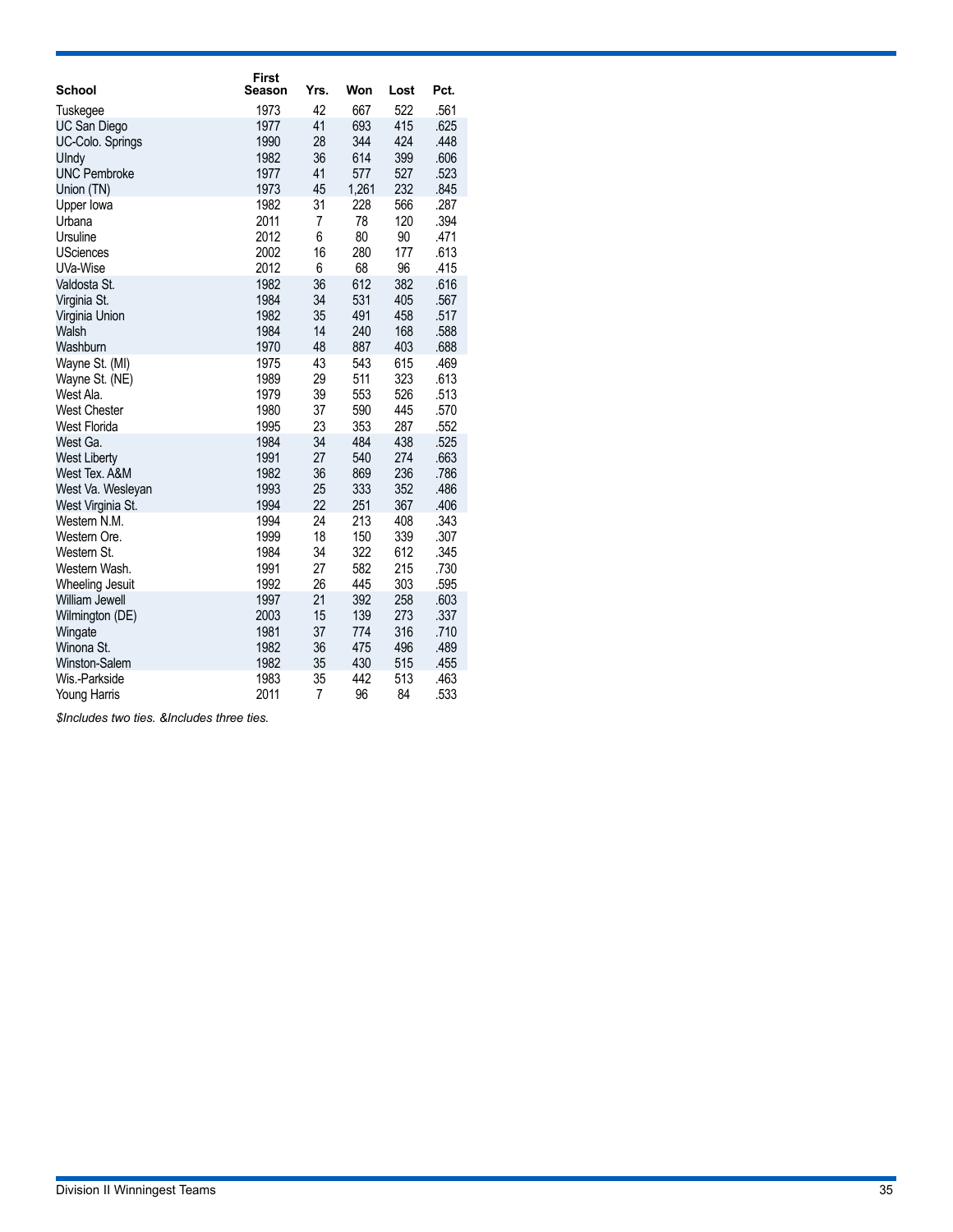## YEARS OF DIVISION II CLASSIFICATION

## ACTIVE MEMBERS

*(Years listed refer to the corresponding championship season. For example, the 1981-82 season is listed as 1982.)*

| School                   | Years                 |
|--------------------------|-----------------------|
| Academy of Art           | 2013-present          |
| Adams St.                | 1983, 91-present      |
| Adelphi                  | 1982-present          |
| Ala.-Huntsville          | 1987-present          |
| Alas. Anchorage          | 1982-present          |
| Alas, Fairbanks          | 1982-present          |
| Albany St. (GA)          | 1982-present          |
| <b>Alderson Broaddus</b> | 1995-present          |
| American Int'l           | 1982-present          |
| Anderson (SC)            | 2000-present          |
| Angelo St.               | 1982-present          |
| Ark.-Fort Smith          | 2012-present          |
| Ark.-Monticello          | 1998-present          |
| Arkansas Tech            | 1998-present          |
| Ashland                  | 1982-present          |
| Assumption               | 1982-present          |
| Augusta                  | 1982-84, 92-present   |
| Augustana (SD)           | 1982-present          |
| <b>Azusa Pacific</b>     | 2015-present          |
| Barry                    | 1989-present          |
| Barton                   | 1994-present          |
| <b>Bellarmine</b>        | 1982-present          |
| <b>Belmont Abbey</b>     | 1982-83, 94-present   |
| Bemidji St.              | 1982-present          |
| <b>Benedict</b>          | 1982-88, 2003-present |
| <b>Bentley</b>           | 1982-present          |
| <b>Black Hills St.</b>   | 2014-present          |
| Bloomfield               | 2003-present          |
| Bloomsburg               | 1982-present          |
| <b>Bluefield St.</b>     | 1994-present          |
| Bowie St.                | 1982-present          |
| <b>Brevard</b>           | 2009-present          |
| Bridgeport               | 1982-present          |
| Cal Poly Pomona          | 1982-present          |
| Cal St. Dom. Hills       | 1982-present          |
| Cal St. East Bay         | 2012-present          |
| Cal St. L.A.             | 1982-present          |
| Cal St. Monterey Bay     | 2008-present          |
| Cal St. San B'dino       | 1992-present          |
| Cal St. San Marcos       | 2018                  |
| Caldwell                 | 2003-present          |
| California (PA)          | 1982-present          |
| California Baptist       | 2014-present          |
| Cameron                  | 1989-present          |
| Carson-Newman            | 1992-present          |
| Catawba                  | 1992-present          |
| Cedarville               | 2013-present          |
| Central Mo.              | 1982-present          |
| Central Okla.            | 1989-present          |
| Central St. (OH)         | 1982-87, 09-present   |
| Central Wash.            | 1999-present          |
| Chadron St.              | 1991-present          |
| Chaminade                | 2007-present          |
| Charleston (WV)          | 1982-83, 94-present   |
| <b>Chestnut Hill</b>     | 2009-present          |
| Cheyney                  | 1989-present          |
| Chico St.                | 1982-present          |
|                          |                       |

| School                           | Years                               |
|----------------------------------|-------------------------------------|
| Chowan                           | 2007-present                        |
| Christian Bros.                  | 1999-present                        |
| Claflin                          | 2009-present                        |
| Clarion                          | 1982-present                        |
| Clark Atlanta                    | 1982-present                        |
| Clayton St.                      | 1998-present                        |
| Coker                            | 1994-present                        |
| Colo. Christian                  | 1991-present                        |
| Colorado Mesa                    | 1983, 91-present                    |
| <b>Colorado Mines</b>            | 1982-present                        |
| Colorado St.-Pueblo              | 1982-84, 91-present                 |
| Columbus St.                     | 1990-present                        |
| Concord                          | 1994-present<br>2018                |
| Concordia (CA)<br>Concordia (NY) |                                     |
| Concordia Portland               | 1984-present<br>2018                |
| Concordia-St. Paul               | 2000-present                        |
| Converse                         | 1994, 04-present                    |
| Daeman                           | 2016-present                        |
| Davis & Elkins                   | 1983-present                        |
| Delta St.                        | 1986-present                        |
| Dist. Columbia                   | 1982-present                        |
| Dixie St.                        | 2009-present                        |
| Dominican (CA)                   | 2012-present                        |
| Dominican (NY)                   | 2003-present                        |
| Drury                            | 2000-present                        |
| East Central                     | 1999-present                        |
| East Stroudsburg                 | 1982-present                        |
| Eastern N.M.                     | 1986-present                        |
| Eckerd                           | 1982-present                        |
| Edinboro                         | 1982-present                        |
| Elizabeth City St.               | 1982-present                        |
| Embry-Riddle (FL)                | 2018                                |
| Emporia St.                      | 1991-present                        |
| Erskine                          | 1991-present                        |
| Fairmont St.                     | 1994-present                        |
| Fayetteville St.                 | 1983-present                        |
| Felician                         | 2003-present                        |
| Ferris St.                       | 1982-present                        |
| Findlay                          | 2001-present                        |
| Fla. Southern                    | 1982-present                        |
| Flagler                          | 2009-present                        |
| Florida Tech                     | 1987-present                        |
| Fort Hays St.                    | 1989-present                        |
| Fort Lewis<br>Fort Valley St.    | 1982-84, 91-present<br>1982-present |
| <b>Francis Marion</b>            | 1992-present                        |
| <b>Franklin Pierce</b>           | 1987-present                        |
| Fresno Pacific                   | 2016-present                        |
| Ga. Southwestern                 | 2009-present                        |
| Gannon                           | 1982-present                        |
| Georgia College                  | 1991-present                        |
| Georgian Court                   | 2003-present                        |
| Glenville St.                    | 1994-present                        |
| Goldey-Beacom                    | 2004-present                        |
| Grand Valley St.                 | 1982-present                        |
| Harding                          | 1998-present                        |
| Hawaii Hilo                      | 2007-present                        |
| Hawaii Pacific                   | 2007-present                        |
| Henderson St.                    | 1993-present                        |
| Hillsdale                        | 1985-present                        |
| <b>Holy Family</b>               | 2004-present                        |
| <b>Holy Names</b>                | 2017-present                        |
| Humboldt St.                     | 1982-present                        |

1982-present 1994-present<br>2018 2009-present 2003-present 1999-present 1982-present 2003-present 2004-present 1998-present

**School Years** Ill.-Springfield 2011-present Indiana (PA) 1982-present<br>
Johnson C. Smith 1982-present Johnson C. Smith Kentucky St. 1982-present King (TN) 2011-present<br>Kutztown 1982-present 1982-present<br>1982-present Ky. Wesleyan<br>Lake Erie 2010-present Lake Superior St. 1982-present 1992-present Lane 1994-present 1984-present Lee 2016-present<br>Lees-McRae 2016-present 1995-present LeMoyne-Owen 1982-present Lenoir-Rhyne 1990-present Lewis 1982-present<br>
Limestone 1992-present Limestone 1992-present<br>
Lincoln (MO) 1982-present Lincoln (MO) 1982-present<br>
Lincoln (PA) 1982-present 2011-present<br>1991-present Lincoln Memorial Lindenwood (MO) 2014-present LIU Post 1982-present Livingstone 1982-present 1982-present Lubbock Christian 2016-present Lynn 1995-present Malone 2014-present<br>Mansfield 2014-present 2014-present Mansfield 1982-present<br>Mars Hill 1992-present 1992-present Mary 2008-present Maryville (MO) 2012-present<br>
McKendree 2014-present 2014-present Mercy<br>
Mercyhurst 1982-present<br>
1982-present Mercyhurst 1982-present<br>Merrimack 1982-present 1982-present Michigan Tech 1982-present<br>Midwestern St. 1986-87, 98-present 1986-87, 98-present Miles 1989-present<br>Millersville 1982-present 1982-present Minn. Duluth 1982-present Minn.-Crookston 2003-present Minnesota St. 1982-present<br>Minot St 1982-present 2013-present Mississippi Col. 2017-present<br>Missouri S&T 1982-present Missouri S&T 1982-present<br>Mo. Southern St. 1989-present Mo. Southern St. 1989-present<br>Mo. Western St. 1989-present Mo. Western St. 1989-present<br>Mo.-St. Louis 1982-present Mo.-St. Louis Molloy 1983-present<br>Mont. St. Billings 1982-present Mont. St. Billings Montevallo 1998-present 1994-present MSU Denver 1983-present<br>MSU Moorhead 1982-83, 94-present MSU Moorhead 1982-83, 94-present<br>N.M. Highlands 1983-85, 92-present N.M. Highlands 1983-85, 92-present<br>Neb.-Kearney 1989-present 1989-present New Haven 1982-present 1991-present Newman 2009-present North Ala.<br>
North Georgia<br>
2008-present North Georgia North Greenville<br>
Northeastern St. 1999-present Northeastern St.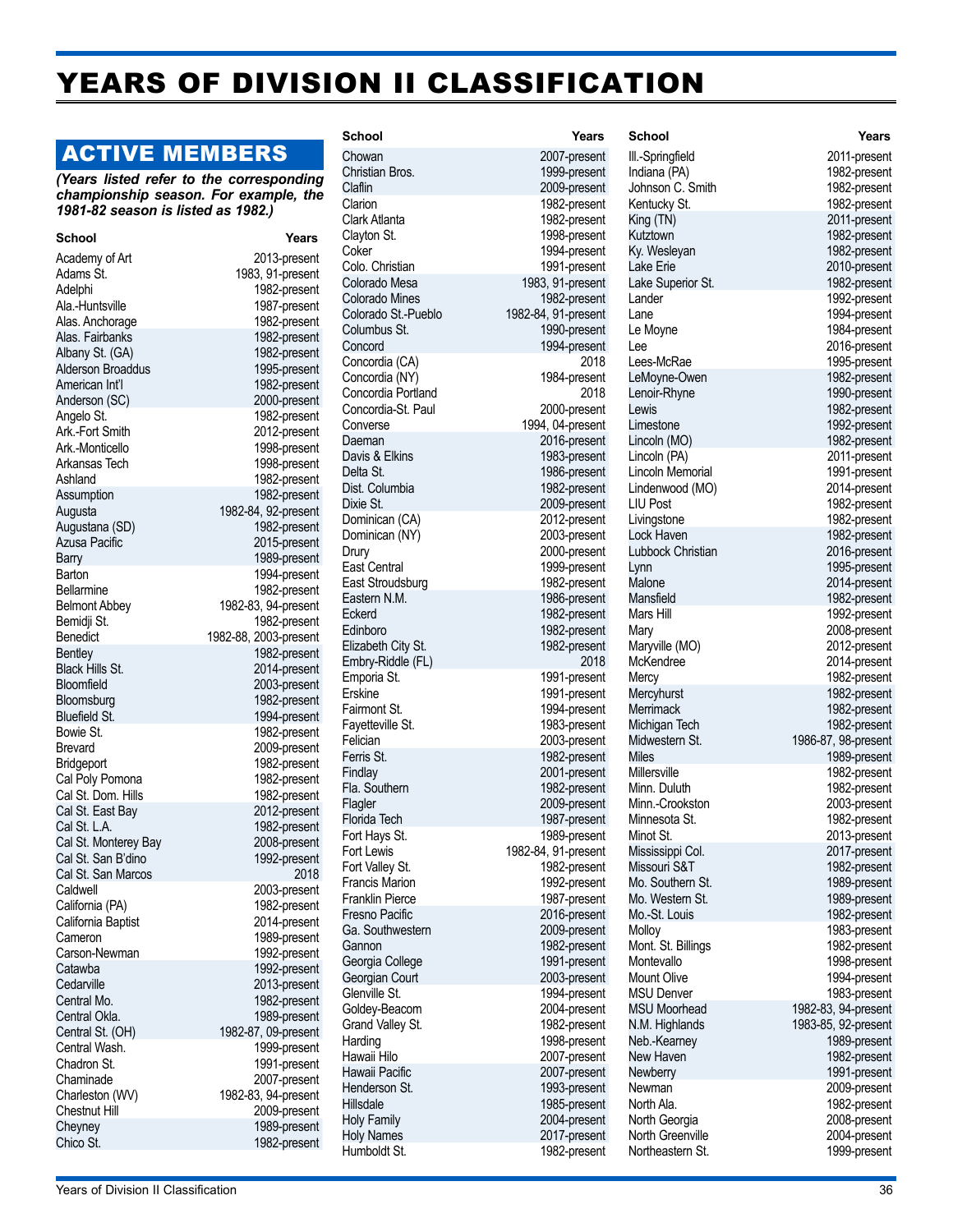| School                                   | Years                               |
|------------------------------------------|-------------------------------------|
| Northern Mich.                           | 1982-present                        |
| Northern St.                             | 1982, 94-present                    |
| Northwest Mo. St.                        | 1982-present                        |
| Northwest Nazarene<br>Northwestern Okla. | 2002-present<br>2016-present        |
| Northwood                                | 1982,83,85-87,                      |
|                                          | 93-present                          |
| Notre Dame (OH)                          | 2013-present                        |
| Notre Dame de Namur                      | 1989-95, 09-present                 |
| Nova Southeastern                        | 2003-present                        |
| Nyack                                    | 2003-present                        |
| nyit                                     | 1982-92, 00-present<br>1991-present |
| Oakland City<br>Ohio Dominican           | 2012-present                        |
| <b>Ohio Valley</b>                       | 2003-present                        |
| Okla. Baptist                            | 2018                                |
| Okla. Christian                          | 2016-present                        |
| <b>Ouachita Baptist</b>                  | 1998-present                        |
| Pace                                     | 1982-present                        |
| Paine                                    | 1987-present                        |
| Palm Beach Atl.<br>Pfeiffer              | 2008-present                        |
| Philadelphia U.                          | 1982-present<br>1982-present        |
| Pitt.-Johnstown                          | 1982, 86-present                    |
| Pittsburg St.                            | 1989-present                        |
| Point Loma                               | 2015-present                        |
| Post                                     | 2003-present                        |
| Queens (NC)                              | 1991-present                        |
| Queens (NY)                              | 1988-present                        |
| Quincy                                   | 1986-present                        |
| Regis (CO)<br>Roberts Wesleyan           | 1982-present<br>2015-present        |
| Rockhurst                                | 1999-present                        |
| Rogers St.                               | 2017-present                        |
| Rollins                                  | 1982-present                        |
| S.C. Aiken                               | 1991-present                        |
| Saginaw Valley                           | 1983-present                        |
| Saint Augustine's                        | 1982-present                        |
| Saint Leo                                | 1982-present                        |
| Saint Martin's<br>Saint Michael's        | 1999-present<br>1982-present        |
| Saint Rose                               | 1991-present                        |
| Salem Int'l                              | 1994-present                        |
| San Fran. St.                            | 1982-present                        |
| Seattle Pacific                          | 1982-present                        |
| Seton Hill                               | 2009-present                        |
| Shaw                                     | 1982-present                        |
| Shepherd<br>Shippensburg                 | 1991-present<br>1982-present        |
| Shorter                                  | 2015-present                        |
| Simon Fraser                             | 2013-present                        |
| <b>Sioux Falls</b>                       | 2013-present                        |
| Slippery Rock                            | 1982-present                        |
| Sonoma St.                               | 1984-present                        |
| South Dakota Mines                       | 2014-present                        |
| Southeastern Okla.                       | 1999-present                        |
| Southern Ark.<br>Southern Conn. St.      | 1998-present<br>1982-present        |
| Southern Ind.                            | 1982-present                        |
| Southern N.H.                            | 1982-present                        |
| Southern Nazarene                        | 2015-present                        |
| Southern Wesleyan                        | 2017-present                        |
| Southwest Baptist                        | 1987-present                        |
| Southwest Minn. St.                      | 1982-85, 94-present                 |
| Southwestern Okla.                       | 1999-present                        |
| St. Anselm<br>St. Cloud St.              | 1982-present<br>1982-present        |
| St. Edward's                             | 1999-present                        |
|                                          |                                     |

| School                   | Years               |
|--------------------------|---------------------|
| St. Mary's (TX)          | 1999-present        |
| St. Thomas Aquinas       | 2003-present        |
| Stanislaus St.           | 1990-present        |
| Stonehill                | 1982-present        |
| Tampa                    | 1982-present        |
| Tarleton St.             | 1995-present        |
| Tex. A&M Int'l           | 2009-present        |
| Tex. A&M-Commerce        |                     |
| Tex. A&M-Kingsville      | 1982-present        |
|                          | 1982-present        |
| Tex. Permian Basin       | 2009-present        |
| Texas Woman's            | 1983-present        |
| Tiffin                   | 2003-present        |
| <b>Trevecca Nazarene</b> | 2015-present        |
| Truman                   | 1982-present        |
| Tusculum                 | 1999-present        |
| Tuskegee                 | 1982-present        |
| UC San Diego             | 2001-present        |
| UC-Colo. Springs         | 1991-present        |
| Ulndy                    | 1982-present        |
| <b>UNC Pembroke</b>      | 1982-present        |
| Union (TN)               | 2015-present        |
| Upper lowa               | 2006-present        |
| Urbana                   | 2011-present        |
| Ursuline                 | 2014-present        |
| USciences                | 2004-present        |
| UVa-Wise                 | 2016-present        |
| Valdosta St.             | 1982-present        |
| Virginia St.             | 1982-present        |
| Virginia Union           | 1982-present        |
| Walsh                    | 2014-present        |
| Washburn                 | 1989-present        |
| Wayne St. (MI)           | 1982-present        |
| Wayne St. (NE)           | 1989-present        |
| West Ala.                | 1982-present        |
| <b>West Chester</b>      | 1983-present        |
| <b>West Florida</b>      | 1995-present        |
| West Ga.                 | 1982-present        |
| <b>West Liberty</b>      | 1992-present        |
| West Tex. A&M            | 1987-present        |
| West Va. Wesleyan        | 1994-present        |
| West Virginia St.        | 1998-present        |
| Western N.M.             | 1995-present        |
| Western Ore.             | 2001-present        |
| Western St.              | 1983-86, 91-present |
| Western Wash.            | 1999-present        |
| <b>Wheeling Jesuit</b>   | 1992-present        |
| William Jewell           | 2013-present        |
| Wilmington (DE)          | 2003-present        |
| Wingate                  | 1992-present        |
| Winona St.               | 1982-present        |
| Winston-Salem            | 1982-83, 85-present |
| Wis.-Parkside            | 1982-present        |
| Young Harris             | 2015-present        |
|                          |                     |
|                          |                     |
|                          |                     |
|                          |                     |
|                          |                     |

## FORMER MEMBERS

| School                            | Years                  |
|-----------------------------------|------------------------|
| Abilene Christian                 | 1982-17                |
| Air Force                         | 1983-96                |
| Alabama A&M                       | 1982-99                |
| Alabama St.                       | 1982                   |
| Albany (NY)                       | 1996-99                |
| American (P.R.)                   | 1996-98                |
| Ark.-Pine Bluff                   | 1982-83                |
| Armstrong St.<br>Army West Point  | 1986, 88-17<br>1983-89 |
| Bethune-Cookman                   | 1982                   |
| Binghamton                        | 1999-01                |
| <b>Boston College</b>             | 1982                   |
| <b>Bryant</b>                     | 1982-12                |
| Buffalo                           | 1989-91                |
| Butler                            | 1983-84                |
| <b>BYU-Hawaii</b>                 | 2007-17                |
| Cal Lutheran                      | 1986-91                |
| Cal Poly<br>Cal St. East Bay      | 1982-94<br>1982-98     |
| Canisius                          | 1984-86                |
| Central Ark.                      | 1993-10                |
| Central Conn. St.                 | 1982-86                |
| Central Wash.                     | 1983-84                |
| Chapman                           | 1982-94                |
| Chicago St.                       | 1982-84                |
| Coastal Caro.                     | 1986                   |
| Colgate                           | 1983-86                |
| <b>CSU Bakersfield</b>            | 2001-10                |
| <b>CSUN</b><br>Dayton             | 1982-90<br>1982-84     |
| Denver                            | 1982-98                |
| Dowling                           | 1988-15                |
| Eastern Wash.                     | 1982                   |
| Elon                              | 1992-99                |
| <b>FGCU</b>                       | 2005-11                |
| <b>FIU</b>                        | 1982-87                |
| Fla. Atlantic                     | 1985-93                |
| Fort Wayne                        | 1983-02                |
| Franklin<br>Gardner-Webb          | 1982-86<br>1992-01     |
| Georgetown (KY)                   | 1982-83                |
| Grand Canyon                      | 1991-17                |
| Green Bay                         | 1984-85                |
| Green Mountain                    | 2005-07                |
| Hampton                           | 1982-95                |
| Hardin-Simmons                    | 1992-94                |
| Hartford                          | 1982-84                |
| Hartwick                          | 1982                   |
| <b>High Point</b>                 | 1994-99                |
| <b>Howard Payne</b><br>Immaculata | 1983-87<br>1983-89     |
| Incarnate Word                    | 1999-17                |
| iupui                             | 1994-98                |
| Jacksonville St.                  | 1982-95                |
| Jamestown                         | 1983-84                |
| Keene St.                         | 1983-97                |
| Kennesaw St.                      | 1994-09                |
| Knoxville                         | 1989-90                |
| Liberty                           | 1982-88                |
| Longwood<br>Mercer                | 1982-03<br>1985        |
| Milwaukee                         | 1987-90                |
| Minn.-Morris                      | 1994-03                |
| Mississippi Col.                  | 1990-97                |
| Mississippi-Women                 | 1983-03                |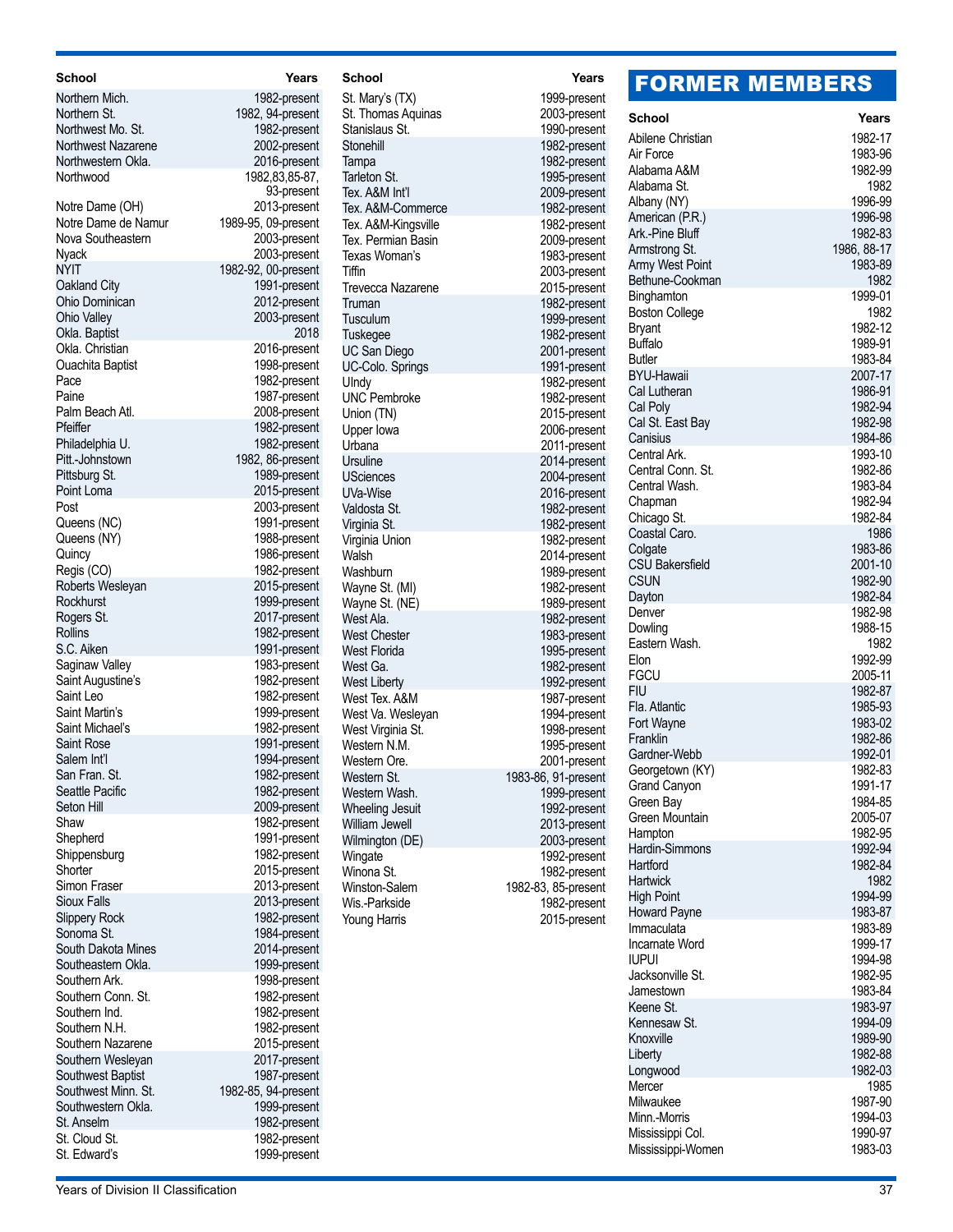| School             | Years       | School            | Years   | <b>School</b>         | Years       |
|--------------------|-------------|-------------------|---------|-----------------------|-------------|
| Missouri St.       | 1982        | Radford           | 1982-85 | <b>Texas Lutheran</b> | 1984, 99-02 |
| Monmouth           | 1982        | Randolph-Macon    | 1982-89 | Texas St.             | 1982-84     |
| Morgan St.         | 1982-84     | Sacramento St.    | 1982-91 | Texas Wesleyan        | 1999-03     |
| Morris Brown       | 1982-01     | Sacred Heart      | 1982-99 | Transylvania          | 1982        |
| Mt. St. Mary's     | 1982-88     | Sam Houston St.   | 1982-84 | Troy                  | 1982-93     |
| N.C. Central       | 1982-11     | Savannah St.      | 1982-01 | <b>UC Davis</b>       | 1982-03     |
| Navy               | 1983-91     | Seattle           | 2002-12 | <b>UC Riverside</b>   | 1982-01     |
| Niagara            | 1983-86     | <b>SIUE</b>       | 1982-12 | <b>UCF</b>            | 1982-84     |
| NJIT               | 1998-09     | South Dakota      | 1982-12 | <b>UMass Lowell</b>   | 1982-17     |
| Norfolk St.        | 1982-97     | South Dakota St.  | 1982-08 | <b>UMBC</b>           | 1982-86     |
| North Dakota       | 1982-12     | Southampton       | 1987-05 | <b>UNC Asheville</b>  | 1986        |
| North Dakota St.   | 1983-08     | Southeast Mo. St. | 1982-91 | <b>UNCG</b>           | 1989-91     |
| North Florida      | 1993-09     | Southern Ore.     | 1982-84 | <b>USC Upstate</b>    | 1990-11     |
| Northeastern III.  | 1990        | Southern Utah     | 1983-88 | <b>UT Martin</b>      | 1982, 86-92 |
| Northern Colo.     | 1982-04     | Springfield       | 1982-95 | Utica                 | 1983-86     |
| Northern Ky.       | 1982-15     | St. Andrews       | 1994-12 | Washington Adventist  | 1998-2013   |
| Oakland            | 1982-99     | St. Bonaventure   | 1983-86 | West Va. Tech         | 1994-06     |
| Omaha              | 1982-15     | St. Francis (IL)  | 1994-99 | Westminster (PA)      | 1999-03     |
| Okla, Panhandle    | 2000-17     | St. John Fisher   | 1982-86 | William & Mary        | 1983-84     |
| Portland St.       | 1982, 92-98 | St. Joseph's (IN) | 1982-17 | Winthrop              | 1986        |
| Pratt              | 1982-83     | St. Paul's        | 1982-11 | Wofford               | 1989-95     |
| Presbyterian       | 1992-12     | St. Thomas (FL)   | 1987    | Wright St.            | 1982-87     |
| <b>Puget Sound</b> | 1982-89     | Stillman          | 2006-15 |                       |             |
| Quinnipiac         | 1982-98     | Stony Brook       | 1996-99 |                       |             |